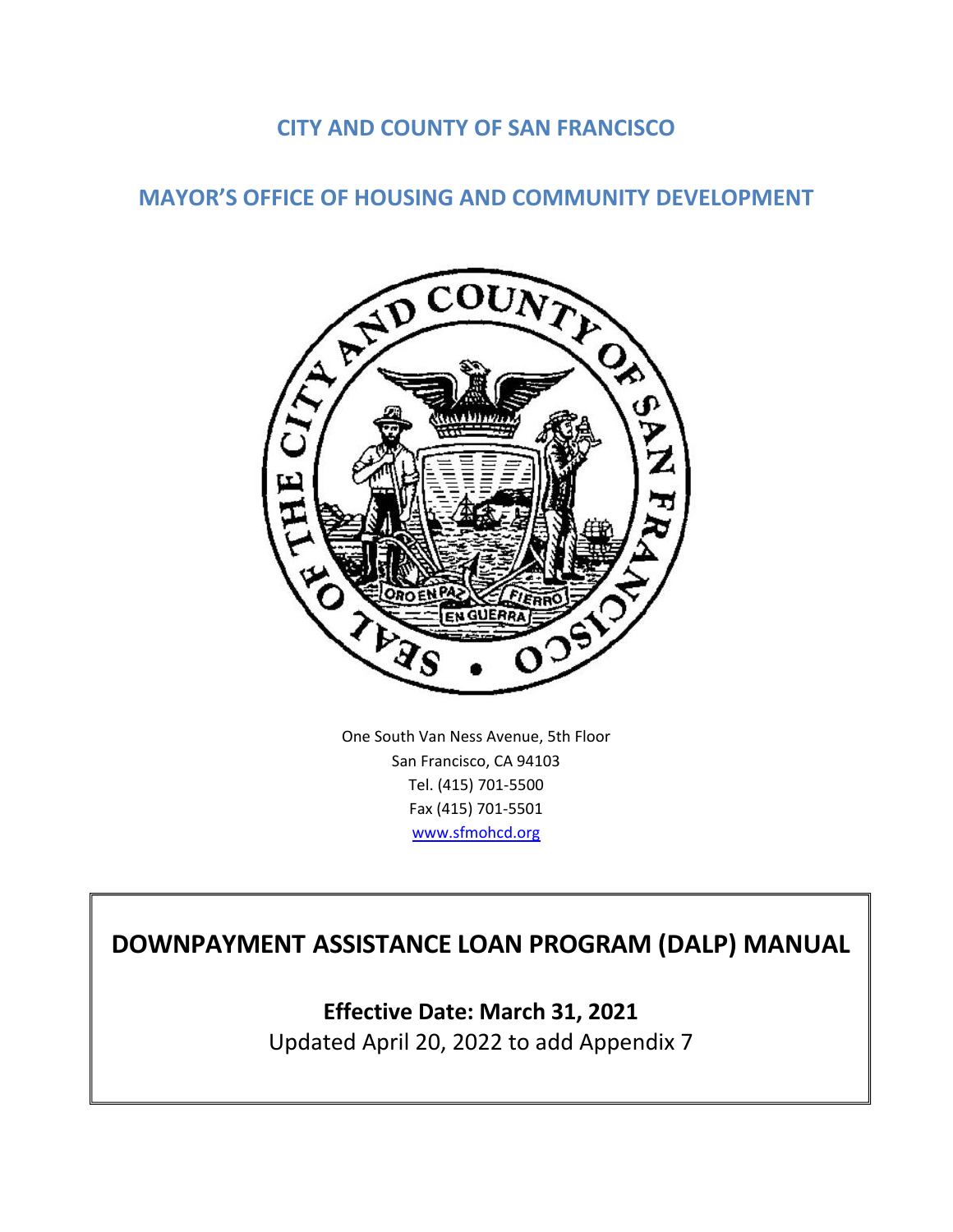# Downpayment Assistance Loan Program (DALP) Manual

# **TABLE OF CONTENTS**

Click below to jump to a section or page. To search for specific terms, press CTRL+F.

| <b>SECTION 1</b> |          |  |
|------------------|----------|--|
| $1 - 1$          |          |  |
| $1 - 2$          |          |  |
| $1 - 3$          |          |  |
| $1 - 4$          |          |  |
| <b>SECTION 2</b> |          |  |
| $2 - 1$          |          |  |
| $2 - 2$          |          |  |
|                  | А.       |  |
|                  | В.       |  |
|                  | C.       |  |
|                  | D.       |  |
| $2 - 3$          |          |  |
|                  | А.       |  |
|                  | В.       |  |
|                  | C.       |  |
| $2 - 4$          |          |  |
|                  | А.       |  |
|                  | В.       |  |
|                  | C.       |  |
| $2 - 5$          |          |  |
| $2 - 6$          |          |  |
| $2 - 7$          |          |  |
|                  |          |  |
| <b>SECTION 3</b> |          |  |
| $3 - 1$          |          |  |
| $3-2$            |          |  |
| $3 - 3$          |          |  |
| $3 - 4$          |          |  |
| $3 - 5$          |          |  |
|                  |          |  |
| $3 - 6$          |          |  |
| $3 - 7$          |          |  |
| <b>SECTION 4</b> |          |  |
| $4 - 1$          |          |  |
|                  | А.       |  |
|                  | В.       |  |
|                  | C.       |  |
|                  | D.       |  |
|                  | Е.       |  |
|                  | F.       |  |
|                  | G.       |  |
|                  | Η.       |  |
| $4 - 2$          |          |  |
|                  | А.       |  |
|                  | В.       |  |
|                  | C.<br>D. |  |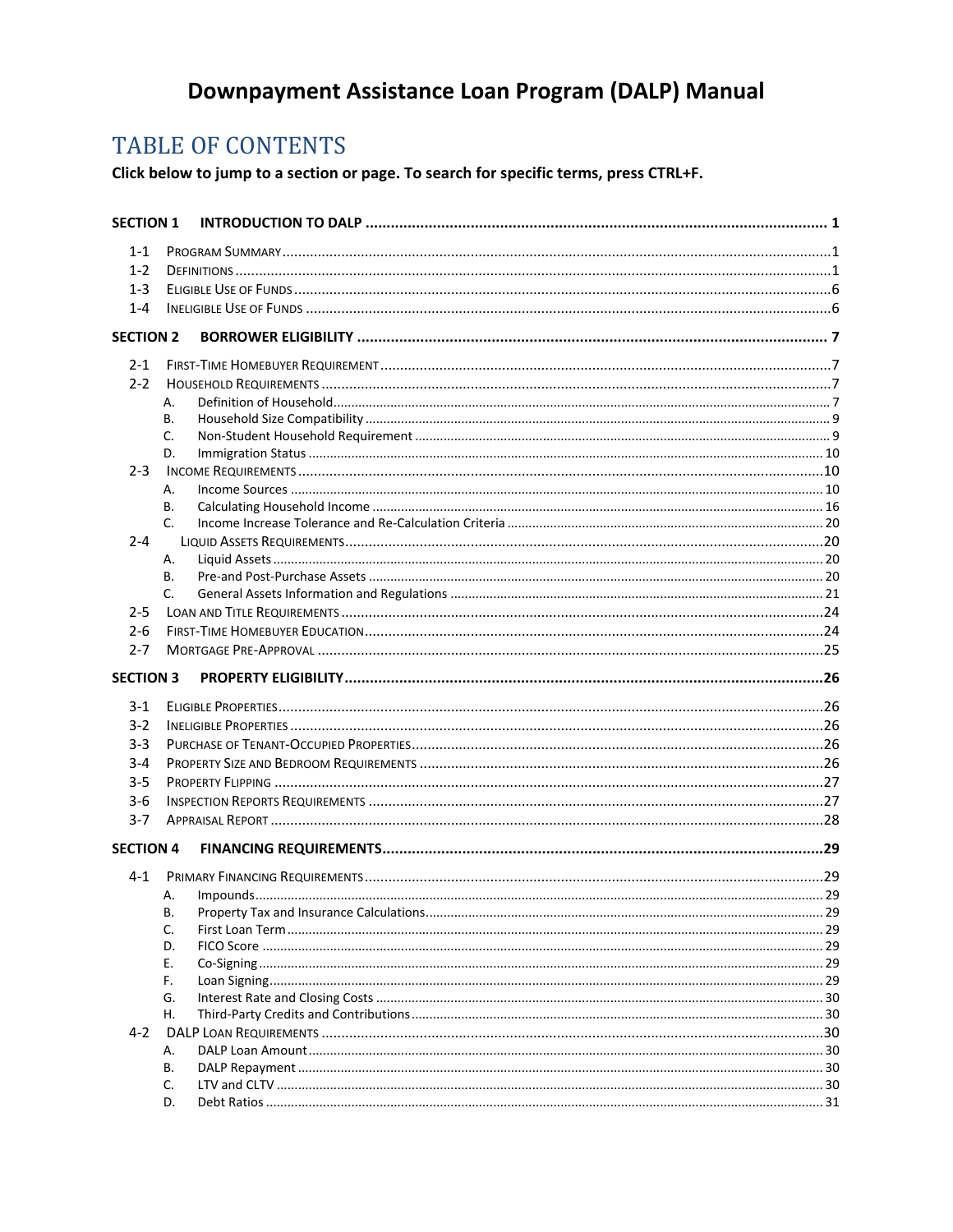|                  | Ε.       |  |
|------------------|----------|--|
|                  | F.       |  |
|                  | G.       |  |
|                  | Η.       |  |
|                  | I.       |  |
|                  | J.       |  |
|                  | К.       |  |
| $4 - 3$          |          |  |
|                  | А.       |  |
|                  | В.       |  |
| $4 - 4$          |          |  |
|                  | А.       |  |
|                  | В.       |  |
|                  | C.       |  |
|                  | D.       |  |
|                  | Е.       |  |
| <b>SECTION 5</b> |          |  |
| $5-1$            |          |  |
| $5-2$            |          |  |
| $5-3$            |          |  |
| 5-4              |          |  |
|                  |          |  |
|                  |          |  |
|                  |          |  |
|                  | А.       |  |
|                  | В.       |  |
|                  | C.       |  |
|                  | D.       |  |
|                  | Е.       |  |
|                  | F.<br>G. |  |
|                  |          |  |
| <b>SECTION 6</b> |          |  |
| ճ-1              |          |  |
| $6-2$            |          |  |
| $6 - 3$          |          |  |
|                  | А.       |  |
|                  | В.       |  |
|                  | C.       |  |
|                  | D.       |  |
|                  | Е.       |  |
|                  | F.       |  |
|                  |          |  |
|                  | G.       |  |
|                  | Н.       |  |
| $6-4$            |          |  |
|                  | А.       |  |
|                  | В.       |  |
|                  | C.       |  |
| $6 - 5$          |          |  |
| 6-6              |          |  |
| 6-7              |          |  |
|                  |          |  |
| $6 - 8$          |          |  |
| <b>SECTION 7</b> |          |  |
| 7-1<br>$7-2$     |          |  |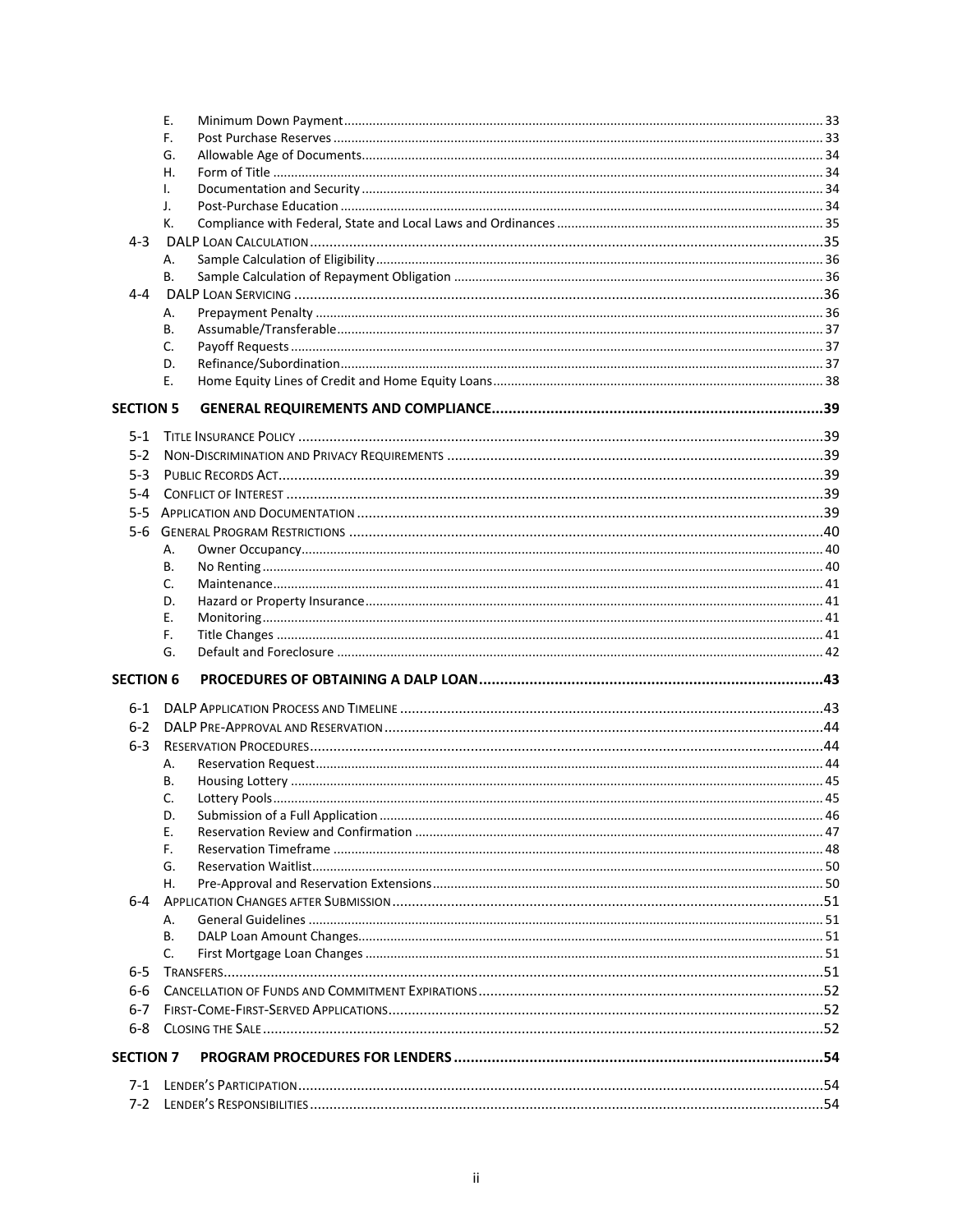| 8-1   |  |
|-------|--|
| $8-2$ |  |
| $8-3$ |  |
|       |  |
|       |  |
|       |  |
|       |  |
|       |  |
|       |  |
|       |  |
|       |  |
|       |  |
|       |  |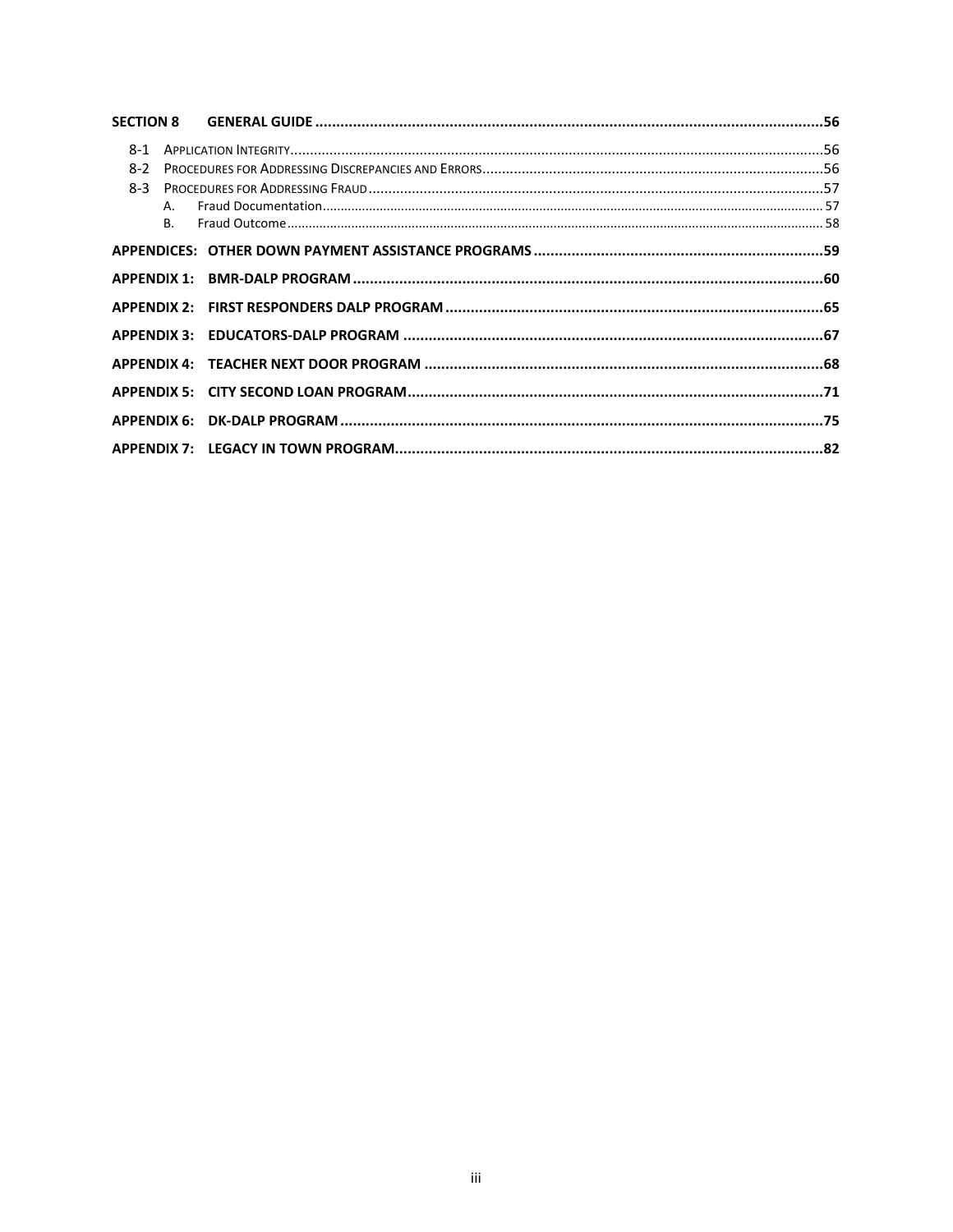# <span id="page-4-0"></span>**SECTION 1 INTRODUCTION TO DALP**

### <span id="page-4-1"></span>**1-1 Program Summary**

The City and County of San Francisco ("City"), Mayor's Office of Housing and Community Development ("MOHCD") administers several loan programs to assist eligible first-time homebuyers, including, but not limited to, the General Downpayment Assistance Loan Program ("General-DALP"), Below Market Rate Downpayment Assistance Loan Program (BMR-DALP), First Responders Downpayment Assistance Loan Program (FRDALP), Educators Downpayment Assistance Loan Program (Educators-DALP), Teacher Next Door (TND), and City Second Loan Program (CSLP) (collectively, "DALP").

MOHCD periodically publishes a DALP Manual containing the requirements, guidelines and processing procedures for implementation of the MOHCD DALP (this "Manual"). This Manual is meant to provide compliance guidance to all DALP users – including buyers and homeowners, MOHCD-Approved Lenders, Homebuyer Education Providers, and MOHCD program staff.

MOHCD will review and update this Manual from time to time to reflect changes in the market and better meet the community's needs. Material changes to this Manual will be posted on MOHCD's website at [www.sfmohcd.com.](http://www.sfmohcd.com./)

### <span id="page-4-2"></span>**1-2 Definitions**

**applicant**: any person applying for a DALP loan (whether individually or together with co-applicants).

**Appreciation:** An amount representing the increased value of a property determined by difference of (a) lower of (i) sale price of a property from the time of the original purchase or (ii) the Fair Market Value from the time of the original purchase, and (b) greater of (i) the current Fair Market Value or (ii) sale price at the time of resale of the property, as applicable.

**Area Median Income or AMI:** The median income level as determined and published by MOHCD derived, in part, from the Department of Housing and Urban Development (HUD) on an annual basis for the San Francisco area, adjusted for household size, but not high housing cost area.

**AUS:** Automated Underwriting Systems.

**Back-End Ratio:** This is defined in Section 4-2(D). This is sometimes referred to as the DTI Ratio.

**Bedroom:** A habitable room that meets the minimum requirements as defined in Section 3-4 *(Property Size and Bedroom Requirements)* of this Manual.

**Borrower:** The applicant and all persons 18 years and older who will reside in the Property unless qualified for the exceptions as described in Section 2-5 *(Loan and Title Requirements)* of this Manual. The term is used interchangeably with "Buyer."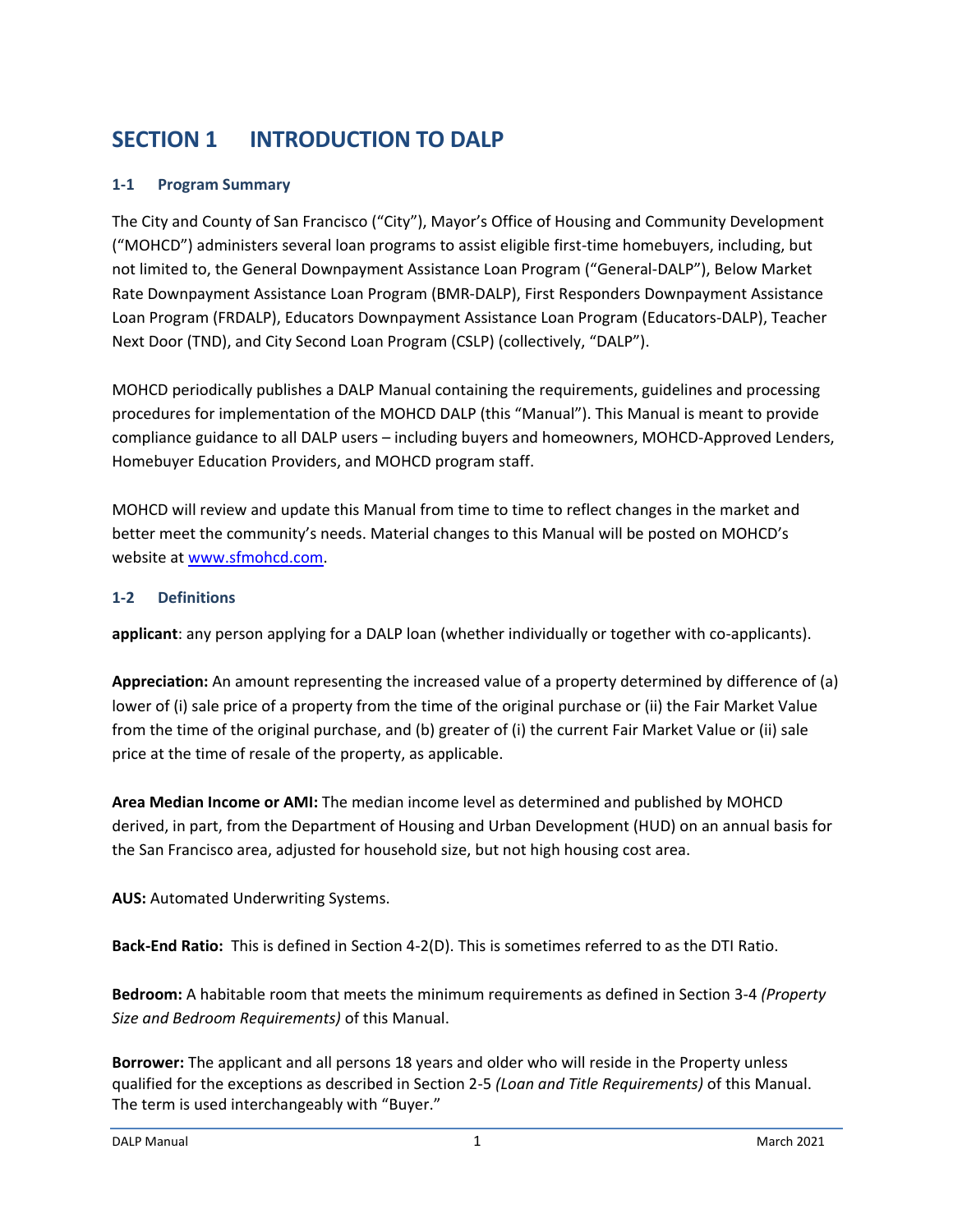**Buyer:** The applicant and all persons 18 years and older who will reside in the Property unless qualified for the exceptions as described in Section 2-5 *(Loan and Title Requirements)* of this Manual. The term is used interchangeably with "Borrower."

**Commitment:** A written commitment by MOHCD to the Lender signifying that the Lender Package has been approved by MOHCD and the Borrower meets the eligibility criteria associated with the applicable DALP.

**Condominium:** As defined in Planning Code Section 401.

**DAHLIA:** The Database of Affordable Housing Listings, Information, and Applications.

**Director:** Director of the Mayor's Office of Housing and Community Development, or the Director's designee.

**Domestic Partner/Partnership:** A partner in any Federal or State registered Domestic Partnership.

**DTI Ratio:** This is defined in Section 4-2(D). This is sometimes referred to as the Back-End Ratio.

**Educator:** A person currently employed with the San Francisco Unified School District (SFUSD) including the SFUSD Early Education department as teachers, paraprofessionals, and certificated staff (including counselors, nurses, speech pathologists, psychologists, behavioral analysts, social workers, Special Education (SPED) Content Specialists, and librarians).

**Eligible Borrower:** A person meeting the criteria set forth in this Manual that is in the process of obtaining financing for a Primary Residence.

**Front-End Ratio:** This is defined in Section 4-2(D).

**Fair Housing Laws:** State or federal laws that govern the fair and unbiased treatment of buyers when selling a housing unit to such buyers.

**Fair Market Value or FMV:** The value of a property based upon the determination of an authorized appraisal report mutually acceptable by both the City and the Borrower.

**FICO:** Fair Isaac Corporation.

**First Responder:** An active uniformed, sworn member of the San Francisco Police Department (SFPD), San Francisco Fire Department (SFFD), and/or San Francisco Sheriff's Department (SFSD).

DALP Manual 2 March 2021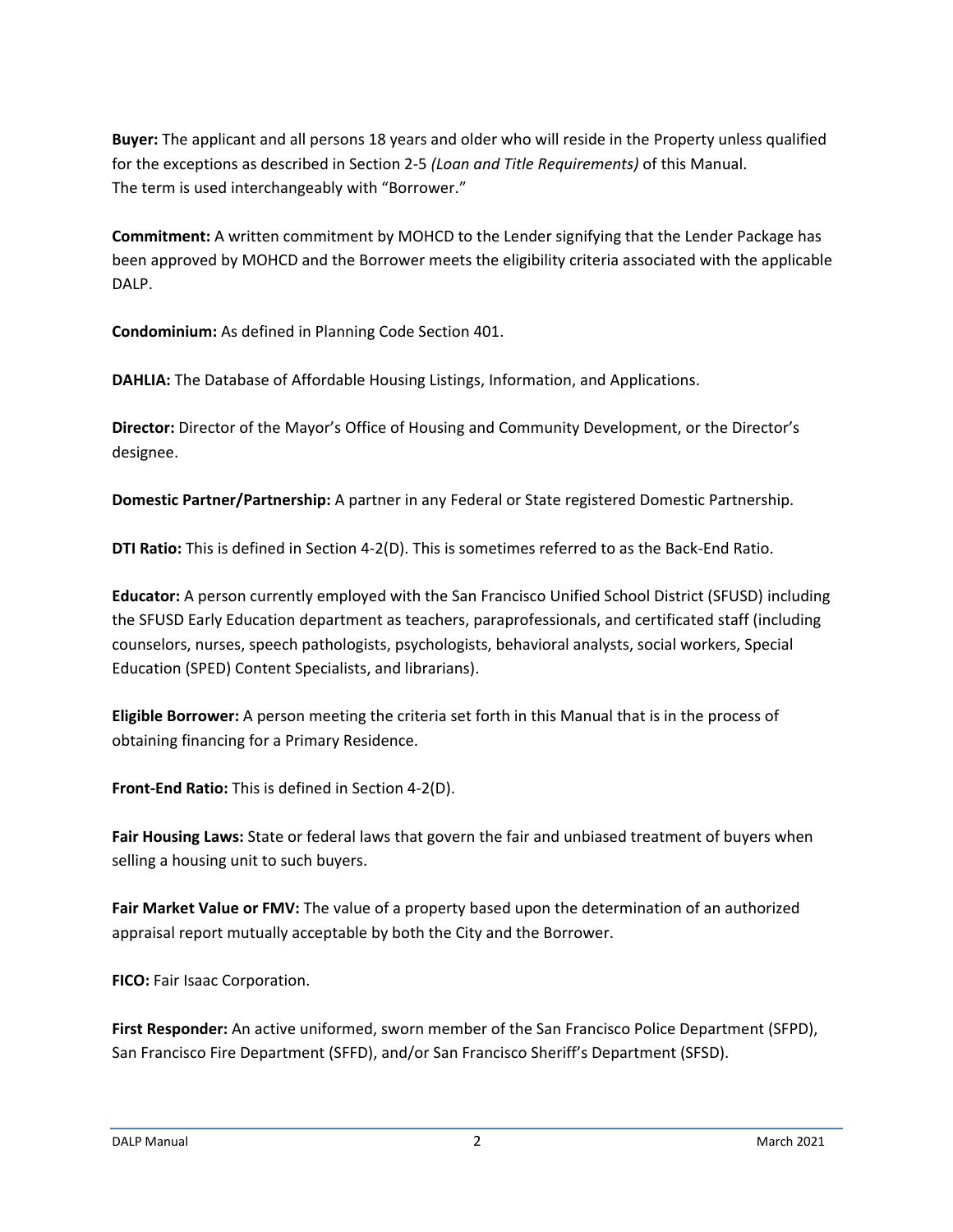**First-Time Homebuyer:** A Household that has not owned or gained interest in a residential property in the past three (3) years.

**Full Application:** A complete application from an applicant on a form specified by MOHCD which includes supporting documents needed for MOHCD to determine the applicant's Household and Household Income eligibility. See Section 6-3(D) *(Submitting a Full Application)* of this Manual for details.

**Gross Income:** Income before any allowable deductions for taxes, expenses or other items approved by MOHCD.

**Head of Household:** The person defined by the IRS as the head of household and/or the primary applicant on a first mortgage loan application. There cannot be more than one Head of Household on an application.

**Homebuyer Education Provider or MOHCD-Approved First-Time Homebuyer Education Provider:** A HUD approved housing counseling agency and certified by MOHCD as listed at [www.sfmohcd.org.](file:///C:/Users/BMcCloskey/AppData/Local/Microsoft/Windows/Temporary%20Internet%20Files/Content.Outlook/90V8OEVD/www.sfmohcd.org)

**Household:** Any person or persons who reside in or intend to reside in the Property.

**Household Income:** The combined Gross Income for the Borrower(s), and any other person 18 years of age or older who is expected to live in the Property, as determined by MOHCD under Section 2-3(B) *(Calculating Household Income)* of this Manual.

**HUD:** The United States Department of Housing and Urban Development.

**In-Law Unit:** An area within the Property that is autonomous from the principal residential area and has been constructed or converted to accommodate a living space for a separate household complete with kitchen and bath.

**Lender or MOHCD-Approved Lender:** A Nationwide Mortgage Licensing System (NMLS) lender who has satisfied the requirements under this Manual and been approved by MOHCD to provide loans to Borrowers under DALP.

**Lender Package:** A package submitted by a Lender containing all of the documentation (listed in Section 6-3(F)(2) *(DALP Lender Package Submittal Period)* of this Manual) for MOHCD to make a final determination on an applicant's eligibility for a loan under DALP.

**Liquid Assets:** An asset that can be converted into cash with little or no loss in value, as specified in Section 2-4 of this Manual.

**Live-Work Units:** Residential dwelling units that comply with a San Francisco ordinance and zoning to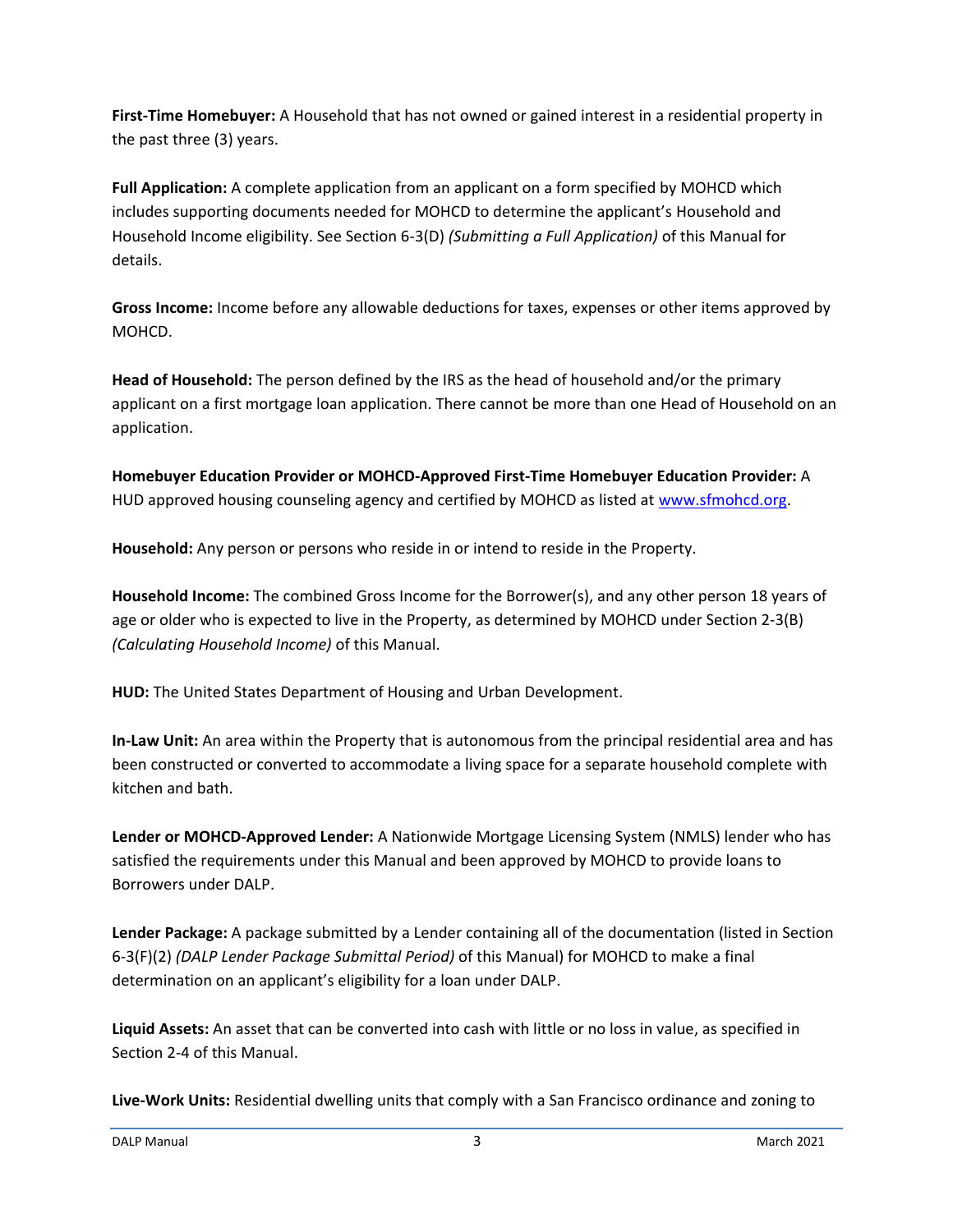qualify as legal living space within a commercially or industrially zoned building, but does not require the building to be used specifically as commercial or dwelling.

**Loan to Value Ratio:** The ratio of the amount of all indebtedness that is secured by a lien against a property to the value of the property securing the liens.

**Loft:** A Condominium with an open-style floor plan, which may or may not be a Live-Work Unit. (The real estate industry term "loft" only refers to the structural style, but does not mean compliance with the criteria of ordinance and zoning parameters to be considered a Live-Work Unit.)

**Lottery:** Random selection process that provides Eligible Borrowers the opportunity to receive a MOHCD DALP loan.

**Maximum Household Income:** The maximum income allowed for a Household applying for a DALP loan as determined by Household size through the income table produced annually by MOHCD and named Maximum Income by Household Size Derived from the Unadjusted Area Median Income (AMI) for HUD Metro Fair Market Rent Area (HMFA) that Contains San Francisco, which contains the AMI levels for that calendar year and is published on the MOHCD website at [www.sfmohcd.org.](file:///C:/Users/BMcCloskey/AppData/Local/Microsoft/Windows/Temporary%20Internet%20Files/Content.Outlook/90V8OEVD/www.sfmohcd.org)

**Mayor's Office of Housing and Community Development (MOHCD):** The office designated by the Mayor to administer DALP and perform required oversight and Monitoring of DALP requirements.

**Monitoring:** MOHCD activity that includes, but is not limited to, verify a Borrower's compliance with DALP requirements, which includes, but is not limited to, periodic submission of all information required by MOHCD as set forth in Section 5-6(E).

**Non-Arm's Length Transaction:** Any transaction in which there is a relationship or business affiliation (any ownership interest, or employment) between the seller (including the builder and developer) and the buyer of a property.

**Non-Title Occupant:** Any person who will reside or intends to reside at the Property, but (i) is not a dependent of any Household member, (ii) will not appear on the title for the Property, and (iii) will not be a co-borrower for the first mortgage and the DALP loan for the Property.

**Post-Purchase Education:** A course designed to provide basic education for new homeowners offered by a Homebuyer Education Provider.

**Pre-Approval:** An evaluation of a potential Borrower by MOHCD that determines whether the Borrower qualifies for a DALP loan based on his or her income and assets eligibility.

**Primary Financing:** The first mortgage made by a Lender for the purchase of a Primary Residence, which must be the maximum loan affordable to an Eligible Borrower.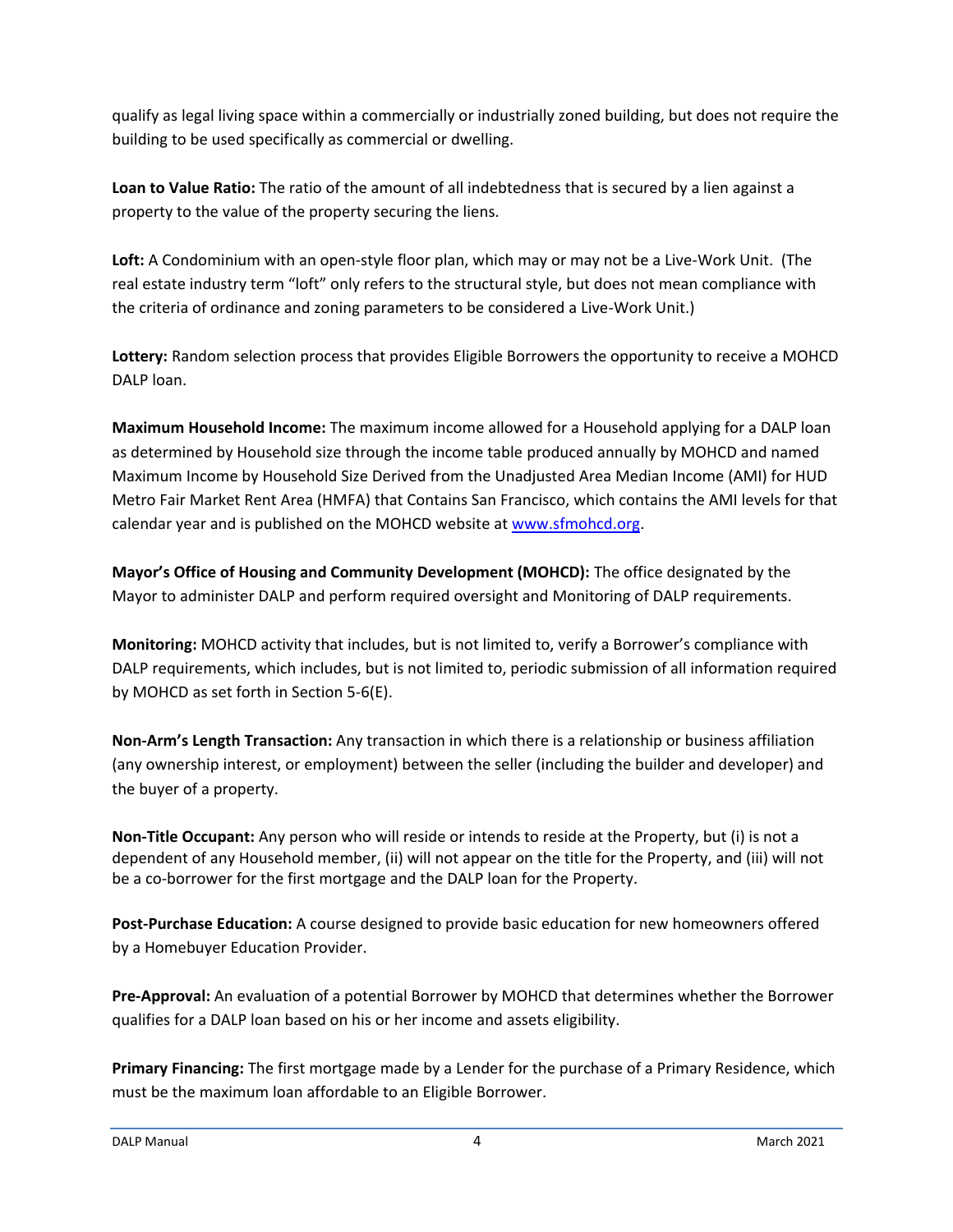**Primary Residence:** A residential dwelling where Household members on the loan and title live at least ten (10) out of twelve (12) months of each calendar year for the entire term of the loan.

**Profit and Loss Statement (or P&L Statement):** A financial statement that summarizes the revenues, costs and expenses incurred during a specified period.

**Property:** The real property purchased with DALP funds.

**Purchase Agreement**: A legally binding agreement between two parties (for example, the Buyer and a seller) with the terms of purchase or transfer of real property. The term is used interchangeably with "Sales Contract."

**Purchase Price:** The amount that the Buyer pays to the seller of the Property.

**Rental Unit:** Any dwelling unit in which the applicant or the Borrower maintains an ownership interest and is used, or can potentially be used, as an investment from which they derive income.

**Reservation:** A reservation of DALP funds for a Borrower that is Pre-Approved, so long as the Borrower satisfies the requirements set forth in Section 6 *(Procedures of Obtaining a DALP Loan)* of this Manual.

**Sales Contract:** A legally binding agreement between two parties (for example, the Buyer and a seller) with the terms of purchase or transfer of real property. The term is used interchangeably with "Purchase Agreement."

**Section 8 (the Housing Choice Voucher Homeownership Program):** A federal housing program administered locally by the San Francisco Housing Authority that allows the participating families to use their voucher to buy a home and receive monthly assistance in meeting homeownership expenses. in which a subsidy is paid to the landlord directly by the public housing agency on behalf of the participating family.

**Single-Unit Residence:** A single-family one-unit residence.

**Spouse:** A partner in a legal marriage.

**Transfer:** Any voluntary or involuntary sale, assignment, or transfer of title in the Property.

**Townhouse (Townhome):** A single-family dwelling unit constructed in a group of two (2) or more attached units in which each unit extends from foundation to roof and with a yard or public way on at least two (2) sides.

**YTD:** Year-to-date.

DALP Manual 5 March 2021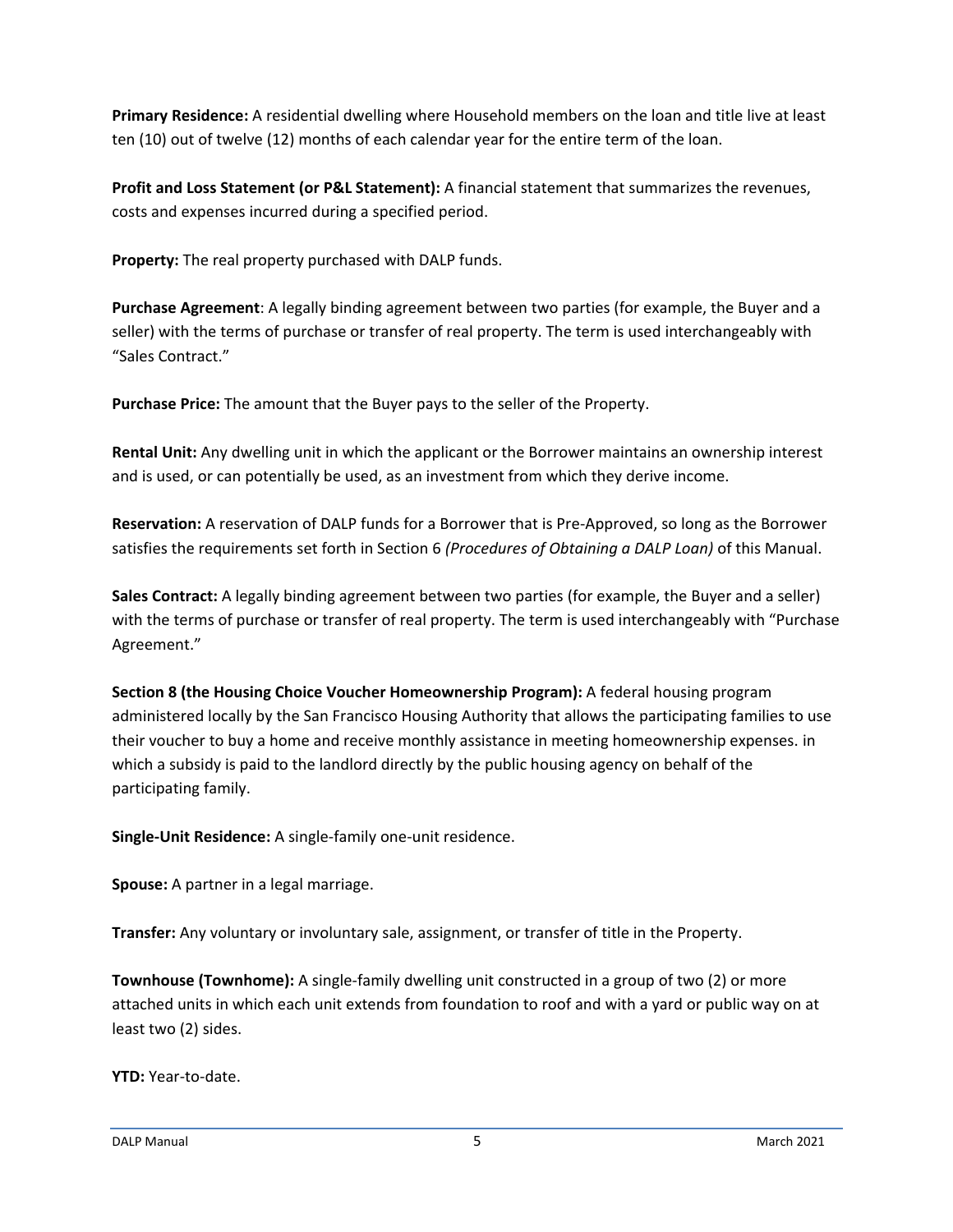#### <span id="page-9-0"></span>**1-3 Eligible Use of Funds**

- DALP loans will be made from available funding sources to provide financial assistance to eligible low, moderate, middle-income First-Time Homebuyers who would otherwise not be able to purchase a Primary Residence in San Francisco.
- DALP funds are limited to providing loans to eligible First-Time Homebuyer Households whose Household Income of all members 18 years of age and older meets the income eligibility, as determined in accordance with Section 2-3 *(Income Requirements)* of this Manual.
- DALP funds may be used to purchase a Primary Residence only.
- DALP funds may be used to cover customary, non-recurring closing costs if the DALP loan meets the financing requirements under Section 4 of this Manual.

### <span id="page-9-1"></span>**1-4 Ineligible Use of Funds**

- Cash (a refund to buyer's cash contribution) disbursed to the Borrower cannot exceed \$250 at close of escrow. Any excess cash must first be applied toward the reduction of DALP loan amount.
- DALP funds cannot be used to pay for improvement and/or repair costs.
- DALP funds cannot be used to pay the difference between the Purchase Price and the appraised Fair Market Value of the Property.
- DALP funds cannot be used to pay for short sale negotiation fees, attorney fees, real estate agent or broker's fees, or any other fees not normally incurred by a home buyer in a typical residential real estate transaction.
- DALP funds cannot be used to pay down the first mortgage principal or any other debts or liens. See Section 4-2(D)(3)(c) for more details.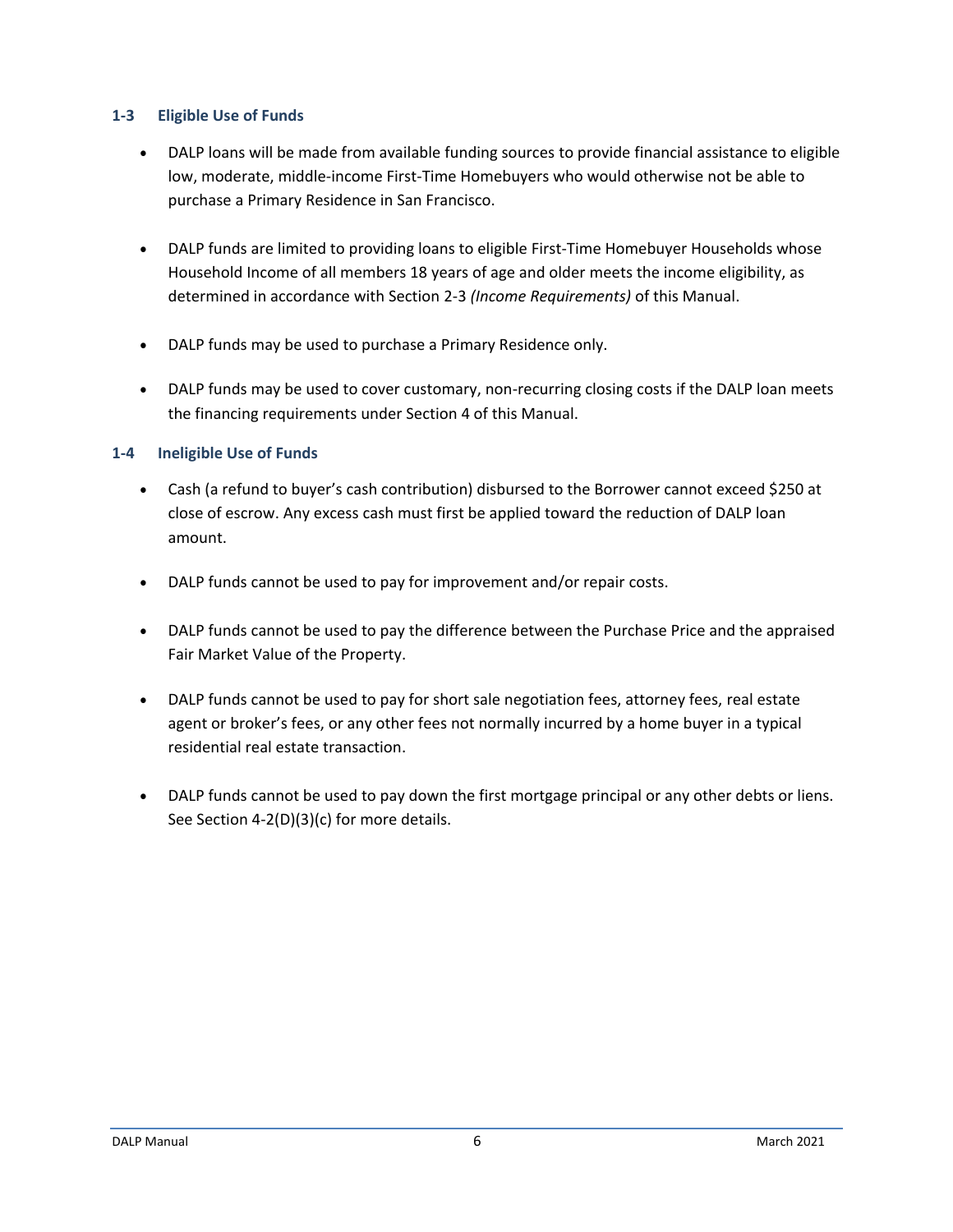# <span id="page-10-0"></span>**SECTION 2 BORROWER ELIGIBILITY**

### <span id="page-10-1"></span>**2-1 First-Time Homebuyer Requirement**

In the three years prior to the date of application, no member of an applicant's Household may own any interest in any residential property regardless of:

- Whether or not that residential property produces a financial gain; or
- Where the residential property is located; or
- Whether or not the residential property was ever used as the Primary Residence.

The following exceptions may apply:

- Timeshares
- Recreational vehicles, campers, or similar vehicles
- Loan co-signers from previous real estate transactions if the applicant was not on title and there was no financial gain to the applicant
- Acting solely as a trustee with no beneficiary interest for a trust that includes a residential property, subject to MOHCD verification of income and assets from the trust
- Being a named beneficiary of a trust that includes a residential property, but only if the trustor is living at the time
- Ownership of shares in a not for profit limited equity cooperative (rental income, if any, will be included when determining eligibility)
- An individual who was divorced or legally separated in the past 3 years and had no ownership in any residential property, other than the marital residence that was awarded to the other spouse or partner through a legal marital or domestic partnership settlement. To consider the exception, MOHCD requires a final judgment filed with the court as described in Section 2-2 *(Household Requirements)* of this Manual.

MOHCD may verify an applicant's First-Time Homebuyer status by: (i) reviewing the three most recent years of federal tax returns for the Household, including any mortgage deduction; (ii) relying on a signed statement by an applicant stating their homeownership status; (iii) a title search; or (iv) any other means reasonable to determine First-Time Homebuyer status. In addition, all applicants must also complete and submit a First-Time Homebuyer Declaration.

### <span id="page-10-2"></span>**2-2 Household Requirements**

### <span id="page-10-3"></span>**A. Definition of Household**

Any group of people can apply for a DALP loan, regardless of family relations, marital status, or previous living arrangement. Individuals may jointly apply to purchase a Property using a DALP loan so long as:

- All applicants will live in the Property as their Primary Residence.
- All Household members appear on the Lottery and DALP application.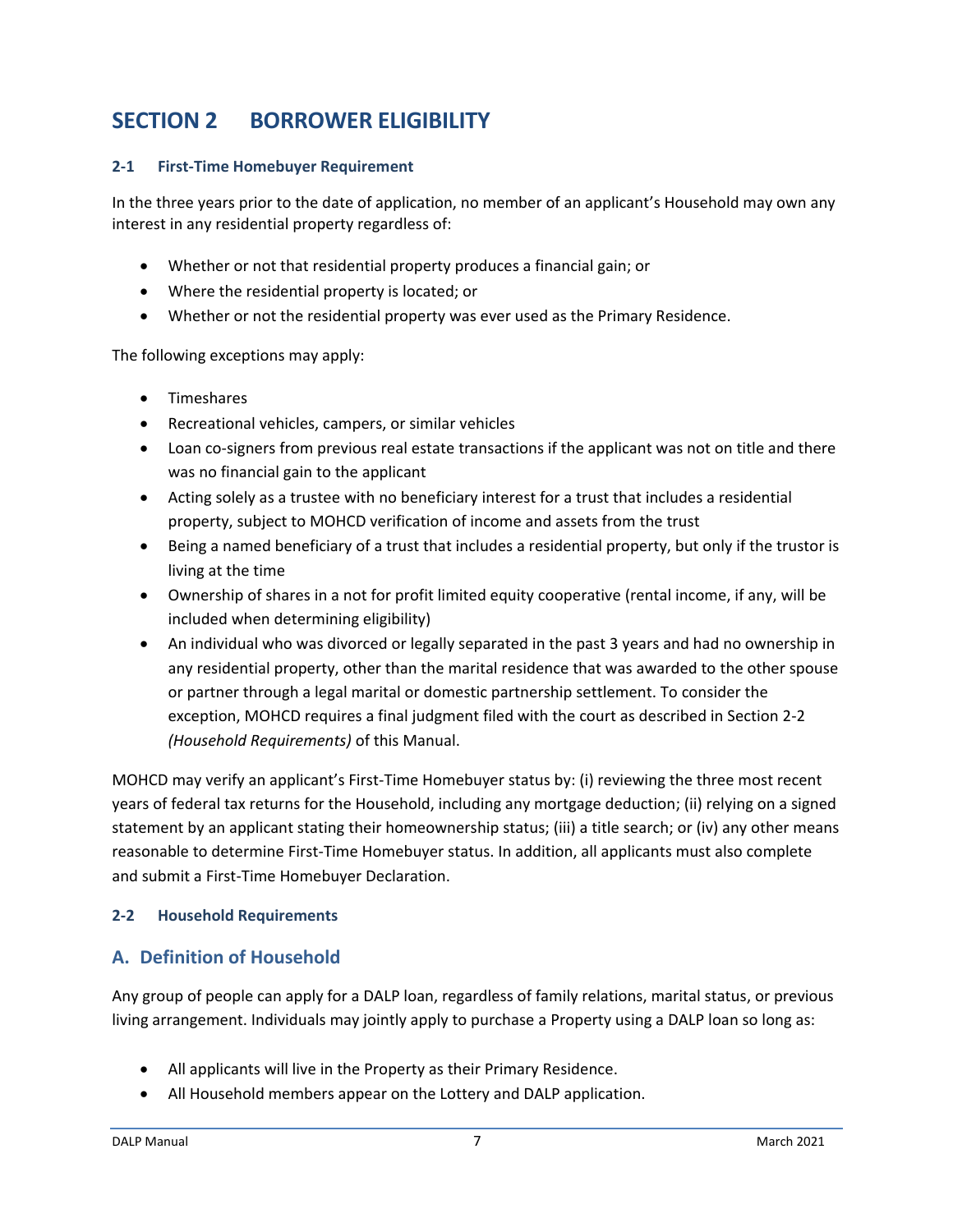• All Household members report their income and other qualifying information.

All Household members are counted toward "Household size" and the number is used to determine the size of the Property for which an applicant's Household is eligible.

Exceptions or special circumstances to the rules above may include the following:

- Long-term live-in assistants, as verified by MOHCD, must appear on the Lottery and DALP program application and may be counted toward Household size to determine the number of bedrooms for which applicants are eligible, but their incomes are not counted for purposes of determining income eligibility, and they are not added to title on the Property.
- Foster children, as verified through legal documentation, must appear on the Lottery and DALP program application and may be counted toward Household size to determine the number of bedrooms for which applicants are eligible, and income received to care for foster children is counted toward total Household Income.
- Children not claimed as dependents on an applicant's federal tax return may be considered part of the Household if there is a court ordered custody agreement allowing the child's time with the applicant to be no less than thirty percent (30%) of a year.
- Unborn children are not counted in Household size.
- A fiancé, Spouse, or Domestic Partner of any Household member is considered a Household member; and any other person who has any combined finances with the applicant or a member of the Household is considered a Household member.
- All Household members who are under 18 years of age must be the legal dependent of an adult Household member, except in the case of emancipated minors, as claimed on the two (2) most recent federal income tax returns.
- A Non-Title Occupant will not count toward the Household size and the bedroom count of the Property, but the Non-Title Occupant's income will be included in Household Income when determining the Household Income eligibility. For example, a Household consisting of two persons is applying for a DALP loan but their 27-year old son (who is not a dependent of any Household member) will reside at the Property as a Non-Title Occupant. In order to exempt the son from Household size and the Title and Loan Requirements under Section 2-5 *(Title and Loan Requirements)* of this Manual, the applicant's Household may apply for up to a two-bedroom property under a two-person Household AMI, as long as the applicant's Household includes the son's income in Household Income and the resulting total Household Income does not exceed the maximum income eligibility for a two-person household (not three-person household). Non-Title Occupants are usually those who do not intend to live in the Property as their permanent Primary Residence while the DALP loan is outstanding.
- Temporarily absent household members who plan to live in the property upon return must appear on the application for the Property. Such household members include, but are not limited to, Household members serving temporarily in the armed forces, or who are temporarily institutionalized. MOHCD has sole discretion to approve temporarily absent Household members who count into the unit size but will not be able to occupy the Property as Primary Residence within sixty (60) days of close of escrow.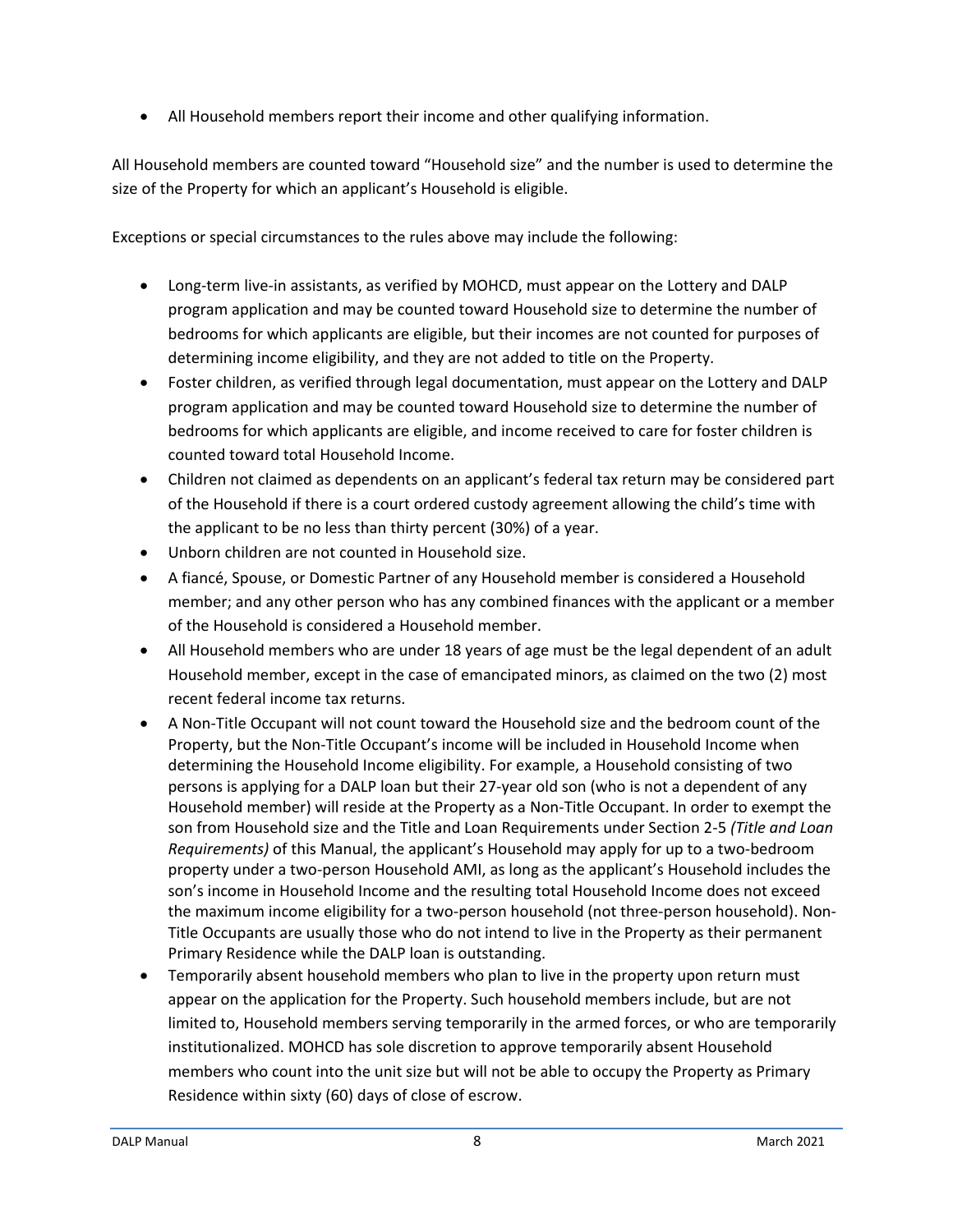• Any Household member (including the applicants) who was divorced in the past three (3) years or legally separated, a judgment of dissolution of marriage or an order of legal separation must have been finalized with the court (signed by a judge and entered into court records), in addition to the following: (i) spouse/ex-spouse is no longer living with a Household member; (ii) spouse/ex-spouse will not reside in the Property with a Household member; and (iii) spouse/exspouse and the applicant don't have any combined finances (such as joint assets, filing joint returns, and sharing living expenses), to meet the Household requirements as described above. Prior to MOHCD's determination of the applicant's Household eligibility, MOHCD will require a copy of court-endorsed, final judgment of dissolution or order of separation with all applicable exhibits, forms, and schedules to verify marital status and terms including but not limited to the division of assets, division of debts, spousal support, child support, child custody, and visitation.

### <span id="page-12-0"></span>**B. Household Size Compatibility**

The size of a Household must be compatible with the size of the Property being purchased. A minimum of one person per bedroom is required. In other words, a single person may purchase a studio or a onebedroom property; a two-person household may purchase a two-bedroom unit or a smaller unit if they choose; a three-person household may purchase a three-bedroom property; and so on.

Maximum Household size requirements generally need to conform to maximum occupancy requirements of the San Francisco Building Code.

### <span id="page-12-1"></span>**C. Non-Student Household Requirement**

One hundred percent (100%) student Households are ineligible for a DALP loan. A full-time student is defined as a person who attends an educational institution with regular facilities including enrollment in on-line classes, other than a correspondence or night school, during at least five months of the calendar year during the DALP application and eligibility review. Full-time status in school is determined by the educational organization the student is attending. Certain exceptions apply and student Households should note the exceptions carefully.

Households with 100% full-time students may be DALP-eligible if one or more of the following applies:

- Two members of the Household are married or in a Domestic Partnership and either filing or are entitled to file a joint tax return.
- The Household consists of a single parent and his or her minor children, such parent is the Head of Household, and neither the parent nor children are a dependent of a third party.
- At least one member of the Household receives assistance under Title IV of the Social Security Act such as Aid to Families with Dependent Children (AFDC), Temporary Aid for Needy Families (TANF), CalWORKs, etc. (Social Security benefits (SSA) or Supplemental Security Income (SSI) do not qualify).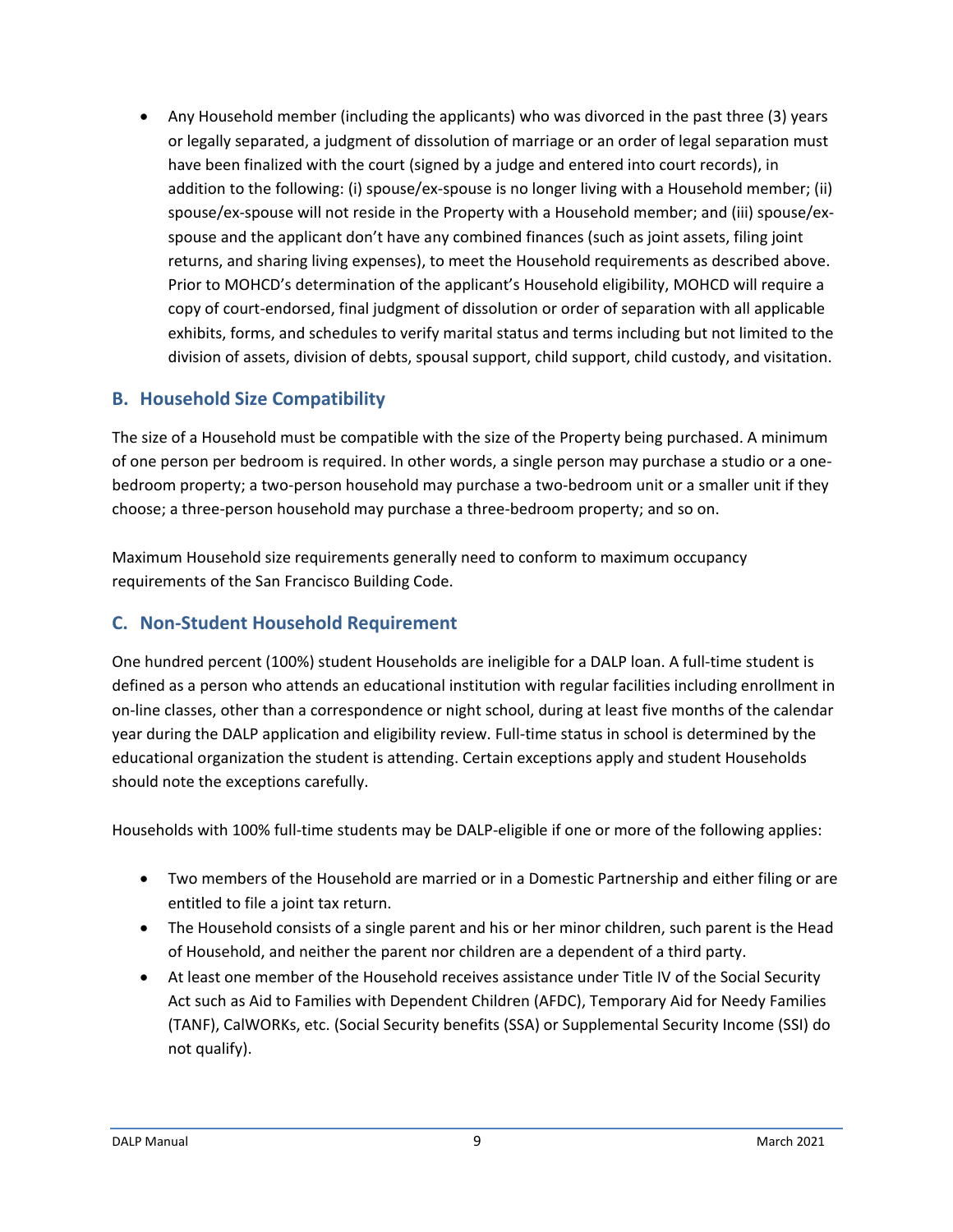- At least one member of the Household is enrolled in a job training program receiving assistance under the federal Workforce Innovation and Opportunity Act, or similar federal, state, or local laws.
- The Household includes a member who recently exited the Foster Care system who is no older than twenty-four (24) years old.
- The Household includes one or more veterans of any branch of the United States military or merchant marine currently serving or separated with DD214 release from activity duty under honorable conditions.

MOHCD may, at its sole discretion, make exceptions to a single-person Household employed full-time (on average 40 hours of service per week) while enrolled full-time in school.

### <span id="page-13-0"></span>**D. Immigration Status**

MOHCD does not require proof of citizenship, legal residency, or immigration status as criteria for qualifying for a DALP loan. However, all DALP applicants must qualify for first mortgage financing from a MOHCD-Approved Lender and a Lender might need proof of legal immigration status.

### <span id="page-13-1"></span>**2-3 Income Requirements**

Borrower's Household Income cannot exceed 175% of the Area Median Income (AMI). MOHCD publishes incomes by Household size at <https://sfmohcd.org/ami-levels-homeownership> and will apply the most recently published the income table (named "*Maximum Income by Household Size Derived from the Unadjusted Area Median Income (AMI) for HUD Metro Fair Market Rent Area (HMFA) that Contains San Francisco"*) that is available when determining the Household Income eligibility.

Calculating total Household Income is key to determining whether the applicant(s) is (are) incomeeligible for a DALP loan. Total Household Income consists of all sources of income of **ALL** Household members age 18 or older who will occupy the Property, regardless of dependency or ownership status.

It is important to note that this Manual specifies the types and amounts of income to be included in the calculation of the Household Income. Although the definitions of Household Income used for a DALP loan covered in this Manual have some similarities with rules used by the U.S. Internal Revenue Service (IRS), the tax rules are different from the requirements under this Manual.

### <span id="page-13-2"></span>**A. Income Sources**

### **1. Income Inclusions**

Income includes, but is not limited to, the following sources:

- Gross compensation for services, including all wages and salaries, overtime pay, commissions, fees, tips, bonuses, and similar items;
- The full, gross amount of periodic payments received from social security, annuities, insurance policies, IRA distributions, retirement funds, pensions, disability or death benefits, CalWORKs,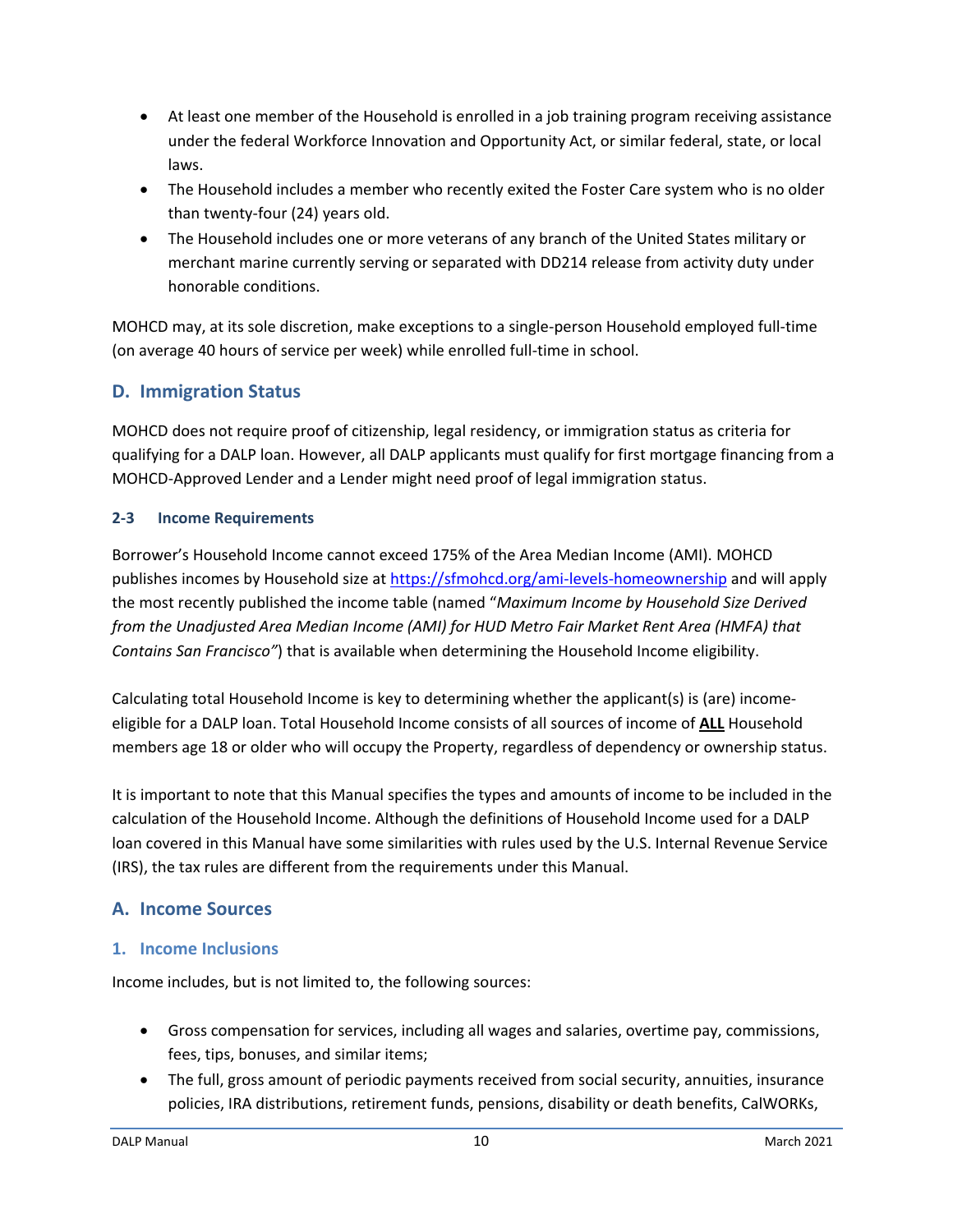TANF, unemployment and other similar types of periodic receipt including a lump sum payment for the delayed start of a periodic payment; include amounts received by adults on behalf of minors, or by minors intended for their own support;

- Payments received from the care of foster children or adults, or adoption assistance;
- Payments in lieu of earnings, such as unemployment and disability compensation, and worker's compensation;
- Welfare/public assistance income (excluding food stamps);
- Alimony/maintenance and child support payments;
- All regular pay, special pay, and allowances of a member of the Armed Forces;
- Income from salaries and other amounts derived from operation of a business or profession;
- Income from the use, lease, or sale of assets;
- Income from an interest in an estate or trust;
- Interest, dividends, capital gains, rents, and royalties;
- Lottery or gambling winnings paid in periodic payments;
- Allowances paid by a non-Household member for housing, auto, food, etc.;
- Recurring contributions or gifts regularly received from entities or from persons not residing in the dwelling; and
- Income of any Non-Title Occupant, as described in Section 2-2(A) *(Definition of Household)* of this Manual.

### **2. Income Exclusions**

The following sources of income are excluded from the total Household Income:

- Income from the employment of any Household members under the age of 18 (but income of any emancipated minor in the Household is included as Household Income and any emancipated minor is included as a Borrower on the loan);
- Non-recurring lump sum payments or additions to family assets (such as inheritances, capital gains, lottery winnings paid in one payment, cash from the sale of assets, insurance settlements, and death benefit payments);
- Medical expense reimbursement received specifically for the medical expense of a Household member or similar reimbursement with proper documentation;
- Employer-paid health insurance costs included within the Gross Income;
- Income of a live-in assistant; and
- Amounts of educational scholarships paid directly to a student or an educational institution, and the amount paid by the government to a veteran for use in meeting the cost of tuition, fees, books, and equipment.

### **3. General Income Information and Regulations**

### *a) Wages and Salary*

MOHCD will use the most current paystubs for applicants to determine income for the current year. The paystub must be dated no earlier than thirty (30) days prior to the application date and it must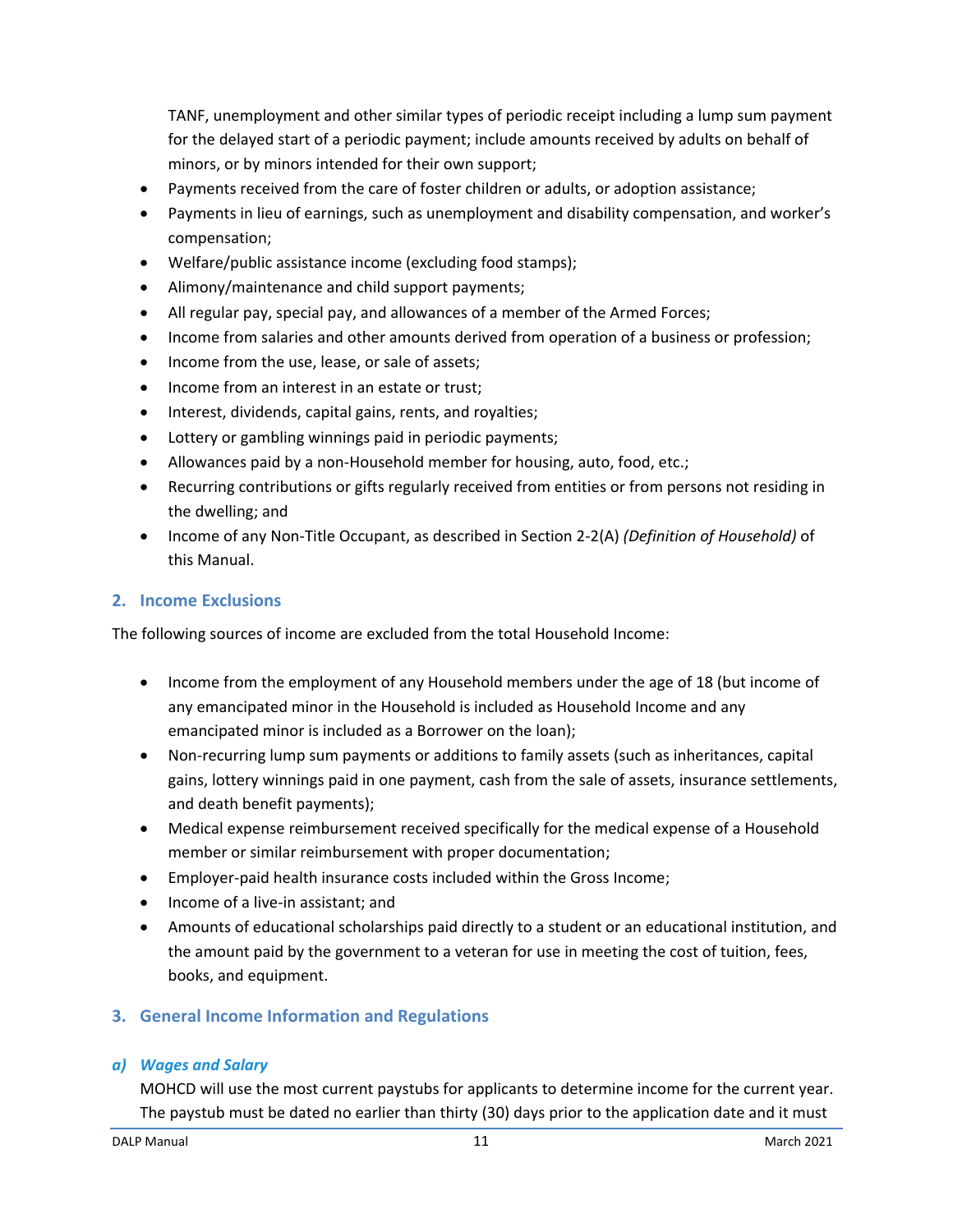include all year-to-date ("YTD") earnings. Additional documentation, such as verification of employment on a form approved by MOHCD from the applicant's employer, may be required.

### *b) Overtime, Tips, and Bonuses and Commission*

When calculating income based on paystubs, overtime pay, tips, bonuses, and commissions will be annualized unless the applicant can provide documentation from the employer verifying that the income was a one-time occurrence. In that case, the amount will be removed from the annualization of the income and added in one time to the total annual income that is determined.

### *c) Seasonal Workers*

Income for Household members employed as seasonal workers who provide a verification of employment from their employer(s) verifying that the work does not occur year-round, will not be annualized. MOHCD will use the calculation guidelines for employment income to determine annual seasonal income, while discounting the amount for off season time. Any unemployment compensation the Household members have received or may receive during the off season will be included.

### *d) Child Support*

Income from child support may be excluded with evidence that the child support is scheduled to be terminated within three (3) months of the date of application.

### *e) Government Income*

For applicants receiving income from a governmental entity of any type, the income is derived by annualizing a regular monthly statement or by referring to an award letter. Government income includes, but is not limited to, government paid retirement, annuity, or pension income.

### *f) Self-employed or Income from Business*

All self-employed applicants must submit a Self-Employed Declaration in a form provided by MOHCD in addition to the income documentation required for all applicants. The Self-Employed Declaration must be submitted along with a Profit and Loss (P&L) Statement from any period of time not covered by the most recently filed federal income tax returns. The P&L Statement must be formatted and contains the information set forth in Internal Revenue Service (IRS) Form 1040, Schedule C or C-EZ, and must be dated within sixty (60) days of the application date. Negative business losses are not counted and will not be deducted from income. MOHCD can provide a template P&L Statement as needed.

If a self-employed applicant started a business after the last tax filing year, and therefore does not have tax return(s) to document business income, MOHCD, in its sole discretion, may require copies of all invoices and payments made to or provided by the applicant to confirm the information provided on the applicant's P&L Statement. If deemed necessary, MOHCD may request a P&L Statement audited by an independent certified public accountant who provides an opinion on whether the profit and loss statement is presented fairly, in all material respects, in accordance with generally accepted accounting principles in the United States of America.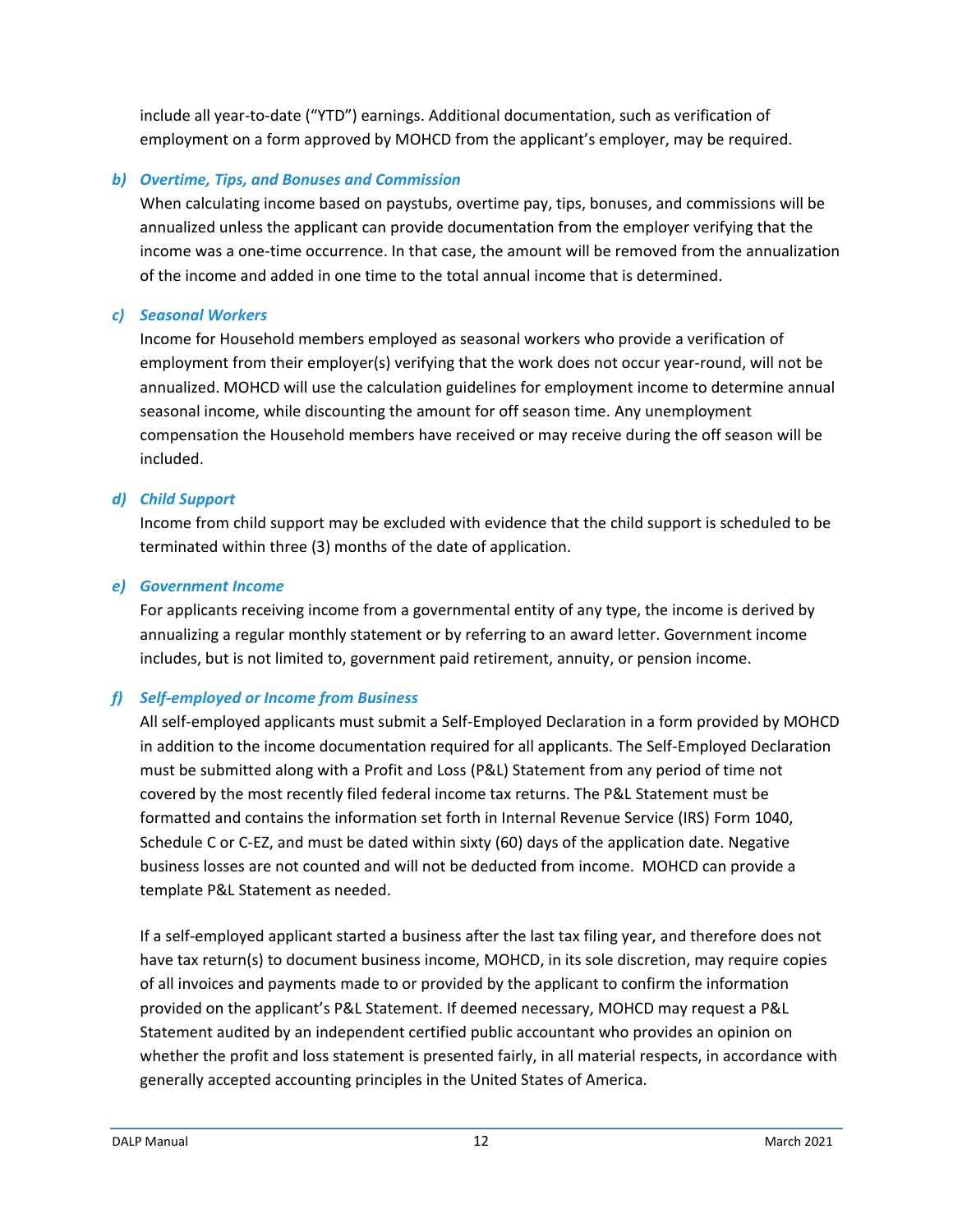Regardless of ownership percentage in the business, a self-employed applicant receiving income other than from a sole proprietorship (such as partnership, corporation, and S corporation) required to provide copies of the three (3) most recent years of business federal income tax returns with all applicable schedules. Positive business cash flow that is consistent and recurring (as reflected on the applicant's business tax returns) will be added to the applicant's Household Income. Items that can be added back to the business cash flow generally include depreciation, depletion, amortization, casualty loss, and other losses that are not consistent and recurring.

All income from self-employment at any point over the 12-month period prior to application may be considered, even if an applicant has subsequently sold or closed a business, unless exempted by MOHCD at its sole discretion under Section 2-3(A)(n) *(Wage Reductions)* below.

#### *g) Income from Capital Gain, Dividends and Interests*

MOHCD will apply the income calculation standards to the income from capital gains, dividends and interests and add it to the applicant's Household Income. Negative losses are not counted and will not be deducted from income. See Section 2-3(A)(o) *(discontinuance of non-employment income)* for additional information.

#### *h) Other Income*

Any source of regular income, whether in cash or recurring deposits to a bank account over the 12 month period prior to application, will be treated as income, and may be annualized.

In the case of an applicant who is paid in cash for employment, MOHCD will consider the applicant to be self-employed. Please see *Self-employed or Income from Business* (Section 2-3(A)(f) above) for additional guidelines.

### *i) Unemployed Applicants*

Unemployed applicants who are receiving no income from any source will submit an Unemployed Declaration as provided by MOHCD in place of income statements. Applicants receiving unemployment benefits do not need to complete the Unemployed Declaration as unemployment benefits are considered income. In all cases, applicants may be required to complete a State of California Employment Development Department (EDD) Authorization for Release of Records form or the equivalent form from another state as provided by MOHCD to verify wages and/or unemployment benefits.

### *j) Income from Commercial/Investment Property or Land Owned*

The annual income or net profits from any commercial/investment property or land owned by any applicant will be counted toward the annual Household Income.

Certain programs under this Manual define the First-Time Homebuyer as no interest in a residential unit in San Francisco during the three-year period preceding the date of the application (for example, First Responders DALP and Educators-DALP). When an applicant owns investment properties outside of San Francisco as permitted under certain programs, the applicant must document the monthly gross (and net) rental income with the most recent signed federal income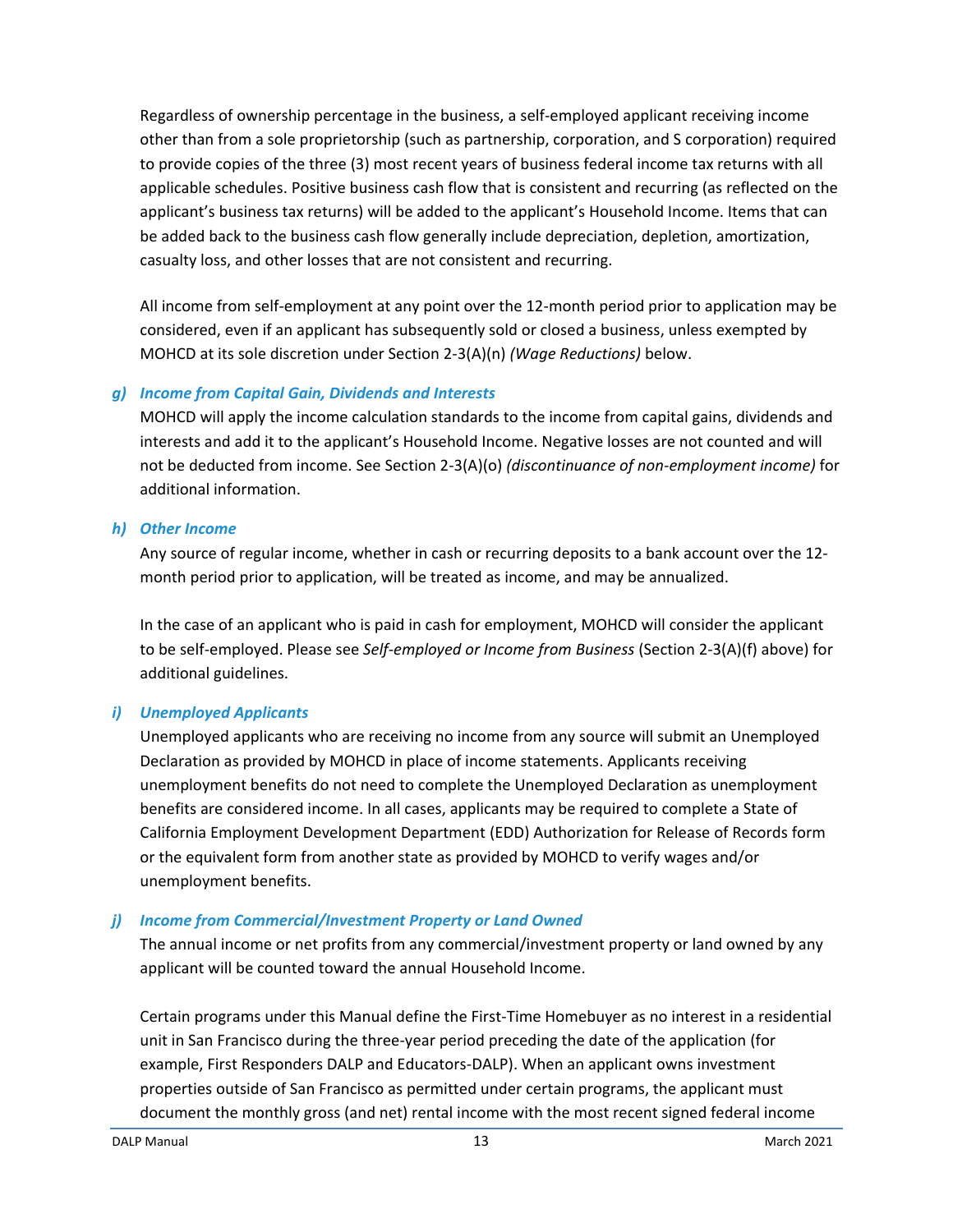tax returns (IRS Form 1040) that include Schedule 1 and Schedule E. Copies of the current lease agreement(s) may be substituted if the borrower can document a qualifying exception, such as the property was acquired during or subsequent to the most recent tax filing year. When Schedule E is used to calculate qualifying rental income, MOHCD will add back any listed depreciation, interest, homeowner's association dues, taxes, or insurance expenses to the applicant's cash flow. Nonrecurring property expenses will be added back. When current lease agreements or market rents reported on Appraisal Form 1007 or Appraisal Form 1025 are used, MOHCD will calculate the rental income by multiplying the gross rent(s) by seventy-five percent (75%). If the monthly qualifying rental income minus the housing payments (principal, interest, property taxes, hazard insurance, and homeowner's association dues) is positive, the rental income will be counted in the applicant's Household Income. If the monthly qualifying rental income minus the investment property expenses (principal, interest, property taxes, hazard insurance, and homeowner's association dues) is negative, the net rental loss is not counted and will not be deducted from Household Income.

#### *k) Public Assistance Income*

When qualifying for a DALP loan, public assistance income will be counted toward the applicant's Household Income. MOHCD will require documentation to show the applicant Household's receipt of public assistance income with letters or exhibits from the paying government agency that state the amount, frequency, and duration of the benefit payments. Public assistance income includes, but is not limited to, Section 8 vouchers and similar local, state, or federal housing assistance programs. If MOHCD verifies that the income is verified to be nontaxable, and the income and its tax-exempt status are likely to continue, MOHCD may add an amount equivalent to twenty-five percent (25%) of the nontaxable income to the applicant's Household Income for qualifying purpose as described in *Non-Taxable Income Adjustments* (Section 2-3(A)(3)(p) below).

### *l) Verification of Employment*

At MOHCD's discretion, an official verification of employment on a form approved by MOHCD that is signed by both the applicant and the applicant's employer may be used as documentation of an applicant's income.

### *m) Employment Offers or Contracts*

If the applicant is scheduled to begin employment, MOHCD may use the applicant's offer letter or contract as documentation for income qualification. However, the applicant must begin employment no later than thirty (30) days after the date MOHCD approves the applicant's eligibility under DALP. If the start date specified on the applicant's offer or contract occurs outside of the 30 day window, the application may be disqualified for insufficient income documentation.

### *n) Wage Reductions*

If an applicant's income from employment has declined over the 12-month period before the application, then the applicant must provide documentation that verifies that the applicant did not quit a job or choose to reduce hours in order to qualify for DALP.

The following are exempt from the voluntary quit provisions: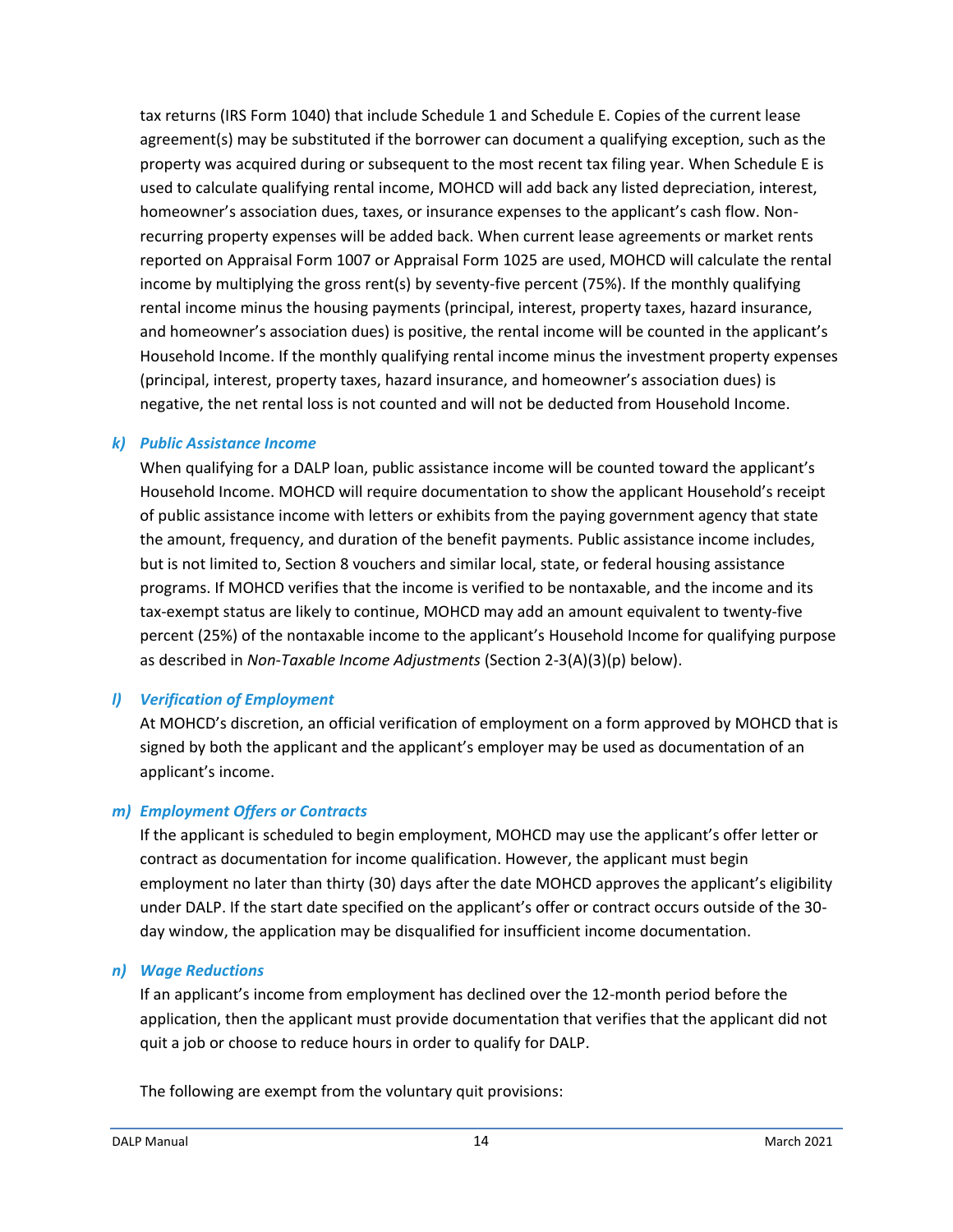- Reducing hours in one job while working more hours in another job;
- Quitting a job and subsequently beginning a new job with similar or better rate of pay; or
- Seasonal employment.

### *o) Discontinuance of Non-Employment Income*

If an applicant's income from non-employment sources (such as trust income, annuity income, capital gains, dividends, and interest, etc.) has declined or discontinued over the 12-month period before the application, then the applicant must provide sufficient documentation that verifies the discontinuance of the income and demonstrates that the income is unlikely to re-occur for the foreseeable future.

### *p) Non-taxable Income Adjustments*

MOHCD may give special consideration to regular sources of income that may be nontaxable, such as child support payments, Social Security benefits, workers' compensation benefits, or certain types of public assistance payments.

MOHCD must verify that the particular source of income is nontaxable. Documentation that can be used for this verification includes, but is not limited to, tax returns, award letters, policy agreements, account statements, or any other documents that address the nontaxable status of the income.

If MOHCD verifies that the income is verified to be nontaxable, and the income and its tax-exempt status are likely to continue, MOHCD may add an amount equivalent to twenty-five percent (25%) of the nontaxable income to the applicant's Household Income for qualifying purposes.

### *q) Student Income*

If a full-time student aged between eighteen (18) years and twenty-four (24) years is a dependent, only \$480 of the full-time student's income will be counted toward Household Income if all of the following criteria are met:

- Student cannot be Head of Household, Co-head, or Spouse of Head of Household;
- The student's full-time status must be third party verified by their school/college; and
- Applicant claims the student as a dependent, and/or the student's most recent tax return show that they are a dependent.

### *r) Back Pay or Retroactive Pay*

Back pay or retroactive pay, used interchangeably for purposes of this Manual, means the difference between what the applicant was actually paid and the amount they should have been paid. Back pay or retroactive pay received in a tax year(s) for actual or deemed employment or benefits that should have been credited or awarded in an earlier tax year(s) may be allocated to the appropriate periods with sufficient documentation that verifies the periods the income should have been paid. For example, if an applicant receives a Social Security Disability Insurance (SSDI) back pay in 2020 for the benefits earned in 2019, the back-pay amount may be removed from the applicant's Household Income for 2020 and instead added to the applicant's Household Income for 2019 for qualifying purposes.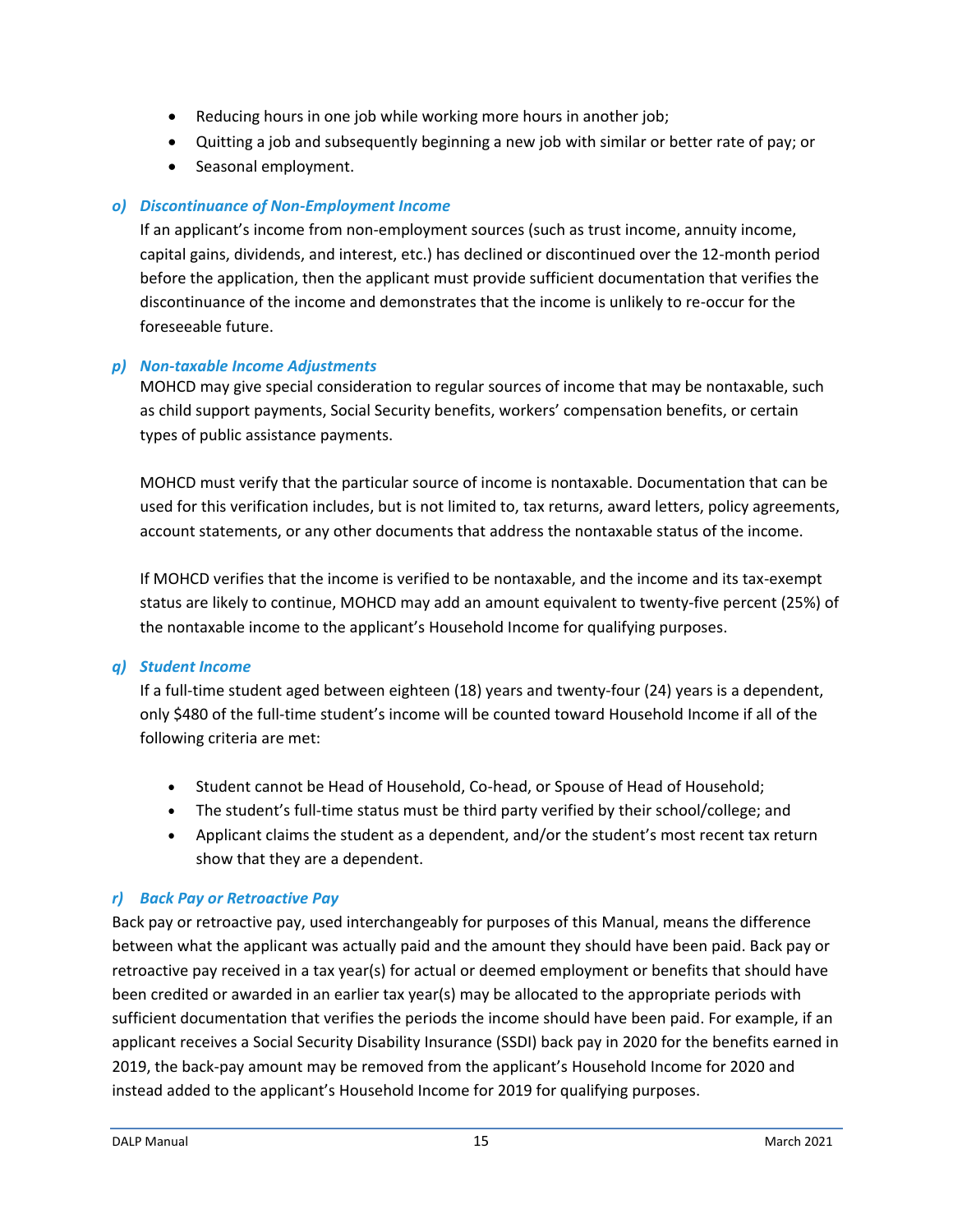### <span id="page-19-0"></span>**B. Calculating Household Income**

The following are the two (2) methods have been adopted by MOHCD to calculate Household Income. MOHCD will use the greater of:

- Current total annual income from all sources projected twelve (12) months forward; or
- Total gross annual income from all sources earned in the immediate past tax year

Household Income is generally determined by one or both of the above methods. If documents provided by an applicant demonstrate that there has been a decrease in income by more than twenty percent (20%) from the last year (for example, 2019) to the year before last year (for example, 2018), MOHCD may require additional documentation to analyze the income change and may average the income reflected on the immediate past two (2) years (in the example, 2018 and 2019) of tax returns. When qualifying for a DALP during or subsequent to the most recent tax filing year (from January 1 to April 15), MOHCD may consider the applicant's Household Income from the last year (for example, 2020), in addition to the methods described above. Applicants will submit an Income Tax Declaration in a form provided by MOHCD in addition to the income documentation required for all applicants.

The total Household Income for program qualification will be determined by the Household Income as described in this section.

### **1. Method #1: Calculating Current Total Annual Income**

This section describes the procedures and requirements for determining a Household's current total annual income based on different sources of income.

### *a) Income from Paystubs*

To calculate income from paystubs, MOHCD will use one of the following two methods as appropriate and use the greater of the two to determine the Household's current annual income.

### **Year-to-Date Method:**

From the most current paystub, divide the year-to-date Gross Income by the current number of pay periods to get the average Gross Income per pay period. Then multiply the average pay period Gross Income by the total number of pay periods in one year.

### *Example: Calculating Income with Paystubs Using Year-To-Date Method:*

YTD Gross Income as stated on the most recent paystub = \$20,000

Current number of pay periods on most recent paystub = Pay period #10 (the  $10^{th}$ paycheck of the year)

Average Gross Income per pay period = \$2,000 (\$20,000 divided by 10)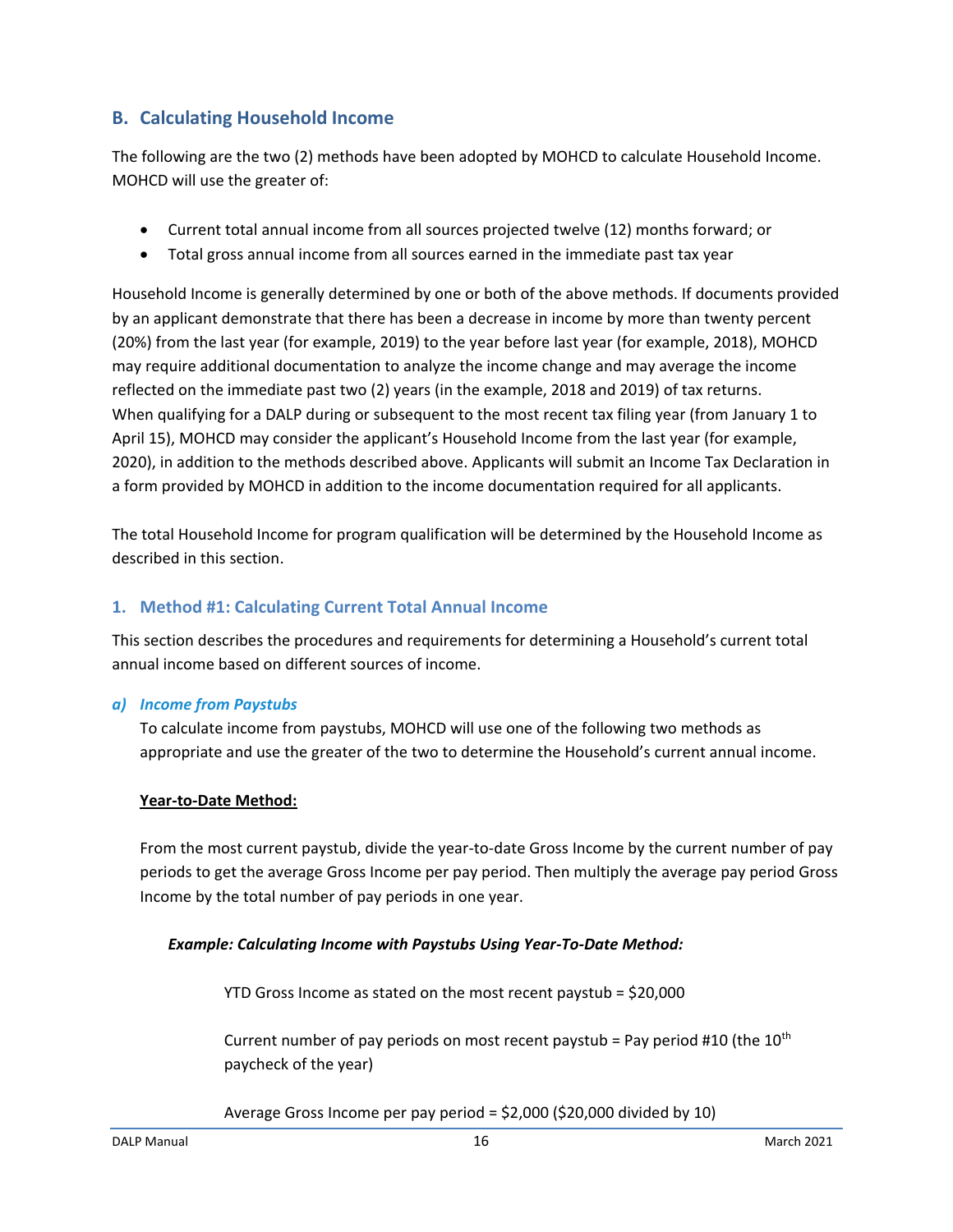Total number of pay periods in one year = 24

Annualized Gross Income = \$48,000 (\$2,000 x 24)

#### **Straight Pay Method:**

From the most current paystub, calculate the income based upon the rate of pay and frequency of pay indicated on paystubs as shown on the table below.

| <b>Frequency of Pay</b>                               | <b>Determining Annual Income</b>         |
|-------------------------------------------------------|------------------------------------------|
| Annually -paid one time per year                      | <b>Annual Gross Income</b>               |
| Monthly -paid one time per month                      | Monthly Gross Income x 12                |
| Semi-Monthly -paid two times per month (receives 24   | Semi-Monthly Gross Income x 24           |
| pay checks per year)                                  |                                          |
| Biweekly-paid every two weeks (receives 26 pay checks | Biweekly Gross Income x 26               |
| per year)                                             |                                          |
| Weekly-paid every week                                | Weekly Gross Income x 52                 |
| Hourly -paid based on an hourly wage (the number of   | Hourly Gross Income x average # of hours |
| hours paid per week can vary)                         | worked per week x 52                     |

#### *Example: Calculating Income with Paystubs Using Straight Pay Method:*

Hourly rate of pay as stated on the most recent paystub = \$22

Total number of hours per pay period = 87.5

Total number of pay periods in one year = 24

Annual Gross Income = \$46,200 (\$22 x 87.5 x 24)

In the above examples, the income calculated from year-to-date method is greater than the straight pay method, and therefore will be used to determine the applicant's Household Income eligibility.

#### *b) Income from a Sole Proprietorship (for Self-employed)*

MOHCD will generally use a P&L Statement for a self-employed applicant to determine the applicant's business income for the current year.

MOHCD will use the following steps to calculate an applicant's Household Income from a P&L Statement:

Step 1: Use the YTD net profit shown on the P&L Statement, adding back any of the allowable adjustments (as determined by MOHCD under this Manual) used in analyzing the tax returns for the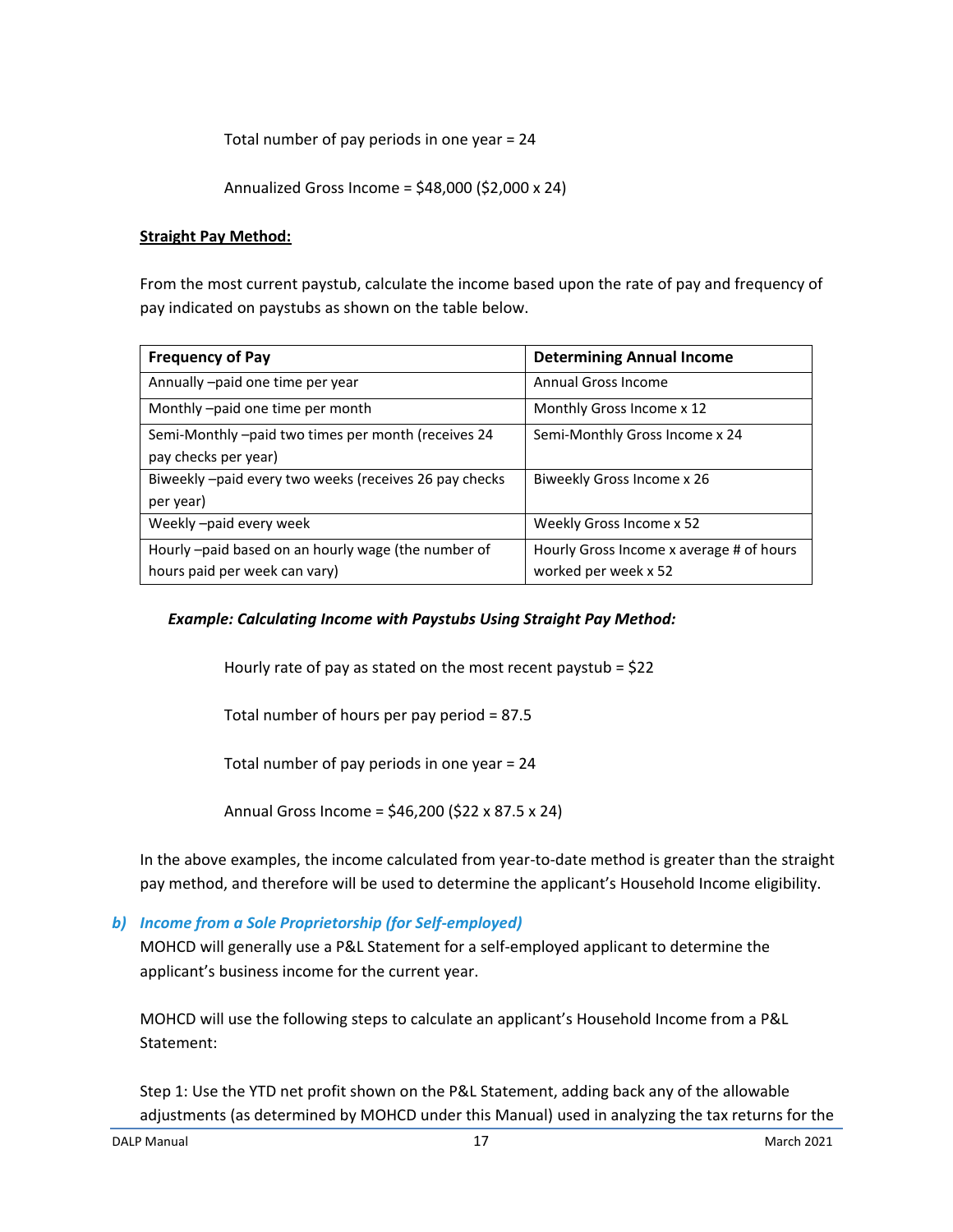business by MOHCD, which include but not limited to non-recurring loss and expenses, depreciation, depletion, business use of a home, amortization, and casualty loss (the result of step 1 is the YTD adjusted Gross Income).

Step 2: Divide the adjusted Gross Income by the number of months on the P&L Statement to get the average monthly income. Multiply this number by 12 to annualize.

### *Example: Calculating Income with P&L Statement:*

YTD net profit as stated on P&L Statement = \$20,000 Allowable adjustments (for example, depreciation) = \$10,000 YTD adjusted Gross Income = \$30,000 (\$20,000 + \$10,000) Number of months = 10 Average monthly income =  $$3,000$  ( $$30,000$  divided by 10) Annualized income = \$36,000 (\$3,000 x 12)

If the P&L Statement shows a decrease in income by more than twenty percent (20%) from the immediate past tax year, MOHCD may require additional documentation (such as invoices and payments, year-to-date business account statements) to analyze the income change and may use the immediate past year's income to project current year income.

### *c) Income from Non-Employment*

Non-employment income, such as trust income, pension and retirement income, unemployment, dividends/interest, etc., is calculated from the most current monthly or quarterly official statement of such income. If no official statement or proof of current income documentation is available for the current year, MOHCD will use the immediate past year's income to project current year income. Generally, the income documentation for non-employment income should include annual statements or IRS 1099 forms for the prior year.

### *Example: Calculating Non-Employment Income with a Monthly Statement*

Monthly income as stated on the most recent statement =\$500

Total number of pay periods in one year = 12

Annual income = \$6,000 (\$500 x 12)

*d) Income from All Sources*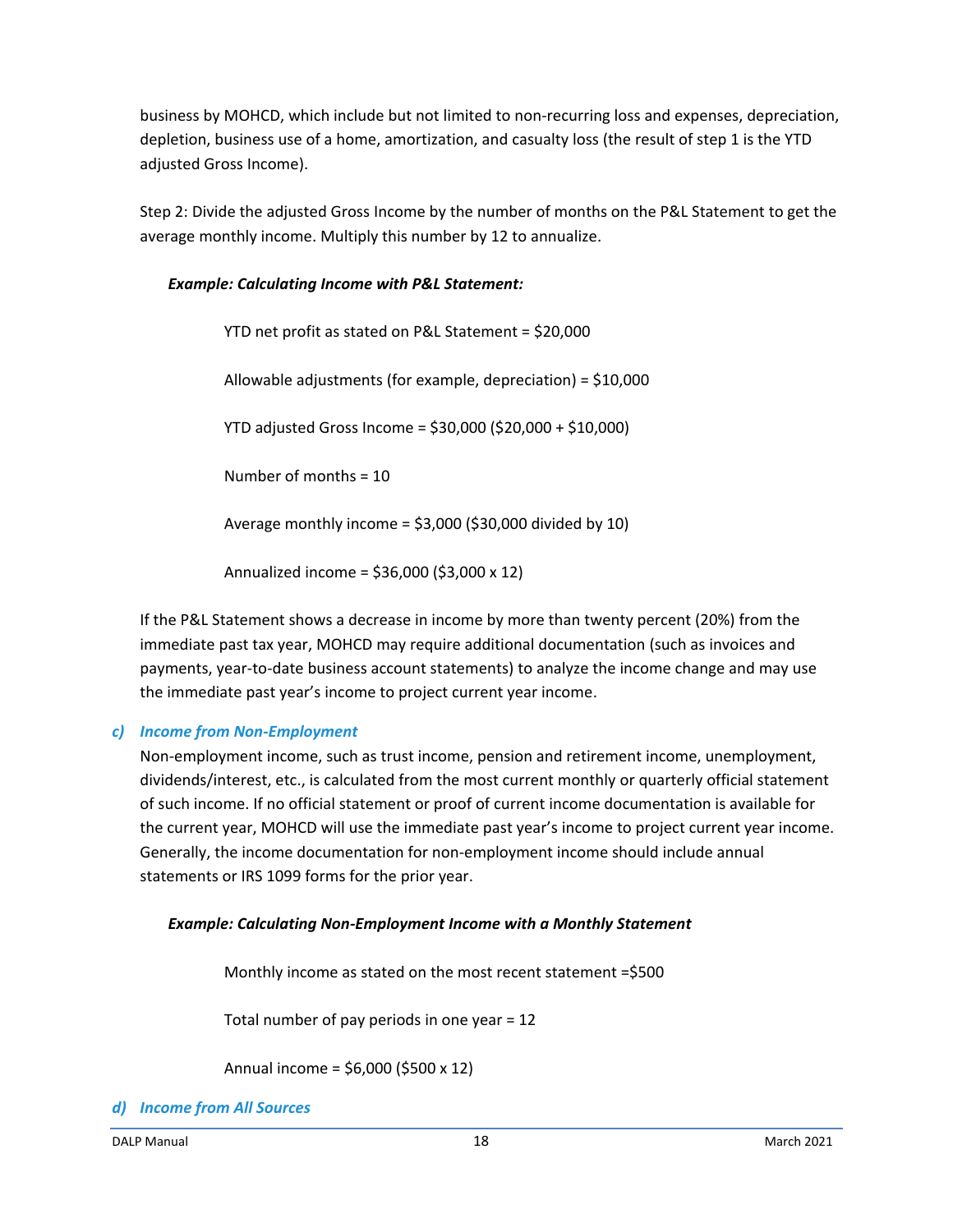Once all sources of income from each Household member are verified and calculated, MOHCD will calculate the current total Household Income.

### *Example: Adding all income to arrive at the current total annual income:*

As shown in the above examples, a Household of four (4) persons applying for a DALP loan receives a salary income of \$48,000 (paystub on year-to-date method), selfemployed income of \$36,000 (P&L Statement), and non-employment income of \$6,000 (official statement).

Method #1 Result: The Household's current total income = \$90,000 (\$48,000 + \$36,000  $+$  \$6,000).

### **2. Method #2: Calculating Last Year's Income**

This section describes an alternate procedure for determining a Household's total annual income earned in the last tax year.

Step 1: Use the total income from the immediate past year's federal income tax return (for example, for an applicant's 2019 tax return – line 7b of IRS Form 1040);

Step 2: If applicable, add back any losses and tax-exempt income from the tax return such as tax-deferred deductions, social security benefits, interest, and etc., or unreported income on the tax return such as child support payments set forth on the immediate past year's federal income tax return; and

Step 3: Add back any of the allowable adjustments for a business or self- employment, such as non-recurring income and expenses, depreciation, depletion, and amortization and casualty loss. If there is no self-employment income for a sole proprietorship reported on IRS Form 1040 (for example, for the 2019 tax return – line 3 of Schedule 1), skip this step.

MOHCD may, in its sole discretion, remove the following items from the calculation of the applicant's last year of income: lump sum distributions, non-recurring capital gains, 401(k) rollovers, or similar items as a result of a one-time, lump sum addition to family assets.

### *Example: Calculating Last Year's Total Annual Income:*

Total Income (line 7b of IRS Form 1040): \$80,000

Capital loss (line 3 of Schedule 1 of IRS Form 1040): -\$5,000 (negative losses)

Depreciation on Schedule C: \$3,000 (allowable adjustments)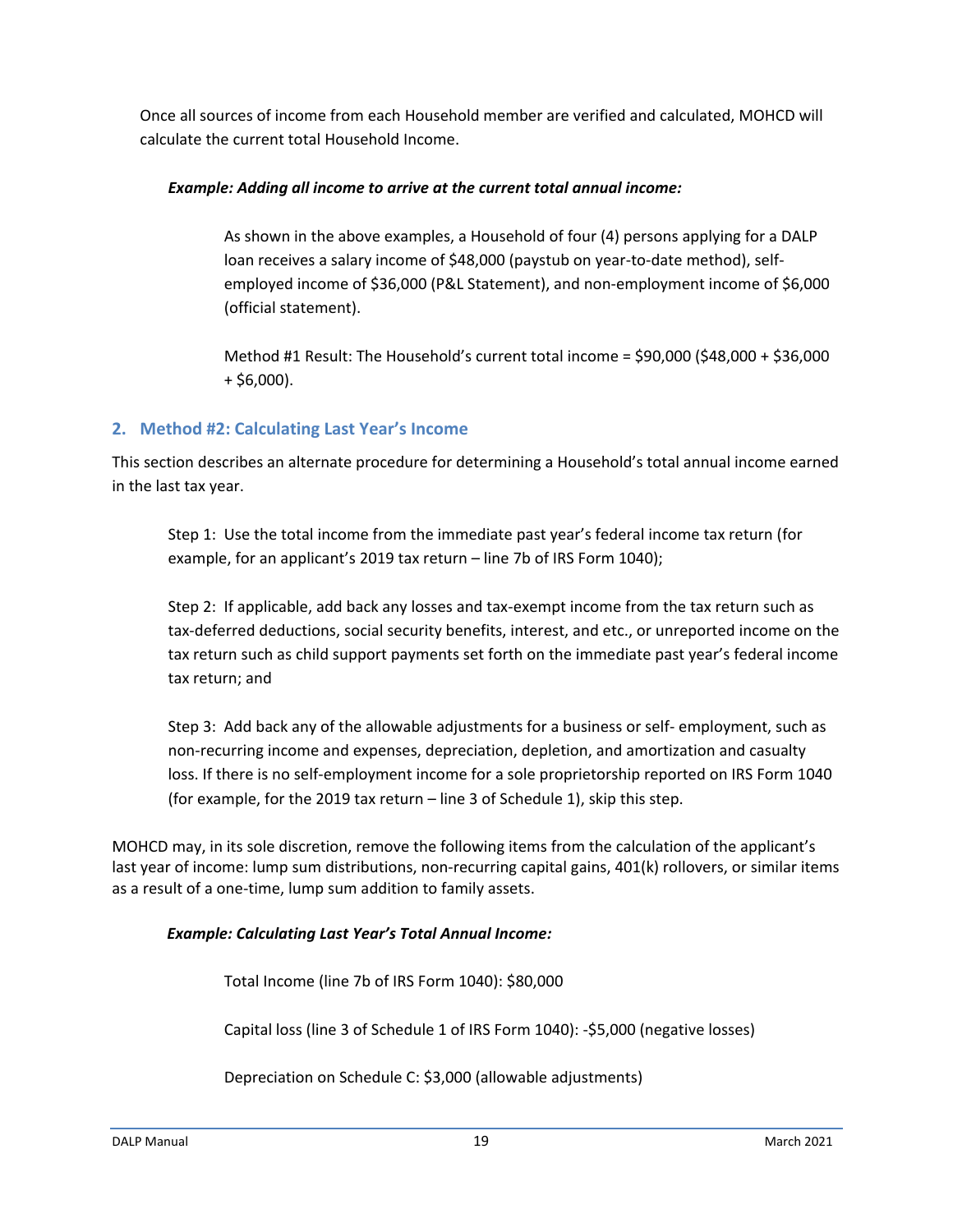Method #2 Result: The Household's last year's total income: \$88,000 (\$80,000 + \$5,000 + \$3,000)

### <span id="page-23-0"></span>**C. Income Increase Tolerance and Re-Calculation Criteria**

Any change in Household Income during application review must be reported to MOHCD. Nondisclosure of any material fact or misrepresentation of information will result in disqualification. If an applicant Household's income has been determined and verified by MOHCD, the verified income calculation is valid for a maximum of twelve (12) months. However, during the 12-month period, income will be recalculated if there is an increase in Household Income of more than ten percent (10%). In addition, income will be recalculated if the DALP purchase transaction has not been closed within the 12-month period.

### <span id="page-23-1"></span>**2-4 Liquid Assets Requirements**

### <span id="page-23-2"></span>**A. Liquid Assets**

### **1. Liquid Assets Inclusions**

When determining a Household's total assets and eligibility for a DALP loan, an applicant's Liquid Assets will be considered and documented with statements dated no earlier than forty-five (45) days before the application date. Household Liquid Assets include, but are not limited to, the following: savings accounts, checking accounts, Certificates of Deposit, the total balance of any joint accounts, money market or mutual fund accounts, trust accounts (only the amount accessible with or without penalty), stocks or bonds, gifts, cash on hand, amount liquidated or borrowed from a life insurance policy, Individual Retirement Account (IRA) or other types of retirement accounts, and other investments held by any member of an applicant's Household. Custodial accounts owned by a guardian for minors will also be included in an applicant's Liquid Assets.

### **2. Liquid Assets Exclusions**

The following assets will be excluded from the calculation of Liquid Assets: the cash surrender value of a life insurance policy, the value of an IRA account, the value of retirement accounts (including but not limited to 401K and 403B accounts), the value of health savings account (to pay for health care expenses), and the value of a 529 college savings plan.

For any senior member of the Household aged sixty-two (62) or older, the funds in retirement accounts may be considered as non-liquid assets until they are withdrawn or transferred into the accounts listed under Liquid Assets in Section 2-4(A)(1) above.

### <span id="page-23-3"></span>**B. Pre-and Post-Purchase Assets**

Prior to purchase, Borrower may have up to \$300,000 in Liquid Assets. If Borrower's Liquid Assets exceed \$300,000 at the time Household Income is determined, Borrower will not qualify for a DALP loan. If Borrower's Liquid Assets are less than or equal to \$300,000 at the time the Property is purchased, Borrower may retain a maximum of \$60,000 total in Liquid Assets and must apply any Liquid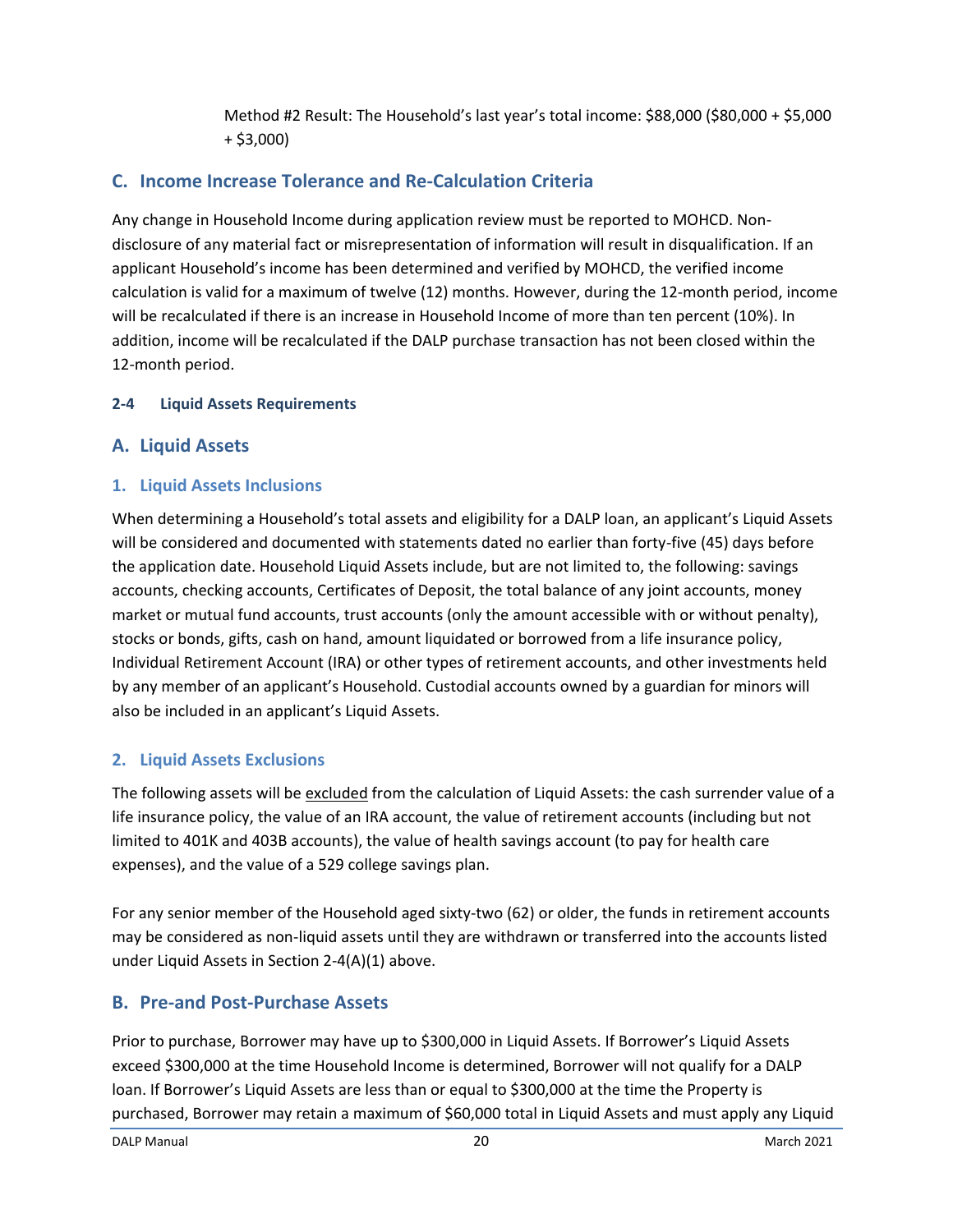Assets in excess of \$60,000 toward the reduction of DALP loan amount. At close of escrow, applicants must have funds for a reserve equal to at least three (3) months of housing expenses available in Liquid Assets.

### <span id="page-24-0"></span>**C. General Assets Information and Regulations**

### **1. Gifts**

If applicable, gift funds can be used for the down payment, closing costs, or financial reserves. The gift fund must be provided by a relative. A relative is a family member who is related by blood, adoption, or legal guardianship and who is not part of the Household. If necessary, up to fifty percent (50%) of the minimum down payment (see Section 4-2(E) *(Minimum Down Payment)* for more details) may come from gifts. Gift funds are not allowed from a non-relative.

### **2. Assets in Business Accounts**

Assets in business accounts may be considered Liquid Assets if any one of the following criteria is met:

- Assets in business accounts are used as a source of funds for the down payment, closing costs, or financial reserves; or
- The applicant is 100% owner of the business, such as a sole proprietor; or
- Assets in business accounts are comingled with personal accounts.

MOHCD may require additional documentation regarding business accounts to determine an applicant's assets.

### **3. Assets in Retirement Accounts**

### *a) Using Retirement Assets as Reserves*

Funds from retirement accounts are eligible to be used to meet 3-month reserve requirement. Retirement accounts include funds under a 401(k), 403B, IRA or Roth IRA. Retirement accounts do not have to be liquidated. An applicant must provide a complete copy of the most current quarterly, or three consecutive monthly, retirement account statement(s) identifying the applicant's vested amount and the terms of the retirement plan that permits the applicant to make withdrawals. Funds in a retirement account will not be considered as reserves when the retirement account only allows withdrawals in connection with the applicant's employment termination, retirement, or death.

If applicable, to account for income taxes and any early withdrawal penalties, MOHCD will count only sixty percent (60%) of retirement account funds toward the reserve requirement.

### *b) Borrowing from Retirement Accounts*

When an applicant borrows against their retirement account, there may be a monthly repayment amount. MOHCD will include this monthly payment as part of the applicant's recurring monthly debt obligations when determining the applicant's total Debt-to-Income Ratio (DTI Ratio).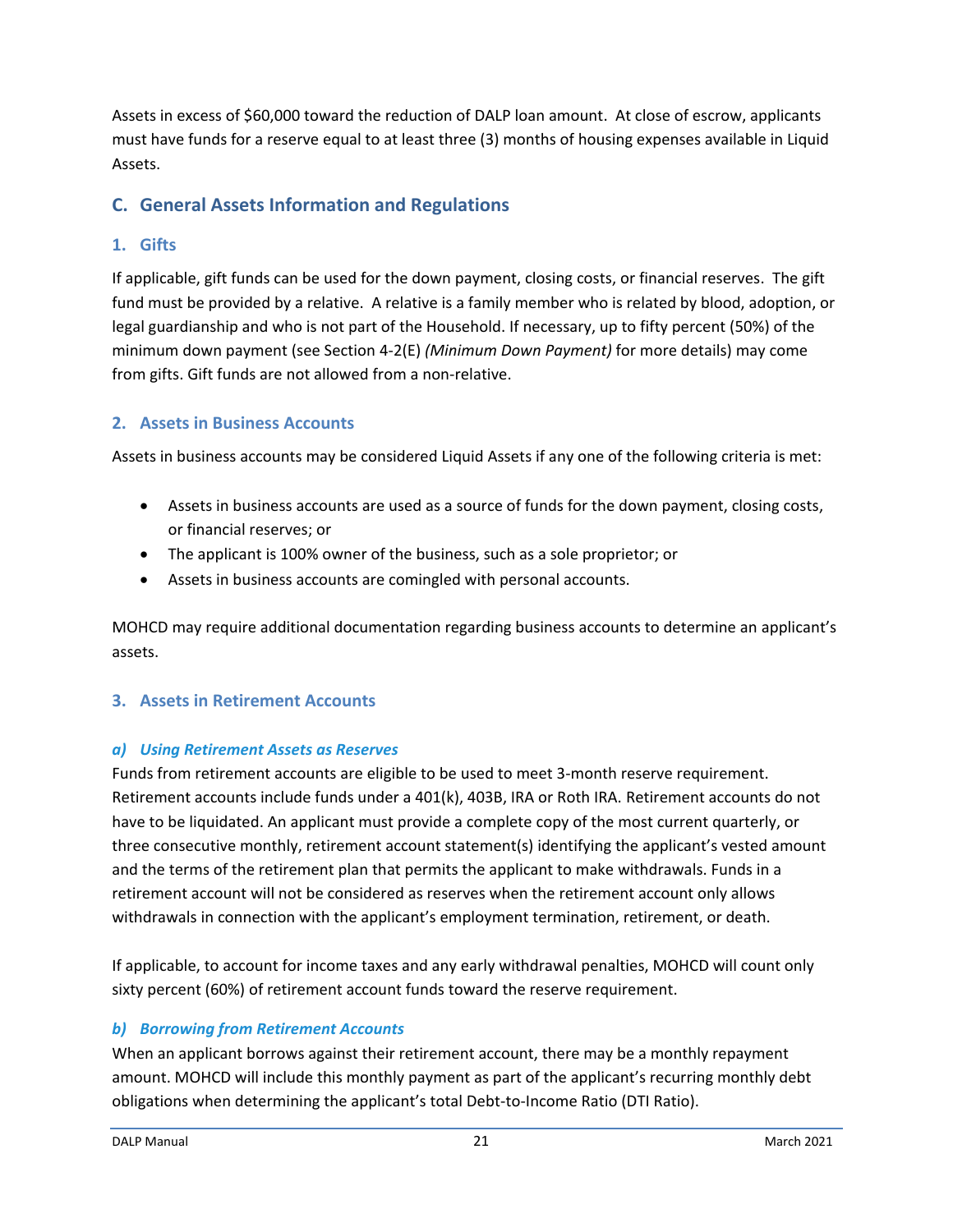### *c) Withdrawal from Retirement Accounts*

Withdrawal of funds from unrestricted retirement accounts toward the down payment and closing costs is generally allowed with proof of liquidation. If an applicant uses a portion of the retirement account toward the purchase of the Property, then that portion of the retirement account withdrawn or liquidated will be counted as Liquid Assets. Applicants should consider all options before using a retirement account, and consult a retirement advisor and a tax advisor to fully understand the potential retirement and tax consequences, respectively, of a withdrawal in addition to any applicable early withdrawal penalty.

### **4. Inherited Retirement Accounts**

If an applicant has begun receiving distribution payments from any inherited retirement account, then, except for a one-time lump sum distribution, these payments will be counted as income. If an applicant has not yet begun receiving distribution payments or a distribution schedule is not already set up, then the full value of these assets will be counted as Liquid Assets. Retirement assets inherited from spouses will be counted as an applicant's - retirement funds and may be excluded from Liquid Assets as described in Section 2-4(A)(2) *(Liquid Assets Exclusions)* above, if applicable.

#### **5. Stock Options**

Vested stock options will be counted as Liquid Assets; non-vested stock options will be not counted as Liquid Assets. To verify if the funds in the form of stock options are vested or non-vested, an applicant will be required to provide a copy of the most current account statement covering a three-month period or other equivalent documentation verifying vesting date, the number of options, and the option price.

### **6. Restricted Stocks and Restricted Stock Units**

The treatment of restricted stocks and restricted stock units primarily depends on: a) whether the shares are vested or non-vested; and b) whether the shares have been exercised or not.

- Non-vested restricted stocks/restricted stock units are not counted as income or Liquid Assets.
- Vested restricted stocks/restricted stock units will be counted as income or Liquid Assets.
	- i) If the applicant has been receiving income from exercising/selling the vested shares over the last twelve (12) months with remaining shares sufficient to support continuous receipt of income, they will be treated as income.
	- ii) If the applicant has not been receiving income from the vested shares in the past, they will be treated as Liquid Assets.

Documentation required for restricted stocks/restricted stock units (vested and non-vested) include:

- The most recent three (3) consecutive months or last quarterly brokerage or bank statements;
- Award Agreement; and
- Vesting schedule detailing past and future vesting.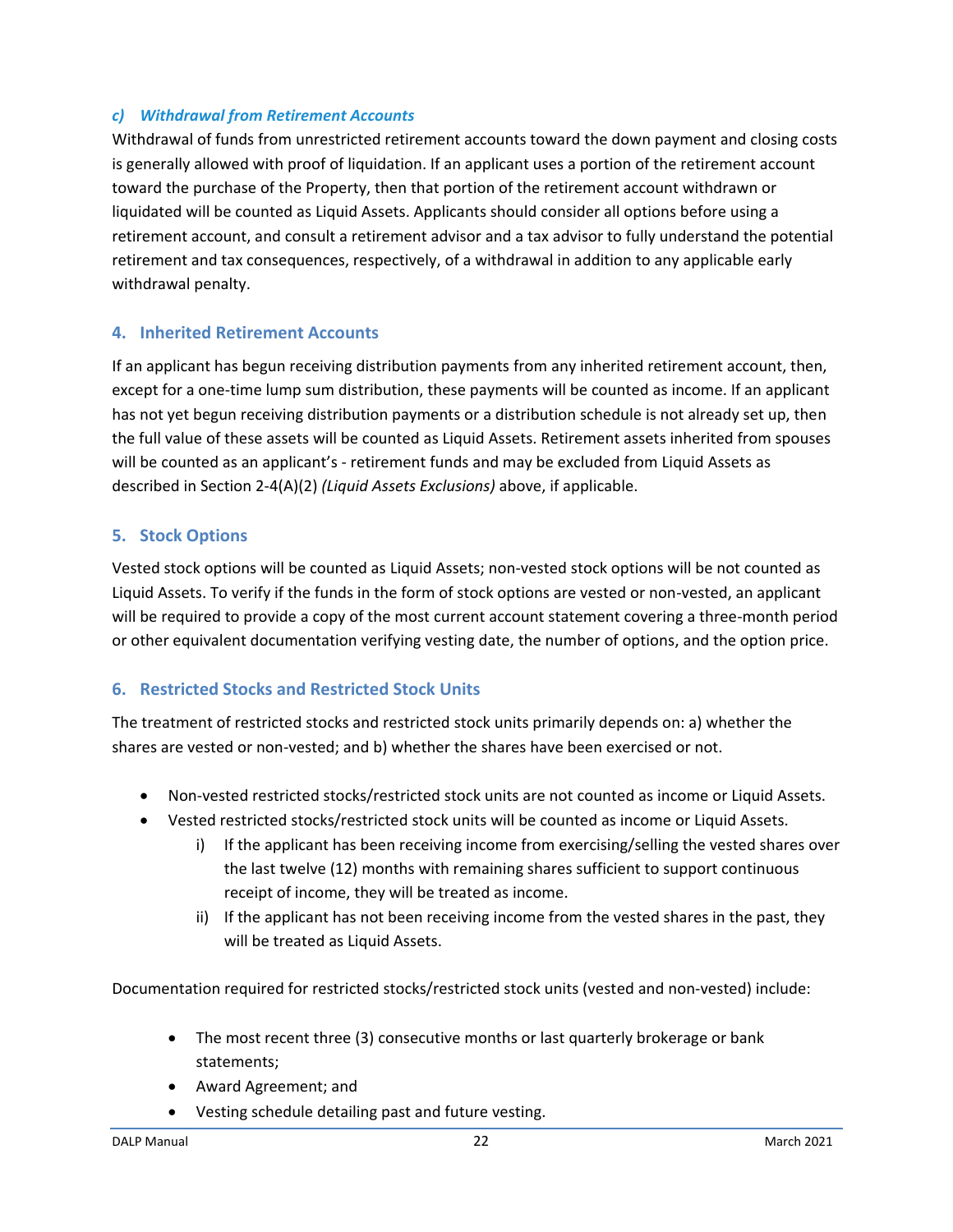If an applicant has been receiving income by selling their shares, the applicant must submit the following: (i) paystubs (or written verification of employment) documenting receipt of payouts of stock options, AND (ii) employer-provided statements paired with the brokerage or bank statements showing (a) sales of shares with dates of the payouts and (b) the number of vested shares or its cash equivalent distributed.

### **7. Annuities**

In the case of annuities, if an applicant has begun receiving annuity payments, then these payments are counted as income. If the applicant has the option of withdrawing all funds from an annuity, either with or without penalty, the annuity will be treated like any other Liquid Asset. To account for income taxes and any early withdrawal penalties, sixty percent (60%) of the full value of the annuity will be counted as the cash value of the annuity and applied toward the Liquid Asset calculation.

### **8. Lump Sum Receipts**

Lump sum payments may be counted toward Liquid Assets. Example of lump sum payments include: inheritances, capital gains, lottery winnings paid in one payment, cash from the sale of assets; insurance settlements; death benefit payments, and any other amounts that are received as one-time lump sum payments.

### **9. Deposits**

The source of any deposits of \$500 or more, or recurring non-payroll deposits regardless of transaction amount, into a depository account or newly opened account must be documented and provided to MOHCD. Deposits may indicate recently opened liabilities resulting from borrowed funds or additional undisclosed sources of income that may be required to be documented to determine Household Income compliance (see Section 2-3(A)(3)(h) *(Other Income)* above for additional guidance). If the source of the deposits is readily identifiable on the account statement(s), such as a direct payroll deposit, the Social Security Administration, tax refund, or a transfer of funds between verified accounts, no further documentation may be required.

### **10. Withdrawals**

Evidence that Liquid Assets have been transferred to another individual or into an unavailable asset account, or have been spent (except on unexpected emergencies, such as funeral expenses, travel costs related to illness, repair of a vehicle, medical needs, and housing needs) to avoid use in the purchase may result in denial of an applicant's application. The purpose and destination of any withdrawals from an asset account that could impact eligibility for a DALP loan must be properly documented and provided to MOHCD. If the source of the withdrawals is readily identifiable on the account statement(s), such as a rent payment, grocery expense, tax payment, or a transfer of funds between verified accounts, no further documentation may be required.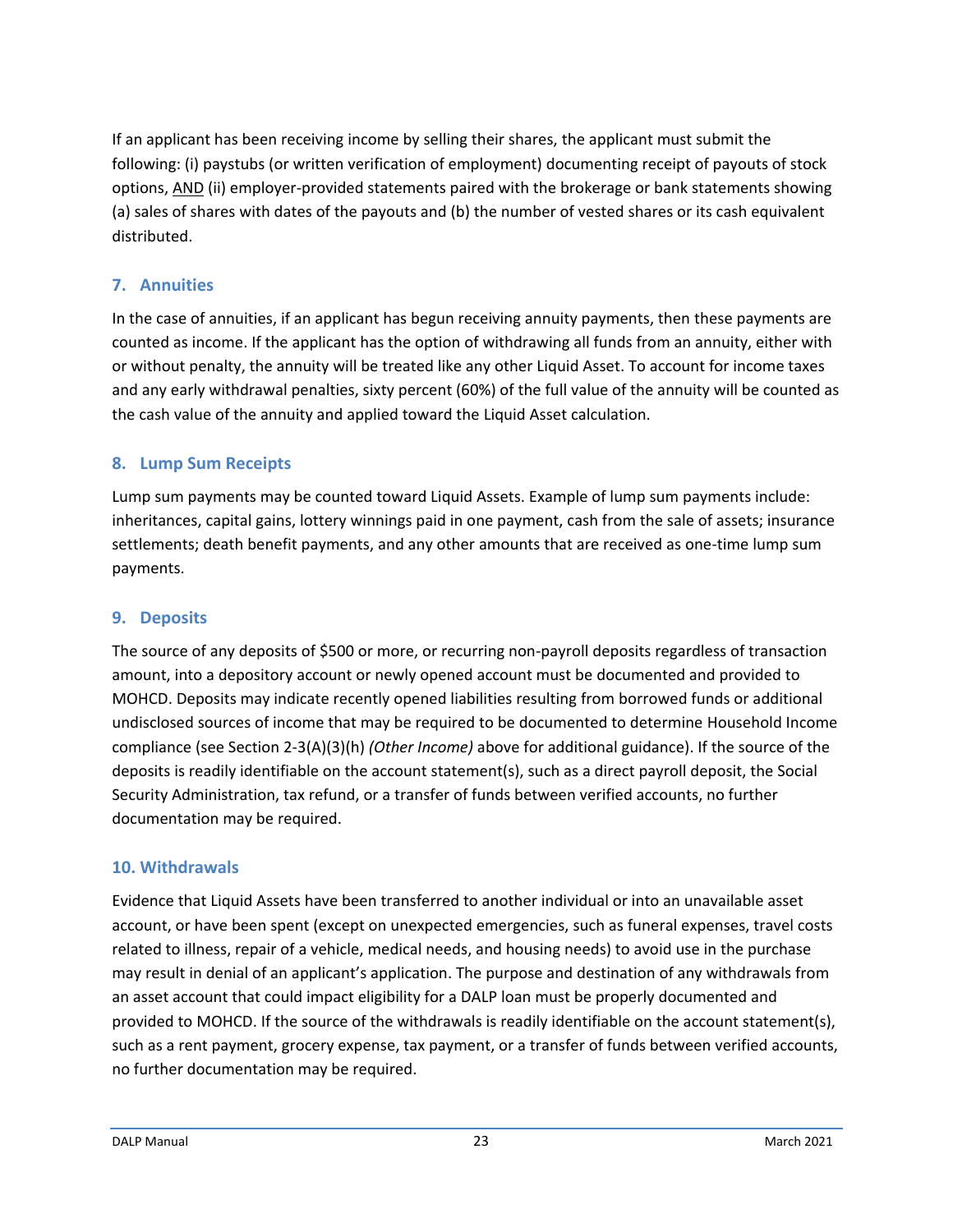### <span id="page-27-0"></span>**2-5 Loan and Title Requirements**

All Household members aged 18 and older must appear on the title for the Property and be coborrowers for the first mortgage loan and the DALP loan for the Property. The following exceptions apply:

- Legal dependents of titleholders as claimed on the two (2) most recent federal income tax returns.
- A Household member younger than age twenty-four (24) who is the child of a titleholder and will reside in the Property as their Primary Residence, regardless of being named as a dependent on the federal tax form.
- A Non-Title Occupant who do not count toward the Household size and bedroom count of the Property and whose income does not change the applicant's Household Income eligibility, as described in Section 2-2(A) *(Definition of Household)* of this Manual.
- Recent immigrants with insufficient credit history (defined as a person who has been in the United States for two (2) years or less as supported by entrance documentation and lender documentation of the reason for loan denial (such as the applicant's credit report, a denial letter, and AUS findings). If approved by MOHCD in its sole discretion, a person may be exempted from the first mortgage loan (but may be required to be a titleholder, if permitted by the Lender and required by MOHCD). To qualify for this exception, the person may be required to contact at least three MOHCD-Approved Lenders to prove his or her inability to secure a first loan as mortgage product offerings and credit criteria may vary by Lender.

Note that a Spouse or Domestic Partner of any titleholder is not considered a dependent, regardless of being named as a dependent on any federal tax form. A Spouse or Domestic Partner of any titleholder must appear on the title for the Property and be co-borrower for the first mortgage loan and the DALP loan for the Property.

### <span id="page-27-1"></span>**2-6 First-Time Homebuyer Education**

Each Household member aged 18 and older who is an applicant and will appear on the title of the Property must attend ten (10) hours of a combination of a program orientation, group workshops, and a one-on-one homebuyer education counseling session, available in multiple languages, through a Homebuyer Education Provider and demonstrate that they are mortgage-ready before submitting a DALP Pre-Approval application. A list of the Homebuyer Education Providers is available on MOHCD's website at [www.sfmohcd.org.](file:///C:/Users/BMcCloskey/AppData/Local/Microsoft/Windows/Temporary%20Internet%20Files/Content.Outlook/90V8OEVD/www.sfmohcd.org) When all required members of an applicant Household have completed the Homebuyer Education requirement, their Homebuyer Education Provider issues a Verification of Homebuyer Education form (the "Verification") to be submitted with a DALP Pre-Approval application for a Property. The Verification must be issued within twelve (12) months from the date of the application. The Homebuyer Education Provider may renew the form for an additional year if necessary. When an applicant has entered into a contract to purchase, both the Lender and MOHCD require a valid Certificate of Completion of Homebuyer Education (the "Certificate") from the Homebuyer Education Provider. The Certificate must be valid at the time MOHCD issues a final approval for a DALP loan.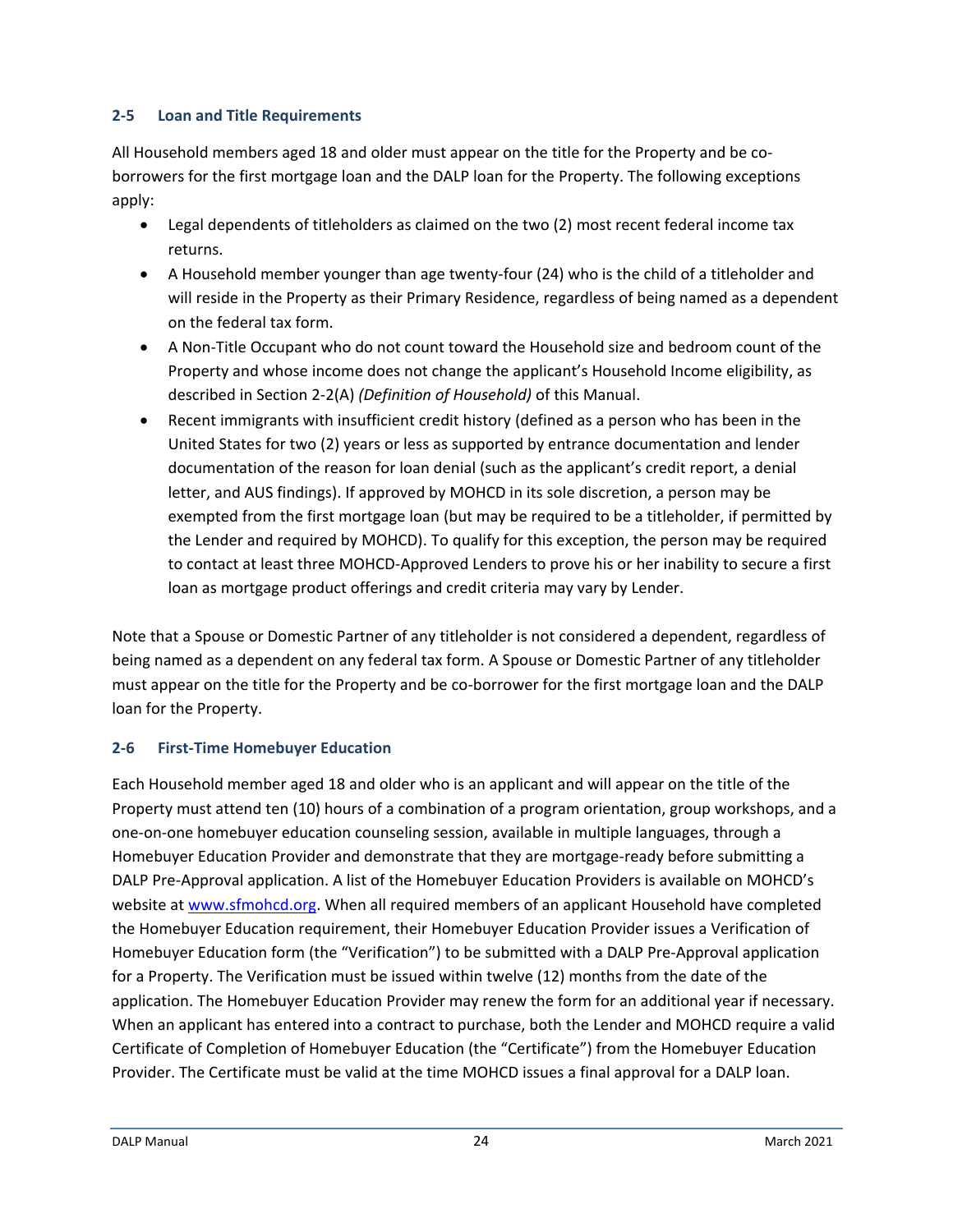### <span id="page-28-0"></span>**2-7 Mortgage Pre-Approval**

Applicants are encouraged to shop around to find the best MOHCD-Approved Lender that suits their needs, but must choose only one Lender in connection with the DALP loan. Applicants must submit a first mortgage loan pre-approval letter as part of their DALP Pre-Approval application submittal. The preapproval letter must:

- Be issued by a MOHCD-Approved Lender listed at [www.sfmohcd.org.](file:///C:/Users/BMcCloskey/AppData/Local/Microsoft/Windows/Temporary%20Internet%20Files/Content.Outlook/90V8OEVD/www.sfmohcd.org)
- Name all adults aged 18 and older in the applicant's Household unless qualified for the exceptions as described in Section 2-5 *(Loan and Title Requirements)* of this Manual.
- Be dated within one hundred twenty (120) days of the applicant's application.
- Include a maximum sales price that meets or exceeds the actual sales price of the Property, a maximum first loan amount, the DALP loan amount, and any other subordinate loans (if applicable).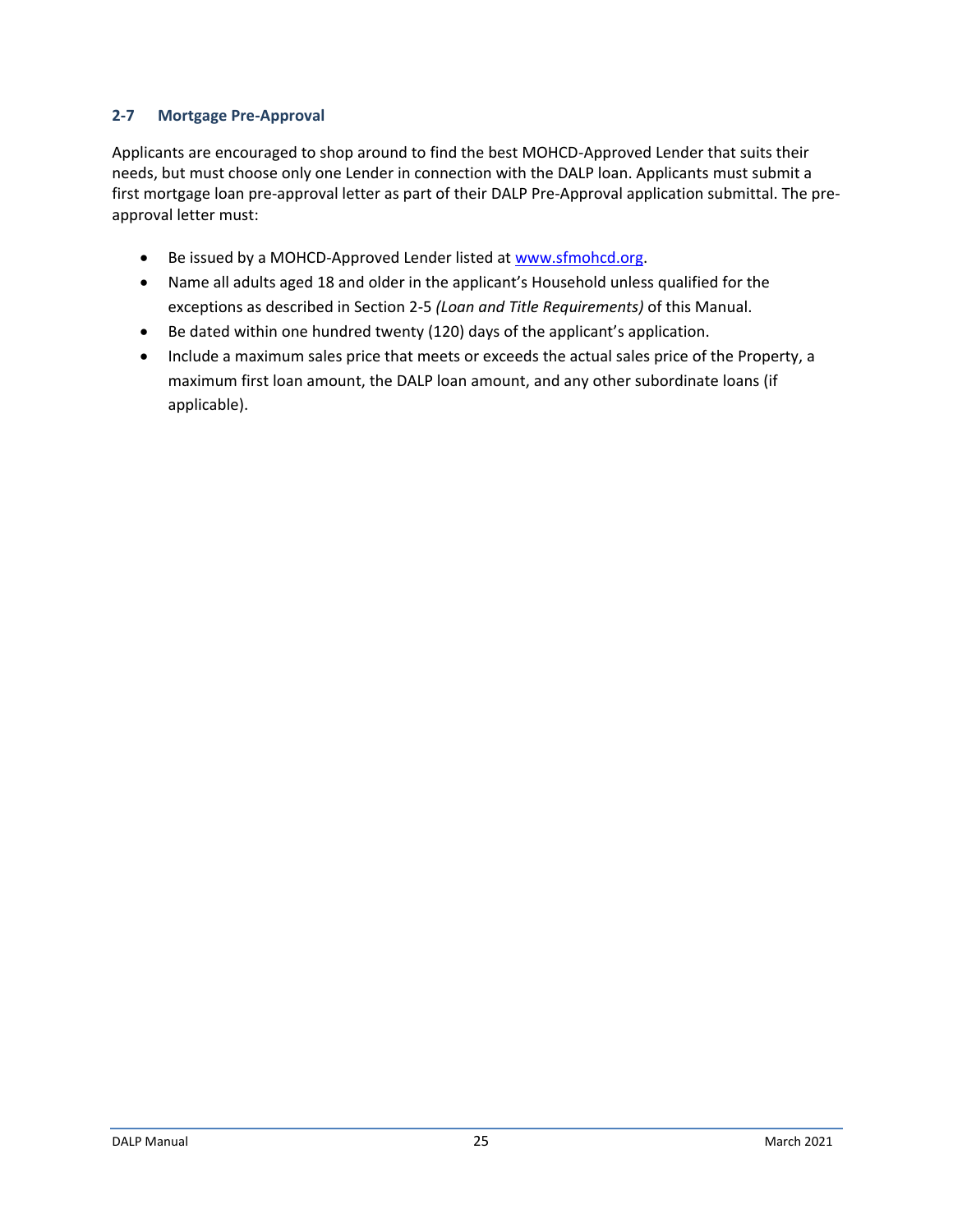# <span id="page-29-0"></span>**SECTION 3 PROPERTY ELIGIBILITY**

#### <span id="page-29-1"></span>**3-1 Eligible Properties**

Any properties purchased with DALP funds must be Single-Unit Residences located in the City and County of San Francisco. The residences may be a single-family house, Condominium, Townhouse/Townhome, Loft, or Live-Work Unit, as long as the Property will be used as the owner's Primary Residence.

#### <span id="page-29-2"></span>**3-2 Ineligible Properties**

Housing types excluded from the Program are:

- Manufactured housing (mobile or modular homes);
- Cooperatives;
- Tenancy-in-Common (TIC) properties;
- Multi-unit properties such as a duplex, triplex, etc.
- Rental properties or any property a portion of which is to be rented;
- Investment properties;
- Properties containing In-Law Units;
- Properties from which a trade or business is conducted without the prior written MOHCD's approval of the proposed business use; or
- Properties purchased through a non-arm's length transaction, with an identity of interest between the buyer and seller or other parties participating in the sales transaction unless authorized by MOHCD. (Approval may be granted by MOHCD on a case-by-case basis, and in its sole discretion.)

The list above is not comprehensive, and subject to change at any time at MOHCD's discretion. MOHCD reserves the right to identify additionally prohibited housing types.

#### <span id="page-29-3"></span>**3-3 Purchase of Tenant-Occupied Properties**

Under eviction protection covered by the SF Rent Ordinance, tenants may only be evicted by the landlord for one of the just cause reasons under the Ordinance Section 37.9(a). DALP Borrowers cannot purchase a residence in which any unlawful rental eviction has occurred.

#### <span id="page-29-4"></span>**3-4 Property Size and Bedroom Requirements**

As described in Section 2-2(B) *(Household Size Compatibility)* of this Manual, the Property size must be compatible with the size of the Household. A minimum of one person per bedroom is required.

ALL of the following criteria must be present to be considered a bedroom:

• Ceiling Heights: Unless legally constructed as such, a bedroom must have a ceiling height of no less than seven feet six inches (7' 6").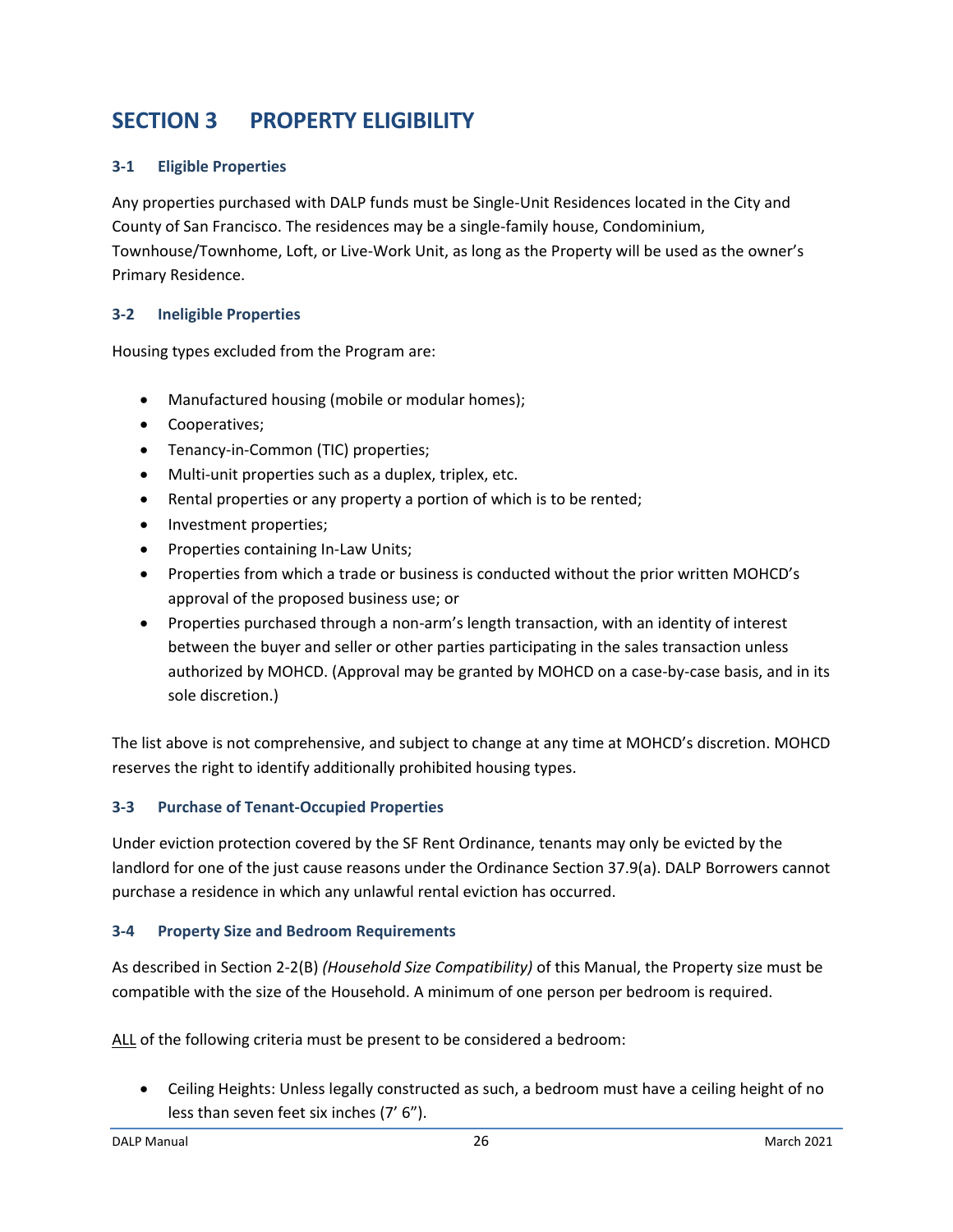- Size: A bedroom must be at least seventy (70) square feet (exclusive of closets, bathrooms, or similar spaces) with no less than seven (7) feet in any horizontal direction.
- Door and Window: A bedroom must have a door and window. The window must open to an area which leads either to a street or yard space.
- Direct Connection or Bathroom: A bedroom must either: (1) have a direct connection to the living space of the property, OR (2) have a separate bathroom with a toilet and sink, and a bathtub or shower.

A bonus room or finished room will be considered as bedroom if the room meets all of the above criteria, regardless of its legalization. The number of bedrooms determined according to the DALP program rules may be different from the number of bedrooms reflected in the appraisal report or in public records.

### <span id="page-30-0"></span>**3-5 Property Flipping**

DALP cannot be used to purchase properties resold within ninety (90) days and priced more than twenty percent (20%) above the Purchase Price paid by the Borrower.

### <span id="page-30-1"></span>**3-6 Inspection Reports Requirements**

A "general home inspection" performed by a certified and independent third-party home inspector is required for all properties purchased with DALP loans. The inspection should include electrical, wiring, plumbing, roofing, insulation, and structural features. In addition, MOHCD requires a "pest control inspection" report for wood destroying pests and organisms to be conducted by a reputable license holder issued by the California Department of Consumer Affairs and the California Structural Pest Control Board. Both inspection reports may not be more than ninety (90) days old at the time the DALP Lender Package is submitted to MOHCD as required in Section 6-3 *(Reservation Procedures)* of this Manual. All reported deficiencies that pose immediate health and safety hazard or code violation must be corrected as a condition to funding of a DALP loan. The City and County of San Francisco will not be held liable for any misrepresentation, false claims, or information contained in the inspection reports. All borrowers must submit a signed General Release and Waiver of Liability form to assume full responsibility for all liability and all risk of injury or loss, in connection with the Property.

The City and County of San Francisco maintains the right to deny the loan due to the condition of the Property. If the first mortgage lender is requiring repairs to the Property, a copy of the clearance report must be obtained and submitted to MOHCD before close of escrow. All health and safety construction or repairs must be complete at the close of escrow and ready to occupy. Escrow holdbacks for construction and repairs are not allowed.

Violations or corrections may be referred to the MOHCD's Lead and Rehabilitation Department for evaluation and program qualification. Please visit MOHCD's rehabilitation website at [www.sfmohcd.org](http://www.sfmohcd.org/) for program requirements.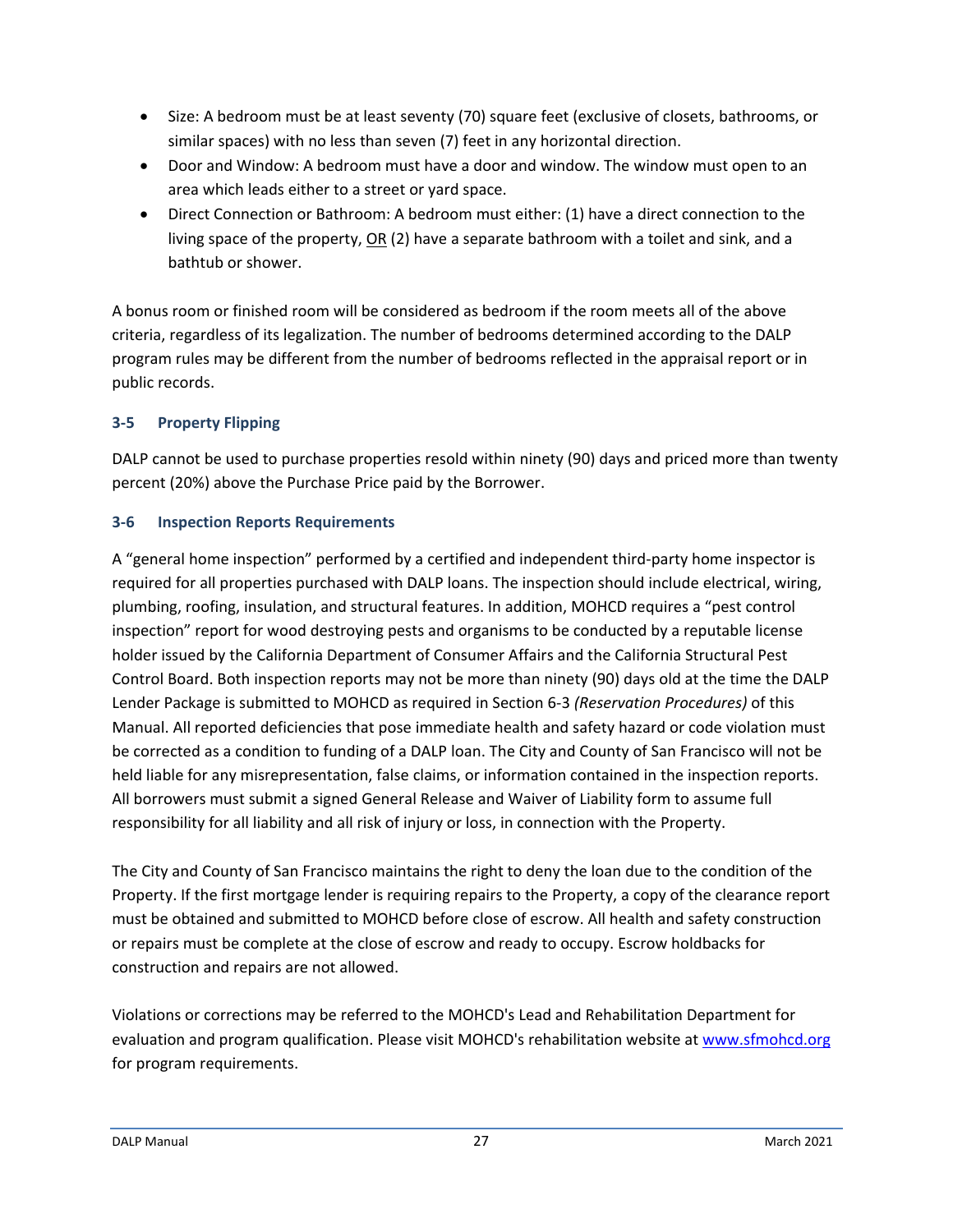For newly constructed properties that have not been previously occupied, inspection reports are recommended but not required.

### <span id="page-31-0"></span>**3-7 Appraisal Report**

MOHCD requires a fair market appraisal to be completed to Uniform Standards of Professional Appraisal Practice standards by qualified appraisers holding a California Certified Appraisal License (issued by the Office of Real Estate Appraisers), preferably with a Member of the Appraisal Institute member designation (issued by the Appraisal Institute), and with experience valuing similar properties in the Bay Area. A color copy of the appraisal report must be attached to the DALP Lender Package. The appraisal report may not be no more than ninety (90) days old at the time MOHCD receives the DALP Lender Package.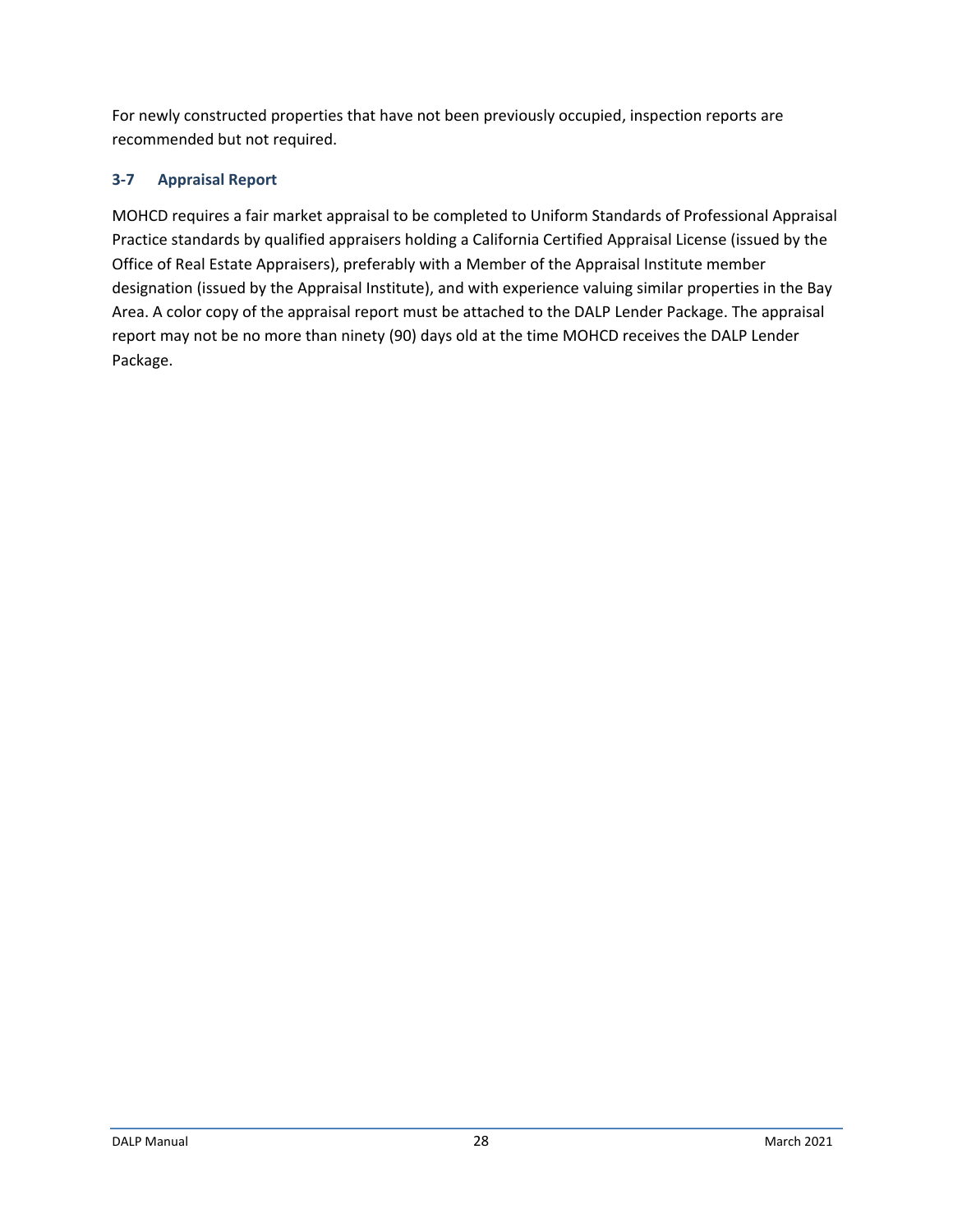# <span id="page-32-0"></span>**SECTION 4 FINANCING REQUIREMENTS**

### <span id="page-32-1"></span>**4-1 Primary Financing Requirements**

Borrowers who apply for a DALP loan must be able to qualify for a first mortgage (known as primary loan) from a MOHCD-Approved Lender before submitting a Pre-Approval application for a DALP loan. Borrowers must have sufficient funds to meet the required down payment and necessary reserves to close the purchase transaction. Unless approved by MOHCD, the DALP loan must be in second position behind the first mortgage.

### <span id="page-32-2"></span>**A. Impounds**

The first mortgage lender must collect and manage impound accounts for payment of property taxes, hazard insurance, and monthly mortgage insurance premium (if applicable) for the term of the first mortgage loan.

### <span id="page-32-3"></span>**B. Property Tax and Insurance Calculations**

When determining the monthly amount of property taxes and hazard insurance, the following standard factors will be used, unless documentation can be provided to justify actual figures:

- Property Taxes: 1.25% of the Purchase Price, adjusted monthly.
- Hazard Insurance: 0.2% (0.002) of the loan amount, adjusted monthly.

### <span id="page-32-4"></span>**C. First Loan Term**

The first mortgage loan must be a 30-year fixed-rate mortgage, and the mortgage payment must be fully amortizing. Loan Types not allowed include: reverse mortgage, stated income, adjustable-rate mortgage (ARM), interest-only, negative amortization, and balloon payments. MOHCD reserves the right to identify additionally prohibited loan programs and/or characteristics.

### <span id="page-32-5"></span>**D. FICO Score**

MOHCD does not establish a minimum FICO score for DALP Borrowers. Lenders determine the minimum FICO score according to their own guidelines and loan products.

### <span id="page-32-6"></span>**E. Co-Signing**

Non-household members may not co-sign for a DALP loan.

### <span id="page-32-7"></span>**F. Loan Signing**

All applicants must be present to sign loan documents. No signatures under a power of attorney are allowed. Signing in another country or state or out of the San Francisco Bay Area is not permitted without MOHCD's prior written approval.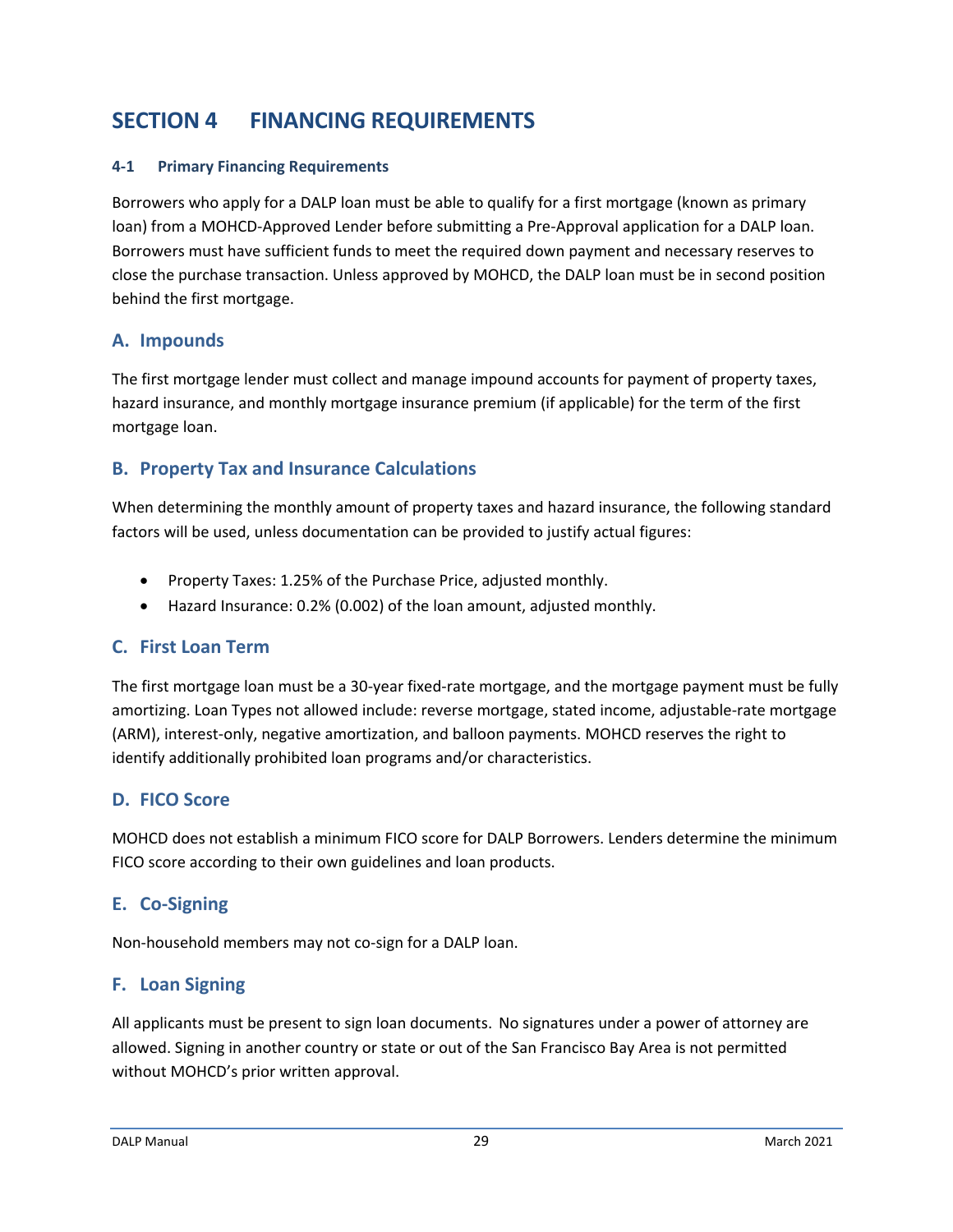### <span id="page-33-0"></span>**G. Interest Rate and Closing Costs**

Lenders are allowed to charge only commercially reasonable rates with customary and reasonable costs necessary to close the mortgage loan. Excessive origination points and upfront fees (except third party credit reporting, appraisal, and inspection fees) are not allowed. Discount points paid for a rate buydown is not allowed unless the buy-down is for the purpose of loan qualification, such as enabling the Borrower to meet the maximum DTI Ratio established for the first mortgage loan approval. In such case, the Lender is required to evidence the need for the buy-down by providing the underwriting documents, such as Underwriting Transmittal Summary (Form 1008), and AUS findings. However, in no event may the amount of closing costs exceed three percent (3%) of the Purchase Price. Please note, loans that are considered Higher Priced Mortgage Loans (HPML) pursuant to rules under Section §1026.35 of Regulation Z issued by the Consumer Financial Protection Bureau (CFPB) are prohibited.

### <span id="page-33-1"></span>**H. Third-Party Credits and Contributions**

Credits and contributions from a third party, such as the seller, the real estate agent or broker, or the Lender, are allowed for non-recurring loan closing costs. All credits must be used in escrow; no more than \$250 cash may be paid to Borrowers at close of escrow. Any excess cash must first be applied toward the reduction of the DALP loan amount.

#### <span id="page-33-2"></span>**4-2 DALP Loan Requirements**

### <span id="page-33-3"></span>**A. DALP Loan Amount**

The maximum DALP loan amount is \$375,000. The qualifying loan amount will be the minimum amount necessary based on Borrower's financial needs in the purchase of a Primary Residence. See Section 6- 4(B) *(DALP Loan Amount Changes)* of this Manual for the prohibited DALP loan amount changes.

### <span id="page-33-4"></span>**B. DALP Repayment**

Unless specifically required by certain programs under this Manual, the DALP loan has no interest and no monthly payment; it is a deferred loan due upon sale, transfer of the property, or non-compliance with DALP rules or contractual obligations, including, but not limited to, unauthorized lease of the property or unauthorized title transfer of the Property (the "Maturity Date").

### <span id="page-33-5"></span>**C. LTV and CLTV**

The minimum first mortgage Loan to Value (LTV) cannot be less than fifty percent (50%) of the Purchase Price or appraised value of the Property, whichever is less. The maximum Combined Loan to Value (CLTV) cannot exceed ninety-seven percent (97%), which includes the first mortgage, DALP, and any other borrowed subordinate financing secured by the Property.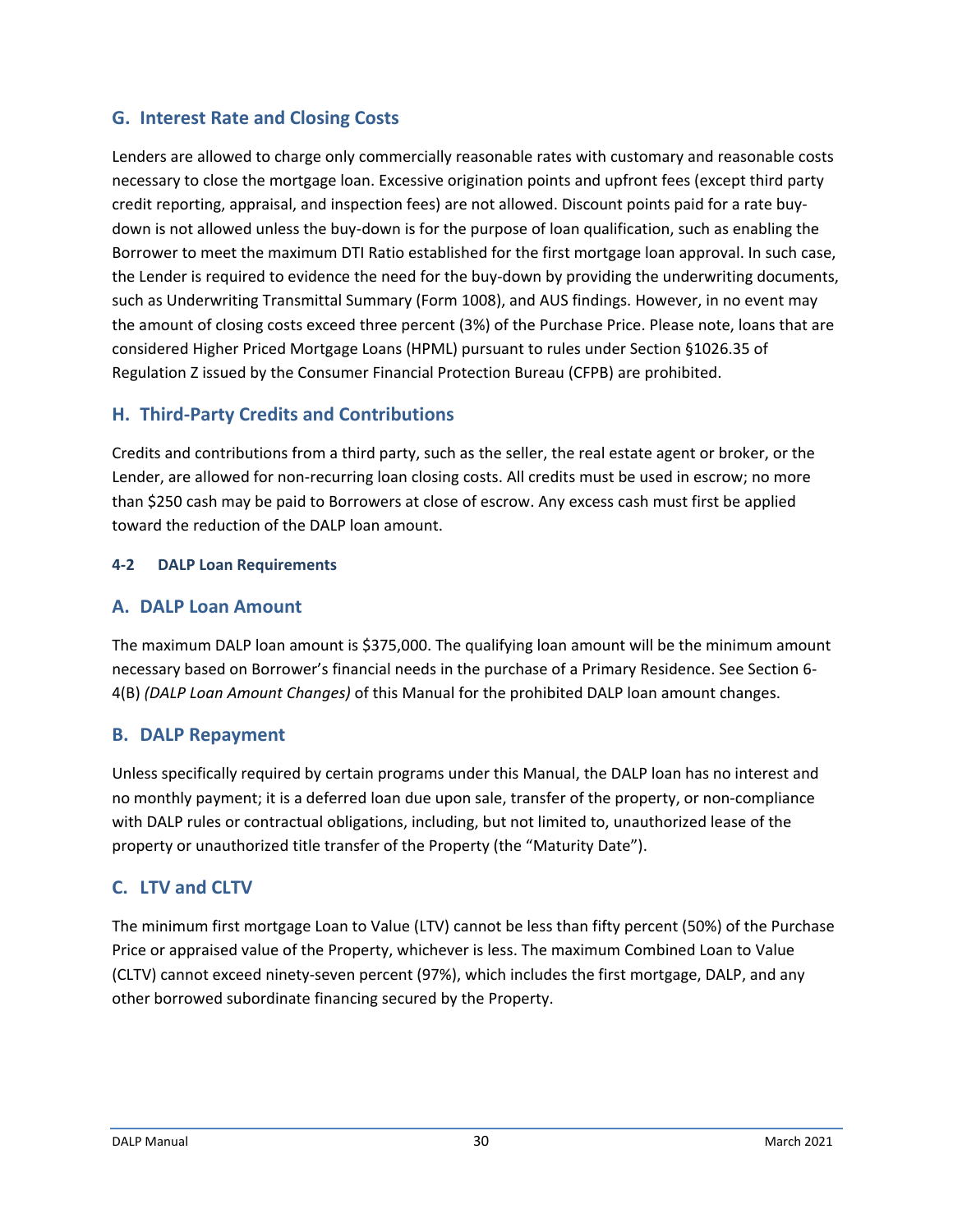### <span id="page-34-0"></span>**D. Debt Ratios**

#### **1. Front-End or Housing Expense-To-Income Ratio**

The Front-End Ratio cannot be lower than thirty-three percent (33%) and no higher than forty percent (40%).

The Front-End Ratio is the ratio of monthly housing expenses as listed below to the gross Household Income. The monthly housing costs include: principal and interest payments on the first mortgage, principal and interest payments on subordinate, non-deferred loans (if any), private mortgage insurance premium (if applicable), property taxes, hazard insurance, and monthly Homeowner's Association Dues.

MOHCD may consider a maximum Front-End Ratio up to forty-three (43%) if two or more of the following indicators are present: (i) proven ability to devote a larger amount of income to housing expenses—the applicant has successfully demonstrated an ability to make rental payments for twelve (12) consecutive months that are equal to or greater than the proposed monthly payments for the Property; (ii) at least six (6) months of housing expenses in reserves through Liquid Assets, or at least twelve (12) months of housing expenses in reserves through non-Liquid Assets and retirement accounts; (iii) a large down payment (twenty percent or more) toward the purchase of the Property; (iv) FICO score greater than 700; and (v) the proposed housing expenses will not increase more than five percent (5%) over previous housing expenses.

### **2. Back-End Ratio or Total Debt-To-Income (DTI) Ratio**

The Back-End or DTI Ratio cannot be higher than forty-three (43%).

The Back-End or DTI Ratio is the ratio of monthly housing costs, plus all other monthly recurring debts as listed below, to the gross Household Income. Unless otherwise approved by MOHCD, monthly recurring debts generally included in DTI Ratio are:

#### *a) Installment Payments*

Installment debts with a remaining term of ten (10) months or more must be included to the total DTI Ratio.

*b) Revolving Accounts*

The payment amount listed on the credit report for each revolving account, or if no payment amount is listed on the credit report, the greater of ten dollars (\$10) or five percent (5%) of the balance.

#### *c) Lease Payments*

The amount of all lease payments.

#### *d) Child Support*

All child support (including alimony or separation maintenance) obligations with a remaining term of ten (10) months or more.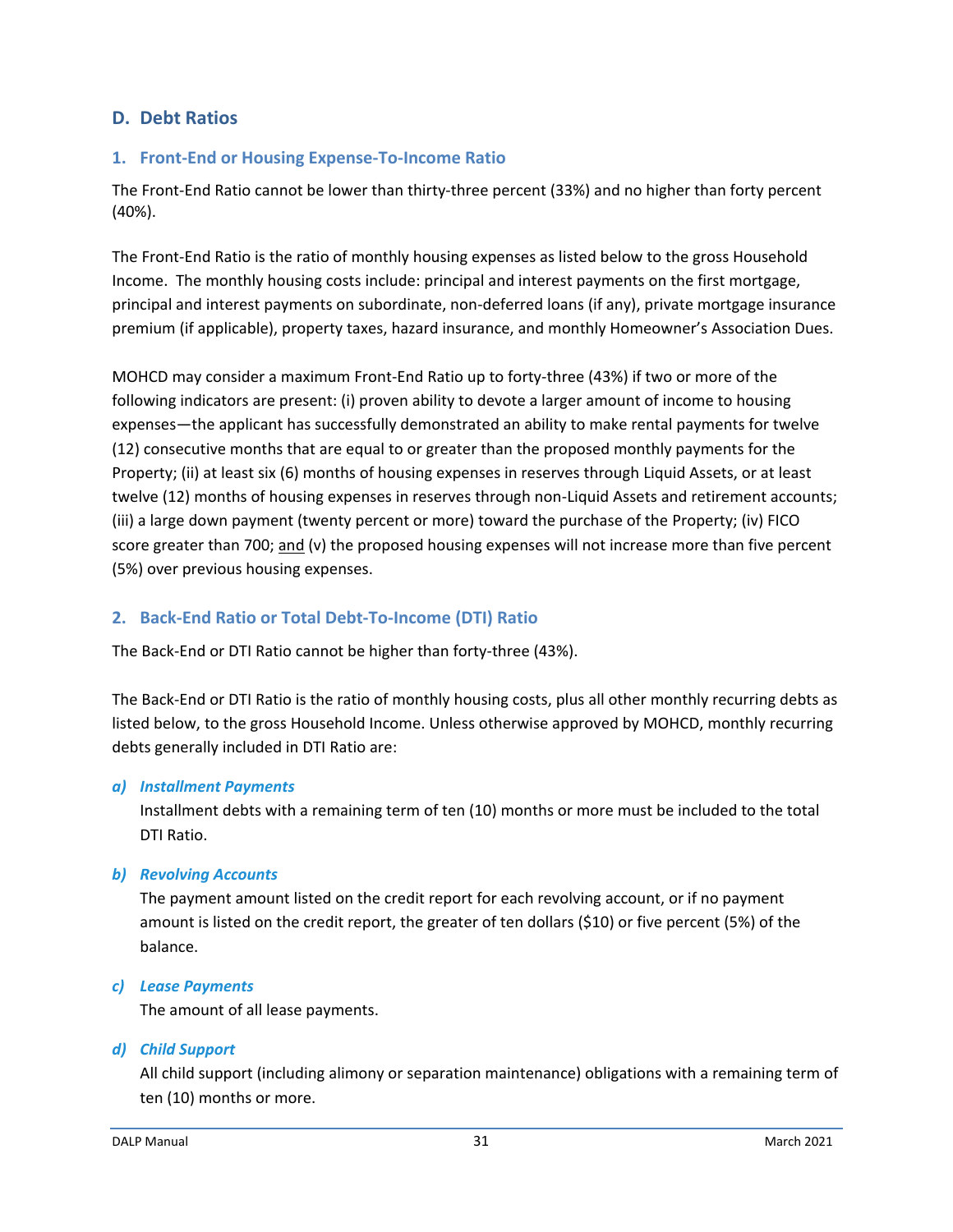#### *e) Student Loans*

Student loans with a remaining term of ten (10) months or less or on an income-driven payment plan may be excluded from the total DTI Ratio. For student loans in repayment, deferment, or forbearance include:

- The monthly payment on the credit report
- If there is no monthly payment or the monthly payment amount reported on the credit report is zero: (i) one percent (1%) of the outstanding loan balances, as reported on the credit report; or (ii) the actual documented payment, provided the payment will fully amortize the loan over its term.

### *f) Loans Secured by Financial Assets*

When an applicant uses their financial assets—life insurance policies, 401(k) or 403(b) accounts, individual retirement accounts, etc.—as security for a loan, the applicant has a contingent liability. MOHCD will include this contingent liability as part of the applicant's recurring monthly debt obligations when determining the applicant's total DTI Ratio. A copy of all applicable loan instruments will be required to verify the debt payment.

#### **3. Debts Exclusions from DTI Ratio**

The following debts may be excluded from the recurring monthly obligations and the DTI Ratio:

### *a) Court-Ordered Assignment of Debt*

When an applicant has outstanding debt reflected on the credit report that was assigned to another party by a court order (such as under a divorce decree) and the creditor does not release the applicant from liability, the applicant has a contingent liability. MOHCD will exclude this contingent liability as part of the applicant's monthly debt obligation. A copy of the final divorce decree (as in Section 2-2 *(Household Requirements)* of this Manual) must be provided in order to exclude it from the DTI Ratio.

#### *b) Open 30-Day Charge Accounts*

Open 30-day charge accounts require the balance to be paid in full every month. MOHCD does not require open 30-day charge accounts to be included in the DTI Ratio. However, sufficient funds must be verified to cover the account balance, in addition to any funds required for closing costs and reserves.

### *c) Payoff or Paydown of Debt for Qualification*

As indicated in Section 1-4 *(Ineligible Uses of Funds)* of this Manual, DALP funds cannot generally be used to pay off or pay down debts unless required by the Lender in order to qualify the Borrower for the first mortgage. Payoff or paydown of debt will be carefully evaluated based on the Borrower's history of credit use, and may be approved by MOHCD on a case-by-case basis. If approved, installment loans that are being paid off or paid down to ten (10) or fewer remaining monthly payments will not be included in the DTI Ratio. Revolving account balances that are being paid off at or prior to closing will not be included in the DTI Ratio. If the Borrower is required by the Lender to pay off debts in order to qualify, these items must be paid by the Borrower, and reduced from the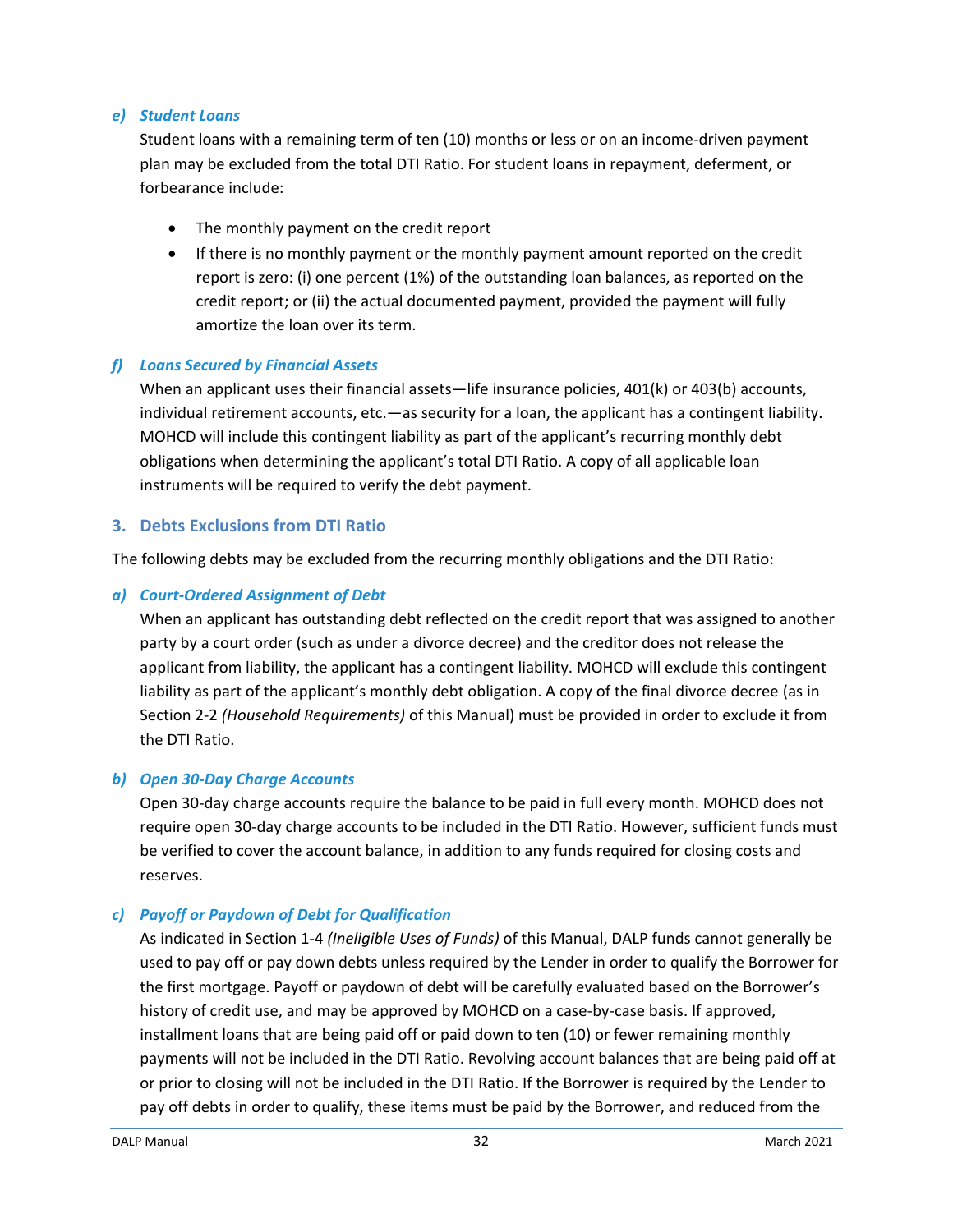maximum Liquid Assets allowable under this Manual. In such case, the Lender is required to evidence the need by providing the underwriting documents, such as Underwriting Transmittal Summary (Form 1008), and AUS findings. The amount of the debts must match the amount on the Closing Disclosure or Settlement Statement as applicable.

#### *d) Debts Paid by Others*

When an applicant is obligated on a debt—but is not the party who is actually repaying the debt— MOHCD may exclude the monthly payment from the applicant's recurring monthly obligations. In order to exclude the debts from the applicant's DTI Ratio, MOHCD requires the most recent twelve (12) months of canceled checks (or bank statements) from the other party making the payments that document a 12-month payment history with no delinquent payments.

#### *e) Authorized User Accounts*

The Borrower must qualify for the DALP loan with all payments under accounts where there is another authorized user that is not the applicant unless one of the following applies:

- The authorized user credit line belongs to a co-applicant on the loan, or
- It can be documented someone else other than the Borrower is making the payment. See *Debts Paid by Others* (Section 4-2(D)(3)(d) above) for requirements.

The monthly debt obligations guidelines under the DALP program are designed to be consistent with the secondary mortgage market (Fannie Mae or Freddie Mac) underwriting guidelines, wherever possible, while serving the intent of the program. For areas not covered in this Manual or updated by the secondary mortgage market after publishing this Manual, MOHCD may, at its sole discretion, follow the updated secondary market underwriting guideline, when deemed appropriate.

## **E. Minimum Down Payment**

Borrower must contribute a minimum of three percent (3%) down payment (which does not include closing costs). Of the total three percent (3%), one and one half of one percent (1.5%) must come from the Borrower's own funds from a verifiable source (held in a financial institution), and the remaining can come from gifts. Borrower must have sufficient funds to meet the required down payment and necessary reserve funds prior to submitting a Pre-Approval application for a DALP loan.

## **F. Post Purchase Reserves**

Borrower must have at least three (3) months of housing costs as listed in Section 4-2(D)(1) *(Front-End or Housing Expense-To-Income Ratio)* in reserves after purchasing the Property. This provides assurance that the mortgage can be paid even if the Borrower is experiencing cash flow problems.

Acceptable sources of reserves include Liquid Assets listed in Section 2-4(A)(1) *(Liquid Assets Inclusions)*, but must come from a verifiable source (held in a financial institution). In addition, vested funds from individual retirement accounts (IRA/SEP/Keogh accounts) and tax-favored retirement savings accounts (401(k) and 403(b) accounts) are also acceptable sources of funds for reserves as detailed in Section 2- 4(C)(3)(a) *(Using Retirement Assets as Reserves)* of this Manual.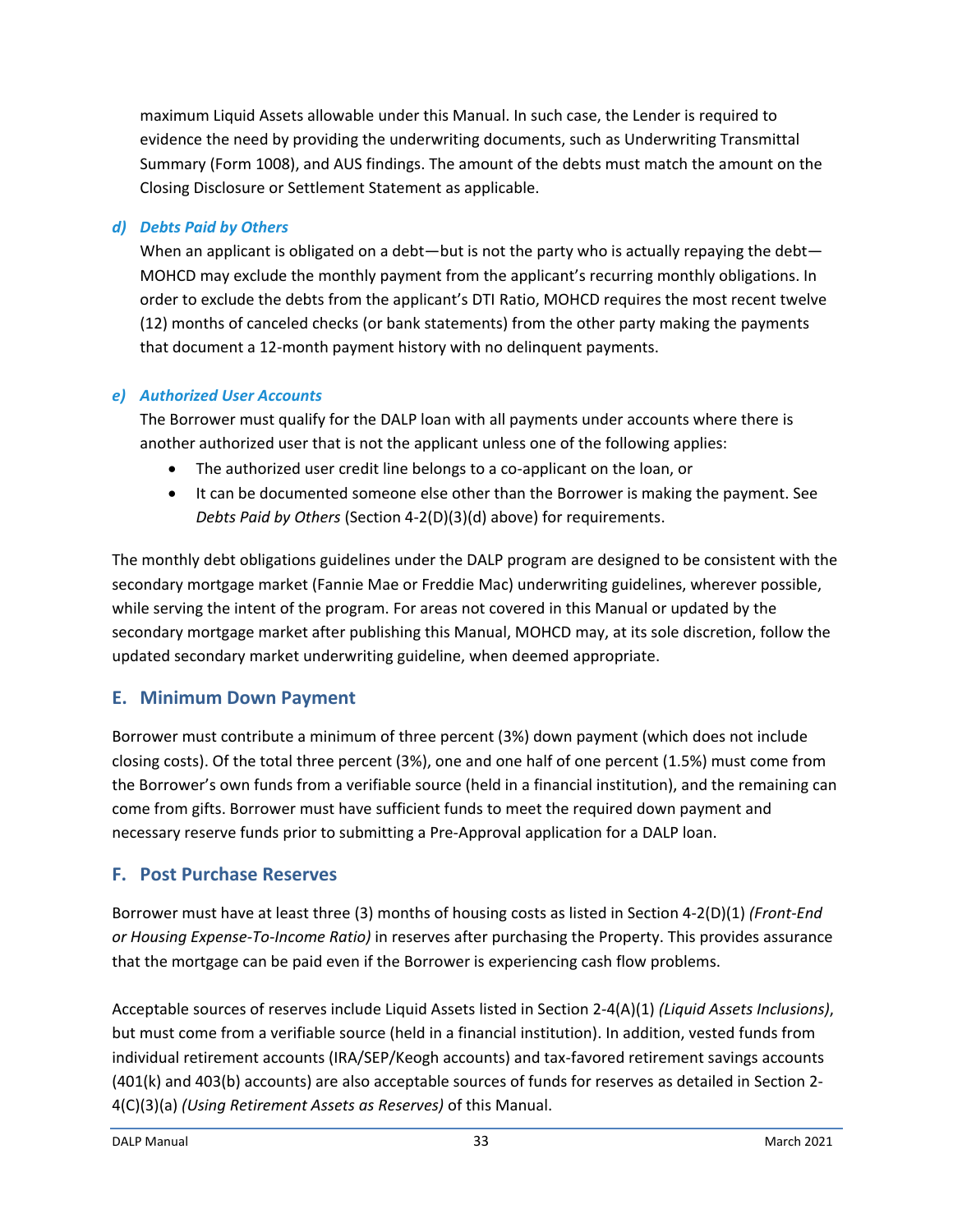# **G. Allowable Age of Documents**

Information used to determine DALP loan eligibility must be current. The table below shows the maximum age of documents allowable at the time of submission of the DALP Lender Package.

| <b>DALP Documentation Age Requirements</b>    |                                              |  |
|-----------------------------------------------|----------------------------------------------|--|
| First Mortgage Pre-Approvals                  | 120 calendar days                            |  |
| <b>Purchase Agreements</b>                    | at least 15 business days remaining to close |  |
| Income                                        | 30 calendar days                             |  |
| Assets                                        | 45 calendar days                             |  |
| Credit, Title, Appraisal & Inspection Reports | 90 calendar days                             |  |
| <b>Homebuyer Education</b>                    | 12 months                                    |  |

## **H. Form of Title**

Tenancy-in-common is not a permitted form of ownership. Unmarried persons or three or more Borrowers must hold title as joint tenants. MOHCD may identify additionally prohibited title vesting.

## **I. Documentation and Security**

The following documents must be executed by the Borrower to secure a DALP loan after satisfaction of all requirements for funding:

- Program Affidavit, executed by Borrower, acknowledging that s/he has read this Manual and program restrictions.
- Deed of Trust, executed at the close of the escrow by Borrower for the benefit of the City to secure the Promissory Note. The Deed of Trust is subordinate to the first mortgage deed of trust, and in the second lien position unless otherwise approved by the City.
- Promissory Note, executed at the close of the escrow by Borrower for the benefit of the City and secured by the Deed of Trust. The Note provides for a share of appreciation and is due and payable, in full, according to the loan terms.

## **J. Post-Purchase Education**

All Borrowers are expected to attend at least six (6) hours of Post-Purchase Education workshops within twenty-four (24) months of purchase of the Property. Homeowner education workshops cover topics such as HOA rights and responsibilities, property taxes, refinancing the first mortgage, and property/home maintenance. As part of the closing costs, Borrower pays a fee to ensure attendance at a "Post Purchase" workshop, which will be provided by a nonprofit agency. This fee may not exceed two hundred dollars (\$200) and will be authorized by MOHCD in the City's escrow instructions. The fee will be refunded in full to Borrowers who complete all six (6) hours of post-purchase education within twenty-four (24) months of purchase. After twenty-four (24) months of the date of purchase, any unclaimed deposit will be retained by the designated nonprofit agency. MOHCD will provide information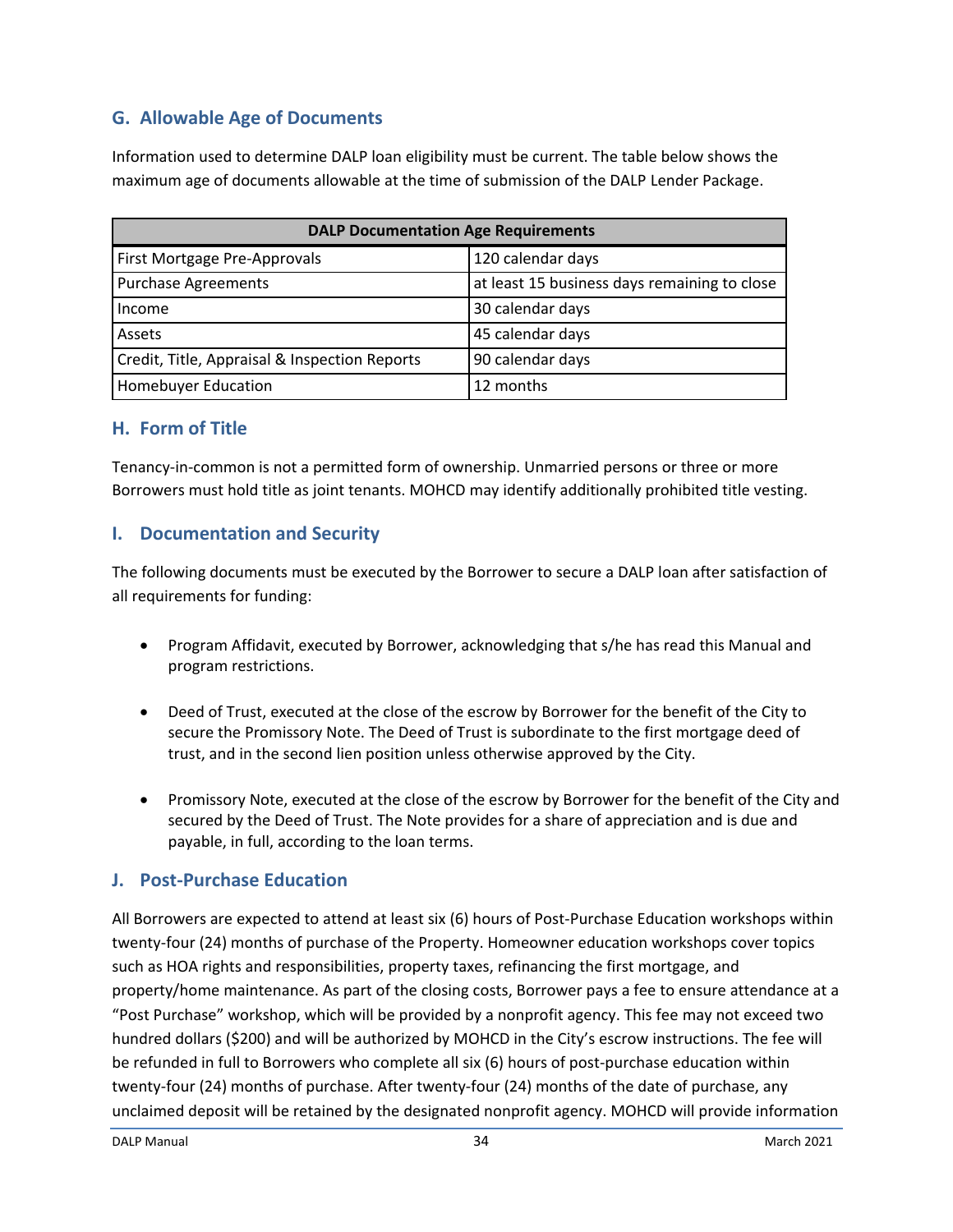about the date, time, and location of post-purchase workshops on its website at [www.sfmohcd.org,](http://www.sfmohcd.org/) and will send regular announcements to new homeowners via mail and email.

MOHCD-Approved Lenders must follow the Real Estate Settlement Procedures Act (12 U.S.C. 2601 et seq.) for proper disclosure of the Post-Purchase Education fee.

## **K. Compliance with Federal, State and Local Laws and Ordinances**

Program funds must be used in accordance with federal, state, and local laws, regulations, and directives as they apply.

#### **4-3 DALP Loan Calculation**

Unless a default occurs, the DALP loan is deferred from the date of the initial purchase. The loan is due and payable on the maturity date of loan or on closing date of the resale of the Property. The payoff amount due from Borrower is (i) the principal amount of the loan plus (ii) a proportional share of the appreciation of the Property, as set forth in the Promissory Note.

The proportional share will be based on the ratio of the original down payment assistance loan amount to the Fair Market Value of the Property at the time of purchase. The Fair Market Value of the Property is the lower of the Purchase Price or the appraised value of the Property at the time of purchase. At the time that the Property is sold or the loan is repaid, MOHCD will determine the fair market value of the property. The fair market value will be greater of the resale price or the appraised value at the time of repayment. If the fair market value as determined by MOHCD under this paragraph and the Promissory Note has not increased, then the Borrower will be obligated to repay the principal amount of the loan only. If there is a conflict between this Manual and Promissory Note, the Promissory Note will control.

For purposes of determining the appraised value, MOHCD requires a fair market appraisal to be completed to Uniform Standards of Professional Appraisal Practice standards by qualified appraisers holding a California Certified Appraisal License (issued by the Office of Real Estate Appraisers), preferably with a Member of the Appraisal Institute member designation (issued by the Appraisal Institute), and with experience valuing similar properties in the Bay Area. MOHCD has the option, at its sole expense, to select an appraiser to conduct an additional appraisal of the Property. If the two appraisals are not in agreement as to the appraised value of the Property, the amounts determined by the appraisals will be averaged to determine the appraised value of the Property.

Example of share of appreciation: If the Borrower receives the DALP loan in the amount of \$375,000 with the Purchase Price of \$1,250,000, the share appreciation would be thirty percent (30%).

#### **\$375,000 DALP Loan Amount = 30% of Share Appreciation \$1,250,000 Purchase Price**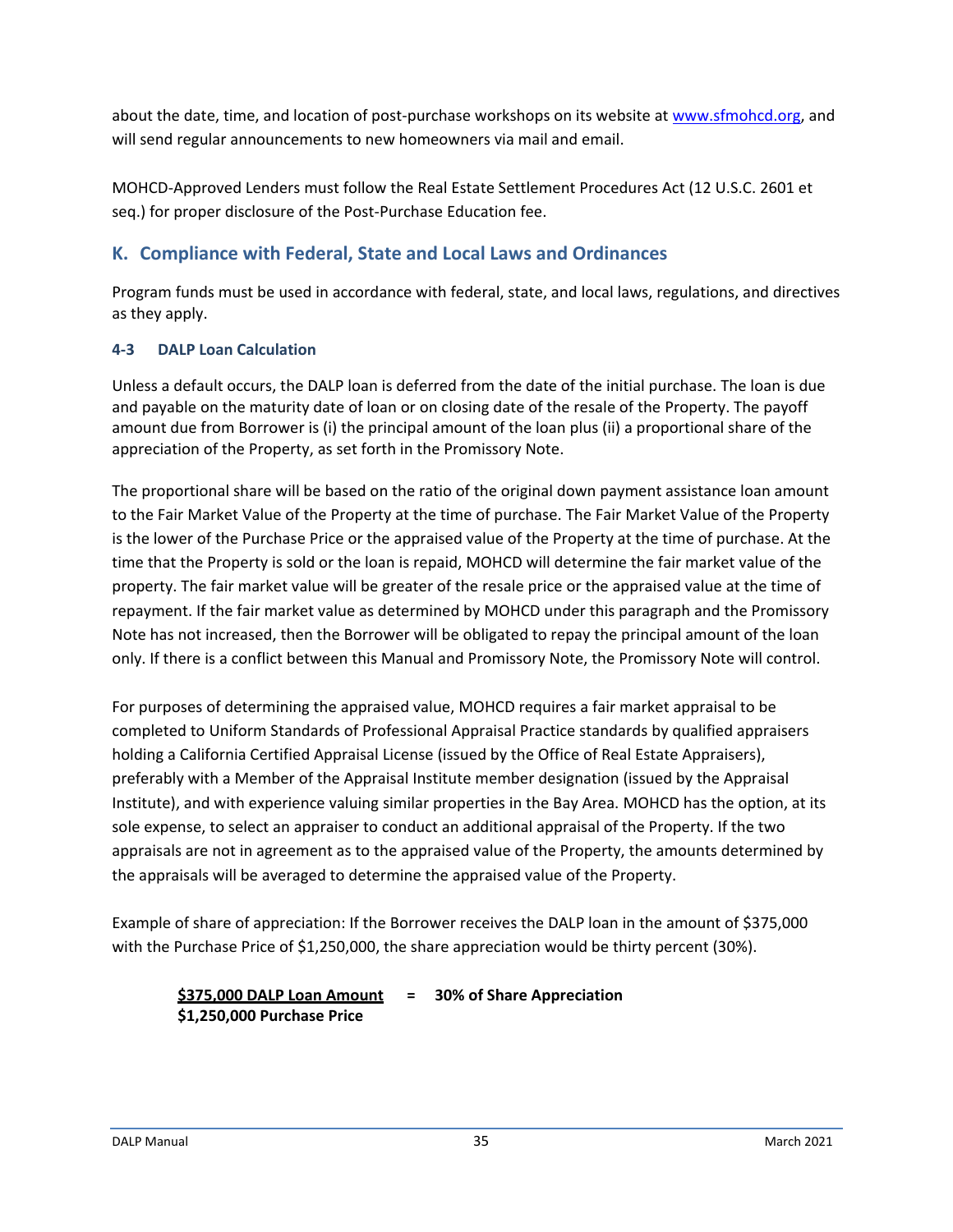# **A. Sample Calculation of Eligibility**

The following example illustrates a scenario of funding eligibility based on the assumptions below. Funding eligibility for various DALP amounts depends on the variables in levels of income, household size, Property price, available assets, and first loan amount, as illustrated below.

| Total Combined Income for a Household of 4 at 175% AMI:  | \$215,500    |
|----------------------------------------------------------|--------------|
| Purchase Price of a Property:                            | \$1,250,000  |
| Closing Costs (typically about 2% of the Purchase Price) | \$25,000     |
| Borrower Down Payment (3%):                              | \$37,500     |
| First Loan Amount:                                       | \$837,500    |
| <b>DALP Loan Amount:</b>                                 | \$375,000    |
| First Loan Interest Rate:                                | 4.875%       |
| First Loan Term:                                         | 30 yr. fixed |
| <b>Property Taxes</b>                                    | \$1,302/mo.  |
| Property Insurance:                                      | \$200/mo.    |
| <b>Total Front-End Ratio:</b>                            | 33.00%       |
| <b>Total CLTV:</b>                                       | 97.00%       |

## **B. Sample Calculation of Repayment Obligation**

The following illustrates a repayment scenario at resale or repayment:

| Resale Price:                                                  | \$1,300,000   |
|----------------------------------------------------------------|---------------|
| Original Purchase Price:                                       | (\$1,250,000) |
| Appreciation:                                                  | \$50,000      |
| Computation of City's Proportional Share                       |               |
| City DALP (\$375,000) / Original Purchase Price (\$1,250,000): | 30%           |
| Share of Appreciation (30% x \$50,000):                        | \$15,000      |
| Principal DALP Loan Amount:                                    | \$375,000     |
| <b>Total Repayment Amount Due:</b>                             | \$390,000     |

#### **4-4 DALP Loan Servicing**

## **A. Prepayment Penalty**

A Borrower may prepay a DALP loan without a prepayment penalty. However, prepayment must be in full; the loan cannot be partially repaid. If there is a prepayment, the amount due and owing will be determined by an appraisal (at the Borrower's own cost) to determine the amount of appreciation. The appraisal must be approved by the MOHCD.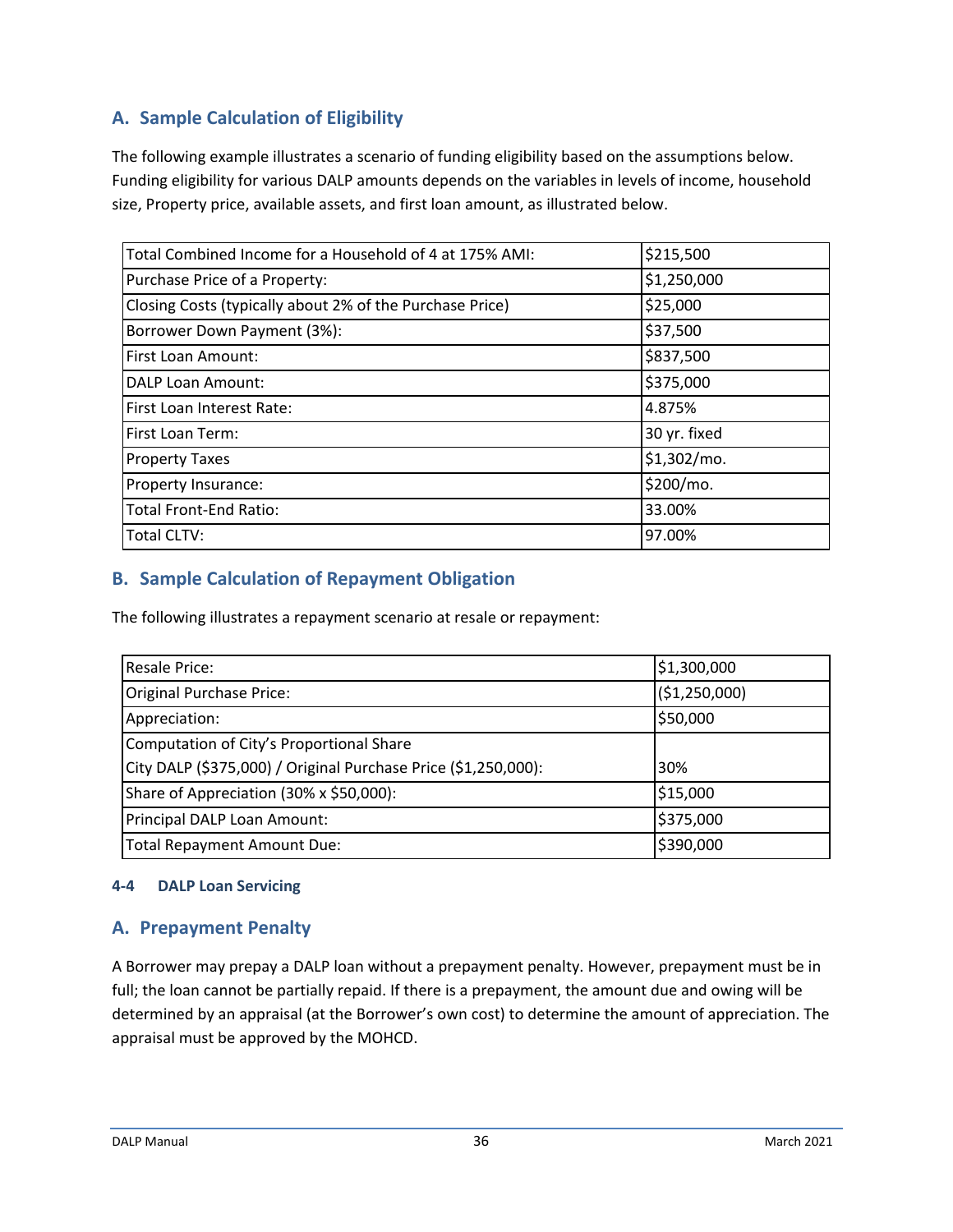## **B. Assumable/Transferable**

The DALP loans are not assumable or transferable. The loans must be paid in full upon sale or title transfer of the Property.

## **C. Payoff Requests**

Borrowers must submit a written request for payoff. If Borrowers wish to have a third party submit a request for payoff on their behalf, they must submit a signed authorization allowing MOHCD to provide information to the third party. In addition, Borrowers must submit a ratified Purchase Agreement (if applicable), and/or a fair market appraisal report obtained at their own cost and dated within ninety (90) days of submitting the payoff request. Please visit our website at [www.sfmohcd.org](http://www.sfmohcd.org/) for the Loan Payoff Request Package.

## **D. Refinance/Subordination**

Borrowers must obtain MOHCD's prior written approval of any refinancing of a DALP loan and the addition of any lien on the Property regardless of lien position. At all times, the City's lien position must be maintained and will only be subordinated pursuant to the MOHCD Subordination Policy. Borrowers must follow the MOHCD Subordination Policy at [https://sfmohcd.org/subordination-refinance.](https://sfmohcd.org/subordination-refinance) No earlier than twelve (12) months after purchase, Borrowers may submit a request to MOHCD to refinance their first mortgage for the following purposes:

- Lower interest rate
- Shortened first mortgage loan term
- Lower monthly payment

When requesting approval to refinance, Borrowers must:

- Use a MOHCD-Approved Lender
- Be up to date with Monitoring and in compliance with the DALP program rules
- Pay an administrative fee posted on MOHCD's website
- Have no delinquent mortgage payments, property taxes, HOA payments (if applicable), unauthorized loans, or liens
- Satisfy any other requirements outlined in MOHCD's Subordination Policy

The same individuals that were named as Borrowers on the DALP loan used for the initial purchase must also be named as Borrowers on any refinancing loan unless MOHCD has approved the addition of a Borrower by marriage or domestic partnership or the removal of a Borrower by death, divorce, or dissolution of domestic partnership or similar change under Section 5-6(F) *(Title Changes)* of this Manual.

MOHCD will not review the Household Income for DALP program qualification upon refinancing unless otherwise indicated in the specific program guidelines (such as those described in APPENDIX 1-E-10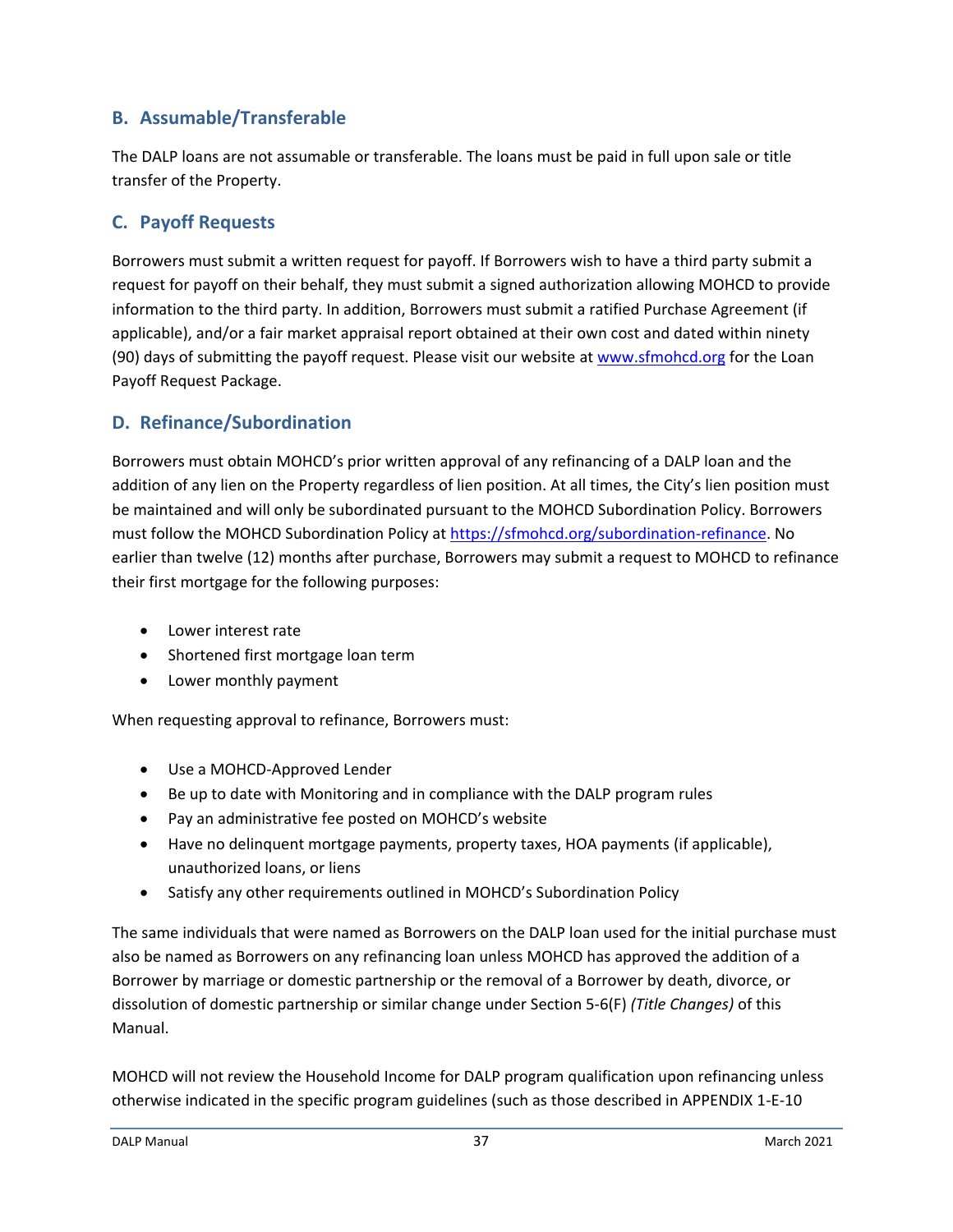under the BMR-DALP Program of this Manual). Borrowers may not access cash equity from refinancing until the DALP loan is repaid in full. Owners of a Below Market Rate (BMR) unit should consult with the Inclusionary Affordable Housing Program Monitoring and Procedures Manual ("BMR Manual") for additional requirements. The BMR Manual can be found on the BMR program website page at [https://sfmohcd.org/bmr-ownership.](https://sfmohcd.org/bmr-ownership)

# **E. Home Equity Lines of Credit and Home Equity Loans**

MOHCD does not allow DALP Borrowers to open Home Equity Line of Credit or Home Equity Loans. Borrowers who use such programs are in violation of the program restrictions and will not be allowed by MOHCD to refinance their DALP loans. The DALP loan will be immediately due and payable together with City's Share of Appreciation if a Borrower is deemed out of compliance with this policy or any other applicable program policies.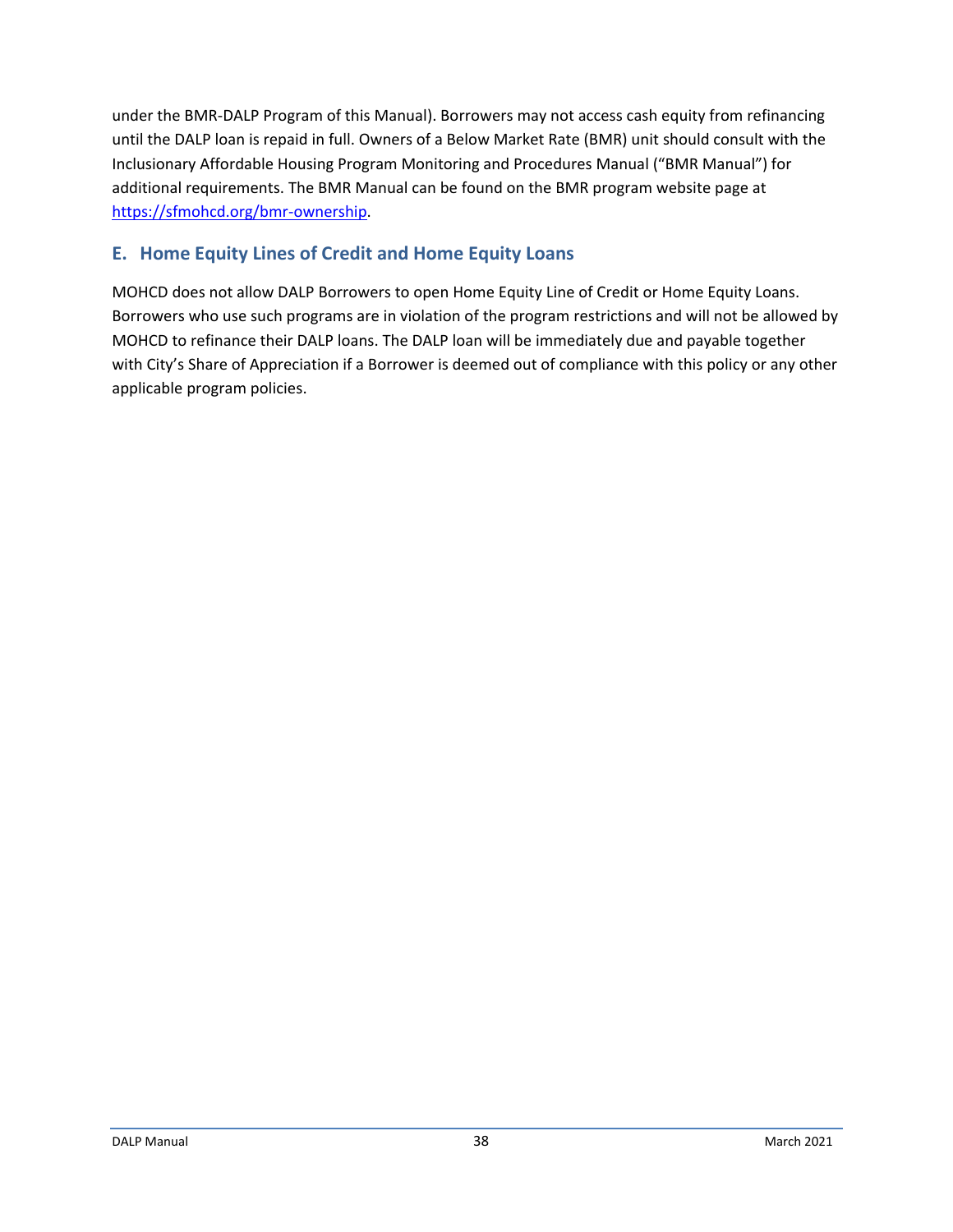# **SECTION 5 GENERAL REQUIREMENTS AND COMPLIANCE**

#### **5-1 Title Insurance Policy**

The outstanding principal balance of the down payment assistance loan must be covered by an ALTA Lender's Policy of Title Insurance naming the City and County of San Francisco c/o Mayor's Office of Housing and Community Development as its interests appear.

#### **5-2 Non-Discrimination and Privacy Requirements**

All Borrower eligibility requirements contained in this Manual must be applied without regard to the race, creed, color, gender, religion, or national origin of the Borrower. Lenders must be sensitive to the privacy interests of the Borrowers, and use the information received only for purposes of verifying the Borrowers' eligibility for a DALP loan. It should be noted that all Borrowers under DALP are subject to the requirements of the Sunshine ordinance and may have any records provided to the City become a matter of public information upon appropriate request.

#### **5-3 Public Records Act**

The City and County of San Francisco is subject to the requirements of California Public Records Act, Government Code Section 6250, et seq. The Public Records Act provides that virtually all documents held or used by the City in the course of conducting the public's business are public records which the City, subject to certain limited exemptions, must make available for inspection and copying by the public. Applications for loans or grants from the City are public records as are the completed loan and grant documents. Under Section 67.24(e) of San Francisco Administrative Code, applications for financing and all other records of communications between the City and the Borrower must be open to public inspection immediately after a contract has been awarded. All information provided by Borrower which is covered by that ordinance (as it may be amended) will be made available to the public upon appropriate request.

## **5-4 Conflict of Interest**

The purpose of the homeownership loans and housing programs administered by MOHCD is to assist low-income and middle-income households with reaching the goal of homeownership and to increase housing opportunities in San Francisco. MOHCD employees are eligible to participate in these programs with the exception of those employees who directly implement or approve homeownership loans or assistance, including: Director, Director of Homeownership & BMR Programs, Chief Financial Officer, and other program and fiscal managers and staff who qualify, review, approve, or disburse MOHCD's homeownership and housing program loans. This policy also applies to immediate family members of said staff including spouse and children.

## **5-5 Application and Documentation**

Applications and supporting documents submitted in the application must be presented in English or translated to English by a certified translator. All foreign income and assets must be converted to US dollars based on the exchange rate at the time of underwriting for qualifying purposes. Applicants who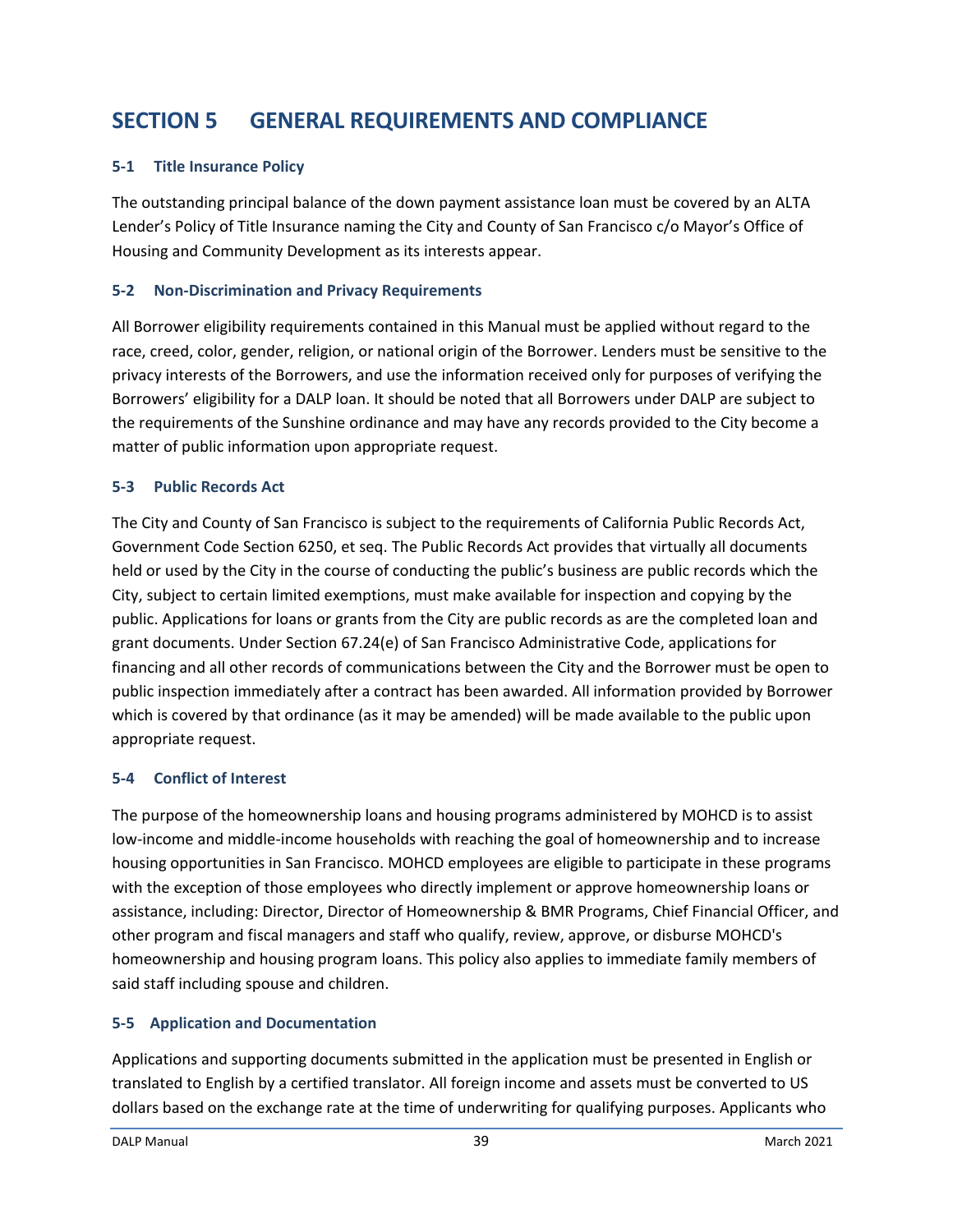need language assistance in submitting an application may contact their housing counselor. However, the translation of the original documents needs to be completed by a certified translator.

#### **5-6 General Program Restrictions**

It is important that Borrowers understand the program rules and procedures fully. Any violation of the program rules and restrictions may result in the City declaring the Borrower to be in default of the loan and may lead to the immediate repayment of the DALP loan and other enforcement actions.

The following restrictions apply to all Borrowers for the entire loan term:

## **A. Owner Occupancy**

Borrower must occupy the Property as their Primary Residence. Everyone on title to the Property and all Household members must occupy the Property as their Primary Residence and must begin occupying the Property as their Primary Residence within sixty (60) days of the purchase. Borrower may only have one Primary Residence at any given time.

## **B. No Renting**

Except as provided in this section, Borrowers are prohibited from renting or subleasing any part of the Property without the prior written approval from MOHCD. No part of the Property can be rented or subleased as a short-term rental or listed on short-term rental or vacation rental sites at any time. Renting of a parking space or any other space purchased with the Property is also prohibited.

In its sole discretion, MOHCD may grant consent to a Borrower to rent all or part of their Property for up to twelve (12) months. Circumstances considered include:

- Borrower is required to temporarily relocate due to documented employment requirements;
- Borrower is experiencing temporary financial hardship where the Household's monthly housing expenses exceed fifty percent (50%) of the total Household Income; or,
- For other reasons deemed acceptable by MOHCD in its sole discretion.

MOHCD will consider allowing the temporary rental only if all of the following conditions are satisfied:

- Borrower is in compliance with all program requirements and has not previously been out of compliance.
- Total period for which the Property is leased does not exceed twelve (12) months and is not offered as a short-term rental.
- Tenant satisfies the income and other eligibility requirements placed on the program.
- Tenant acknowledges, in writing, that the rental is temporary.
- Initial rent does not exceed total documented housing expenses (including mortgage principal and interest, property taxes, HOA dues, and insurance).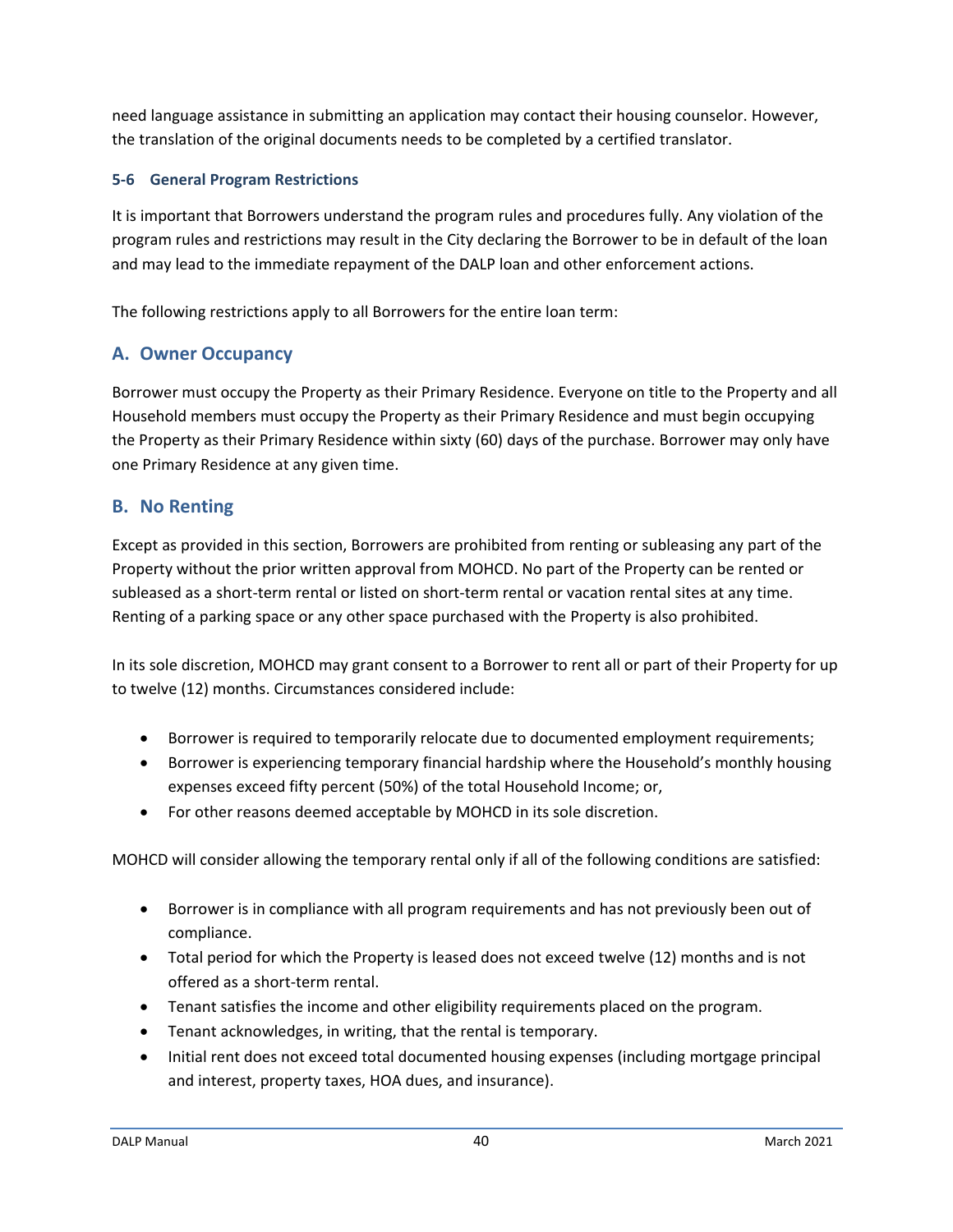• Borrowers experiencing temporary financial hardship are required to reside in the Property and provide MOHCD with written confirmation from a HUD-approved housing counseling agency that temporarily subletting of a portion of the Property will lead to long-term financial stability.

## **C. Maintenance**

Borrower will maintain the Property in compliance with all applicable laws, ordinances, and regulations and in a good and clean condition. Borrower will not destroy, damage, or impair the property, allow the Property to deteriorate, or commit waste on the Property.

## **D. Hazard or Property Insurance**

The Property must be covered by a property insurance policy for a minimum of its replacement value. MOHCD must be named as an additional insured or loss payee on the insurance policy. For Condominiums or attached Townhouses, if HOA master policies do not cover replacement of the interior of the Property, the Borrower must obtain and maintain separate HO-6 condominium or other homeowner insurance policy that lists the City as an additional insured or loss payee for the life of the loan. The loss payee clause must read as follows:

> City and County of San Francisco, its Successors and/or Assigns C/O Mayor's Office of Housing and Community Development 1 South Van Ness Avenue, 5th Floor San Francisco, CA 94103

The MOHCD loan number must be properly reflected on the property insurance policy.

## **E. Monitoring**

MOHCD requires occupancy certification on an annual basis. Borrowers are required to provide information and documentation regarding occupancy status, insurance, and any other information deemed necessary by MOHCD to determine compliance with the DALP. At its discretion, MOHCD may require additional documentation after submittal of the initial documentation. MOHCD will not consider requests for subordination, title change, or other requests if Borrower is non-compliant with any program rule.

## **F. Title Changes**

MOHCD will not permit changes in title to the Property except as provided below. Borrowers must get written permission from MOHCD before making any changes to title. MOHCD requires documentation to approve any title change, and Borrowers must be compliant and current with Monitoring requirements in order to be considered for requested title changes. Mutually agreed to amendments to title documents must be recorded. MOHCD permits a change in title only for one of the following reasons: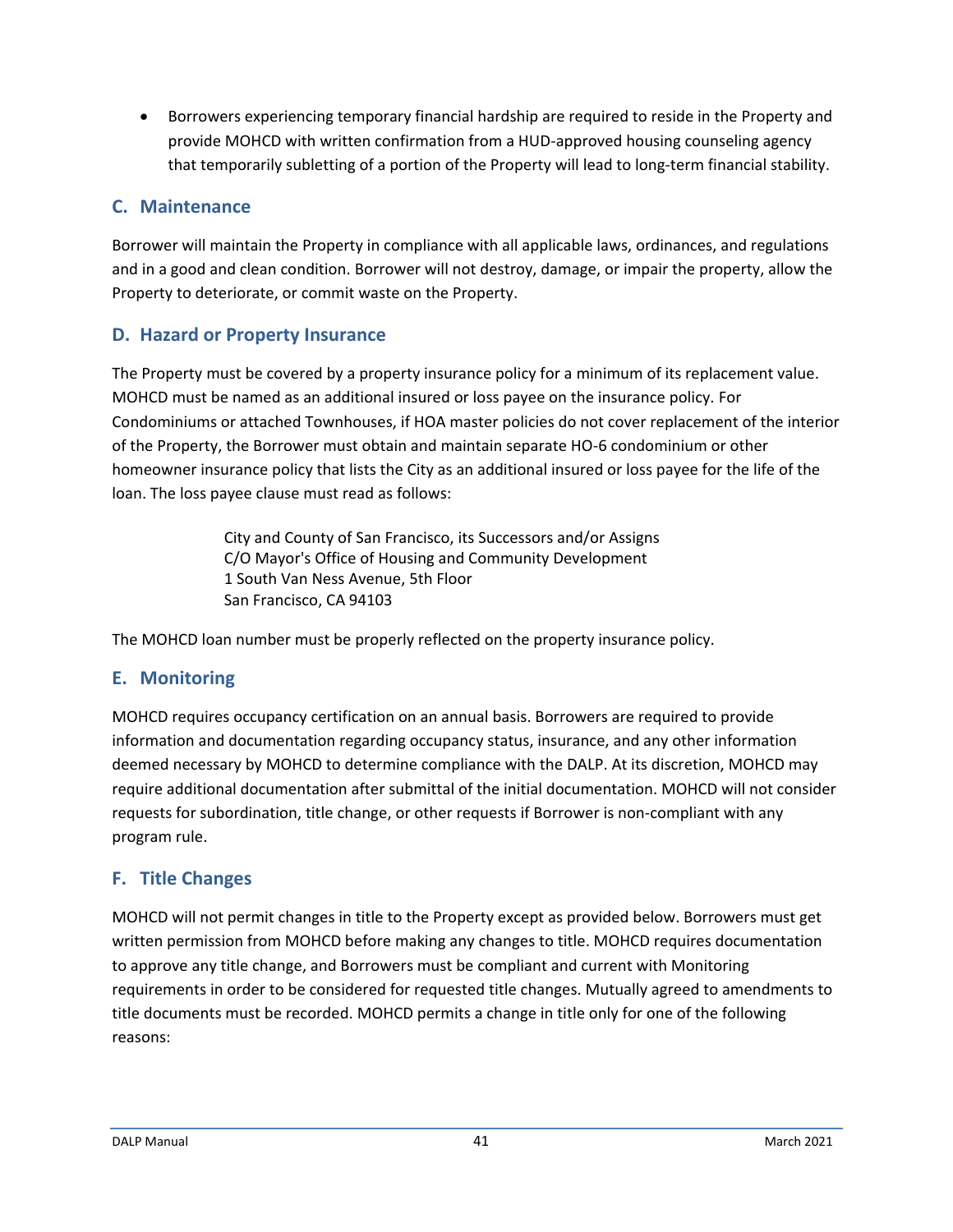#### **1. Marriage or Domestic Partnership**

No sooner than twelve (12) months after the original purchase, the Spouse or Domestic Partner of a Borrower may be added to title and assume the same rights and responsibilities as the original Borrower.

#### **2. Dissolution of Marriage or Domestic Partnership**

Submittal to MOHCD of proof of death or dissolution of marriage or Domestic Partnership is the only way to remove a Borrower from title.

#### **3. Owner's Death**

When one Borrower dies, any surviving co-Borrowers previously approved by MOHCD may continue to hold title. Surviving Borrowers must notify MOHCD within sixty (60) days and provide all requested documentation before removing a deceased Borrower from title. When all Borrowers on title have died, the DALP loan is due and payable.

#### **4. Living Trust**

MOHCD will consider requests to transfer title to an inter vivos (living) revocable trust from an individual only if the following conditions are met:

- The trust complies with and is governed by the laws of California.
- The Borrower must be named as the trustor, trustee, and primary beneficiary of the trust.
- There is no unusual risk or impairment of the City's rights.
- If applicable, the proposed living trust documents contain language approved by MOHCD that a transfer of the Property to a beneficiary under the living revocable trust who is not the DALP Borrower triggers the City's right of first refusal or option to purchase the Property. This requirement only applies to properties under the City Second Loan Program where the City maintains a right of first refusal. See APPENDIX 5 *(City Second Loan Program)* for detailed program information.
- Any changes to a MOHCD-authorized trust must be approved by MOHCD before those changes are made.

Borrowers must follow the MOHCD Title Change and Trust Requirements at [https://sfmohcd.org/title](https://sfmohcd.org/title-change)[change.](https://sfmohcd.org/title-change)

## **G. Default and Foreclosure**

Borrowers are encouraged to contact MOHCD as soon as possible if they are at risk of a loan default, or a foreclosure, or if HOA payments become unaffordable. MOHCD supports HUD-approved housing counseling agencies to help negotiate loan modification or explore options at no cost to Borrowers.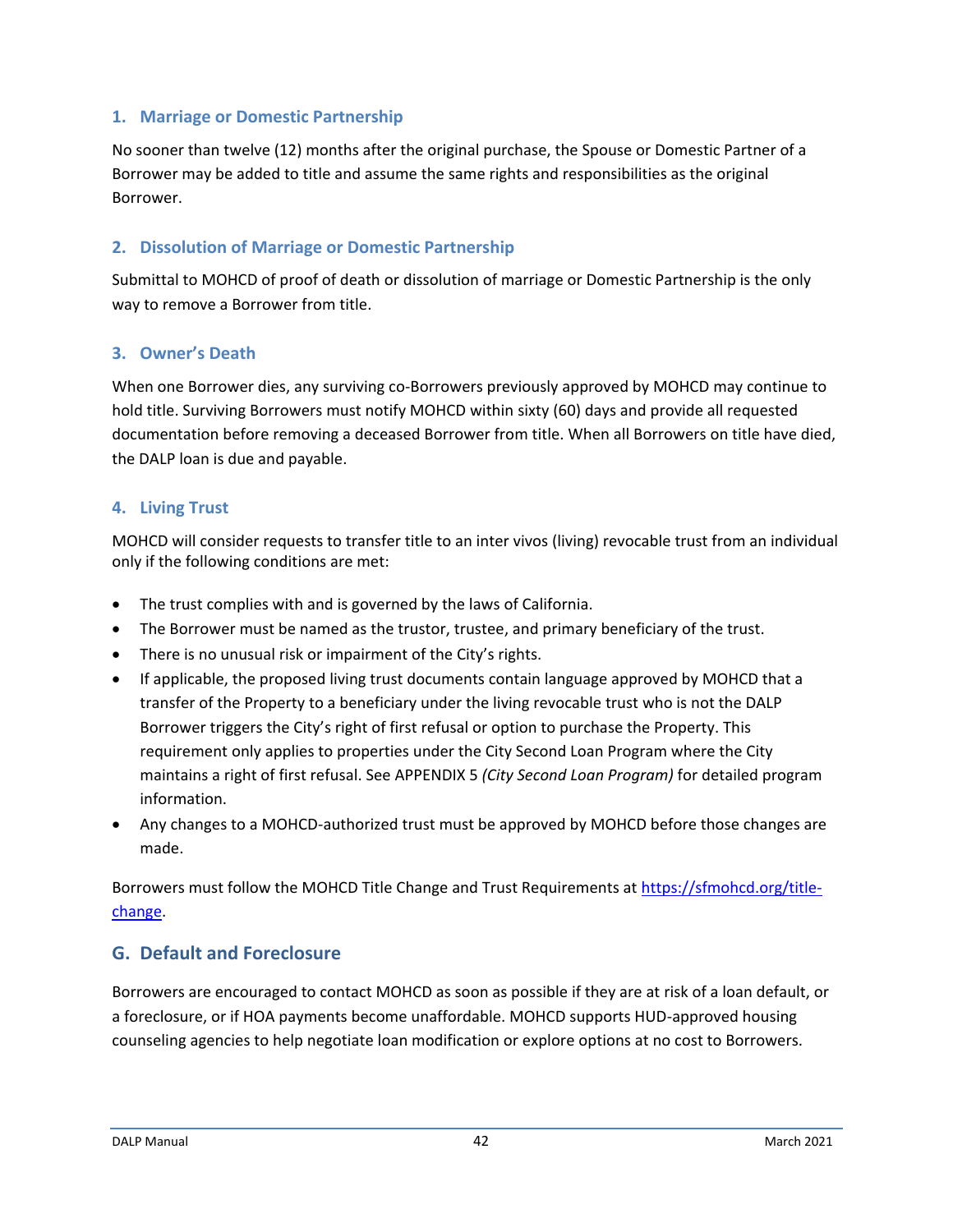# **SECTION 6 PROCEDURES OF OBTAINING A DALP LOAN**

#### **6-1 DALP Application Process and Timeline**

Below is the process and an estimated timeline for the purchase of a Property with DALP funds. The entire process may take up to eleven (11) months from the day MOHCD begins accepting applications. All times listed are approximate; the processing times can vary depending on many reasons including the applicant's lottery ranking, first mortgage loan approval, additional information required to determine an applicant's eligibility, and the real estate market.



**Pre-Approval Application Deadline:** New DALP opportunities will be marketed for at least sixty (60) days, during which time interested buyers must submit a complete DALP Pre-Approval application to be included in the lottery. See more information in Section 6-3(B) *(Housing Lottery)* below.

**Lottery:** A public lottery will be held by MOHCD within thirty (30) days after the DALP Pre-Approval application deadline. See more information in Section 6-3(B) *(Housing Lottery)* below.

**Full Application Submittal:** After the lottery, MOHCD staff will contact applicants in lottery rank order and invite them to submit a DALP Full Application. The DALP Full Application must be submitted within five (5) business days after MOHCD contacts the applicant. See more information in Section 6-3(D) *(Submitting a Full Application)* below.

**MOHCD Pre-Approval:** MOHCD will review and process the lottery applications in the order of the lottery results. MOHCD will determine whether or not an applicant is income-qualified within fifteen (15) business days after receipt of the DALP Full Application. If an applicant is income qualified, MOHCD will issue a Pre-Approval letter. See more information in Section 6-3(E)(1) *(MOHCD Pre-Approval)* below.

**Sales Contract:** During the 90-day Pre-Approval period described below, the applicant must enter into a contract of sale to purchase a Primary Residence. See more information in Section 6-3(F)(1) *(Purchase Period)* below.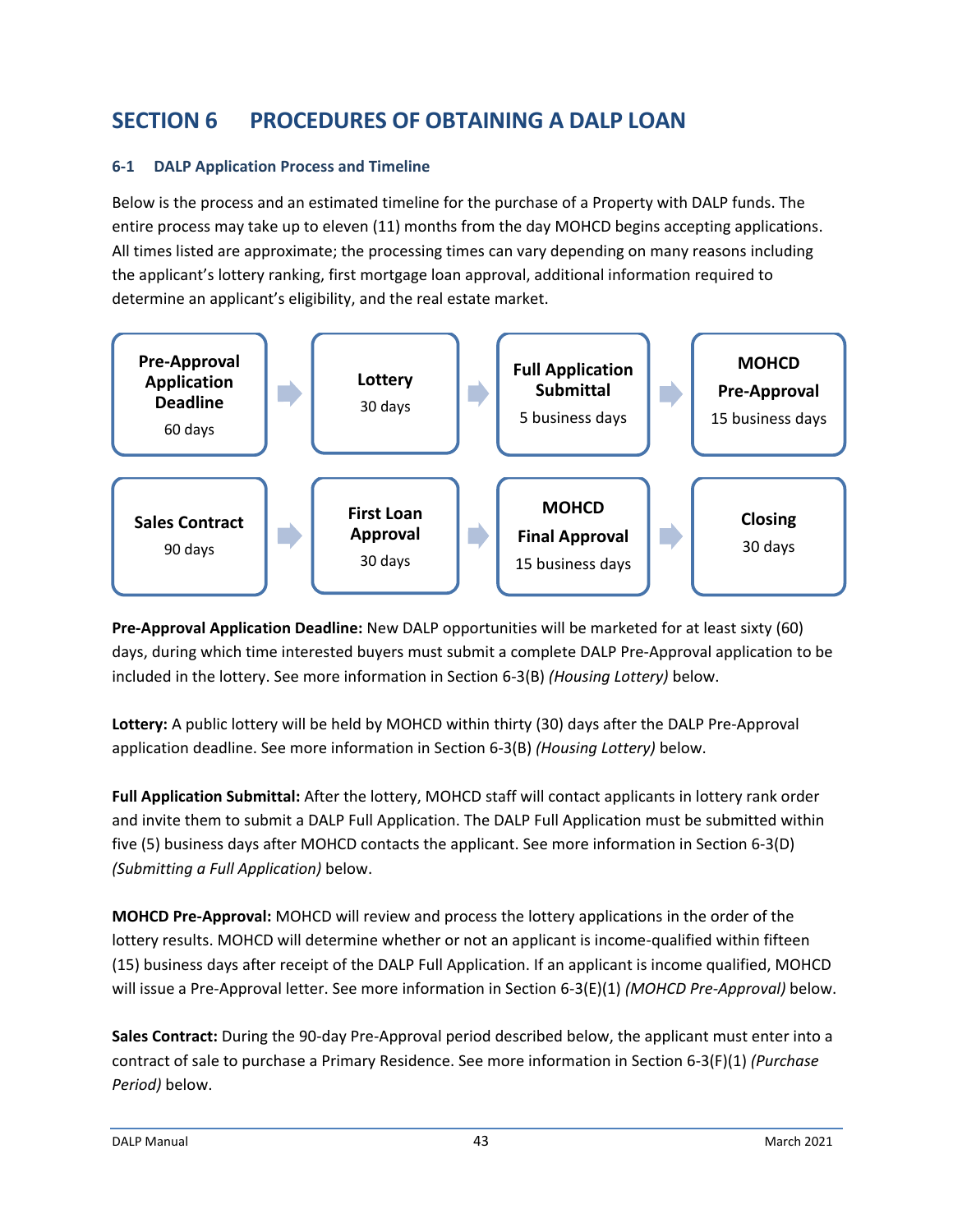**First Loan Approval:** Within thirty (30) days after the execution of a sales contract, the Lender must issue a first loan approval and submit a complete DALP Lender Package to MOHCD. See more information in Section 6-3(F)(2) *(DALP Lender Package Submittal Period)* below.

**MOHCD Final Approval:** Within fifteen (15) business days after receipt of the complete DALP Lender Package, MOHCD will review the DALP Lender Package and, if approved, issue a final approval letter ("Commitment Letter") that expires after thirty (30) days. See more information in Section 6-3(F)(3) *(MOHCD Review Period)* and Section 6-3(F)(4) *(Loan Commitment Period)* below.

**Closing:** The closing of the purchase of the Primary Residence must occur within thirty (30) days after the date of the Commitment Letter. During these thirty (30) days, the applicant must attend a preclosing meeting with MOHCD, execute the Lender and the City's loan documents. See more information in Section 6-8 *(Closing the Sale)* below.

#### **6-2 DALP Pre-Approval and Reservation**

To obtain a DALP loan, a Borrower must first apply for Pre-Approval of a DALP loan and request a reservation of DALP funds (a Reservation). If a Borrower is pre-approved, MOHCD will issue a Pre-Approval letter to eligible Borrowers and a Reservation, provided that Borrower satisfies the requirements set forth below. A Reservation helps eligible Borrowers understand how much they can afford when looking to purchase a Primary Residence. Reservations will be allocated through a lottery process as further described in Section 6-3 below and are always subject to availability of DALP funds within the same funding round.

A Reservation does not constitute final loan approval nor guarantee funding. A DALP loan will only be funded when the Borrower receives a loan Commitment Letter from MOHCD, satisfies the Reservation timeframe described below in Section 6-3(F) *(Reservation Timeframe)*, and meets all DALP requirements.

#### **6-3 Reservation Procedures**

## **A. Reservation Request**

To apply for a DALP Loan and Reservation, the Borrower must first submit a complete DALP Pre-Approval application to MOHCD by the application deadline established, through the DAHLIA San Francisco Housing Portal [\(https://housing.sfgov.org\)](https://housing.sfgov.org/) or another application platform as determined by MOHCD. A complete DALP Pre-Approval application must include ALL of the following:

- DALP Pre-Approval Application;
- Verification of Homebuyer Education form dated within twelve (12) months of the application;
- Mortgage loan pre-approval letter within one hundred twenty (120) days of the application; and
- For First Responders and Educator program applicants, the applicant's paystub or letter of employment dated within forty-five (45) days of the application, listing their job title and fulltime or part time status (this is only required for applicants who are First Responders and/or Educators to prove eligibility for the FRDALP, Educators-DALP, and TND programs).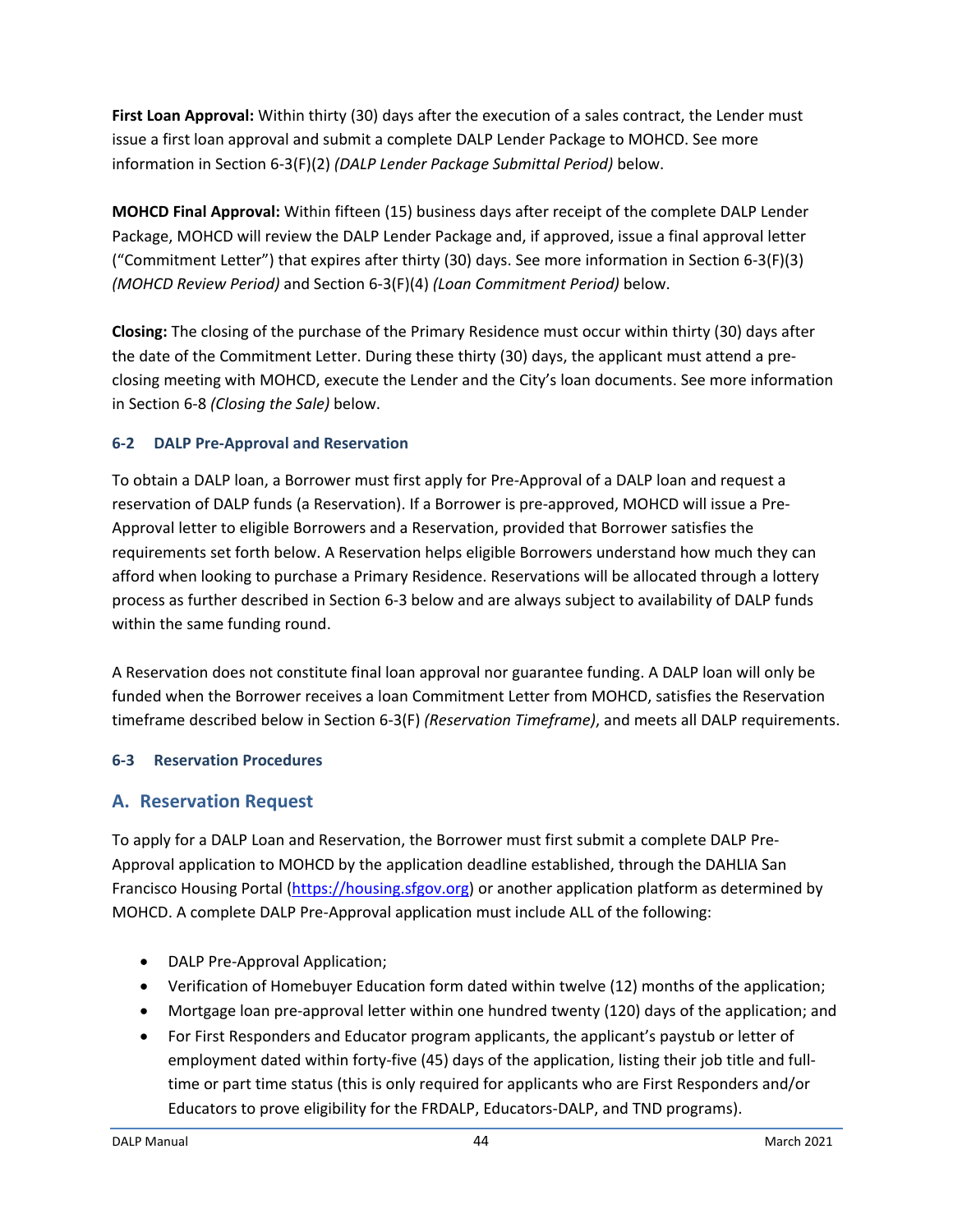Only one (1) Reservation is permitted per Household. Any duplicate Pre-Approval and Reservation applications and applications where any Household member appears on more than one Pre-Approval and Reservation application will automatically result in the City's disqualification of all applications.

# **B. Housing Lottery**

MOHCD will hold a public lottery to select DALP applicants. Applicants will be invited to attend the lottery, but attendance is not mandatory. The following guidelines are applicable to the lottery process for all applicants:

- At least sixty (60) calendar days before a lottery, MOHCD will start to accept complete DALP Pre-Approval applications.
- Complete DALP Pre-Approval applications received by the application deadline will receive a numbered lottery ticket and be placed in MOHCD's electronic system for the lottery.
- At least three (3) business days before the lottery, MOHCD will generate a list of all applicants that will be included in the lottery. The list will also indicate the applicants who are First Responders and Educators (See Section 6-3(C) *(Lottery Pools)* below for more information).
- At the lottery, MOHCD will employ a publicly available computer program to generate a random lottery rank for each and every complete application without regard for the various lottery pools. All applicants with lottery ticket numbers will be assigned a lottery rank.
- Applications will not be reviewed for eligibility before the lottery; eligibility review will only occur after the lottery ranking has been finalized. Applications will be reviewed in the order of their lottery ranking numbers until all available DALP funds are exhausted.
- Lottery results will be posted on the DAHLIA San Francisco Housing Portal or the MOHCD website, and will not include only the lottery ticket numbers, not the names of applicants. The results of lotteries with ten (10) or fewer applicants may be announced by the MOHCD to each applicant in addition to posting to the MOHCD's website.
- MOHCD reserves the right to cancel any lottery if MOHCD does not receive a sufficient number of applications to reserve all DALP funds for a particular funding round. MOHCD will process all applications in rank order from the lottery results.

# **C. Lottery Pools**

Once the lottery has been completed and ranking numbers are assigned, the applications are grouped into three pools:

- Educators Downpayment Assistance Loan Program (Educators-DALP) pool;
- First Responders Downpayment Assistance Loan Program (FRDALP) pool; and
- General Downpayment Assistance Loan Program (General-DALP) pool

Educator applicants in the Educators-DALP pool will be reviewed first. Next will be First Responder applicants in the FRDALP pool, followed by the applicants in the General-DALP pool. Depending on the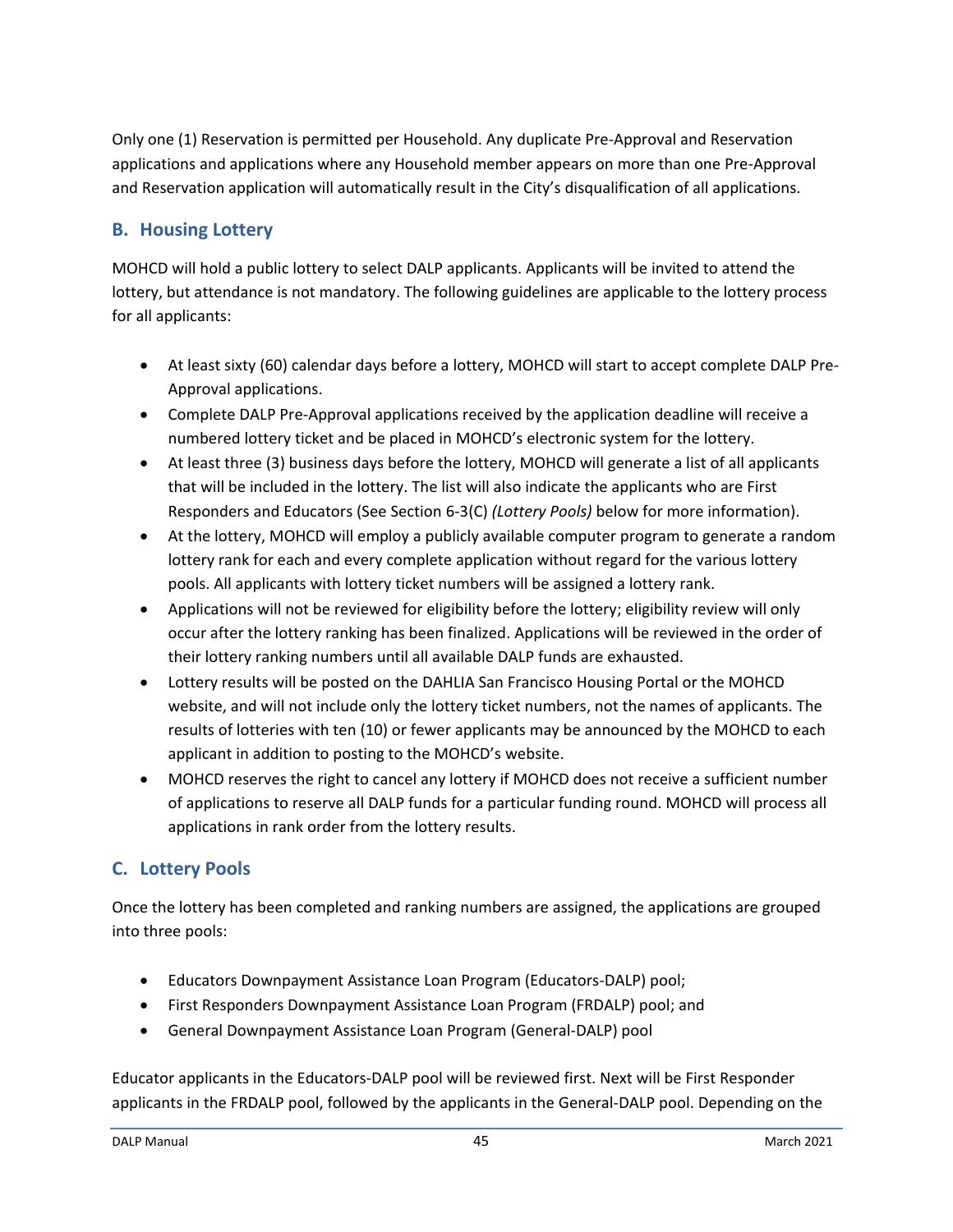funds available in a Fiscal Year, MOHCD may switch the review order between Educators-DALP and FRDALP, as needed.

First Responder and Educator applicants who are not selected in the lottery under the FRDALP and Educators-DALP pools can still be considered in the General-DALP lottery pool under the DALP funds if they meet the DALP requirements including the AMI limits of the funding sources. In addition, First Responder and Educator applicants must submit a copy of paystub or letter of employment dated within forty-five (45) days of the application, listing their job title to prove eligibility for the FRDALP or Educators-DALP program. See APPENDIX 2 and APPENDIX 3 for FRDALP and Educators-DALP program eligibility requirements.

# **D. Submission of a Full Application**

After the lottery, MOHCD staff will contact applicants in lottery rank order and invite them to submit a DALP Full Application. The DALP Full Application must be submitted to MOHCD within five (5) business days after MOHCD contacts the applicant. MOHCD Staff will notify applicants by mail or email to request a complete application and documentation, and MOHCD may contact several applicants for one DALP loan opportunity. It is important to note that being asked to submit an application is not a guarantee that an applicant will be given the opportunity to reserve DALP funds, because higher-ranked applicants may be offered and reserve all available DALP funds before a particular applicant's application is considered.

Applicants should be prepared to provide the DALP Full Application by the date of the lottery to ensure their ability to meet the short 5-business day turnaround time. Applicants who want assistance from their housing counselor or another third party during the application period can list an additional person on their application to receive notices from MOHCD to assist in submitting the application.

All members of the applicant's Household that are eighteen (18) years or older must supply the following documentation to MOHCD with the DALP Full Application within five (5) business days:

- last three (3) years of Federal income tax returns with all schedules (a filing extension will not be accepted);
- last three (3) years W-2 and/or 1099 forms;
- current three (3) consecutive pay stubs, or if self-employed, a year-to-date P&L Statement;
- current three (3) consecutive months bank or assets statements from all bank or Liquid Asset accounts;
- California Driver's License, State or City and County of San Francisco City ID, or other Government issued photo ID;
- current lease agreement with all pages with proof of three (3) most recent rent payments (If rent-free, provide a signed letter from the landlord);
- completed gift letter and evidence of donor availability of funds (if applicable); and
- any other documents listed on the application.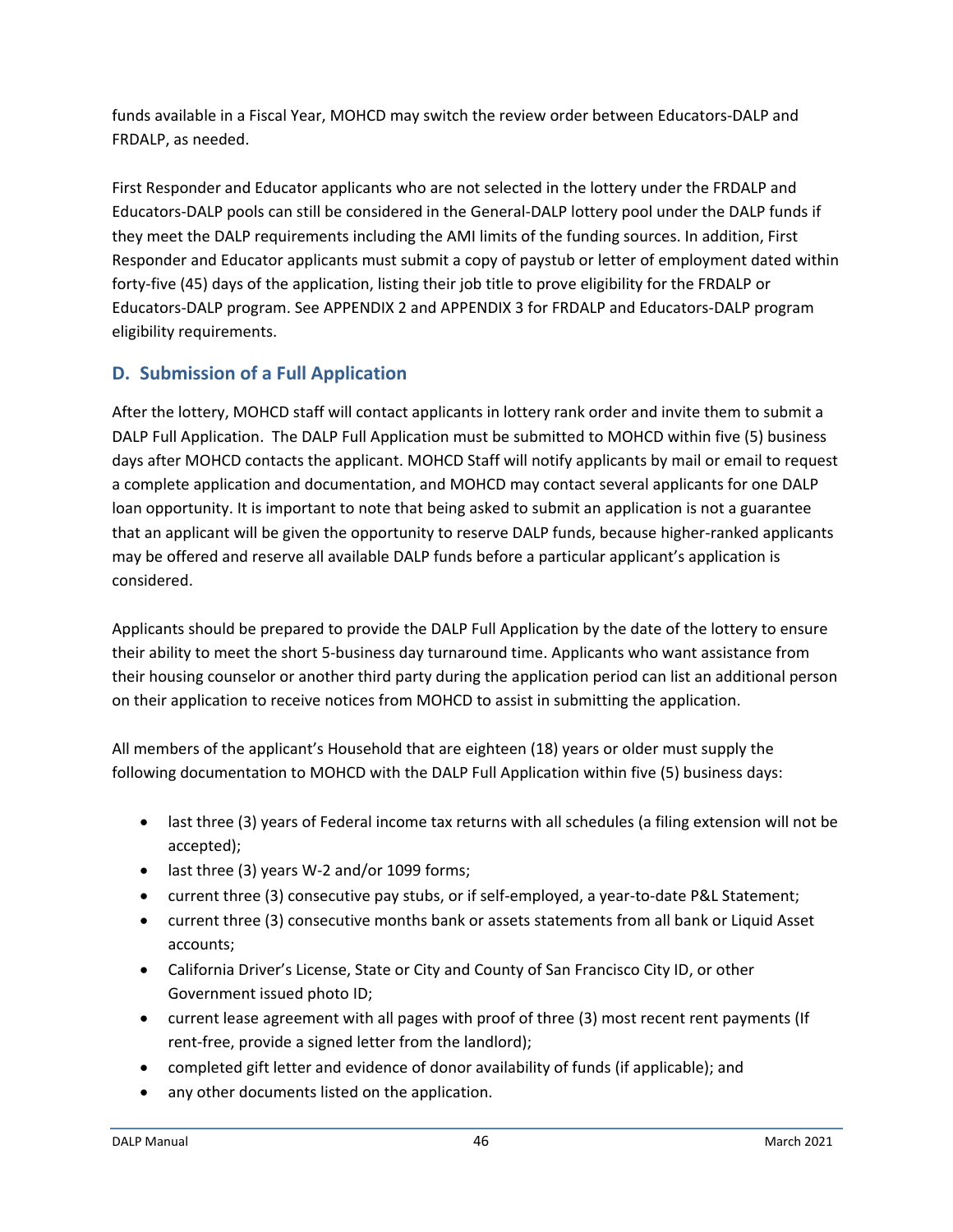Incomplete applications, or applications with known false, misleading, or inaccurate information, will be disqualified from consideration. Applicants who have knowingly provided false, misleading, or inaccurate information or withheld information may be prohibited from participating in the program as further explained in Section 8-1 *(Application Integrity)* of this Manual. MOHCD may request additional documents to verify information provided in support of the applicant's Household Income and Liquid Assets eligibility for the DALP program.

# **E. Reservation Review and Confirmation**

MOHCD will review and process the pre-approval applications in the rank order of the lottery results, and send a written response to approve or deny the application and requested Reservation within fifteen (15) business days after receipt of the DALP Full Application. Processing time may vary depending on the volume of applications received and the complexity of the loan.

## **1. MOHCD Pre-Approval**

If the applicant's income meets the program criteria, MOHCD will issue a Pre-Approval letter and **reserve the DALP funds (make a Reservation) for up to ninety (90) days**. During this review period and through close of escrow, applicants should contact their housing counselor before making any large purchases or increasing regular income. Changes to Liquid Assets, employment status, or levels of income could impact the ability to qualify for a first mortgage loan and the applicant's eligibility for the DALP loan. Applicants must remain income-qualified through the close of escrow.

## **2. Disqualified Pre-Approval Applications**

If the applicant's Pre-Approval application is disqualified, MOHCD will issue a disqualification letter that explains the reason(s) for the disqualification and provide information on the appeal process.

## **3. Applicant Appeals**

If a disqualified applicant believes the disqualification decision was reached in error and has additional information and documentation that could reverse the decision, the applicant may ask for reconsideration. Appeal requests must be made in writing and must clearly state the basis for the applicant's belief that MOHCD made an error in disqualifying the application. The appeal request must include supporting documentation that corrects the error. Applicants must submit an appeal request within three (3) business days after the date of the disqualification letter. The disqualification letter will include the actual deadline for appeal and a link for secure electronic submission of sensitive documents.

MOHCD will work to respond to an appeal for reconsideration within five (5) business days from the date of receipt of the appeal request. During the appeal review period, MOHCD will set aside the requested Reservation until all reconsideration processes have been completed.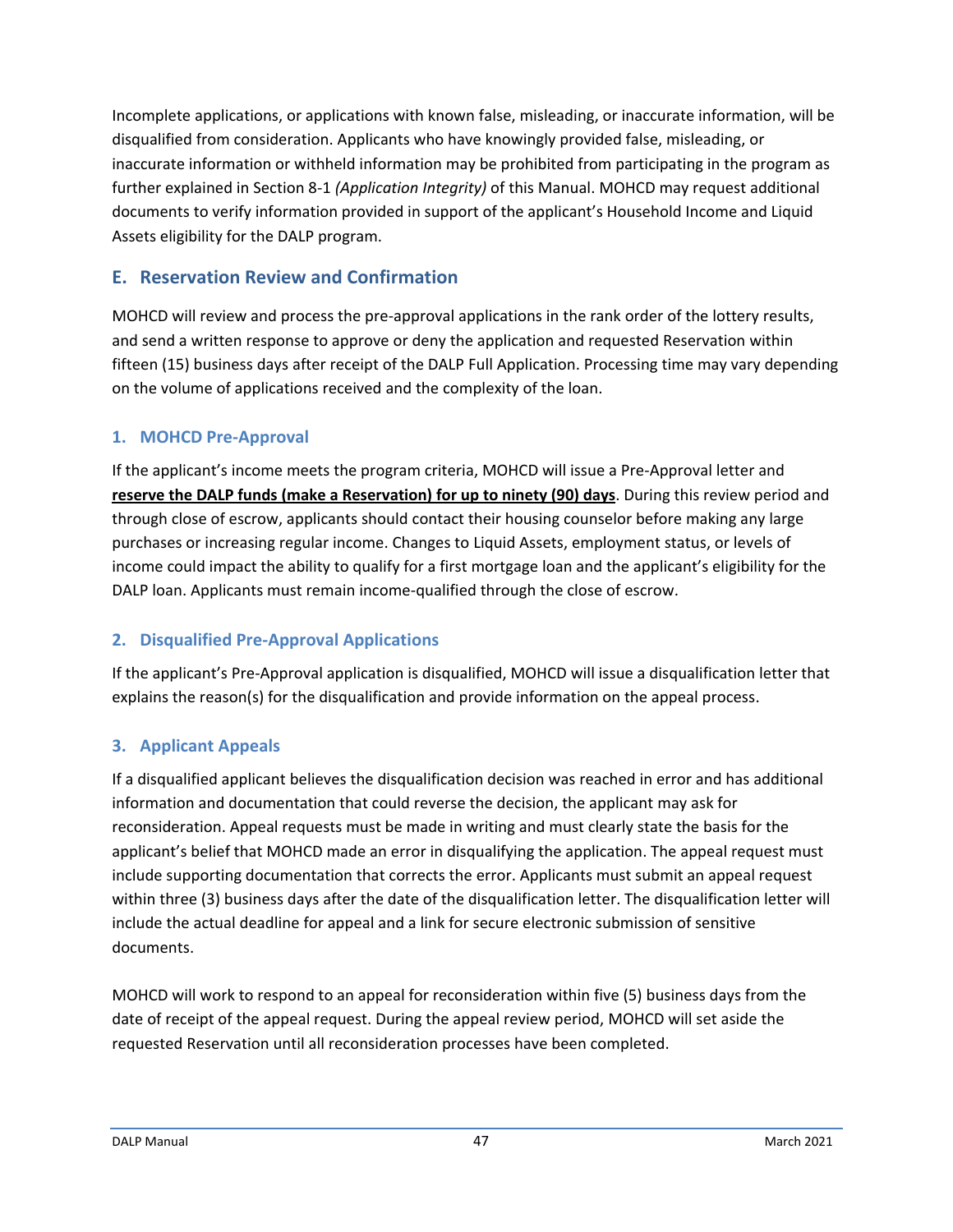## **F. Reservation Timeframe**

A Reservation will be subject to the following time frame unless otherwise approved by MOHCD.

#### **1. Purchase Period (90 Calendar Days)**

A pre-approved applicant has ninety (90) days from the date of the MOHCD Pre-Approval letter to enter into a Sales Contract to purchase a Primary Residence. The Sales Contract must allow at least a 60-day closing period with at least a 45-day financing contingency. The contract must allow these periods to be extended to accommodate the buyer and the seller.

If a pre-approved Borrower fails to enter into a sales contract by the end of such 90-day period, the Reservation will be terminated, and the reserved DALP funds will be unencumbered and made available to the next qualified Borrower on the waitlist.

Upon execution of a sales contract, Borrower must immediately notify MOHCD and deliver a copy of the fully-executed sales contract to MOHCD. After receipt of the fully-executed sales contract, the Reservation will be extended from the date of the sales contract for an additional thirty (30) days. A preapproved Borrower who has entered into a sales contract must immediately work with his or her Lender on submittal of the DALP Lender Package to MOHCD.

#### **2. DALP Lender Package Submittal Period (30 Calendar Days)**

Within thirty (30) days following the execution of a sales contract between a buyer and a seller (with the required closing timing and financing contingency timing), the Lender must submit a complete DALP Lender Package to MOHCD with ALL of the following documentation:

- Completed DALP Lender Closing Checklist
- DALP Application Fee (the current fee and payment methods can be found on MOHCD's website at [https://sfmohcd.org/fees-limits\)](https://sfmohcd.org/fees-limits).
- Fully-executed Purchase Agreement
- Lender Loan Application and Underwriting Transmittal Summary (Form 1003 and 1008)
- Last three (3) years Federal income tax returns with all schedules (a filing extension will not be accepted);
- Last three (3) years W-2 and/or 1099 forms;
- current three (3) consecutive pay stubs, or if self-employed, a year-to-date P&L statement;
- current three (3) consecutive months bank or assets statements from all bank or Liquid Asset accounts;
- California Driver's License, State or City and County of San Francisco City ID or other Government issued photo ID;
- Certificate of Completion of Homebuyer Education
- Completed gift letter, evidence of donor availability of funds and Borrower's receipt of gift funds (if applicable); and
- Fair Market Appraisal (color copy)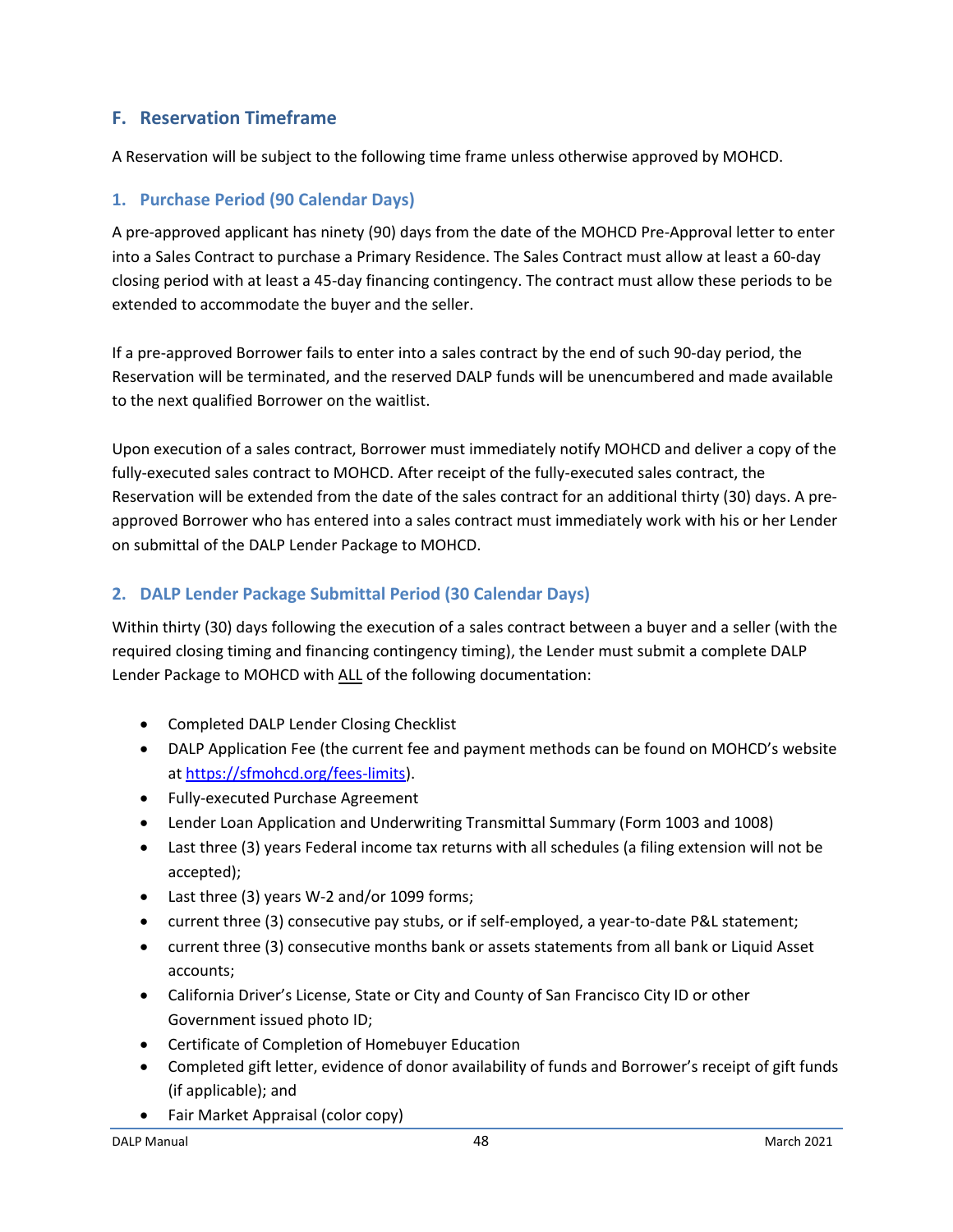- General Home Inspection Report (not required for newly constructed properties)
- Pest Inspection Report (not required for newly constructed properties)
- General Release and Waiver of Liability
- Preliminary Title Report
- Mortgage Loan Commitment Letter
- Loan Estimate
- Credit Report
- Federal Income Tax Transcripts
- Verification of Employment
- Estimated Combined Settlement Statement
- Wire Instructions
- Escrow deposit receipt
- All other documents listed on DALP Lender Closing Checklist

If a sales contract has been fully executed before issuance of DALP Pre-Approval, the Lender is required to submit the Borrower's DALP Lender Package within thirty (30) calendar days following the DALP Pre-Approval. If the Lender fails to submit the Borrower's DALP Lender Package within the 30-day period, the Reservation will be terminated, and the reserved DALP funds will be unencumbered and made available to the next qualified Borrower on the waitlist. In addition, a DALP Lender Package received by MOHCD containing sales contract with less than fifteen (15) business days remaining to close will be returned to the Lender for a contract extension.

## **3. MOHCD Review Period (15 Business Days)**

Upon submission of a complete DALP Lender Package, the Reservation will be extended up to fifteen (15) additional business days during MOHCD's review.

## **4. Loan Commitment Period (30 Calendar Days)**

Within 15 business days after receipt of a complete DALP Lender Package, MOHCD will (i) if the DALP loan is approved by MOHCD, issue a Commitment Letter that expires after thirty (30) days ("Commitment Expiration Date"), or (ii) if the DALP loan is not approved by MOHCD, issue a disqualification letter.

#### *a) MOHCD Final Approval*

If the loan is approved, the Commitment Letter must be reviewed, signed, and dated by all Borrowers and returned to MOHCD within five (5) business days from date of issue. The Commitment Letter will extend the Reservation until the Commitment Expiration Date, and the loan must close prior to or on the Commitment Expiration Date.

## *b) Disqualified DALP Loan*

If the loan is disqualified due to eligibility or affordability issues, the requested Reservation will not be available for another applicant until all reconsideration processes have been completed. If the Borrower fails to submit new information or documentation contesting the disqualification to MOHCD within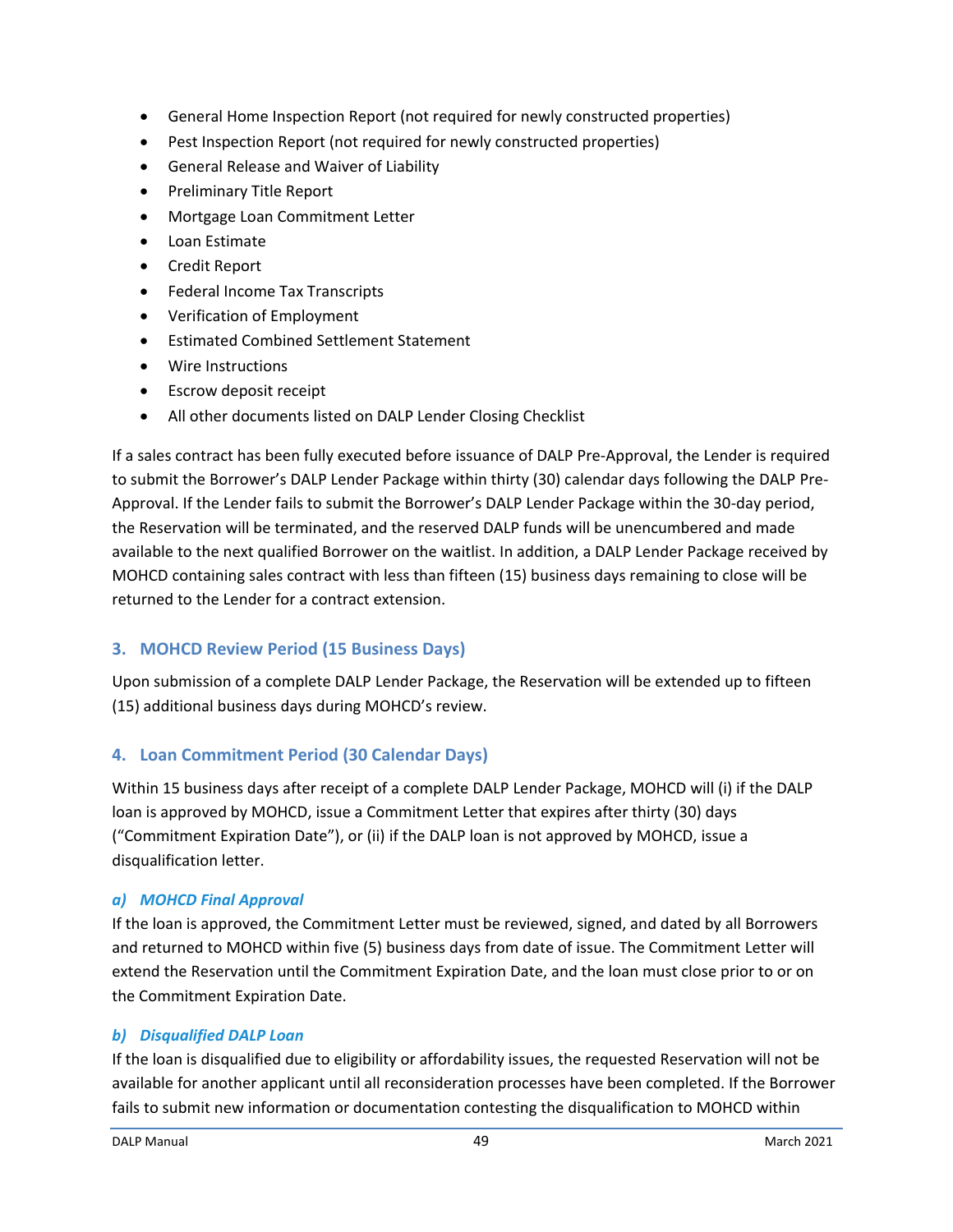three (3) business days from the date of the disqualification letter, the DALP funds will be unencumbered and made available to the next qualified Borrower on the waitlist (discussed in the following subsection). See Section 6-3(E)(2)-(3) above for detailed procedures for disqualification and appeals.

# **G. Reservation Waitlist**

If the demand for DALP funding exceeds the supply of funds for Reservations, a waitlist will be created and maintained until all DALP funds for a particular funding round have been disbursed or the waitlist has been exhausted. The waitlist will be maintained in the lottery ranking order of Reservation applications, and applicants will be selected in such order for processing as funds become available.

Placement on the waitlist does not mean approval of a Reservation by MOHCD. Qualification for a DALP loan will be evaluated at the time applicant is selected from the waitlist for processing.

In order to ensure a current and accurate waitlist, applications on the waitlist will not carry over from one DALP funding round to another. In each DALP funding round, MOHCD begins a new DALP open application process. As such, the waitlist will only be valid until the last day that DALP funds are exhausted for that particular funding round.

## **H. Pre-Approval and Reservation Extensions**

Upon the applicant's written request, MOHCD may grant no more than **one** (1) extension of up to thirty (30) days for a Reservation if there are extenuating circumstances that are beyond the applicant's control, as determined by MOHCD in its sole discretion.

In order for MOHCD to consider extending a DALP Pre-Approval and Reservation, the applicant must be able to document that they are actively searching for homes. To request a 30-day extension of the 90 day Pre-Approval period, the applicant must provide the following:

- A signed, written request explaining why the applicant needs an extension to enter into a purchase agreement;
- Copies of all the executed purchase offers including any addendums, counter offers, and denials for homes that were actively pursued during the Pre-Approval period; and
- Listing Agents and Selling Agents' contact information for the properties that the applicant submitted a purchase offer.

If the applicant can document that they have made a minimum of four (4) viable offers at a reasonable price during the 90-day Pre-Approval period, MOHCD may consider a 30-day extension of the DALP Pre-Approval. MOHCD must receive these documents at least five (5) business days before the Pre-Approval and Reservation expires. As described in Section 6-2(F)(1), upon expiration of the 90-day Pre-Approval period, the Reservation will be terminated, and the reserved DALP funds will be unencumbered and made available to the next qualified Borrower on the waitlist.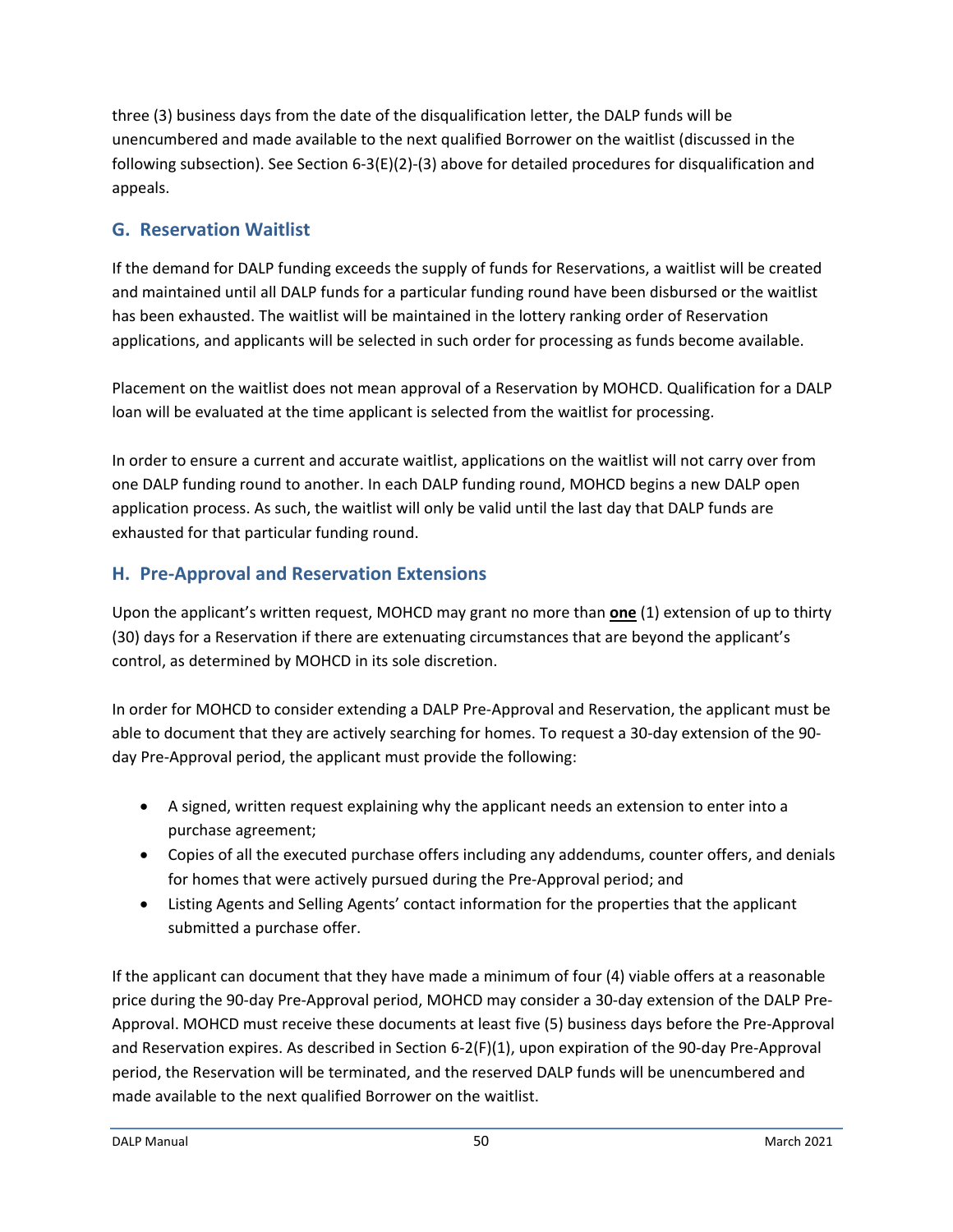#### **6-4 Application Changes after Submission**

The following describes the guidelines for the application changes after submission.

## **A. General Guidelines**

Changes to an application after submission are only allowed in the following limited circumstances:

- Removal of an applicant in the case of divorce or dissolution of marriage or domestic partnership;
- Addition of an applicant's Spouse or Domestic Partner, a newborn child, or a new Household member in the case of a legal adoption or new legal guardianship (including foster children);
- Update of income qualifications, such as a new job or a job that has ended; and/or
- Correction of technical errors, such as current phone number or other non-qualifying information.

The Borrower and the Lender must verify the completeness and accuracy of the application before it is submitted to MOHCD. MOHCD has sole discretion to approve any changes, and, except as mentioned int this Manual, will not permit any changes that will affect the Borrower's ratios, Household size, income, or assets for qualifying purposes.

## **B. DALP Loan Amount Changes**

Once a Reservation has been made, any request for change in loan amount will be subject to availability of funds and MOHCD's approval in its sole discretion. Changes made to qualify for a larger DALP loan amount are prohibited. These include but are not limited to: (i) reducing the gift funds stated on the application; (ii) lowering the first mortgage loan amount that the Borrower was pre-qualified for; (iii) reducing third-party credits and contributions; or (iv) any other changes for the purpose of increasing the DALP loan amount.

To request a change to a reserved DALP loan, the Lender must request in writing any change to a Borrower's Reservation and provide specific reason(s) for the changes along with all necessary documentation to MOHCD. The request will be reviewed and a response returned to the Lender by email.

## **C. First Mortgage Loan Changes**

If the first mortgage loan amount, interest rate, or loan term changes before close of escrow, additional documents must be submitted to MOHCD for reassessment.

#### **6-5 Transfers**

MOHCD will not allow a transfer of a Reservation from one Eligible Borrower to another. However, MOHCD may allow a loan transfer from one MOHCD-Approved Lender to another after the DALP submission (either before or after a Commitment Letter has been issued), the new Lender will be required to verify that the applicant meets the program requirements by resubmitting a complete DALP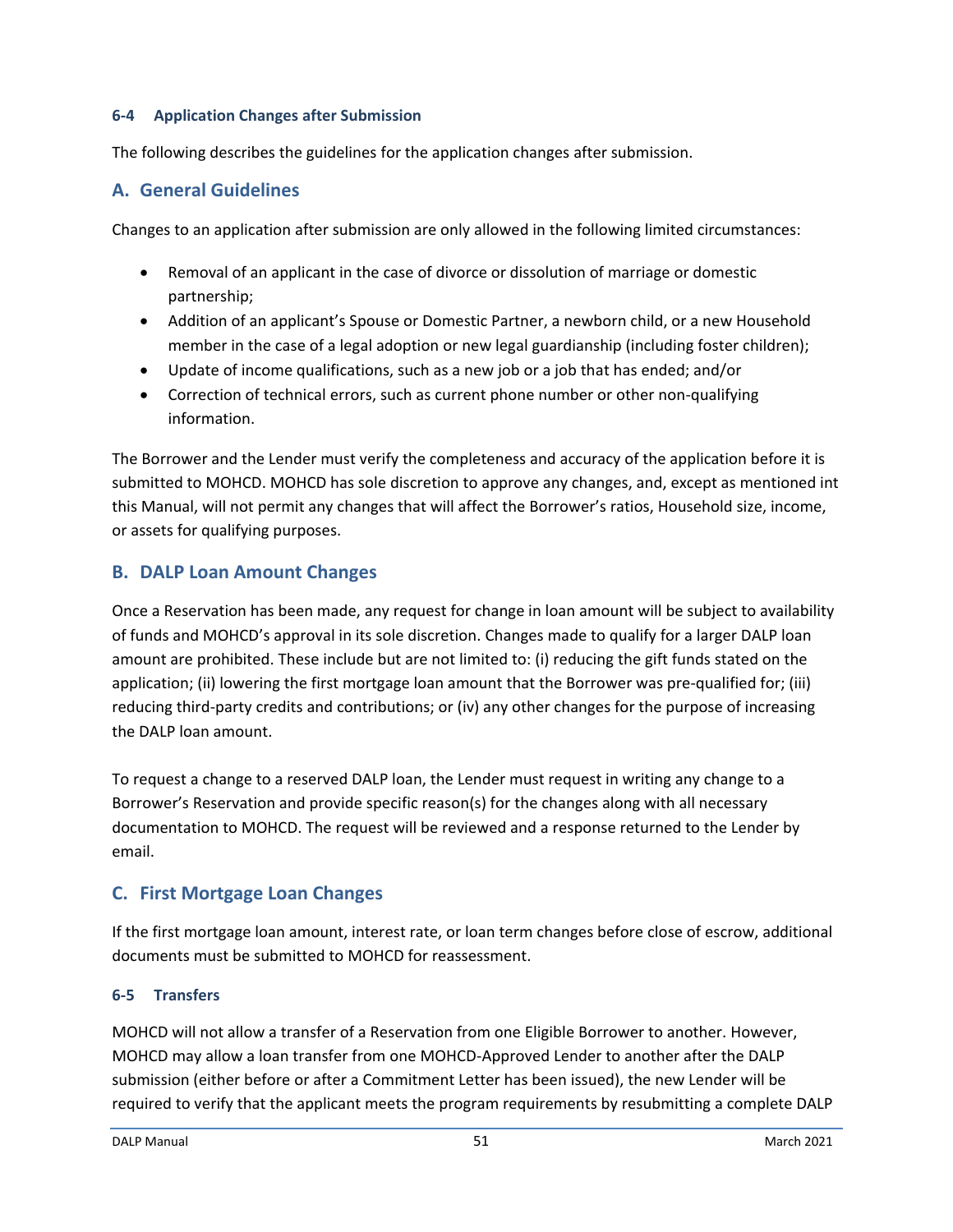Lender Package to MOHCD for review and approval. The transfer will be recognized and approved by MOHCD only after MOHCD receives written notification from the original Lender. The Reservation committed to an Eligible Borrower may not be transferred from one property to another, except as a result of an unsatisfactory home inspection or failure of the seller to proceed with the sale. MOHCD may, in its sole discretion, grant one extension of time as set forth in Section 6-3(H) *(Reservation Extensions)* of this Manual.

#### **6-6 Cancellation of Funds and Commitment Expirations**

The Lender and Borrower are respectively responsible for immediately canceling a Reservation if the loan will not close. Any funds allocated to the Borrower will be made available to the next qualified Borrower on the waitlist. If the Borrower cancels a Reservation or the Lender denies the Borrower's first mortgage loan, or the loan will not close by the Commitment Expiration Date, the Lender must contact MOHCD within five (5) business days after such event.

#### **6-7 First-Come-First-Served Applications**

If no applications are received for a lottery during the application period or if all applicants have been considered after a lottery is conducted but funds for Reservations remain available, MOHCD will accept the DALP Pre-Approval applications on a first-come-first-served basis until all DALP funds are exhausted for the applying year.

#### **6-8 Closing the Sale**

#### **1. Transaction Fees**

Transaction fees must be the usual, customary, and reasonable fees normally incurred in a residential real estate transaction, and subject to MOHCD's approval in its sole discretion. Seller credits are allowed if they meet the Third-Party Credits and Contributions requirement according to Section 4-1(H).

## **2. Pre-Closing Buyer Meeting**

Once MOHCD has issued a Commitment Letter for the purchase of a Primary Residence, all Borrowers are required to attend a pre-closing meeting at MOHCD. MOHCD staff will review the Program Affidavit, this Manual and other applicable documentation, including the Post Purchase Education requirement described in Section 4-2(I) *(Documentation and Security)* of this Manual, and answer any questions about the DALP program.

## **3. Title Company**

All Transfers must take place through an escrow account with a title company mutually acceptable to seller and buyer. No Transfer will be permitted unless the selected title company complies with escrow instructions provided by MOHCD. Once a buyer and seller have executed documents and before proceeding with closing, the title company must follow escrow instructions and send the following to MOHCD:

• Escrow acceptance of the City's escrow instructions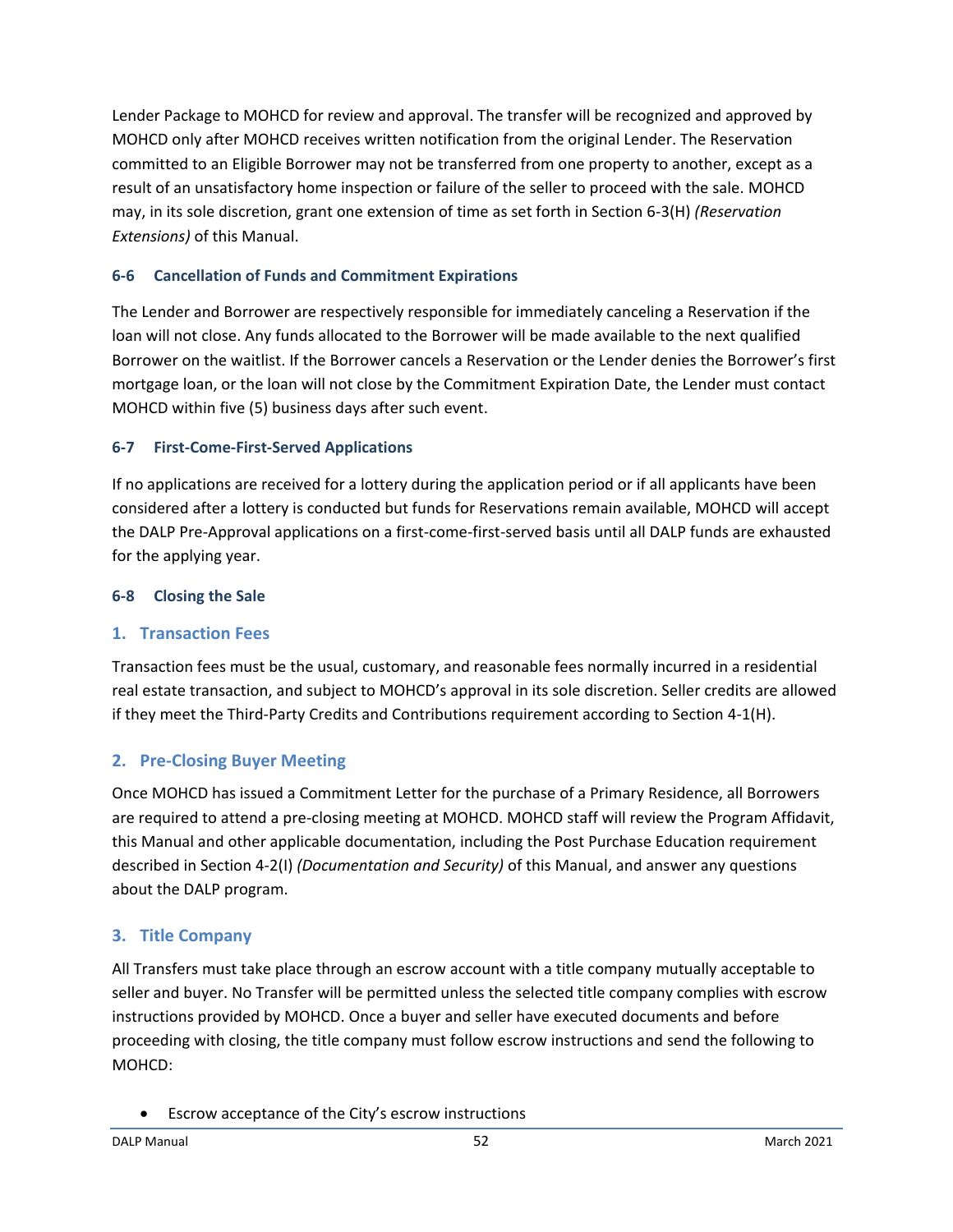- Original borrower's signed DALP Note
- Certified copy of signed DALP Deed of Trust
- Certified copy of signed Program Affidavit
- Certified copy of signed Request for Notice of Default
- Estimated combined master settlement statement
- Copy of signed first mortgage note and deed of trust
- Copy of first mortgage lender escrow instructions
- Certified copy of signed grant deed
- Copy of signed note and deed of trust for any MOHCD-approved subordinate loans or liens used to purchase the property
- Proof of hazard insurance naming the City and County of San Francisco as an additional insured
- Escrow deposit receipt of funds to close including a copy of cashier's check or wire transmittal
- Any other applicable documents required by MOHCD

Upon review and approval of the above closing documents, MOHCD will disburse the DALP loan funds directly to the title company closing the sale within five (5) business days unless otherwise instructed in the City's escrow instructions.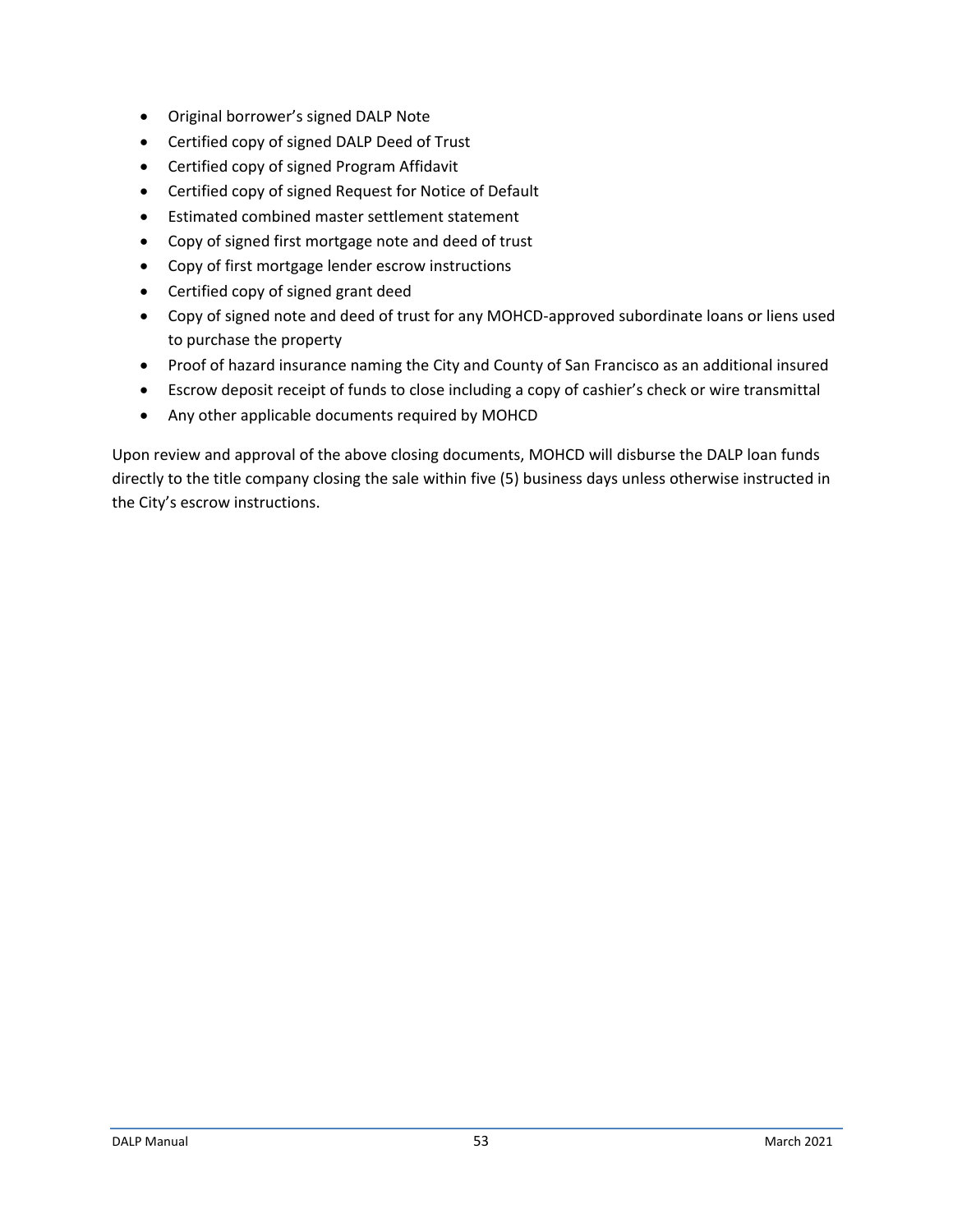# **SECTION 7 PROGRAM PROCEDURES FOR LENDERS**

MOHCD will act as the administrator of the DALP program. Eligible Borrowers may only apply for down payment assistance loans through MOHCD-Approved Lenders. The Lenders must adhere to MOHCD loan policies, standards of lender form packages, application process, and timelines. Submission of an incomplete DALP Lender Package or submission of inaccurate information in lender forms will delay the processing, review, underwriting, approval, and closing of the sale. If MOHCD often receives incomplete or incorrect applications from a Lender, MOHCD may terminate the Lender's participation in the DALP program.

The program's processing procedures are designed to coincide with the standard loan processing and underwriting procedures that are in place at most mortgage lending institutions. Recognizing that there are procedural variations among the Lenders, the procedures outlined in this Manual may vary somewhat from Lender to Lender. However, the Lender, the City and the Borrower must complete all the steps of processing described in this Manual.

#### **7-1 Lender's Participation**

All loan originating institutions or mortgage broker companies participating in the DALP and directly working with applicants are required to submit a lender participation agreement signed by an authorized signatory and remit an annual lender fee. Each Lender will pay the non-refundable participating fee; new Lenders will pay an initial fee, and existing Lenders will pay a reduced Lender renewal fee. The fee pays for trained Mortgage Loan Originators (MLOs) that have a valid NMLS ID and are in good standing. MLOs who are listed on MOHCD's approved Lender list are also required to sign the lender participation agreement, attend training annually and earn a passing score on the MOHCD homeownership programs quiz. MLOs must abide by the DALP guidelines and perform business in a professional and ethical manner at all times. MLOs may be removed from the participating Lender list, even if their Lender has paid the annual renewal fee. For more information and current Lender fees, please visit [www.sfmohcd.org.](http://www.sfmohcd.org/)

#### **7-2 Lender's Responsibilities**

Each Lender's responsibilities include, but are not limited to, the following:

- Lender will ensure that MLOs receive training from MOHCD on a regular basis, and keep current on the products available to first-time, low-middle income homebuyers.
- MLOs will maintain a user account from MOHCD after satisfying lender training to access DAHLIA.
- Lender will work with Eligible Borrowers and housing counseling agencies to apply for all available subsidies and programs for which the Borrower qualifies.
- Lender will perform Lender's standard underwriting process.
- Lender will provide access to and ensures compliance with this Manual for all DALP loans.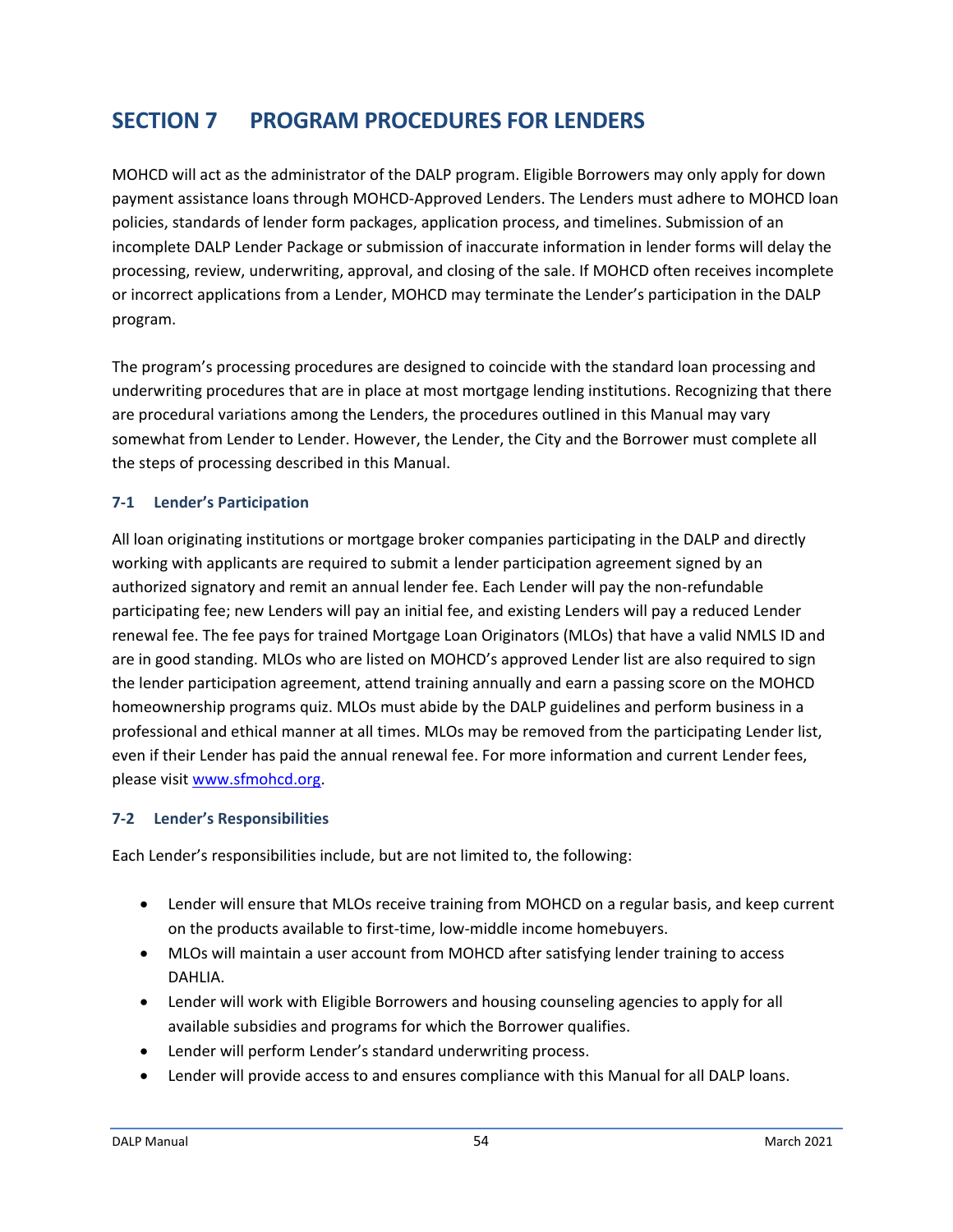- Lender will review and verify the information in each application and supporting, including, but not limited to, an applicant's credit history, employment and income, assets, and debts, to determine whether an applicant qualifies as an Eligible Borrower.
- Lender will adhere to the MOHCD loan processing timelines and conduct business in a professional manner at all times.
- With respect to a first mortgage loan, Lender will perform only such investigations and verifications of potential Eligible Borrowers that it would normally perform for a loan where a borrower was not applying for the DALP.
- Lender will only charge fees customarily charged for mortgage loans that are not made in connection with the DALP.
- Lender acknowledges that submission of incomplete DALP Lender Packages or submission of inaccurate information declared in lender forms will delay the processing, review, underwriting, approval and closing of the purchase.
- Lender further acknowledges that noncompliance with MOHCD's loan policies and MLOs that submit incomplete or inaccurate information on three occasions will be removed from the Lender list. As a courtesy, a written notice may be provided by MOHCD with first and second warnings of any noncompliant submissions before the MLO removal from the Lender list.

In addition to the above, Lender will fulfil other responsibilities fully set forth in the lender participation agreement.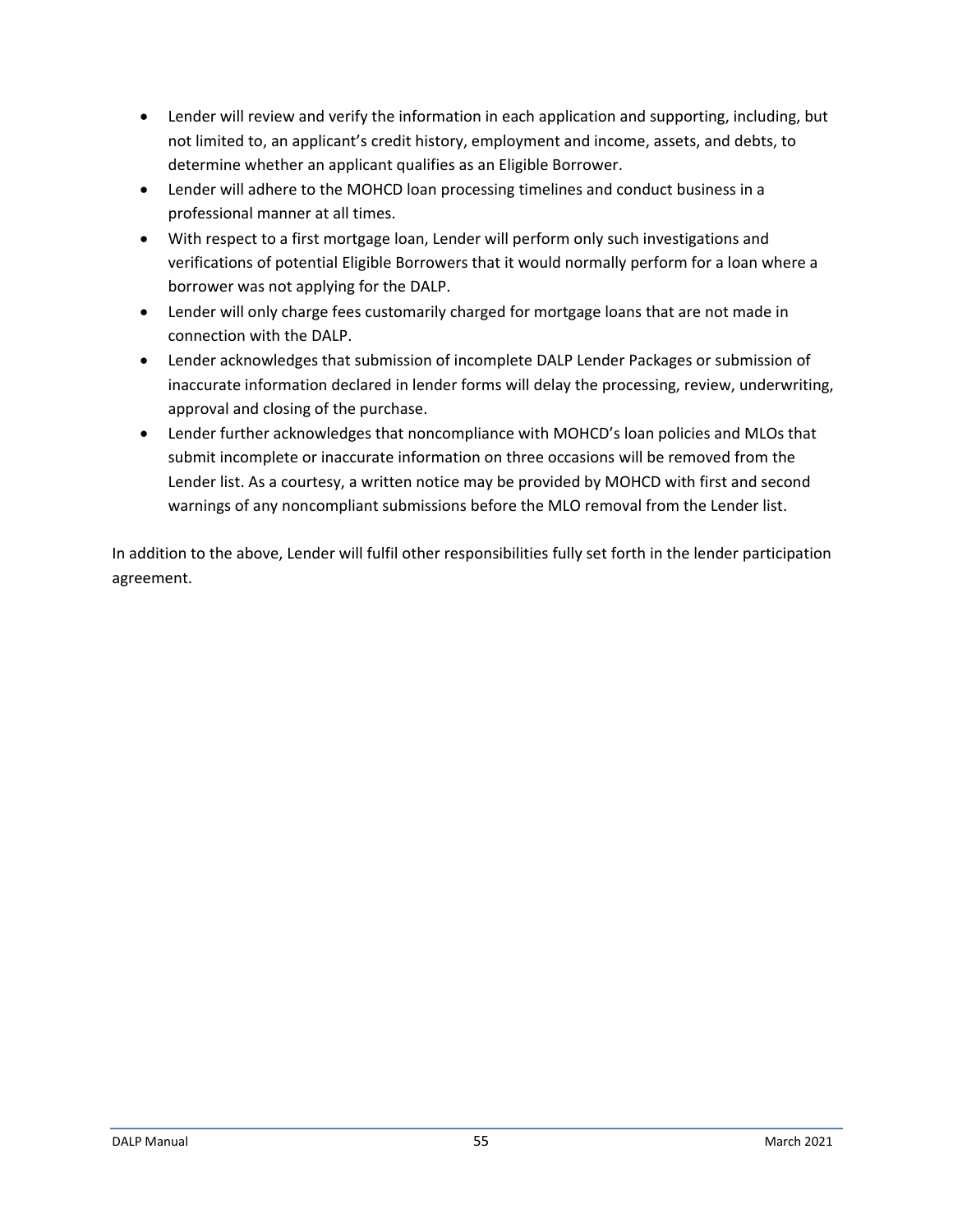# **Section 8 GENERAL GUIDE**

This section explains the importance of application integrity and describes MOHCD's procedures for addressing discrepancies and errors and addressing fraud.

#### **8-1 Application Integrity**

MOHCD relies on the applicants to provide correct information on applications to determine the applicant's eligibility for a DALP loan. This reliance is based on true and factually correct information provided by the Borrower and true statements made by the Borrower. Each Borrower provides information and signed certifications, affirming to MOHCD that the information provided is true and correct. False statements or fraud made in connection with a DALP application may constitute a disqualification of the application, termination of the applicant's participation in the program, and violations of federal, state, and local law, punishable as provided in the law, which may include fines, restitution, detention, or other remedies.

#### **8-2 Procedures for Addressing Discrepancies and Errors**

To promote the integrity of the program, MOHCD must investigate and research discrepancies and possible errors as follows.

- 1. If MOHCD suspects that an applicant has inaccurately supplied or misrepresented information that affects the applicant's eligibility, MOHCD must investigate and document the applicant's statements and any conflicting information MOHCD has received. To research questionable information, MOHCD may:
	- a) Confront the applicant with the applicant's information and any conflicting information;
	- b) Obtain additional information from other persons or agencies (verification may be obtained from any source, whether or not named in the application);
	- c) Take other actions to verify the applicant's information or the conflicting information.

During this process, MOHCD may not make a final determination on the application, and/or suspend or terminate the applicant's participation in the program until MOHCD has verified the applicant's information or the conflicting information.

- 2. After gathering the documentation, MOHCD will notify the applicant in writing of any error or discrepancy and identify what information is believed to be incorrect. If MOHCD issues a disqualification of the application, then MOHCD will specify the inconsistencies identified in the application.
- 3. Within three (3) business days after the date of MOHCD's notice, the applicant may submit an appeal request. See Section 6-3(E)(3) *(Application Appeals)* for more information. The applicant is

DALP Manual 56 March 2021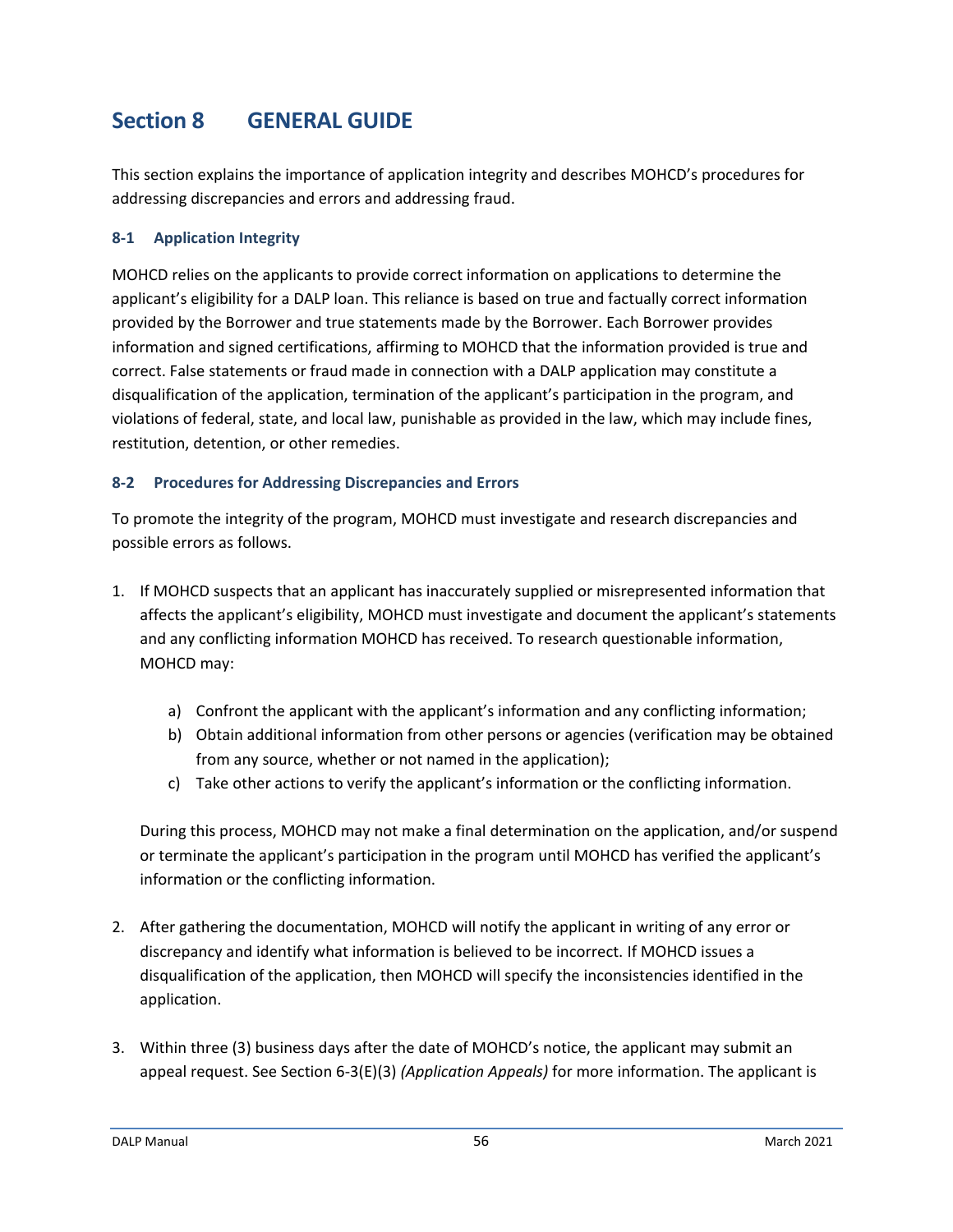encouraged, but is not required, to arrange a meeting with MOHCD and discuss the errors or discrepancies.

- 4. If the applicant submits new information or documentation contesting the disqualification, MOHCD will, within seven (7) business days, make a final determination. If the applicant's submissions are correct, then MOHCD will rescind the disqualification and resume the application review process. If MOHCD determines that the applicant made an unintentional misstatement or inadvertently withheld information, MOHCD will treat the case as an unintentional program violation, and resume the application review process. However, if the applicant repeatedly (more than one occasion) withheld information that affects the applicant's eligibility, whether or not inadvertently, MOHCD may issue a final denial of the application at its sole discretion.
- 5. If MOHCD determines the application knowingly provided inaccurate or incomplete information, and this can be substantiated through documentation, MOHCD may pursue the incident as fraud following the guidance in Section 8-3 below.

For purposes of applying for a DALP loan, "knowingly" means that an applicant, with respect to any information provided to MOHCD, does any of the following:

- a. Has actual knowledge of the information;
- b. Acts in deliberate ignorance of the truth or falsity of the information; or
- c. Acts in reckless disregard of the truth or falsity of the information.

Proof of specific intent is not required and reliance on the applicant's information by MOHCD is also not required.

#### **8-3 Procedures for Addressing Fraud**

## **A. Fraud Documentation**

To document fraud, the applicant's file must contain documentation showing the following:

- 1. The applicant was made aware of program requirements and prohibitions; and
- 2. The applicant knowingly misstated or withheld some material information. Fraud can be demonstrated by documentation that:
	- a. The act was done repeatedly (for example, not a one-time or accidental occurrence), or there was prior determination of fraudulent intent or conviction;
	- b. The applicant falsified, forged, or altered documents;
	- c. The applicant omitted material facts that were known to the applicant (such as other household members, additional employment or income, or additional assets); or
	- d. The applicant made admission of non-disclosure of material facts.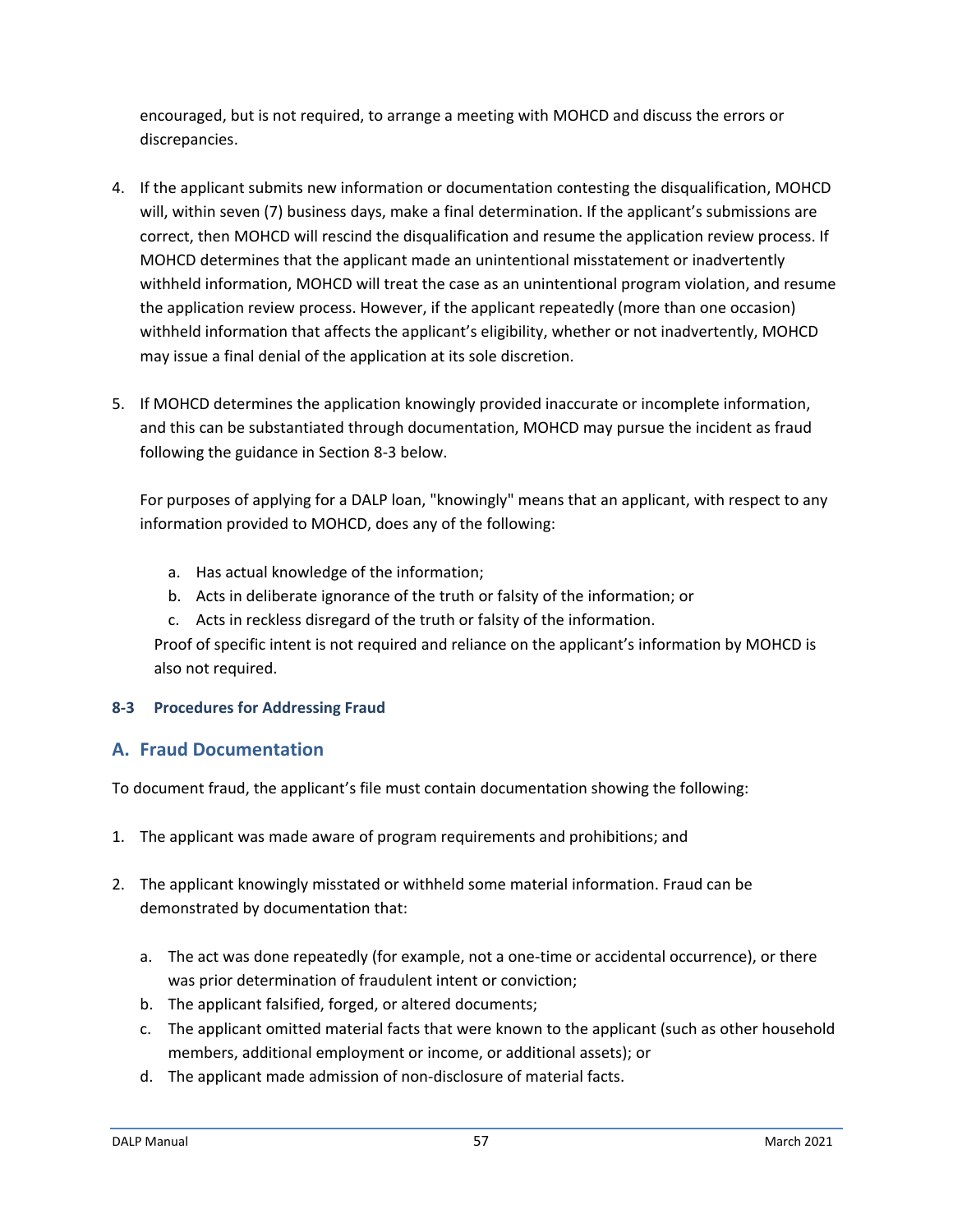## **B. Fraud Outcome**

MOHCD may terminate the applicant's program participation at any time if it finds that the applicant has knowingly provided false, misleading, or inaccurate information or withheld information. In such case, the applicant may be prohibited from participating in the program for a minimum of one (1) year, or a longer period of time in the MOHCD's sole discretion.

If DALP funds have been released prior to discovery of the false information provided in the application, the City has the right to accelerate and terminate the DALP loan and exercise any other rights or remedies available to the City at law or in equity as described in the City loan documents.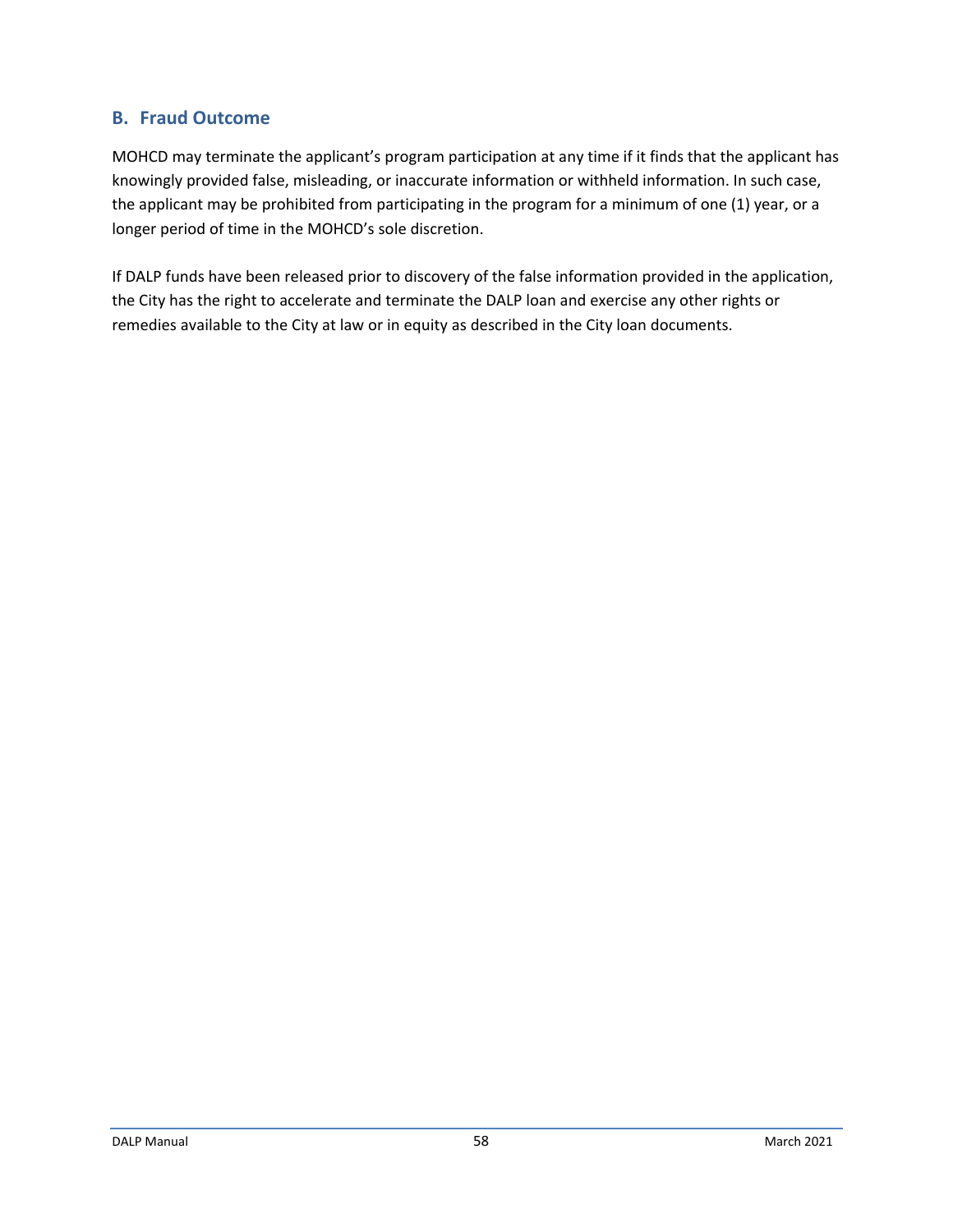# **APPENDICES: OTHER DOWN PAYMENT ASSISTANCE PROGRAMS**

MOHCD administers several down payment assistance programs, in the form of a loan or a grant, to help first-time homebuyers of low, moderate, and middle-income to purchase a Primary Residence in San Francisco. While specific eligibility requirements may vary by program to serve the needs of each program; there are many commonalities across programs. For this reason, the following appendices are used to outline the different requirements by program. Except as described in the appendices, all other provisions specified in this Manual will be applicable. If there is a conflict in the requirements between the appendices and the DALP Manual for a particular program, the appendices will control.

When more than one down payment assistance loan program is used in connection with the purchase, or when down payment assistance loan programs are used in combination with other MOHCD's homebuyer programs, the Borrower must meet the eligibility requirements for all the programs being used in connection with the purchase of a Property. In the case of any conflicting requirements, the more restrictive will apply.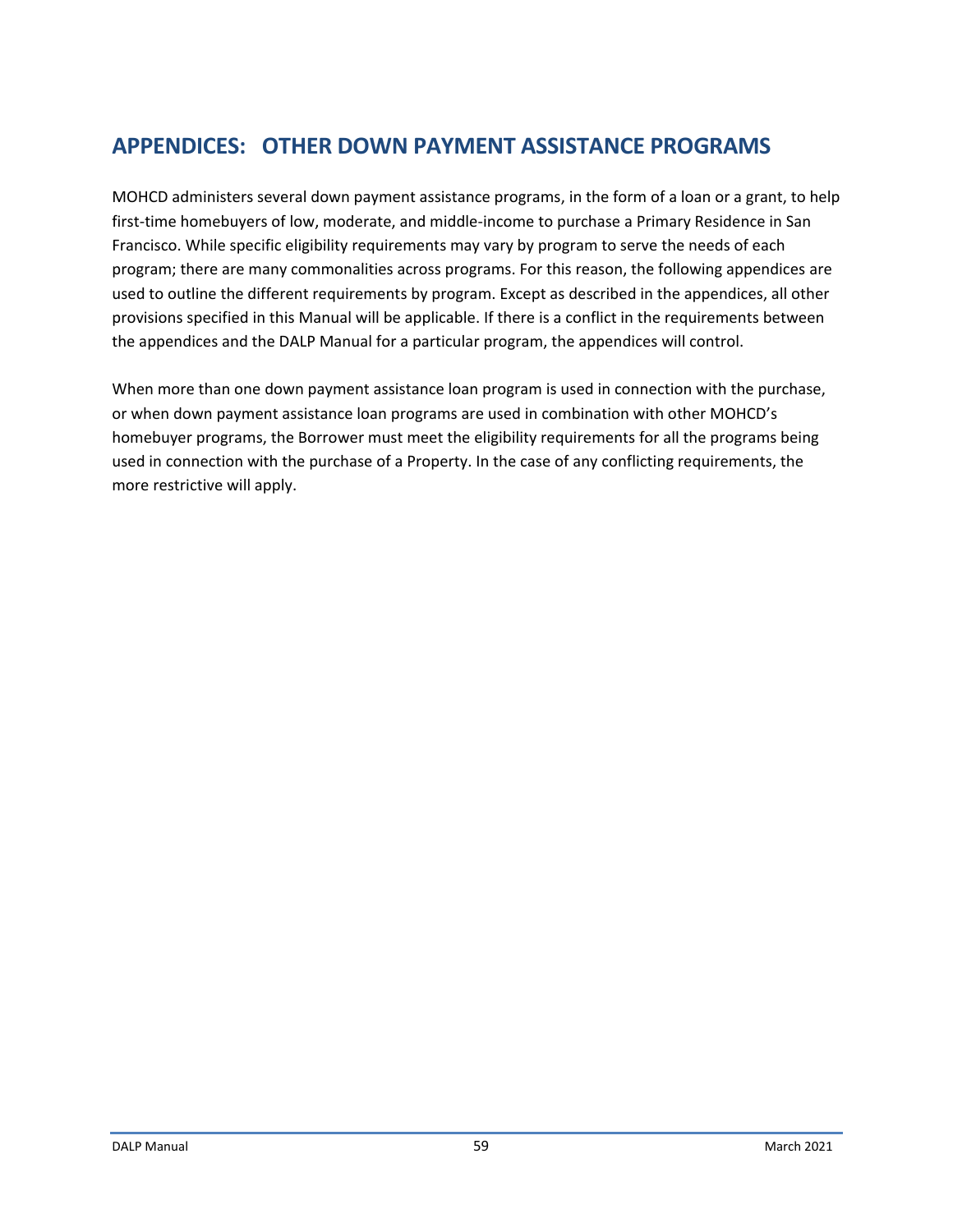# **APPENDIX 1: BMR-DALP PROGRAM**

# *A. Program Description*

The Below Market Rate Downpayment Assistance Loan Program (BMR-DALP) provides the down payment assistance, in the form of a deferred payment loan, to qualified First-Time Homebuyers to purchase a Below Market Rate (BMR) unit as a Primary Residence in San Francisco. BMR units are properties administered by MOHCD, priced to be affordable to program and income eligible first-time homebuyers. The BMR program information can be found at [https://sfmohcd.org/bmr-ownership.](https://sfmohcd.org/bmr-ownership) Capitalized items used in this Appendix and not otherwise defined in this Manual are defined in the BMR Manual.

Financial assistance made available under the BMR-DALP Program may only be used to cover the needbased down payment assistance for Eligible Borrowers who otherwise would not be able to purchase a BMR unit. MOHCD will only extend loan funds when is necessary for a Borrower to qualify for an affordable mortgage, in connection with a BMR unit purchase as further explained in APPENDIX 1-C *(Uses of BMR-DALP Funds)* below.

## *B. Procedures for Obtaining a BMR-DALP Loan*

BMR-DALP funds are available to all Eligible Borrowers on a first-come, first-served basis. The amount of a BMR-DALP loan granted will be determined by MOHCD on a case-by-case basis and subject to funding availability. The following describes the steps to apply for BMR-DALP funds.

## Step 1: BMR-DALP Funds Reservation

MOHCD makes a preliminary assessment of eligibility and the BMR-DALP loan amount before issuance of a conditional approval letter to a BMR Buyer. To request BMR-DALP funds, the **Lender** is required to provide:

- Needs Assessment Worksheet (completed by the Lender);
- Documents to support the maximum financing: Form 1003 and 1008, and AUS findings (or underwriting analysis); and
- Any other information required by MOHCD to determine eligibility

The Needs Assessment Worksheet must be completed by the Lender because the BMR-DALP funds are considered and granted based on the Lender's maximum first mortgage loan amount. If MOHCD determines that the Borrower is eligible, then MOHCD will calculate the estimated amount of funds needed and reserve that amount for the Borrower. The reserved BMR-DALP amount will be stated in the MOHCD's conditional approval letter. It is important to note that a reservation of BMR-DALP funds does not constitute final loan approval nor guarantee funding. The final eligibility and the amount of a BMR-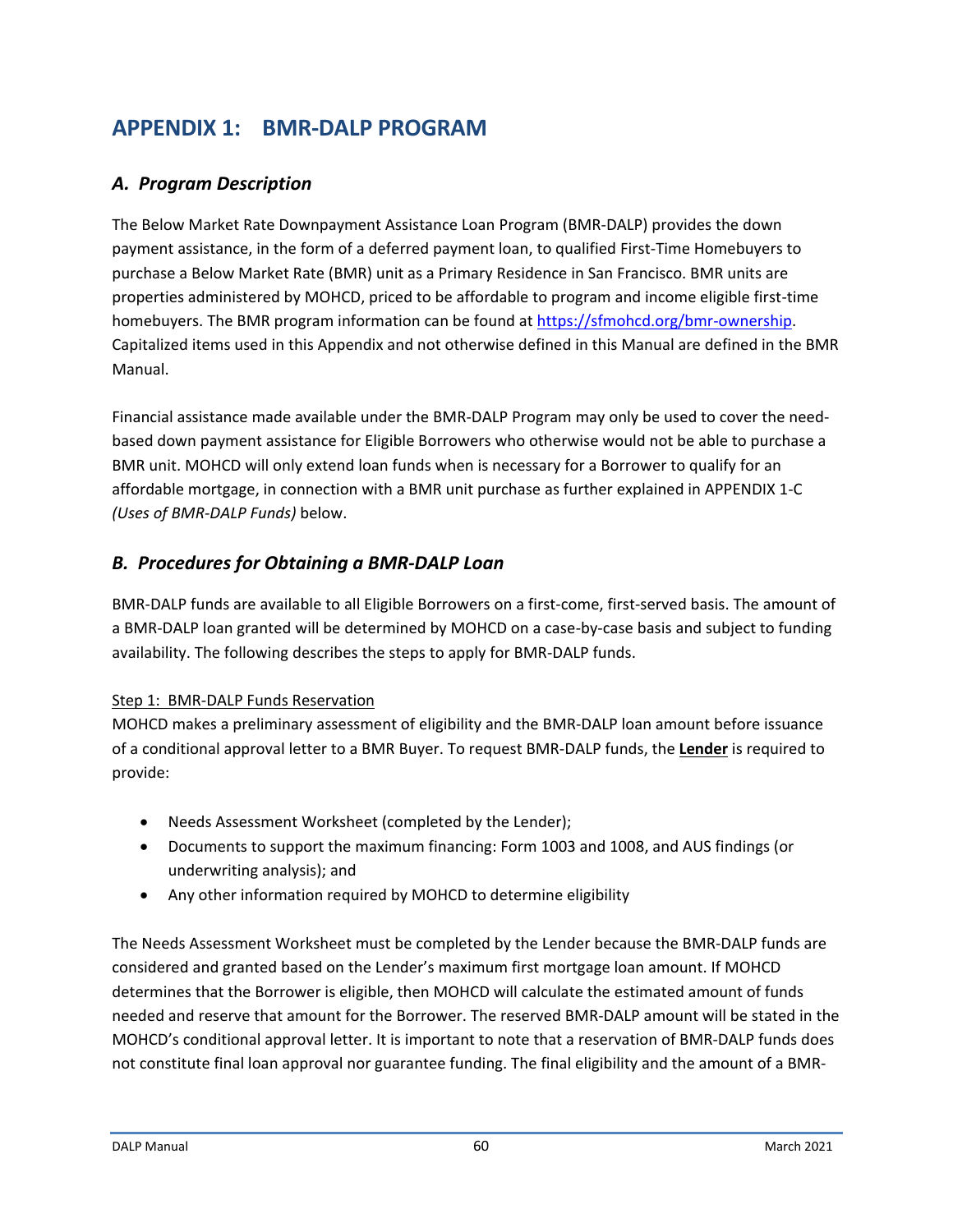DALP loan needed will be determined by MOHCD at the stage of the BMR unit purchase final approval as described in Step 2 below.

#### Step 2: BMR-DALP Final Approval

MOHCD will make a final assessment on eligibility and the BMR-DALP loan amount upon receipt of the BMR Lender Package. The Lender is required to provide:

- Completed BMR Lender Closing Checklist
- All the items listed in the BMR Lender Closing Checklist as detailed in the BMR Manual

MOHCD will determine the exact amount of funds needed based on the final figures (such as down payment amount, closing costs, and any prepaid loan payments, taxes, or other property costs). These figures should match Form 1003 and 1008, and the Lender's loan approval. The final BMR-DALP amount will be reflected on the buyer's BMR-DALP Loan Commitment Letter.

# *C. Uses of BMR-DALP Funds*

#### Eligible Uses:

- BMR-DALP funds can be used to contribute to the need-based down payment for the Borrower who otherwise would not be able to purchase a BMR unit.
- BMR-DALP funds can be used to enable the Borrower to meet the maximum DTI Ratio established making the mortgage payment affordable to the Borrower.

#### Ineligible Uses:

Except as listed below, MOHCD may identify additional prohibited uses of BMR-DALP funds in its sole discretion to fit the intent of the BMR-DALP program. BMR-DALP funds cannot be used:

- as a way for a Borrower to retain more Liquid Assets as a "cushion" or eliminate Private Mortgage Insurance (PMI) to make the first mortgage loan more appealing to the Borrower and/or the Lender.
- to pay for upgrades, improvements, and repair costs.
- for financing of storage units, additional spaces, and/or second parking spaces.
- to pay down the first mortgage principal, debts or liens.
- to replenish the Borrower's bank account except for the minimum reserves as required by MOHCD.
- to avoid use of gift funds that are available to the Borrower.
- for BMR unit resales, as additional funds where the seller's resale price exceeds the price that is affordable to BMR buyers at the unit designated AMI.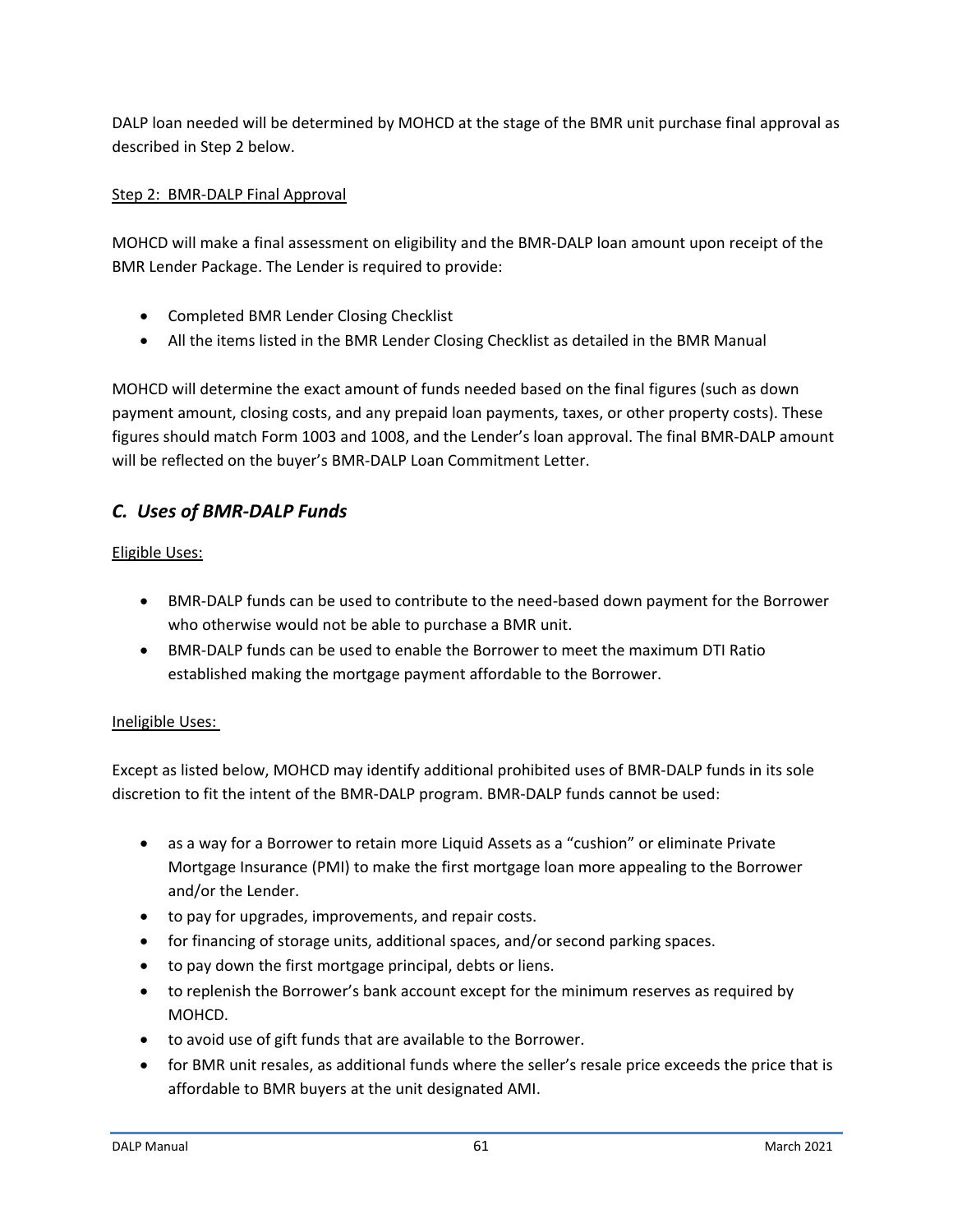• as additional funds when the Borrower chooses to buy a more expensive BMR unit but there is an available less expensive BMR unit in the same development that is affordable to the Borrower, assuming the two units are of the same bedroom size but at different AMI limits.

Cash disbursed to the Borrower cannot exceed \$250 at close of escrow. Any excess cash must first be applied toward the reduction of BMR-DALP loan amount. In order to avoid cash back issues at closing, Lenders must re-calculate the Needs Assessment Worksheet where applicable after receiving an estimated closing statement. Adjustments should be made to the BMR-DALP loan amount if necessary before releasing loan documents. If in doubt, Lenders will reduce the BMR-DALP loan amount slightly than risk the chance of the Borrower receiving cash back.

# *D. Lender's Roles and Responsibilities*

In accordance with the BMR-DALP program guidelines and its purpose, the participating Lenders will assume the following roles and responsibilities:

- The Lender determines the Borrower's financial ability to purchase the desired property.
- The Lender must make every effort to qualify the Borrower for the maximum financing on the first mortgage.
- The Lender submits the Needs Assessment Worksheet and evidence of financing the maximum first mortgage loan amount when requesting BMR-DALP funds as described in Appendix 1-B *(Procedures for Obtaining a BMR-DALP Loan)* above.

# *E. Program Eligibility and Compliance*

Other than specified in this Appendix, all other BMR and DALP program requirements will apply. Refer to the BMR Manual for details.

- 1. Maximum Household Income: Borrower's Household Income cannot exceed 120% of the Area Median Income (AMI).
- 2. Maximum Loan Amount: The maximum loan available to an Eligible Borrower using the BMR-DALP to purchase a BMR unit is the lessor of: 1) Amount of need established by the Needs Assessment Worksheet (based on maximum financing); or 2) Maximum BMR-DALP loan amount, up to twenty percent (20%) of the sales price. Under no circumstances will the City provide funds to a Borrower in excess of what is needed to close the loan.
- 3. Pre-and Post-Purchase Assets: before purchase, Borrower may have up to \$200,000 in Liquid Assets. If a Borrower's Liquid Assets exceed \$200,000 at the time his or her Household Income is determined, Borrower will not qualify for a BMR-DALP loan. If Borrower's Liquid Assets are less than or equal to \$200,000 at the time a BMR unit is purchased, Borrower may retain a maximum of \$15,000 total in Liquid Assets and must apply any Liquid Assets in excess of \$15,000 toward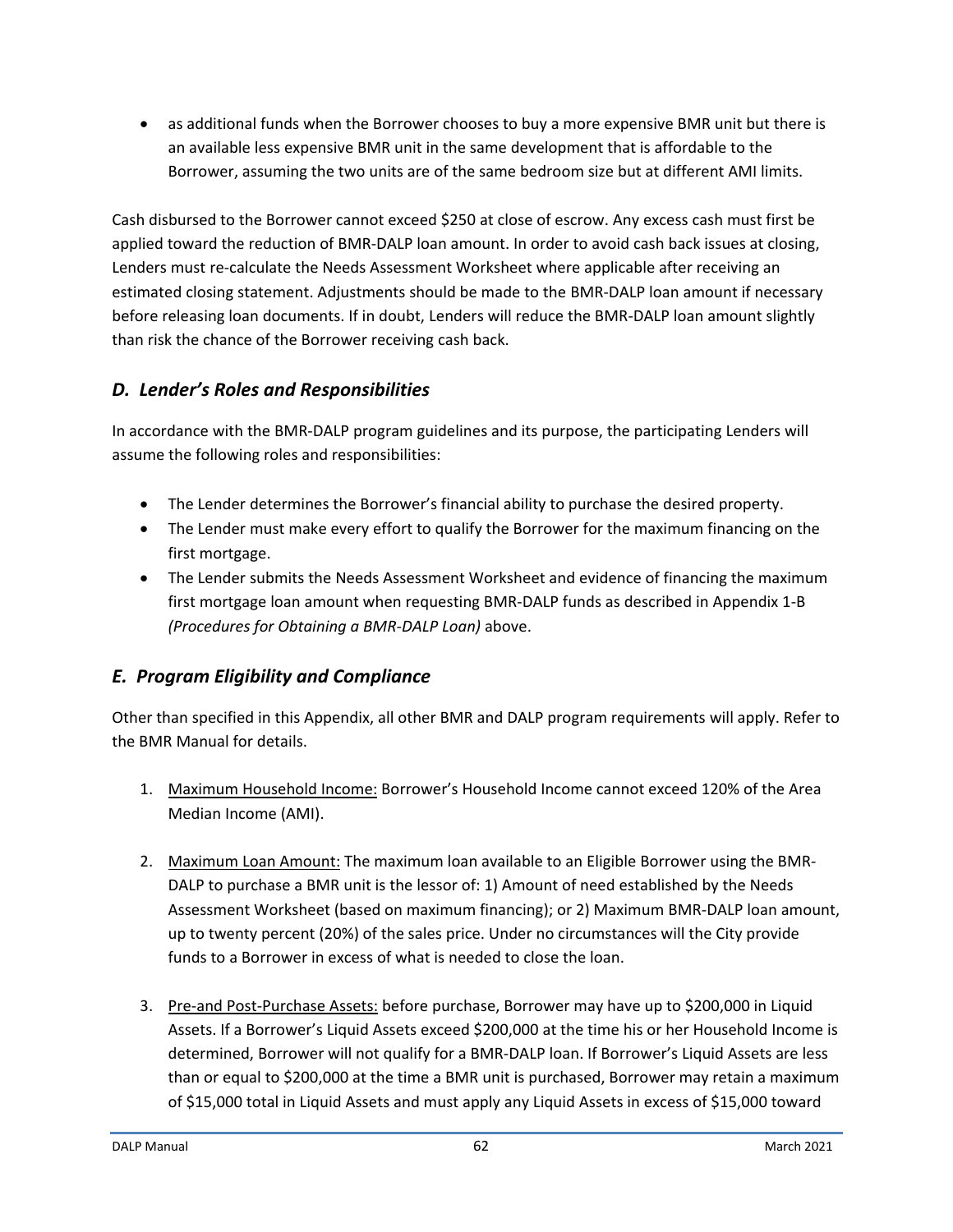the purchase of the BMR unit. Note that the BMR-DALP funds are not intended to fund the Borrower's reserves to the maximum post-purchase amount (\$15,000) allowed in Liquid Assets. Typically, MOHCD will only grant the funds that are sufficient for the Borrower to meet the minimum reserves requirements as set forth in Section 4-2(F) *(Post Purchase Reserves)* of this Manual.

- 4. Minimum Down payment Requirements: Borrower must contribute a minimum of three of percent (3%) of the sales price toward the down payment of the BMR unit. The entire three percent (3%) may come from gifts if necessary. Borrower must have sufficient funds to meet the required down payment, closing costs, plus necessary reserve funds.
- 5. Inspection Reports: The General Home Inspection Report and Pest Control Inspection Report requirements may be waived.
- 6. Layered Financing: The BMR-DALP loan may be layered with other subordinate financing, such as the Teacher Next Door (TND) program, or non-MOHCD subordinate financing if permitted by MOHCD, as long as the Borrower meets the eligibility requirements for all the programs used in connection with the purchase of the BMR unit. In the case of any conflicting requirements, the more restrictive will apply.
- 7. Lien Position: Unless otherwise required by MOHCD, the BMR-DALP mortgage will be in a junior lien position behind the MOHCD approved first mortgage and BMR mortgage.
- 8. Loan Term: The BMR DALP loan is due upon the earlier of: (a) thirty (30) years; or (b) upon sale, transfer of the property, or non-compliance with BMR-DALP rules or contractual obligations, including, but not limited to, unauthorized lease of the property or unauthorized title transfer of the Property. If requested by Borrower, MOHCD may approve, in its sole discretion, an extension at the end of 30-year loan term.
- 9. Repayment: Unless a default occurs, repayment of the BMR-DALP loan will be deferred for thirty (30) years from the date of the initial purchase. On the maturity date of loan or closing date of a resale of the BMR unit, the loan will be due and payable. The payoff amount due from Borrower will be (i) the principal amount of the loan plus (ii) a proportional share of the appreciation of the Property. The Share of Appreciation is defined as the increase in the affordable resale value (as determined by MOHCD or its successor) of the BMR unit, if any, from the date of Borrower's purchase of the BMR unit through the Maturity Date. The Share of Appreciation has been determined by dividing the Principal Amount by the affordable resale value of the BMR unit. the BMR restrictions will remain applicable to the unit after the BMR-DALP loan is paid off.
- 10. Refinance/Subordination: Borrowers who have BMR-DALP loans from MOHCD may not receive any cash from refinancing the BMR unit until their BMR-DALP loan is repaid in full. Repayment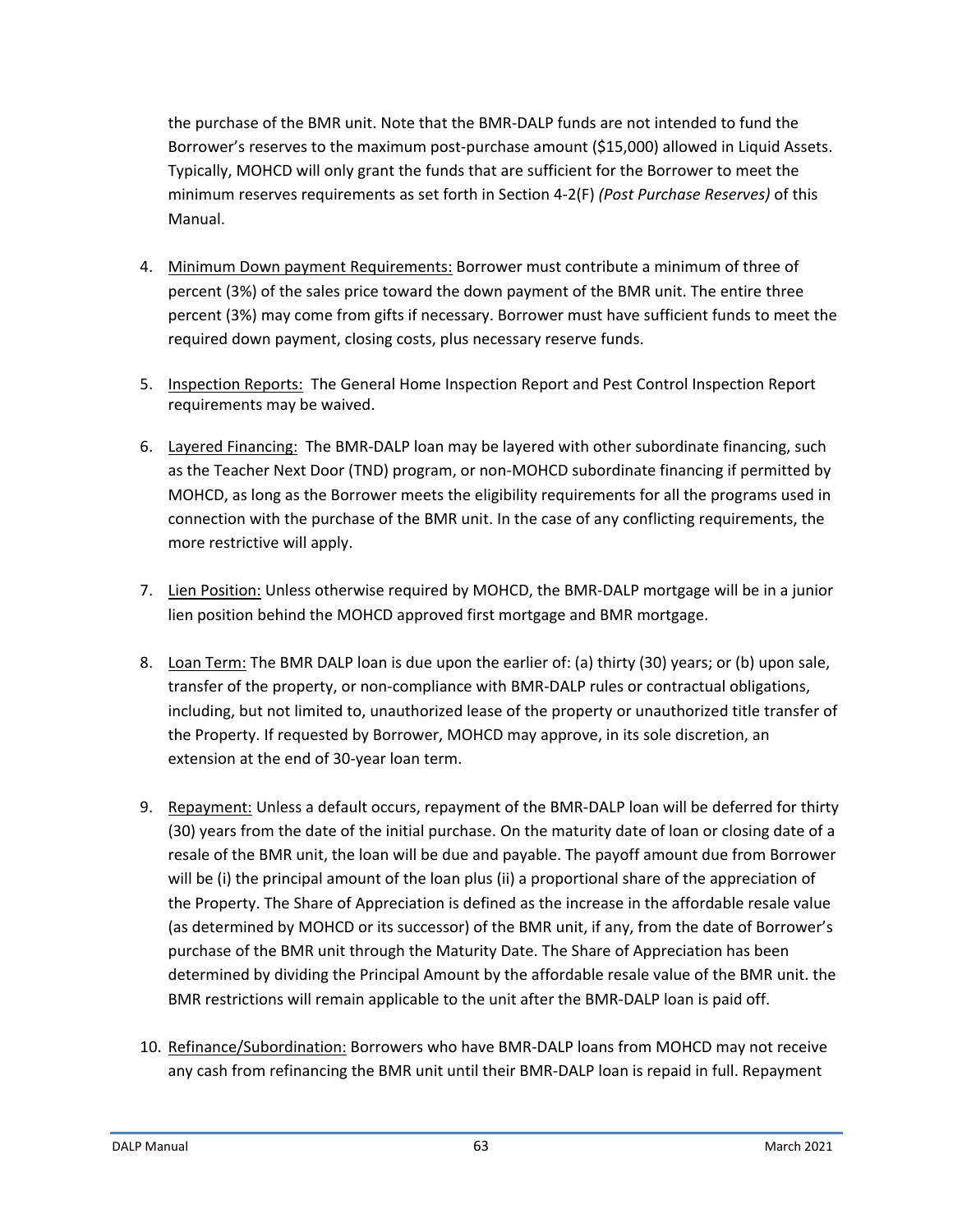of the BMR-DALP loan may be required on a refinance, if borrower meets one of the following criteria:

- a. Borrower has Liquid Assets equal to the total balance (principal and interest and share of appreciation) of the BMR-DALP loan plus three (3) months of housing payments (principal, interest, property taxes, hazard insurance, and homeowner's association dues) in reserves; or
- b. Borrower's new monthly mortgage payment will be increased by more than fifteen percent (15%); or
- c. Borrower's new Front-End Ratio (housing expense-to-income ratio) is lower than twenty-eight percent (28%); or
- d. The term of the new first mortgage is shorter than the period of time remaining on the BMR-DALP loan. The BMR-DALP loan must be paid off concurrently or before the first mortgage is paid off.

BMR-DALP Borrowers are required to execute a form to certify their income and available Liquid Assets to demonstrate their continued need for the funds. MOHCD, at its sole discretion, may require the Borrower's full income and asset documentation for verification purposes. Please refer to the MOHCD Subordination Policy at<https://sfmohcd.org/subordination-refinance> for additional information.

11. Loan Prepayment: BMR Owners may prepay their first mortgage loans but Owners who also have a BMR-DALP loan from the City will be required to repay the BMR-DALP loan at the same time the first mortgage loan is prepaid.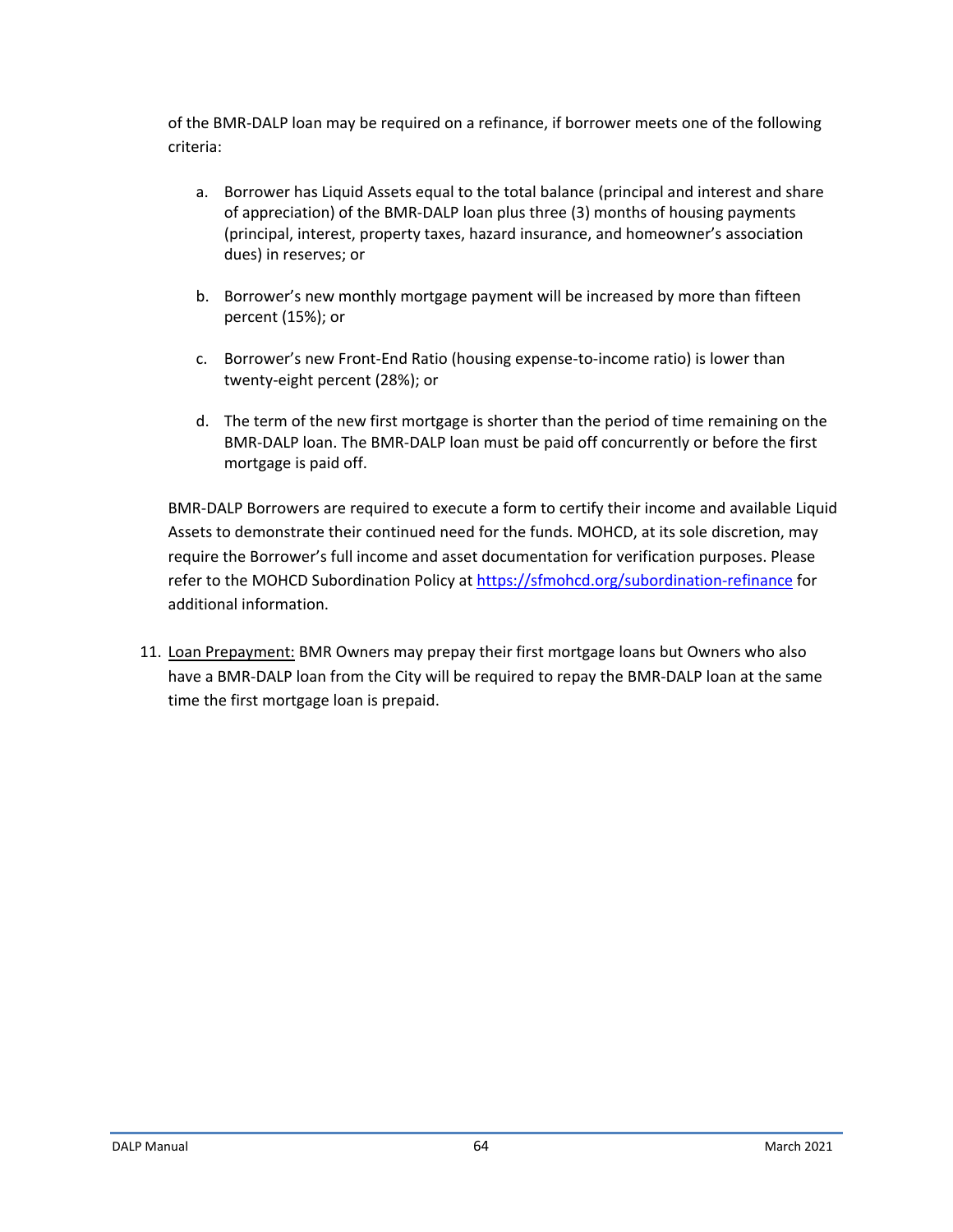# **APPENDIX 2: FIRST RESPONDERS DALP PROGRAM**

# *A. Program Description*

The First Responders Downpayment Assistance Loan Program (FRDALP) provides down payment assistance, in the form of a deferred payment loan, to First Responders (as defined in this Manual), to purchase a market-rate Primary Residence in San Francisco.

## *B. Procedures for Obtaining a FRDALP Loan*

To obtain an FRDALP loan, a Borrower must first apply for Pre-Approval of a DALP loan and request a reservation of funds through a lottery process. See Section 6 of this Manual for details.

## *C. Program Eligibility and Compliance*

Other than as specified in this Appendix, all other DALP program requirements apply. Refer to this Manual for a detailed description of the DALP program requirements and procedures.

- 1. Employment Status: Borrower must be employed as a First Responder, as defined in this Manual. A copy of the Borrower's paystub and/or verification of employment dated within forty-five (45) days must be submitted in the DALP Pre-Approval application as described in Section 6-3(A) *(Reservation Request)* of this Manual.
- 2. First Time Homebuyer Requirements: No member of the applicant Household may have owned any interest in a residential unit in San Francisco during the three-year period preceding the date of the DALP Pre-Approval application for a FRDALP loan.
- 3. Maximum Household Income: Borrower's Household Income cannot exceed 200% of the Area Median Income (AMI).
- 4. Household Size Compatibility: There is no requirement for the size of a Household to be compatible with the size of the Property being purchased under the FRDALP program.
- 5. Pre-and Post-Purchase Assets: There is no pre-purchase Liquid Assets requirement. Combined household Liquid Assets after purchase of the Property must not exceed \$60,000. Borrower must apply any Liquid Assets in excess of \$60,000 toward the purchase of the Property.
- 6. First Responder Overtime: First Responder Borrower's overtime may, in MOHCD's sole discretion, be excluded from the Household Income calculation for qualifying purposes. All other sources of income and income for other Household members will be calculated in accordance with the guidelines described in Section 2-3 *(Income Requirements)* of this Manual.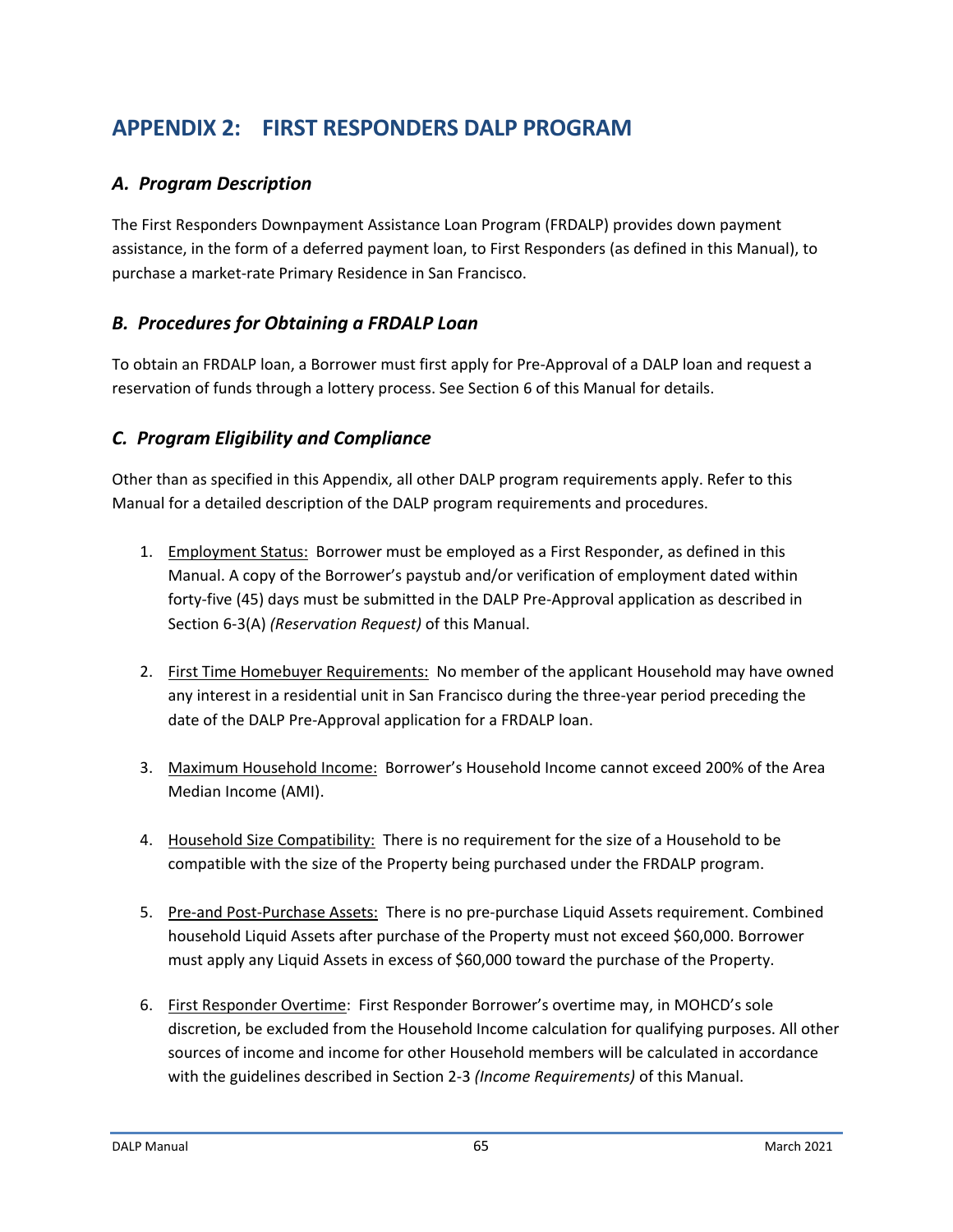7. Layered Financing: The FRDALP loan may be layered with other subordinate financing, such as the Teacher Next Door (TND) program, or non-MOHCD subordinate financing if permitted by MOHCD, as long as the Borrower meets the eligibility requirements for all the programs used in connection with the purchase of a Property. In the case of any conflicting requirements, the more restrictive will apply.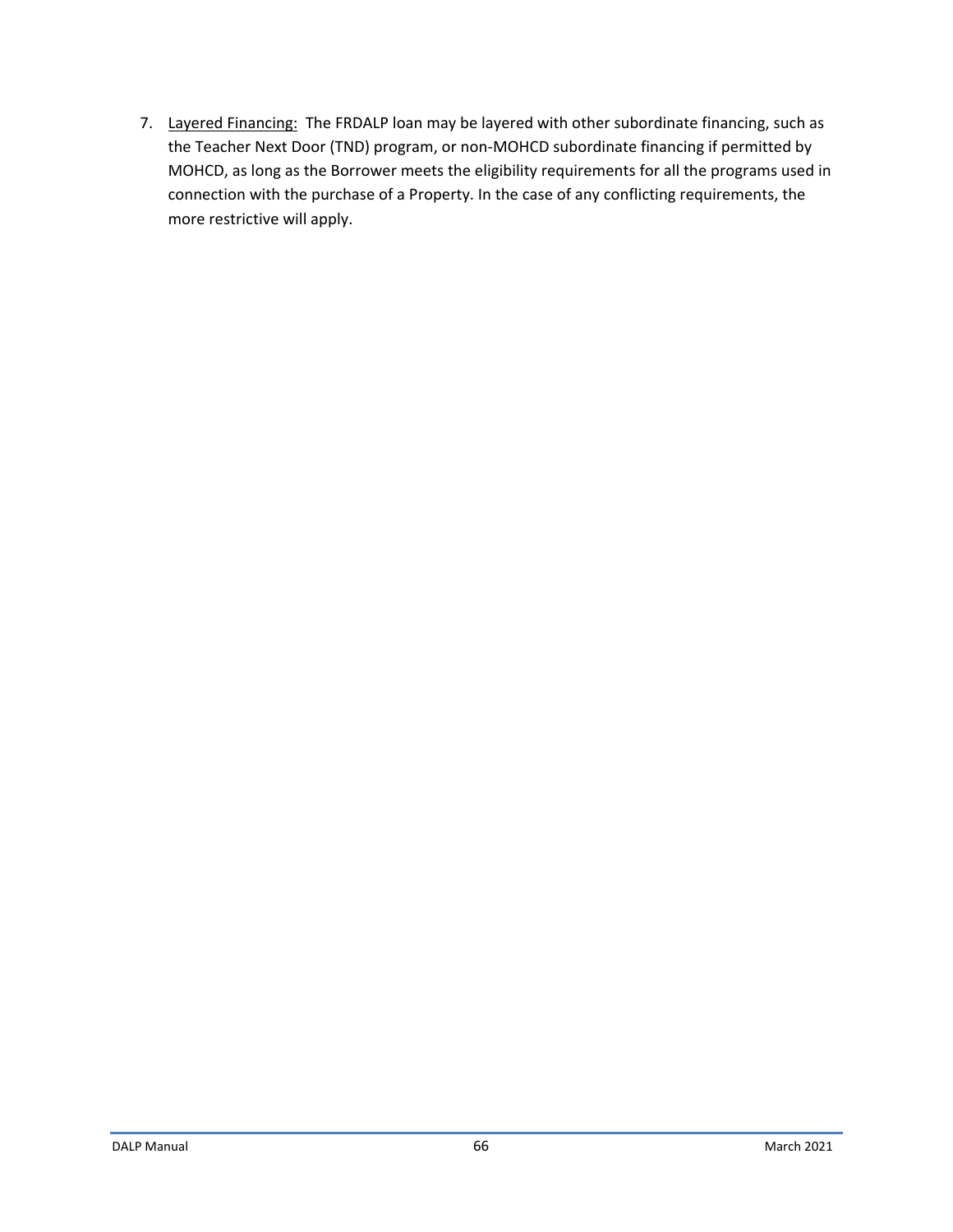# **APPENDIX 3: EDUCATORS-DALP PROGRAM**

# *A. Program Description*

The Educators Downpayment Assistance Loan Program (Educators-DALP) provides down payment assistance, in the form of a deferred payment loans, to Educators, as defined in this Manual, to purchase a market-rate Primary Residence in San Francisco.

## *B. Applying for an Educators-DALP Loan*

To obtain an Educators-DALP loan, a Borrower must first apply for Pre-Approval of a DALP loan and request a reservation of funds through a lottery process. See Section 6 of this Manual for details.

## *C. Program Eligibility and Compliance*

Other than as specified in this Appendix, all other DALP program requirements apply. Refer to this Manual for a detailed description of the DALP program requirements and procedures.

- 1. Employment Status: Borrower must be employed as an Educator. A copy of the Borrower's paystub and/or verification of employment dated within forty-five (45) days must be submitted in the DALP Pre-Approval application as described in Section 6-3(A) *(Reservation Request)* of this Manual.
- 2. First-Time Homebuyer Requirements: No member of the applicant Household may have owned any interest in a residential unit in San Francisco during the three-year period preceding the date of the DALP Pre-Approval application for an Educators-DALP loan.
- 3. Maximum Household Income: Borrower's Household Income cannot exceed 200% AMI.
- 4. Household Size Compatibility: There is no requirement for the size of a Household to be compatible with the size of the Property being purchased under the Educators-DALP program.
- 5. Pre-and Post-Purchase Assets: There is no pre-purchase Liquid Assets requirement. Combined Household Liquid Assets after purchase of the Property must not exceed \$60,000. Borrower must apply any Liquid Assets in excess of \$60,000 toward the purchase of the Property.
- 6. Layered Financing: The Educators-DALP loan may be layered with other subordinate financing, such as the Teacher Next Door (TND) program, or non-MOHCD subordinate financing if permitted by MOHCD, as long as the Borrower meets the eligibility requirements for all the programs used in connection with the purchase of a Property. In the case of any conflicting requirements, the more restrictive will apply.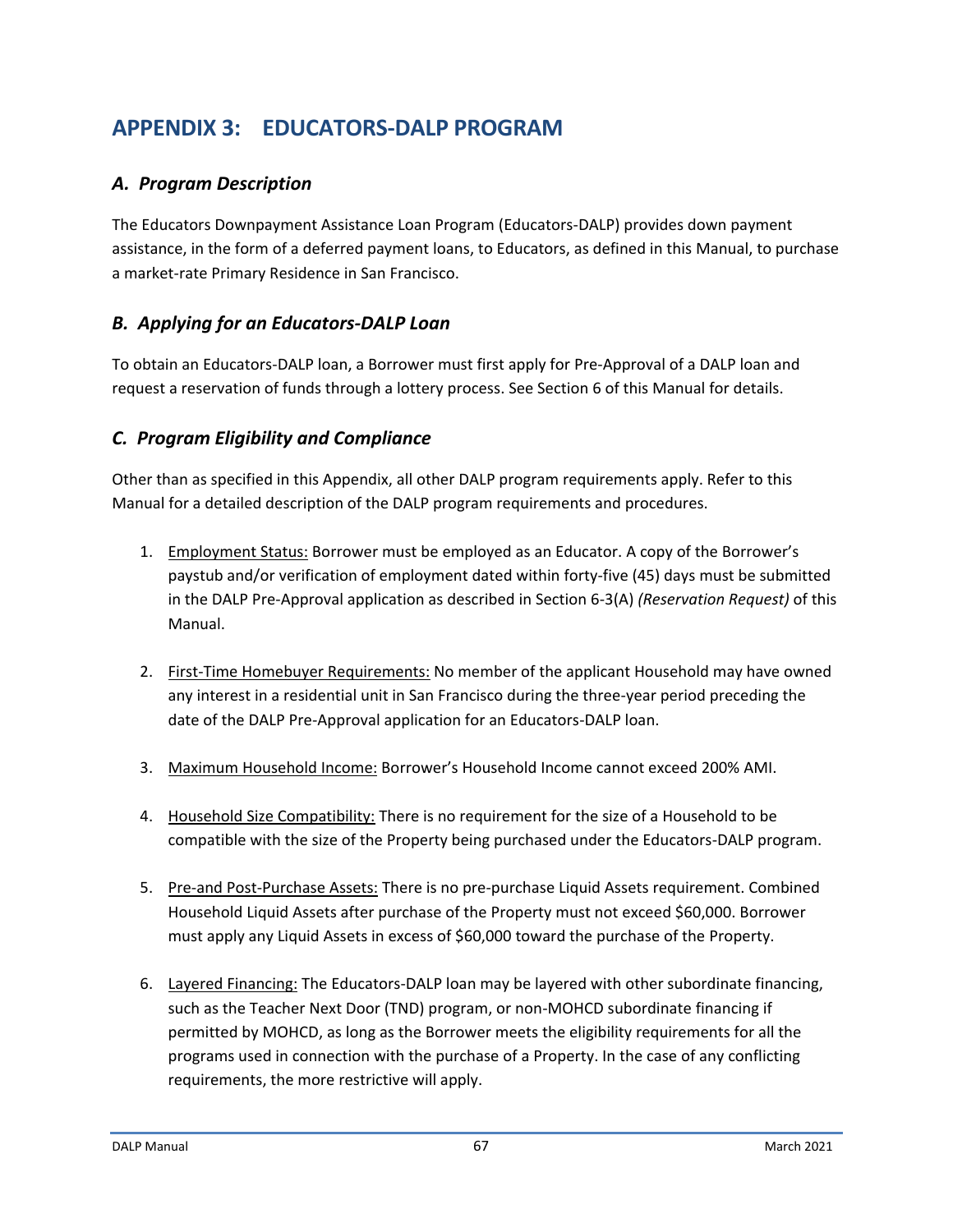# **APPENDIX 4: TEACHER NEXT DOOR PROGRAM**

# *A. Program Description*

The Teacher Next Door (TND) program provides down payment assistance, in the form of a forgivable loan, to Educators as defined in this Manual, to purchase a BMR or market-rate Primary Residence in San Francisco.

## *B. Procedures for Obtaining a TND Loan*

TND funds are available to all Eligible Borrowers on a first-come, first-served basis, and subject to funding availability. The following describes the procedures to apply for a TND loan.

1. TND Loan Layered with Other MOHCD Homebuyer Programs:

No separate application is required to apply of the TND funds when layered with other MOHCD homebuyer programs (such as BMR or DALP). The TND funds will be reserved when the applicant is determined to be income-qualified after MOHCD's review of the applicant's full application. The reserved TND amount will be reflected on the MOHCD's conditional approval letter (for a BMR unit) or Pre-Approval letter (for a market-rate unit). It is important to note that a reservation of TND funds does not constitute final loan approval nor a guarantee of funding. The final eligibility will be determined by MOHCD upon receipt of the BMR or DALP Lender Package.

#### 2. Stand-alone TND Loan:

When an applicant uses a stand-alone TND loan (not combined with any other MOHCD homebuyer programs) for the purchase of the Property, the Lender is required to provide:

- DALP Full Application (See Section 6-3(D) *(Submission of a Full Application)*); and
- All the items listed in the DALP Lender Package (See Section 6-3(F)(2) *(DALP Lender Package Submittal Period)*) except the following:
	- o Application Fee (not required)
	- o General Home Inspection Report (not required)
	- o Pest Inspection Report (not required)

Within fifteen (15) business days after receipt of a complete submission, MOHCD will approve or disapprove the loan. If MOHCD approves the loan, then MOHCD will issue a Commitment Letter that expires after thirty (30) days. See Section 6-8 of this Manual for procedures about closing the sale.

## *C. Program Eligibility and Compliance*

Other than as specified in this Appendix, all other DALP program requirements will apply. Refer to this Manual for a detailed description of the DALP program requirements and procedures.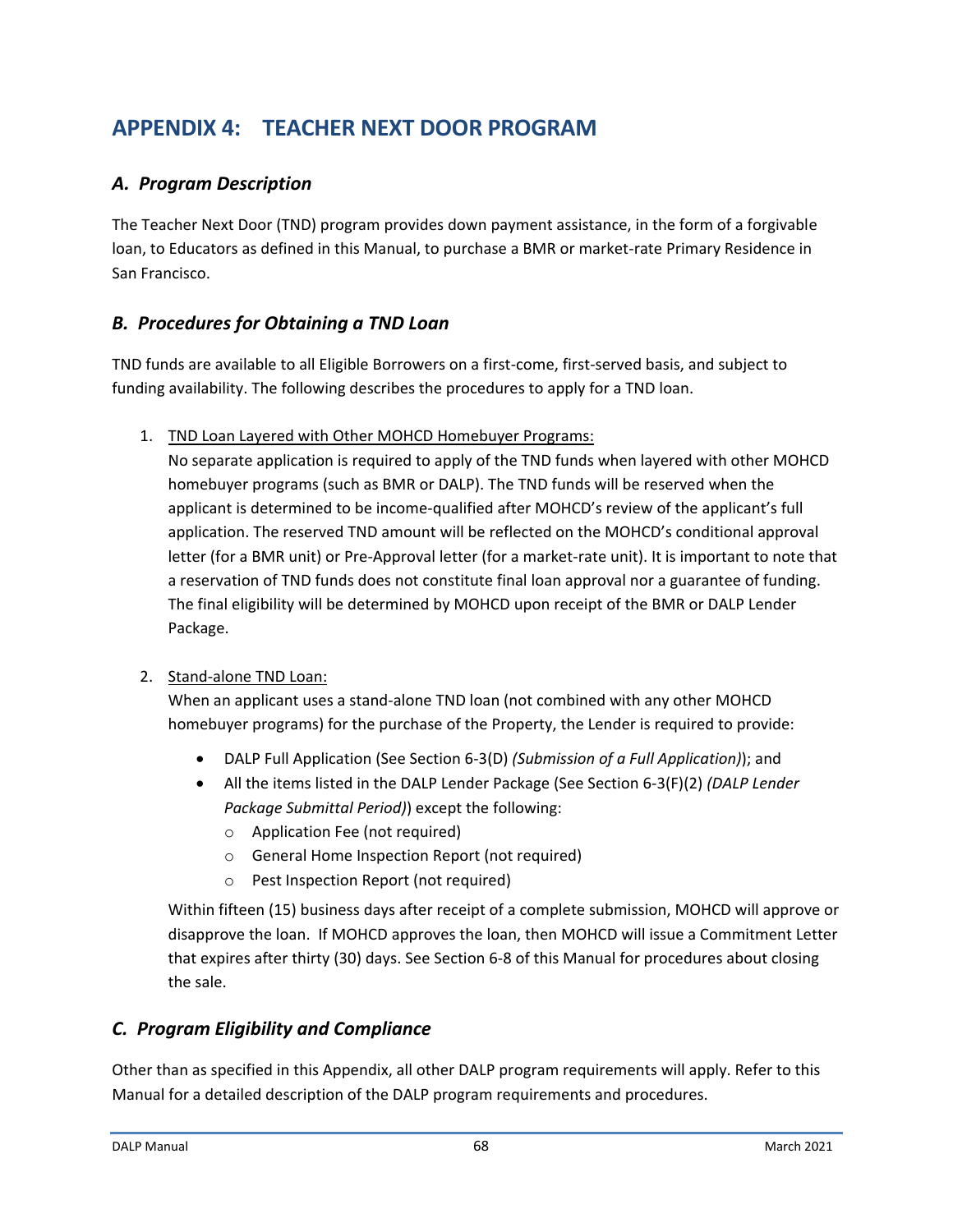- 1. Employment Status: Borrower must be employed as a full-time or part-time Educator.
- 2. First-Time Homebuyer Requirements: No member of the applicant Household may have owned any interest in a residential unit in San Francisco during the three-year period preceding the date of the application for a TND loan.
- 3. Maximum Household Income: Borrower's Household Income cannot exceed 200% of the Area Median Income (AMI).
- 4. Maximum Loan Amount: The maximum TND loan amount is \$40,000 on a market-rate unit, and \$20,000 on a BMR unit. Each household is limited to one TND loan, regardless of the number of Educators in that household.
- 5. Household Size Compatibility: There is no requirement for the size of a household to be compatible with the size of the unit being purchased under the TND program.
- 6. Pre-and Post-Purchase Assets: There is no pre-purchase Liquid Assets requirement. Combined Household Liquid Assets after purchase of the Property must not exceed \$60,000. Borrower must apply any Liquid Assets in excess of \$60,000 toward the purchase of the Property.
- 7. Front-End Ratio and Back-End (DTI) Ratio: The Front-End Ratio cannot be lower than twentyeight (28%) and no higher than forty percent (40%). The Back-End Ratio or DTI Ratio cannot be higher than forty-five percent (45%). MOHCD may consider a higher Front-End Ratio if the borrower meets two or more of the indicators as described in Section of 4-2(D)(1) *(Front-End or Housing Expense-To-Income Ratio)* of this Manual.
- 8. Layered Financing: The TND loan may be layered with other MOHCD's homebuyer programs (such as BMR or DALP), as long as the Borrower meets the eligibility requirements for all the programs used in connection with the purchase of a Property. In the case of any conflicting requirements, the more restrictive will apply.
- 9. Inspection Reports: The General Home Inspection Report and Pest Control Inspection Report requirements may be waived.
- 10. TND Loan Term and Repayment: The term of the TND is ten (10) years. Borrower must remain an Educator during the entire loan term. The TND loan bears no interest, nor shared appreciation. The loan is due upon sale, rental, or title transfer of the Property, or upon Borrower's unemployment with the SFUSD at any time during the entire loan term. If any defaults occurred within five (5) years of the date the loan is issued, then the loan must be paid off in full.

If at any time during the 10-year period, Borrower is an Educator, but can document that termination of employment from the SFUSD was due to: a) long-term disability, b) elimination of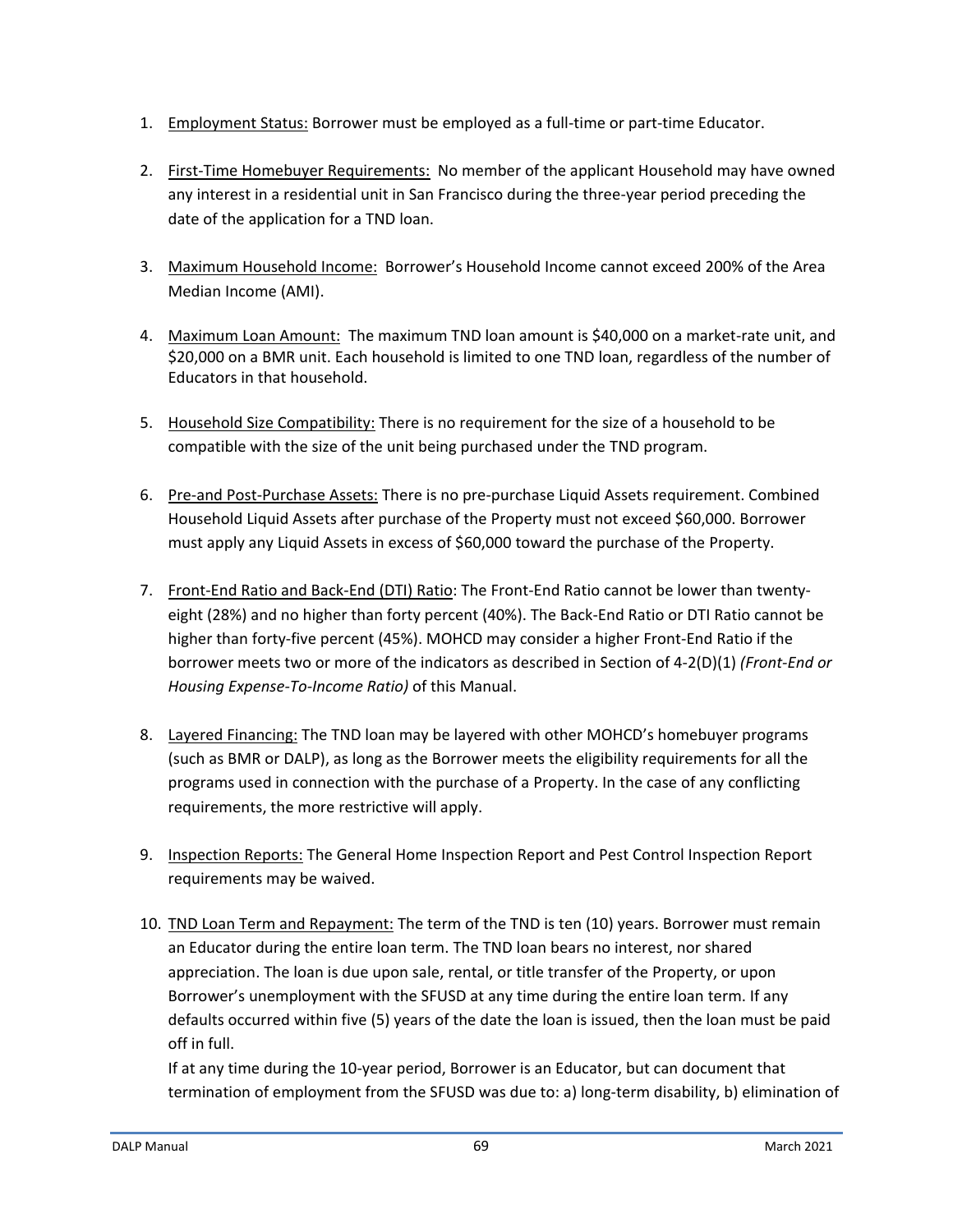the borrower's position, or c) a reduction-in-workforce, and also document continuity of occupancy, Borrower may begin making monthly payments of principal balance per the charts below. In this case, the remaining principal balance will be amortized over a maximum 5-year period until the balance of the loan is paid in full. The charts below illustrate how monthly payments will be structured for loans of \$20,000 and \$40,000, respectively.

|        | Year 1 \$20,000 | \$333.33 / mo. |                  | Year 6 \$16,000     | \$266.66 / mo. |
|--------|-----------------|----------------|------------------|---------------------|----------------|
|        | Year 2 \$20,000 | \$333.33 / mo. |                  | Year 7 \$12,000     | \$200.00 / mo. |
|        | Year 3 \$20,000 | \$333.33 / mo. |                  | Year 8 \$8,000      | \$133.33 / mo. |
| Year 4 | \$20,000        | \$333.33 / mo. |                  | Year $9 \leq 4,000$ | \$66.66 / mo.  |
| Year 5 | \$20,000        | \$333.33 / mo. | Year $10 \div 0$ |                     | \$0/m0.        |

TND Loan amount \$20,000 (on a BMR unit)

| TND Loan amount \$40,000 (on a market rate unit) |
|--------------------------------------------------|
|--------------------------------------------------|

| Year 1 \$40,000 | \$666.67 / mo. |             | Year 6 \$32,000     | \$533.33 / mo. |
|-----------------|----------------|-------------|---------------------|----------------|
| Year 2 \$40,000 | \$666.67 / mo. |             | Year 7 \$24,000     | \$400.00 / mo. |
| Year 3 \$40,000 | \$666.67 / mo. |             | Year 8 \$16,000     | \$266.67 / mo. |
| Year 4 \$40,000 | \$666.67 / mo. |             | Year $9 \leq 8,000$ | \$133.33 / mo. |
| Year 5 \$40,000 | \$666.67 / mo. | Year 10 \$0 |                     | \$0/mo.        |

If the Property is sold, rented or title transferred, or if the Borrower is no longer an Educator for reasons other than listed above, the loan is due back to the City in a lump sum amount. The following charts illustrate lump sum repayments of TND loans in the amounts of \$20,000 and \$40,000:

| TND Loan amount \$20,000 |          |                       |  |
|--------------------------|----------|-----------------------|--|
| Year 1                   | \$20,000 | Year 6 \$16,000       |  |
| Year 2                   | \$20,000 | Year 7 \$12,000       |  |
| Year 3                   | \$20,000 | Year 8 $$8,000$       |  |
| Year 4                   | \$20,000 | Year $9 \quad $4,000$ |  |
| Year 5                   | \$20,000 | Year 10 \$0           |  |

| TND Loan amount \$40,000 |          |                 |  |
|--------------------------|----------|-----------------|--|
| Year 1                   | \$40,000 | Year 6 \$32,000 |  |
| Year 2                   | \$40,000 | Year 7 \$24,000 |  |
| Year 3                   | \$40,000 | Year 8 \$16,000 |  |
| Year 4                   | \$40,000 | Year 9 \$8,000  |  |
| Year 5                   | \$40,000 | Year 10 \$0     |  |

11. TND Loan Forgiveness: If the Borrower remains an Educator, the Property is not sold, rented or otherwise transferred, and the Borrower complies with all of the terms and conditions of the TND program, then after the 5th year, the loan is forgiven at a rate of twenty percent (20%) each year on the anniversary date of loan closing, and at the end of the 10th year, the loan is forgiven in its entirety.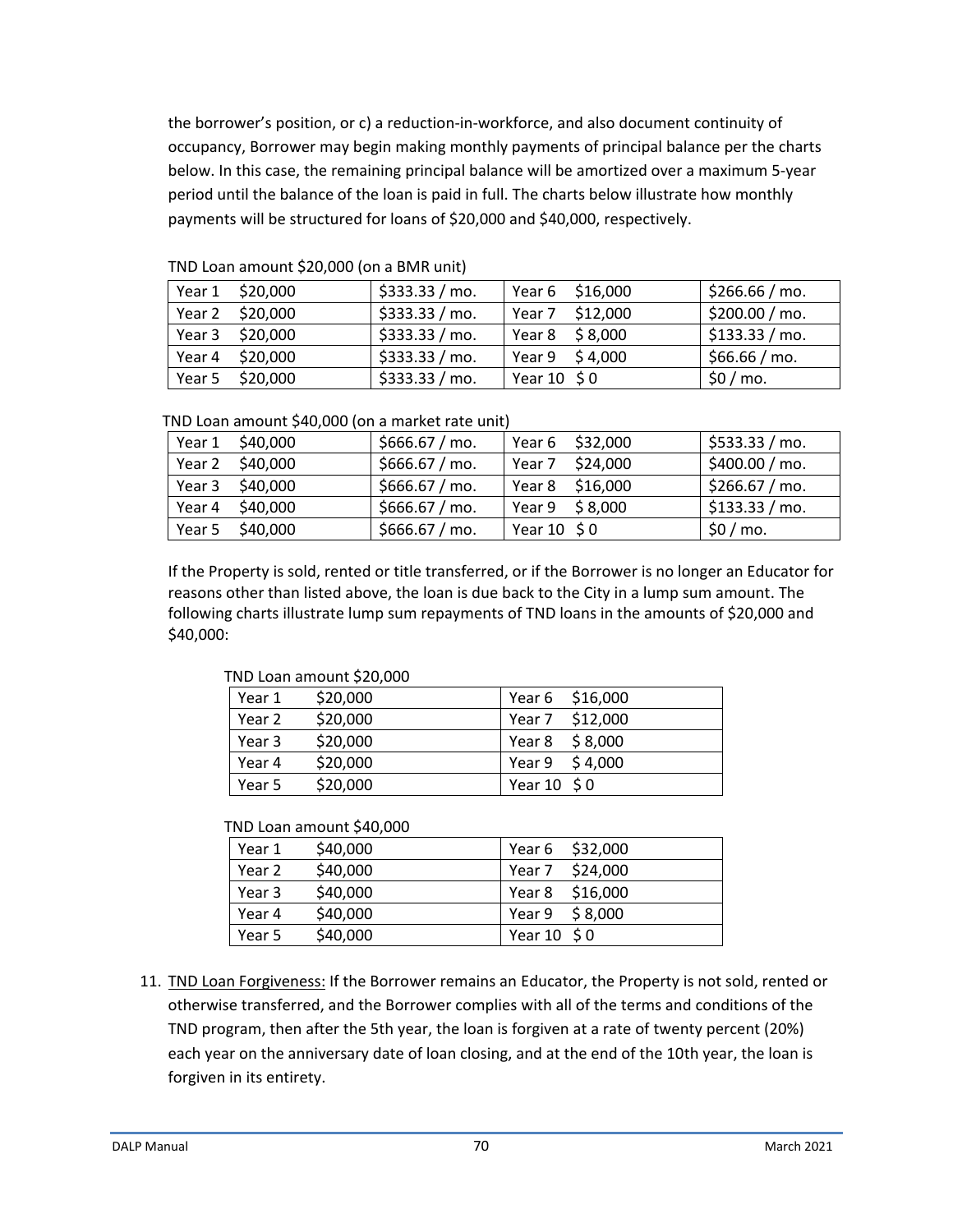# **APPENDIX 5: CITY SECOND LOAN PROGRAM**

# *A. Program Description*

The City Second Loan Program (CSLP) provides down payment assistance, in the form of a deferred payment loan, to a low- to moderate-income first-time homebuyers, to purchase a specified market-rate residential property in the program (the "City Second Property") as Primary Residence in San Francisco. The City Second Properties are privately owned townhouses and condominiums in specified developments that the City monitors the for resales and assists the prospective qualified buyer financially. The purpose of the program is to ensure that if the owner sells the City Second Property, then another low- to moderate-income first-time homebuyer can purchase it.

# *B. City's Right of First Refusal*

The City maintains a right of first refusal on each City Second Property as set forth in the Grant of Right of First Refusal document (the "GRFR") executed by the owner granting the City the right to purchase the City Second Property for the price offered by a third-party buyer. According to the terms of the GRFR, if the owner decides to sell the City Second Property, the City has the option to purchase it or assign its right to purchase the City Second Property to a qualified buyer. The GRFR includes the time period within which the City may exercise its right to purchase the City Second Property for the same price offered by the third party, and on the terms provided in the GRFR and otherwise reasonably acceptable to City, notwithstanding any other terms set forth in the bona fide third-party offer. The GRFR will remain in full force and effect until the date on which the City has exercised or waived its right to purchase the City Second Property, except as specifically provided in the GRFR and this Appendix, even if a loan from the City has already been repaid or the deed of trust securing that loan has been reconveyed.

# *C. Procedures for Obtaining a CSLP Loan*

Unless otherwise determined by MOHCD and stated in the City Second Property listings, CSLP funds are available to all Eligible Borrowers on a first-come, first-served basis, and subject to funding availability. To apply, applicants must submit a DALP Full Application (See Section 6-3(D) *(Submission of a Full Application)* for details) before the application deadline according to the instructions on the unit listing. The most current version of the DALP Full Application can be downloaded on the unit listing or at [https://sfmohcd.org/housing-program-forms-and-documents.](https://sfmohcd.org/housing-program-forms-and-documents)

# *D. Resale Procedures*

Unless otherwise authorized in the GRFR or permitted in writing by the City, the following are the resale procedures for selling a City Second Property.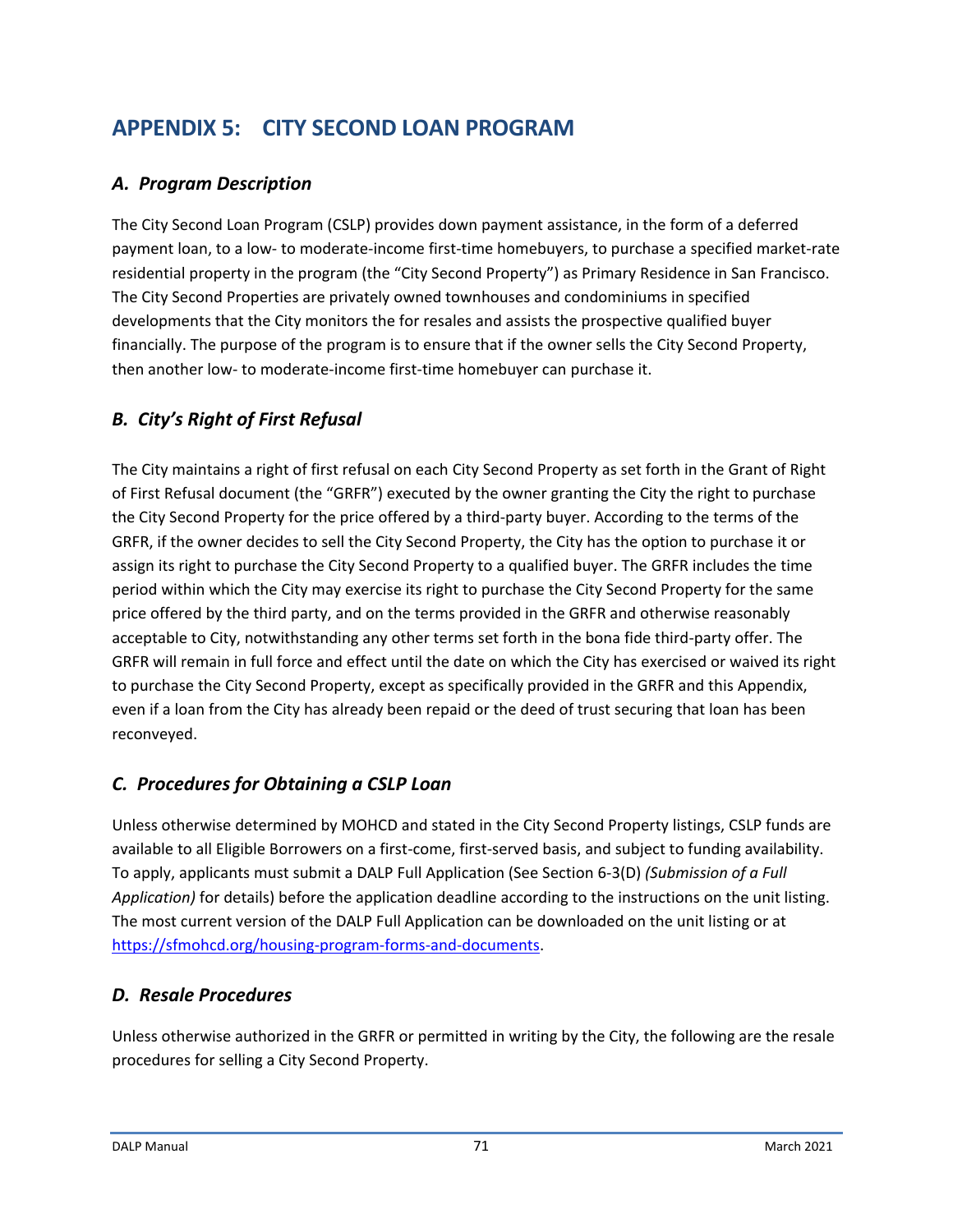- 1. When the owner accepts from a third-party a bona fide offer to purchase the City Second Property, the owner will notify the City in writing and send a copy of the offer to the City within the time period specified in the GRFR. **The bona fide third-party offer must be in the form of a fully executed Purchase Agreement.** To properly disclose the City's rights to purchase the property to the third-party buyer, the Purchase Agreement must include the following:
	- The property is subject to the City Second Loan Program's Grant of Right of First Refusal (GRFR);
	- The period of time under the GRFR that the City has to exercise its right to purchase ("GRFR Period"), starting from when the City approves the Purchase Agreement;
	- The closing period that allows sufficient time to close the sale after the City or its assignee exercises its right to purchase.
- 2. Within five (5) business days after receiving the Purchase Agreement and supporting documents, the City will provide the owner with a written notice stating the City's approval of the Purchase Agreement and the commencement of the GRFR Period.
- 3. The City Second Property must be marketed during the entire application period as determined by MOHCD in accordance with the GRFR. MOHCD will announce the available City Second Property on its email housing alert system to all potential buyers who are on the general homeownership interest list and, when available, on the DAHLIA San Francisco Housing Portal. Among other requirements, the owner's real estate agent or broker must:
	- Hold at least one (1) open house on one weekend day, lasting at least two hours.
	- Advertise the City Second Property on the Multiple Listing Service (MLS) to promote public awareness. The MLS listing must disclose the City holds the GRFR and provide the CSLP information for interested buyers.
	- Complete the MOHCD's posting template with necessary information including an MLS link to the property.
	- Comply with all applicable federal, state, and local laws relating to Fair Housing.

The buyers who are interested in participating in the CSLP to purchase the City Second Property must submit a DALP Full Application to MOHCD before the application deadline. See Section APPENDIX 5-C above for procedures of obtaining a CSLP loan.

4. Before expiration of the GRFR Period, the City will provide the owner with a written notice stating the City's election to: (i) either purchase the property (or assign the right to purchase to a qualified buyer), or (ii) allow the third party to purchase the City Second Property.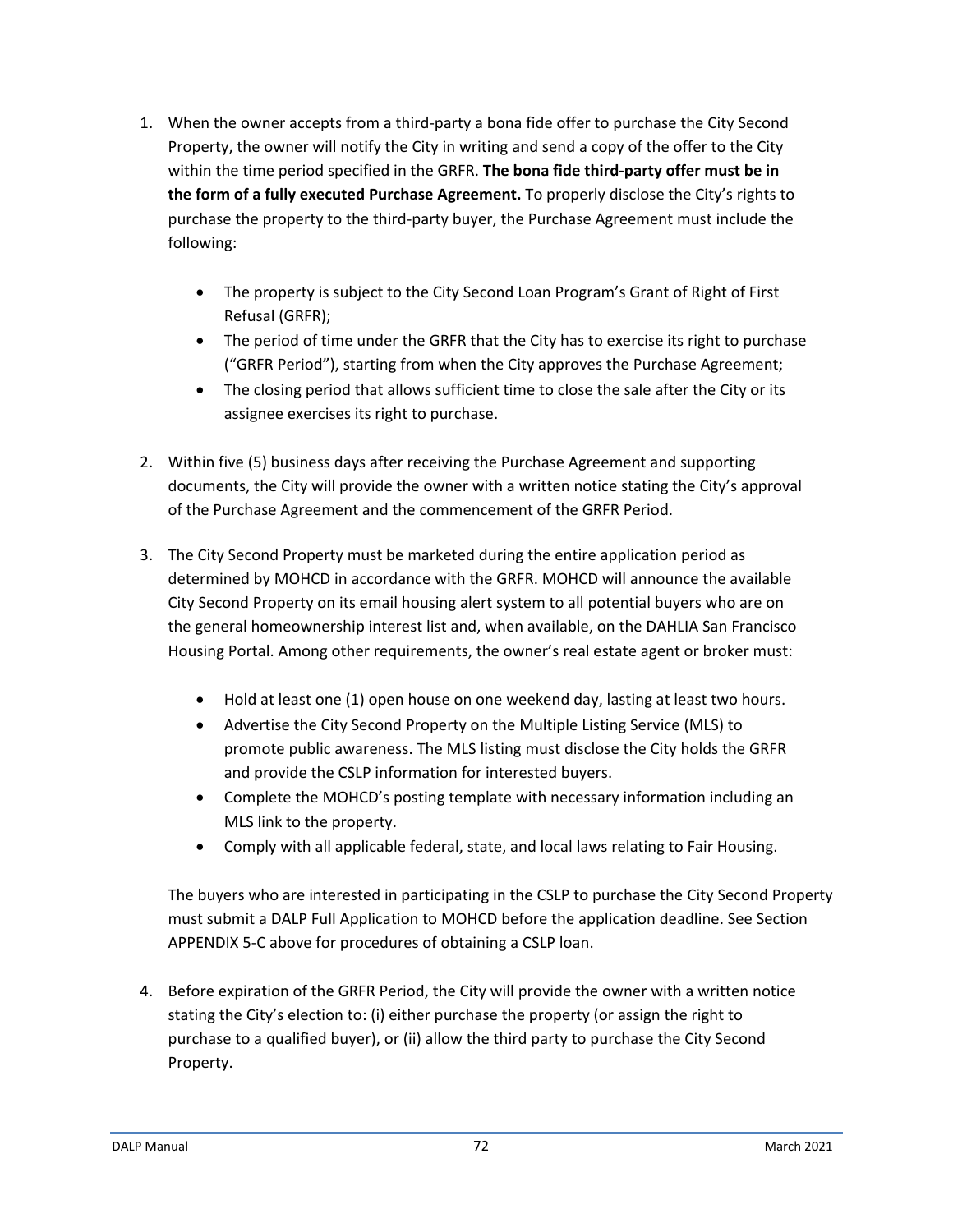- 5. If the City elects to purchase the City Second Property or assign the right to purchase to a qualified buyer, the City or its assigned buyer will enter into a sales contract with the seller matching the purchase price and credits (if any) within fifteen (15) days after the City's notice. The sales contract must allow at least a 60-day closing period with at least a 45-day financing contingency. This contract must allow these periods to be extended to accommodate the buyer and the seller. In consideration of the City assigning its right to purchase the City Second Property to a qualified buyer, the buyer will grant the City a right of first refusal to purchase the property, as fully set forth in the "Grant of Right of First Refusal," which will be recorded at closing when the buyer acquires the City Second Property.
- 6. If the City does not elect to purchase the City Second Property or assign its right to a qualified buyer or fails to send a timely election notice, the City's rights under the GRFR will terminate and the owner may sell the City Second Property to the third party. To remove the CSLP restrictions from the property, the City will deliver the "Release of Grant of Right of First Refusal" to the title company for recording. However, if the sale of the property is for less than the purchase price set forth in the bona fide third-party offer provided to City or has a different credit, or if the bona fide third-party offer provided to City is canceled, then the GRFR will be automatically revived and in full force and effect even if the City did not exercise the right to purchase. If the GRFR is revived, then, in addition to City's rights at law or in equity, City will have the right to accept or reject the bona fide third party offer for the sale that is pending under the terms of GRFR and the City's standard procedure, or require the third party to grant to City a right of first refusal to purchase the property using the form of GRFR acceptable to City.

# *E. Program Eligibility and Compliance*

Other than specified in this Appendix, all other DALP program requirements apply to the CSLP. Refer to this Manual for a detailed description of the DALP program requirements and procedures.

- 1. Maximum Household Income: Borrower's Household Income cannot exceed 120% of the area median income published annually by HUD ("HUD AMI"). For purposes of marketing and determining income eligibility, MOHCD will convert the HUD AMI to the equivalent AMI published by MOHCD and provide such information on the CSLP listing.
- 2. City Second Properties: City Second Properties are specified properties in certain developments in which the City provided subsidies to make the home affordable which may have included: a) the acquisition of the land on which the building is located, b) funds to reduce the cost of construction, and/or c) financial assistance to homeowners to fill the gap between what low- to moderate-income buyers can borrower and the property's fair market value. A list of current available City Second Properties can be found on DAHLIA or the MOHCD's website at [https://sfmohcd.org/current-listings-city-second-program.](https://sfmohcd.org/current-listings-city-second-program)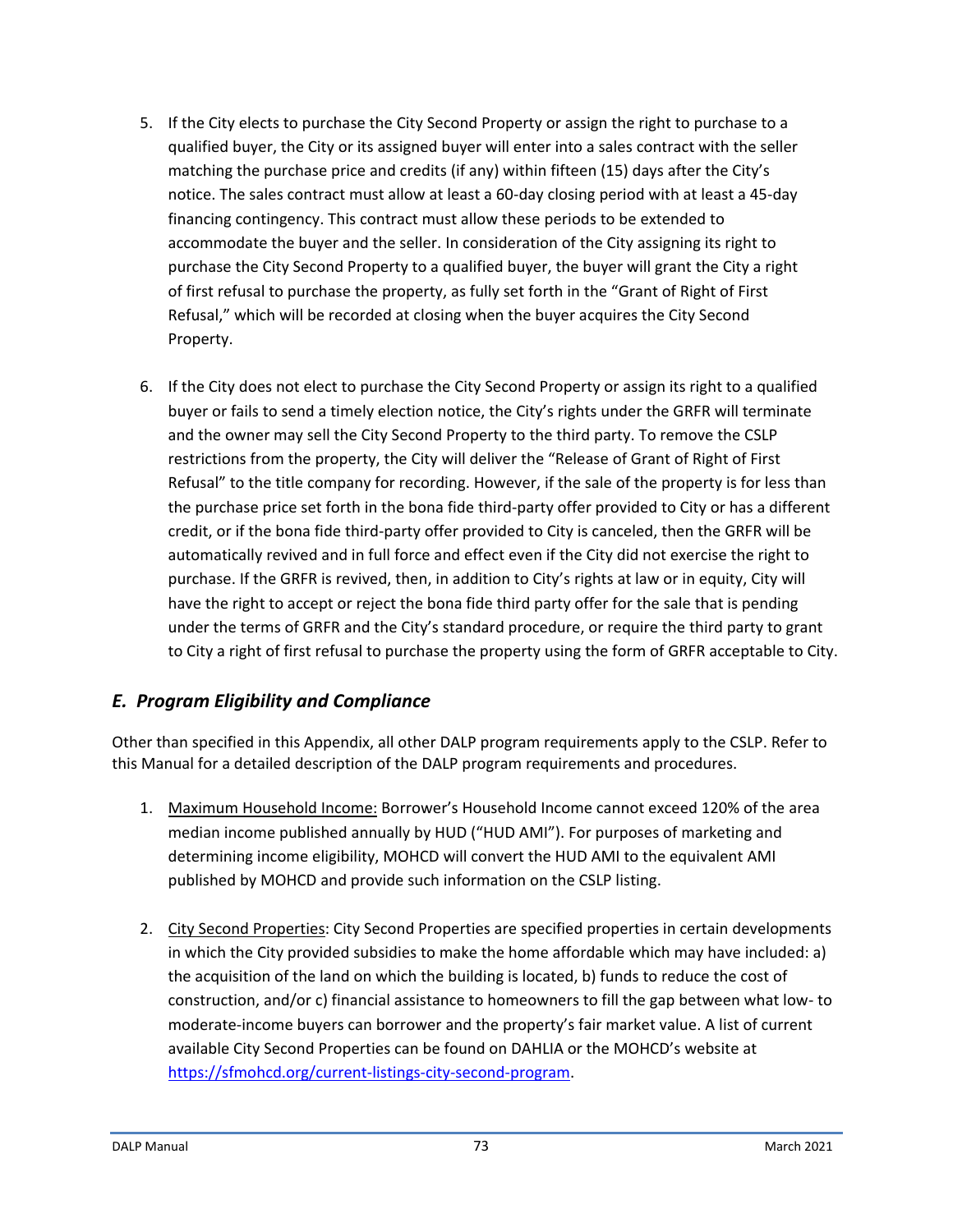- 3. Purchase Price: For purposes of the CSLP, the purchase price includes, but not limited to, credits, third party funding or credits, transfers of personal property, trade or otherwise as the purchase price set forth in the bona fide offer provided to the City.
- 4. Purchase Price Change: If the sale of the property is for less than the purchase price set forth in the bona fide third-party offer provided to City, then the GRFR will be automatically revived and in full force and effect notwithstanding the City's exercise. See APPENDIX 5-D-6 above for more information.
- 5. Inability to find a Qualified Buyer: In the case of the City Second Properties that are unable to attract a qualified buyer within the GRFR Period and will not be purchased by MOHCD, MOHCD may consider granting the following exceptions on a one-time basis:
	- a one-time waiver of the Household size rule for the CSLP applicant's Household. See Section 2-2(B) *(Household Size Compatibility)* of this Manual; and
	- a one-time waiver of the maximum pre-purchase assets rule for the CSLP applicant's Household; however, the Household must meet the post-purchase assets rule. See Section 2-4(B) *(Pre-and Post-Purchase Assets)* of this Manual.
- 6. New Grant of Right of First Refusal: If the City assigns its rights to purchase the City Second Property to a qualified buyer, the qualified buyer will execute a new "Grant of Right of First Refusal," in addition to the security documents listed in Section 4-2(I) of this Manual.
- 7. Release of Right of First Refusal: If the City does not elect to purchase the City Second Property or assign its right to a qualified buyer during the GRFR Period, then the City will deposit a draft Release of the Grant of Right of First Refusal ("Release") into the closing escrow with the title company. The City will deposit the fully executed Release within five (5) business days after seller provides the City with a copy of the estimated master settlement statement to confirm the final purchase price of the property.
- 8. Close of Escrow: Escrow cannot schedule closing before the GRFR Period ends.
- 9. Permanent Resale Restrictions: There are certain properties that are subject to a City Right of First Refusal that runs with the land and is enforceable against subsequent owners of the property regardless of any previous owner's contractual obligation. The owner should refer to the restriction documents recorded on the title of the property for full details. For resale of these properties, all subsequent owners of the property will execute a new "Grant of Right of First Refusal" when they acquire the property regardless of whether or not the City exercises its right to purchase.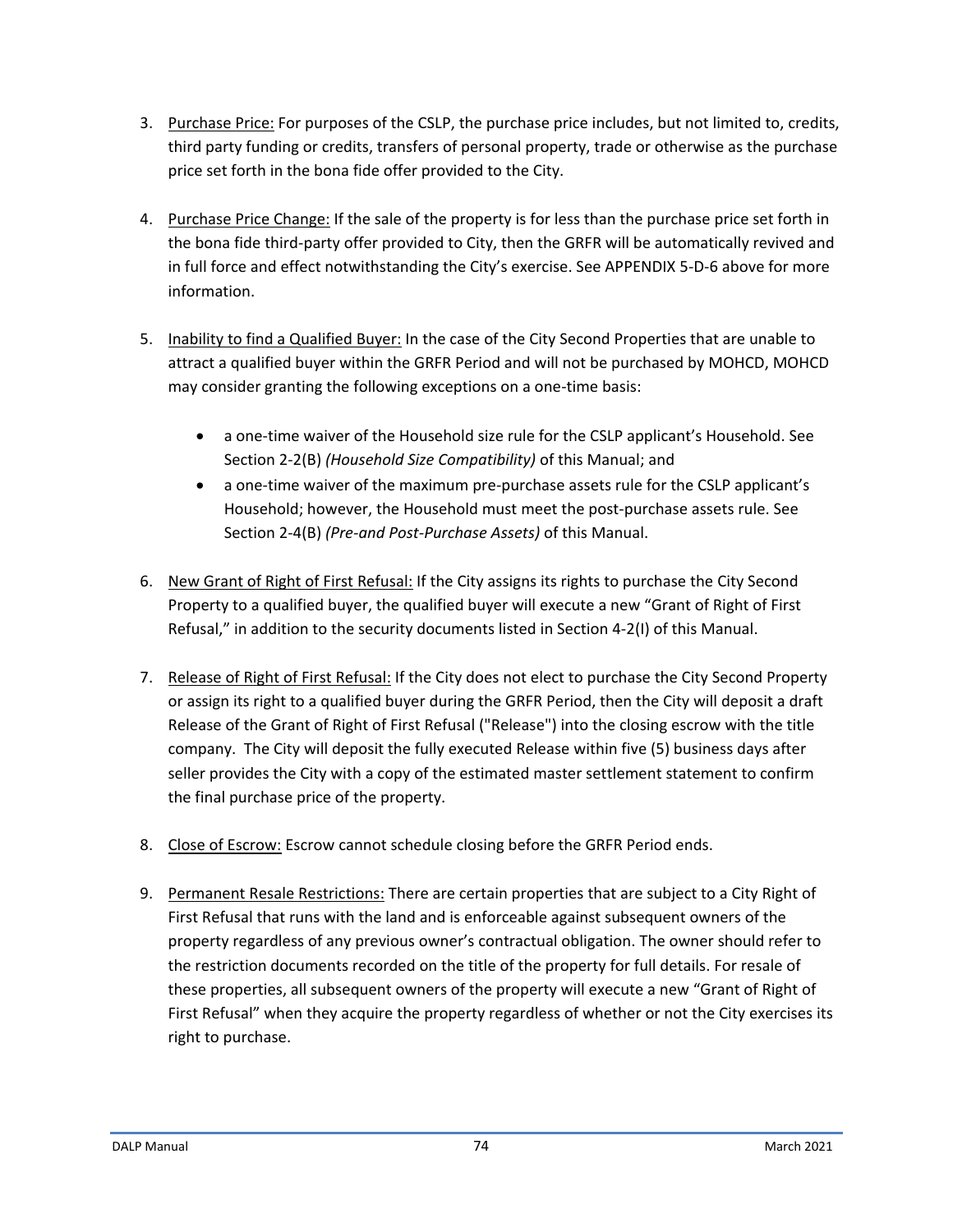# **APPENDIX 6: DK-DALP PROGRAM**

(Created 2/14/2022)

# *A. Program Description*

As part of Mayor Breed's Dream Keeper (DK) Initiative, the Dream Keeper Downpayment Assistance Loan Program (DK-DALP) seeks to widen the path to homeownership for historically marginalized and under-resourced communities by providing down payment assistance, in the form of a deferred loan, to qualified First-Time Homebuyers to purchase a market-rate Primary Residence in San Francisco.

# *B. Procedures for Obtaining a DK-DALP Loan*

## 1. DK-DALP Application Process and Timeline

Below is the process and an estimated timeline for purchasing a Property with DK-DALP funds. The entire process may take up to eight (8) months from the day an applicant begins the application process. All times listed are approximate; the processing times can vary depending on many reasons that include homebuying readiness, homebuyer education completion, first mortgage loan approval, additional information required to determine an applicant's eligibility, and the real estate market.



**DK-DALP Information Session:** The first step to applying is to attend a 2-hour information session provided by MOHCD. The information session explains the purpose of the DK-DALP, eligibility requirements, and the steps to become a homeowner in San Francisco's high-cost market. Applicant's attendance at a DK-DALP Information Session will be verified by MOHCD during application review.

**DK Counseling Session:** After attending the DK-DALP Information Session, interested applicants will be invited to a 2-hour one-on-one counseling session through a MOHCD-designated Homebuyer Education Provider to determine an applicant's home-buying readiness. If the applicant is determined to be not ready to buy within the next three (3) months, their housing counselor will develop a homebuying action plan that includes recommendations to help the applicant achieve their homeownership goals. Applicant's attendance at a DK Counseling Session will be verified by MOHCD during application review.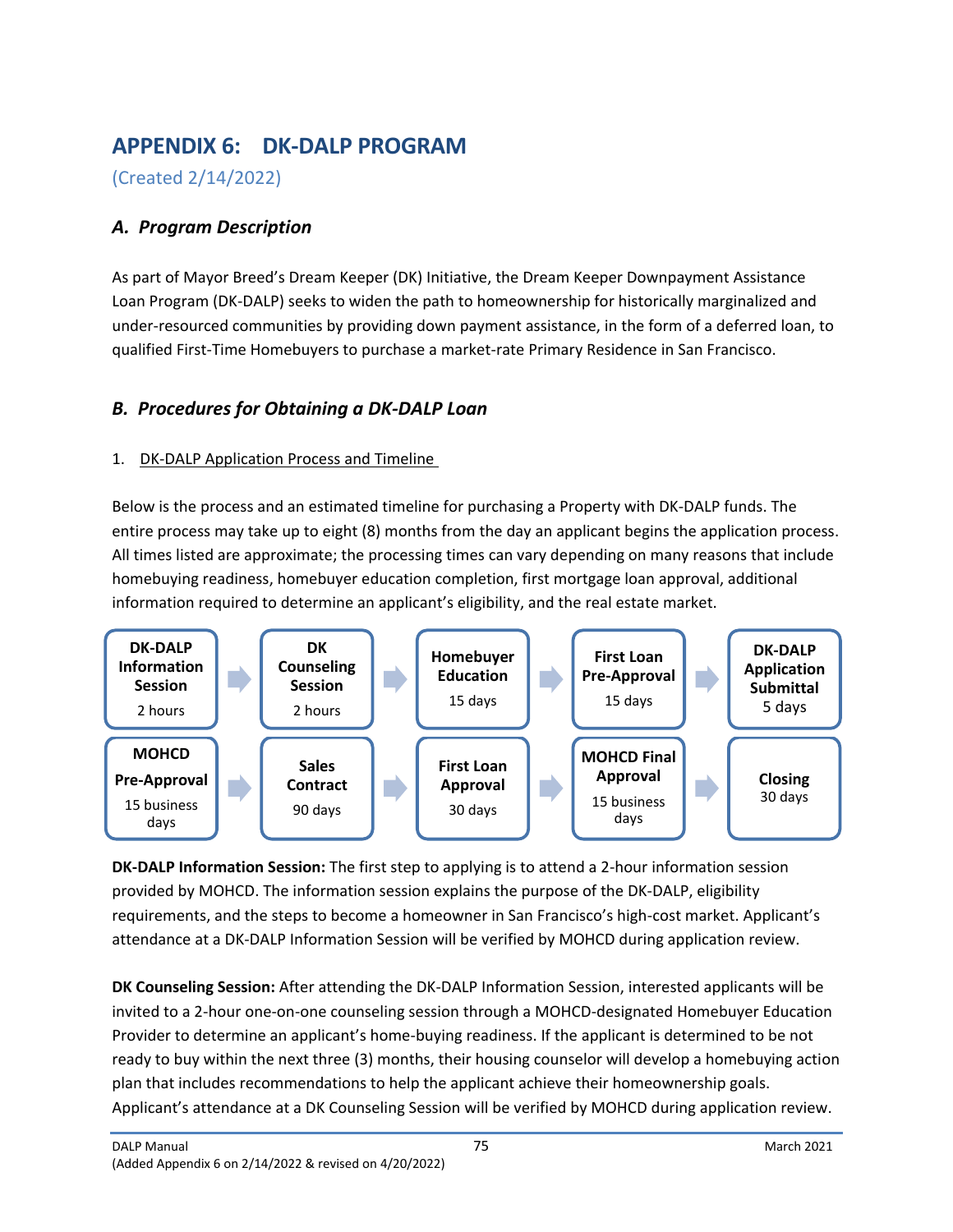**Homebuyer Education:** Upon completion of the DK Counseling Session, applicants will be instructed by their housing counselor to complete the ten (10) hours of First-Time Homebuyer Education described in Section 2-6 *(First-Time Homebuyer Education)* of this Manual. Applicants who have already completed the Homebuyer Education program and received a valid Verification when applying for other MOHCD homebuyer programs may skip this Homebuyer Education step if such Verification was issued within twelve (12) months from the date of the application.

**First Loan Pre-Approval:** Applicants are required to obtain a pre-approval for a first mortgage loan from a MOHCD-Approved Lender. Please refer to Section 2-7 *(Mortgage Pre-Approval)* of this Manual for details. Applicants who already have a valid first mortgage loan pre-approval letter when applying for other MOHCD homebuyer programs may skip this First Loan Pre-Approval step if such pre-approval letter was issued within one hundred twenty (120) days of the application.

**DK-DALP Application Submittal:** Applications will be open on a first-come, first-served basis on a date provided by MOHCD, during which time applicants must submit to MOHCD a fully completed application with the following documentation:

- DK-DALP Application;
- verification of Homebuyer Education form dated within twelve (12) months of the application;
- mortgage loan pre-approval letter within one hundred twenty (120) days of the application;
- last three (3) years of Federal income tax returns with all schedules (a filing extension will not be accepted);
- last three (3) years W-2 and/or 1099 forms;
- current three (3) consecutive pay stubs, or if self-employed, a year-to-date P&L Statement;
- current three (3) consecutive months bank or assets statements from all bank or Liquid Asset accounts;
- California Driver's License, State or City and County of San Francisco City ID, or other Government issued photo ID;
- current lease agreement with all pages with proof of three (3) most recent rent payments (If rent-free, provide a signed letter from the landlord);
- completed gift letter and evidence of donor availability of funds (if applicable);
- Selection Priority Checklist and verification documents (if applicable); and
- any other documents listed on the application.

Only one (1) application is permitted per Household. Any duplicate applications and applications where any Household member appears on more than one application will automatically result in the City's disqualification of all applications.

Incomplete applications, or applications with known false, misleading, or inaccurate information, will be disqualified from consideration. Applicants who have knowingly provided false, misleading, or inaccurate information or withheld information may be prohibited from participating in the program as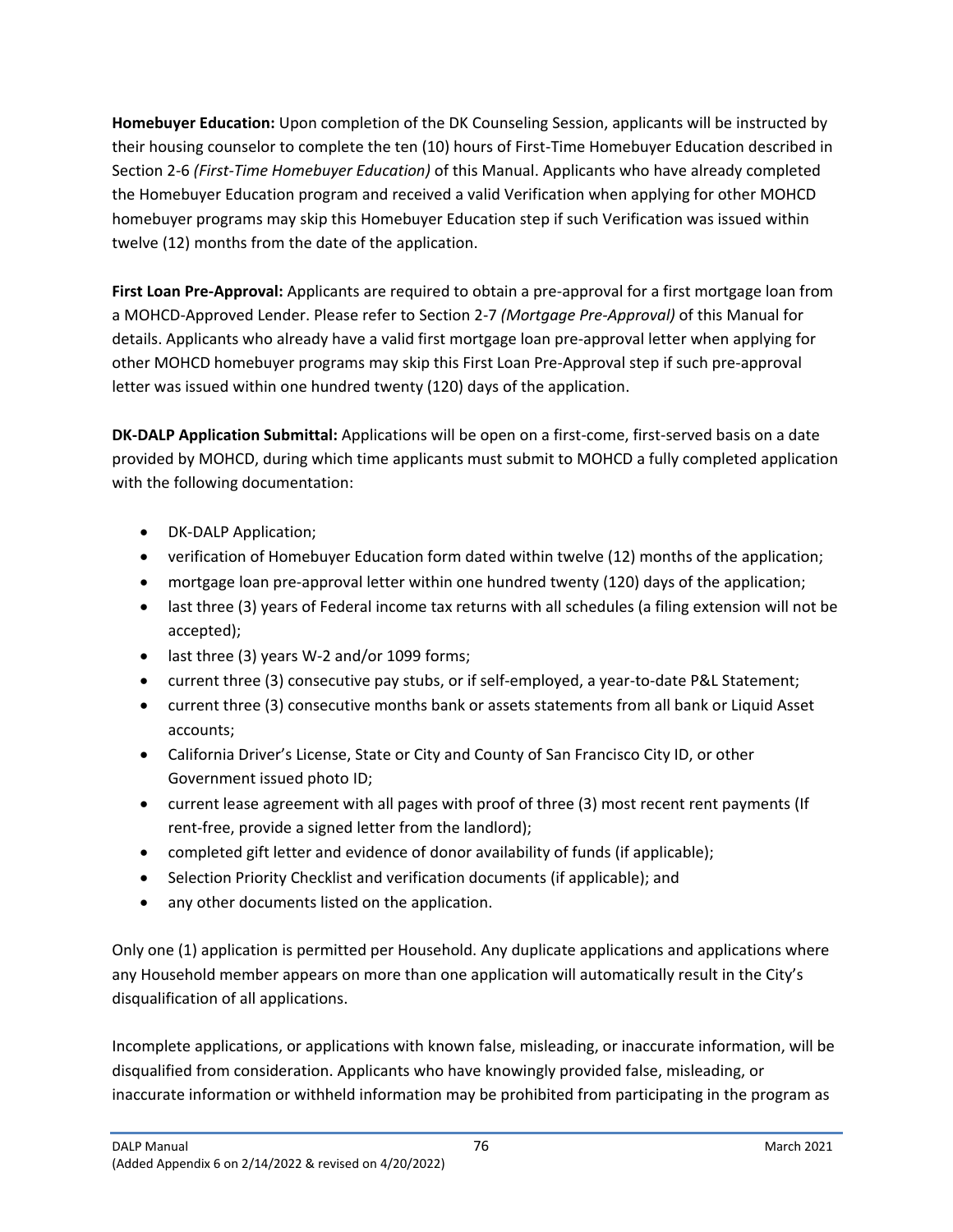further explained in Section 8-1 *(Application Integrity)* of this Manual. MOHCD may request additional documents to verify information provided in support of the applicant's Household Income and Liquid Assets eligibility for the DK-DALP.

**MOHCD Pre-Approval:** MOHCD will determine whether or not an applicant is income-qualified within fifteen (15) business days after receipt of a complete application. If an applicant is income qualified, MOHCD will issue a Pre-Approval letter. See more information in Section 6-3(E)(1) *(MOHCD Pre-Approval)* of this Manual.

**Sales Contract:** Refer to Section 6-1 *(DALP Application Process)* of this Manual.

**First Loan Approval:** Refer to Section 6-1 *(DALP Application Process)* of this Manual.

**MOHCD Final Approval:** Refer to Section 6-1 *(DALP Application Process)* of this Manual.

**Closing:** Refer to Section 6-1 *(DALP Application Process)* of this Manual.

## 2. Application Selection Priority

DK-DALP Funds are distributed on a first come, first served basis on a daily basis with selection priority given to applicants who are eligible for any of the selection priorities described in APPENDIX 6-B-3 below. For the applications that are received on the same date, applicants with an eligible and verified selection priority will be considered first.

## 3. Selection Priorities

# *a) Residents holding Certificate of Preference (COP)*

*Eligibility:* To qualify for this priority, at least one member of the Household must have been displaced, or who are descendants of Households that were displaced in Western Addition or Hunters Point by the San Francisco Redevelopment Agency. An individual holding a 'Residential Certificates of Preference' as defined in the Certificate of Preference (COP) Program Manual is eligible for this priority.

*Documentation:* No documentation is required at the time of application but the applicant's COP status will be verified by MOHCD.

*b) Tenants currently enrolled in the SFHA Section 8 Voucher Program* 

*Eligibility:* To qualify for this priority, at least one member of the Household must be currently enrolled in the Section 8 Housing Choice Voucher Program of the San Francisco Housing Authority (SFHA).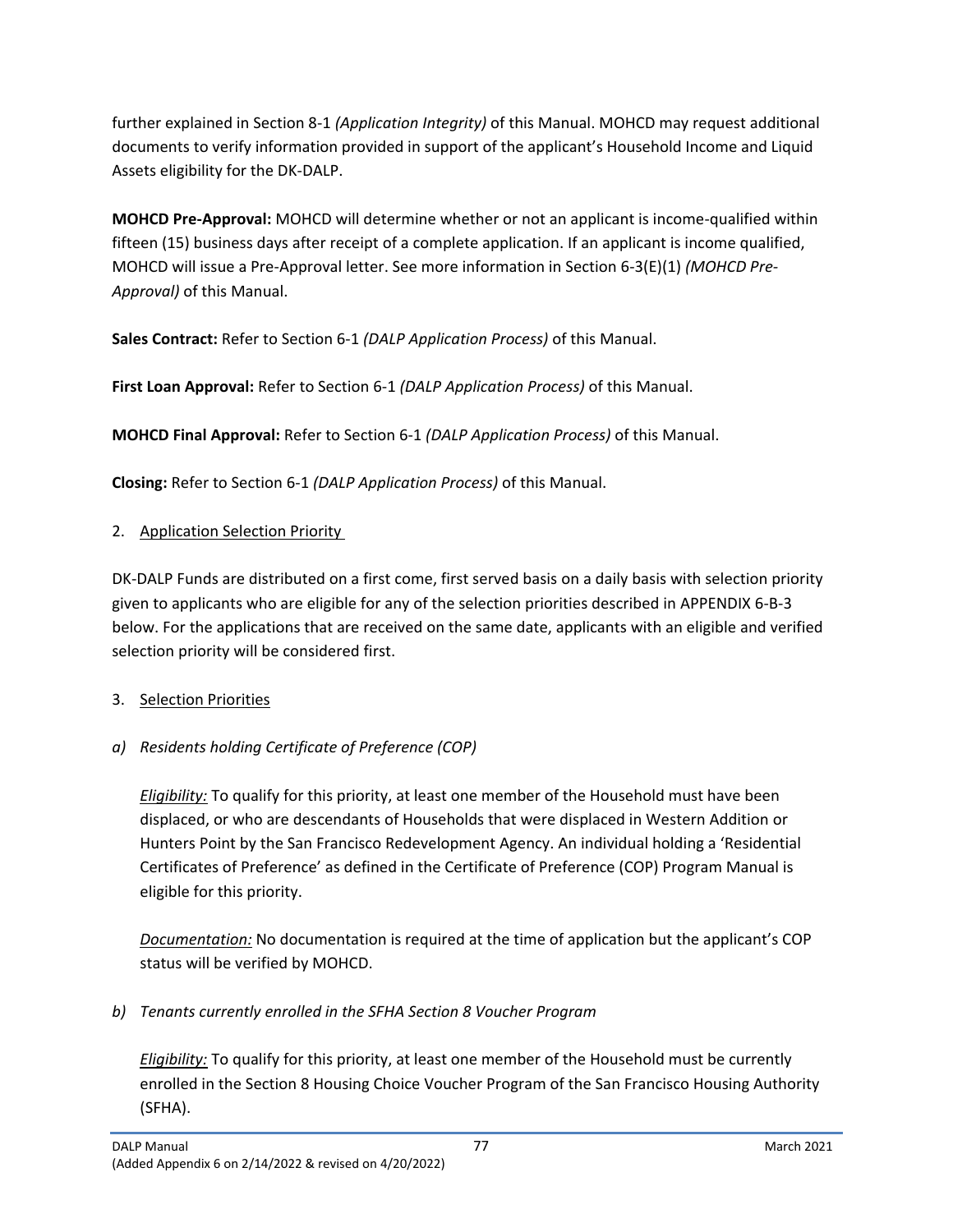*Documentation:* Applicants must include a letter from SFHA verifying their voucher status.

## *c) HOPE SF Residents*

*Eligibility:* To qualify for this priority, at least one member of the Household must be a current or former public housing resident of the Alice Griffith, Hunters View, Potrero Terrace and Annex, or Sunnydale-Velasco sites as further described at the HOPE SF's website at [https://www.hope-sf.org.](https://www.hope-sf.org/)

*Documentation:* Acceptable documentation to verify residence includes, but not limited to, any one (1) of the following:

- Letter from SFHA verifying residency
- SFHA Lease
- SF City ID
- Telephone bill (landline only)
- Cable or internet bill
- Paystub (listing home address)
- Public benefits records (e.g., Social Security Income/State Supplementary Payment (SSI/SSP), MediCal, General Assistance (GA), Unemployment Insurance, CalFresh)
- School records

All documentation must list the applicant's name and a home address within Alice Griffith, Hunters View, Potrero, or Sunnydale public housing sites. MOHCD reserves the right to request additional information and documentation.

# *C. Program Eligibility and Compliance*

Other than specified in this Appendix, all other DALP program requirements will apply. Refer to this Manual for a detailed description of the DALP program requirements and procedures.

- 1. Eligible Properties: Any properties purchased with DK-DALP funds must be residential properties located in the City and County of San Francisco. The properties may be a single-family house, Condominium, Townhouse/Townhome, Loft, or Live-Work Unit, or properties consisting of two (2) to four (4) units as long as one (1) unit is occupied by the owner as the owner's Primary Residence (See APPENDIX C-12 below for additional requirements).
- 2. DK-DALP Loan Amount: The maximum DK-DALP loan amount is \$500,000. The qualifying loan amount will be the minimum amount necessary based on Borrower's financial needs in the purchase of a Primary Residence. See Section 6-4(B) *(DALP Loan Amount Changes)* of this Manual for the prohibited DALP loan amount changes.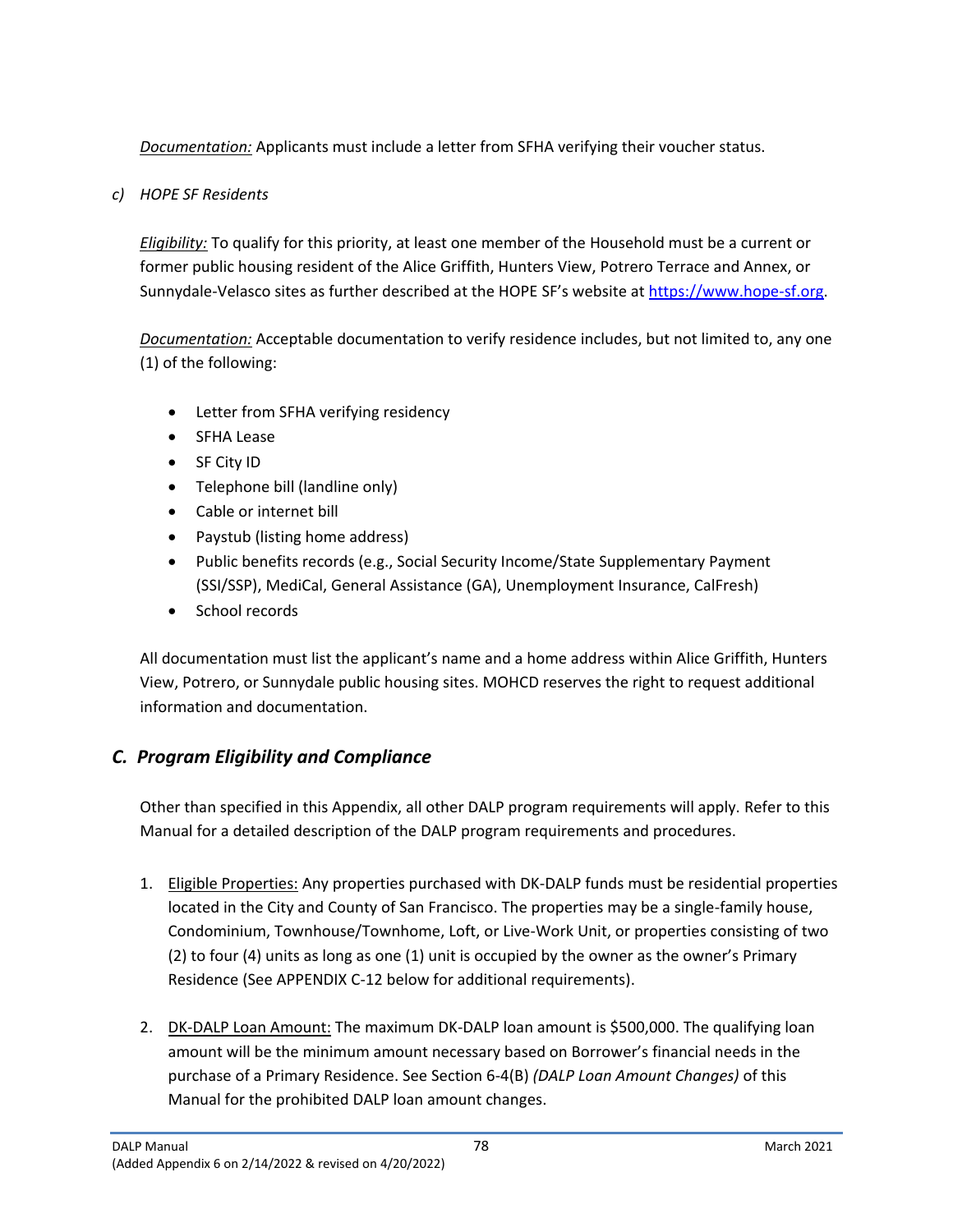- 3. Maximum Household Income: Borrower's Household Income cannot exceed 200% of the Area Median Income (AMI).
- 4. Household Size: The size of a Household must be no greater than the total number of bedrooms in the Property plus one (1). In other words, a single person may purchase a two-bedroom property or a smaller property if they choose; a two-person household may purchase a threebedroom property or a smaller property if they choose; and so on. The maximum Household size requirements generally need to conform to maximum occupancy requirements of the San Francisco Building Code. This applies to single-family properties and owner-occupied units in 2 to 4-unit properties.
- 5. Minimum Borrower Contribution Requirements: Borrower must contribute a minimum of one percent (1%) of the sales price toward the down payment and/or closing costs. The entire one percent (1%) may come from gifts, if necessary. Grants cannot be used to meet the minimum borrower contribution requirements. Borrower must have sufficient funds to meet the minimum borrower contribution plus necessary reserve funds (as detailed in APPENDIX C-9 below).
- 6. LTV and CLTV: The minimum first mortgage Loan to Value (LTV) cannot be less than fifty percent (50%) of the Purchase Price or appraised value of the Property, whichever is less. The maximum Combined Loan to Value (CLTV) cannot exceed one-hundred-five percent (105%), which includes the first mortgage, DK-DALP, and any other borrowed subordinate financing secured by the Property.
- 7. Pre-and Post-Purchase Assets: There is no pre-purchase Liquid Assets requirement. Combined household Liquid Assets after purchase of the Property must not exceed \$60,000. Borrower must apply any Liquid Assets in excess of \$60,000 toward the purchase of the Property.
- 8. Front-End Ratio and Back-End (DTI) Ratio: The Front-End Ratio cannot be lower than thirty percent (30%) and no higher than forty percent (40%). MOHCD may consider a higher Front-End Ratio if the Borrower meets two or more of the indicators as described in Section of 4-2(D)(1) *(Front-End or Housing Expense-To-Income Ratio)* of this Manual. The Back-End Ratio or DTI Ratio cannot be higher than forty-three percent (43%).
- 9. Post Purchase Reserves: Borrower must have at least two (2) months of housing costs as listed in Section 4-2(D)(1) *(Front-End or Housing Expense-To-Income Ratio)* of this Manual in reserves after purchasing the Property. This provides assurance that the mortgage can be paid even if the Borrower is experiencing cash flow problems. Refer to Section 4-2(F) *(Post Purchase Reserves)* of this Manual for details on acceptable sources of reserves.
- 10. Layered Financing: The DK-DALP loan may be layered with other subordinate financing, such as the Teacher Next Door (TND) program, or non-MOHCD subordinate financing if permitted by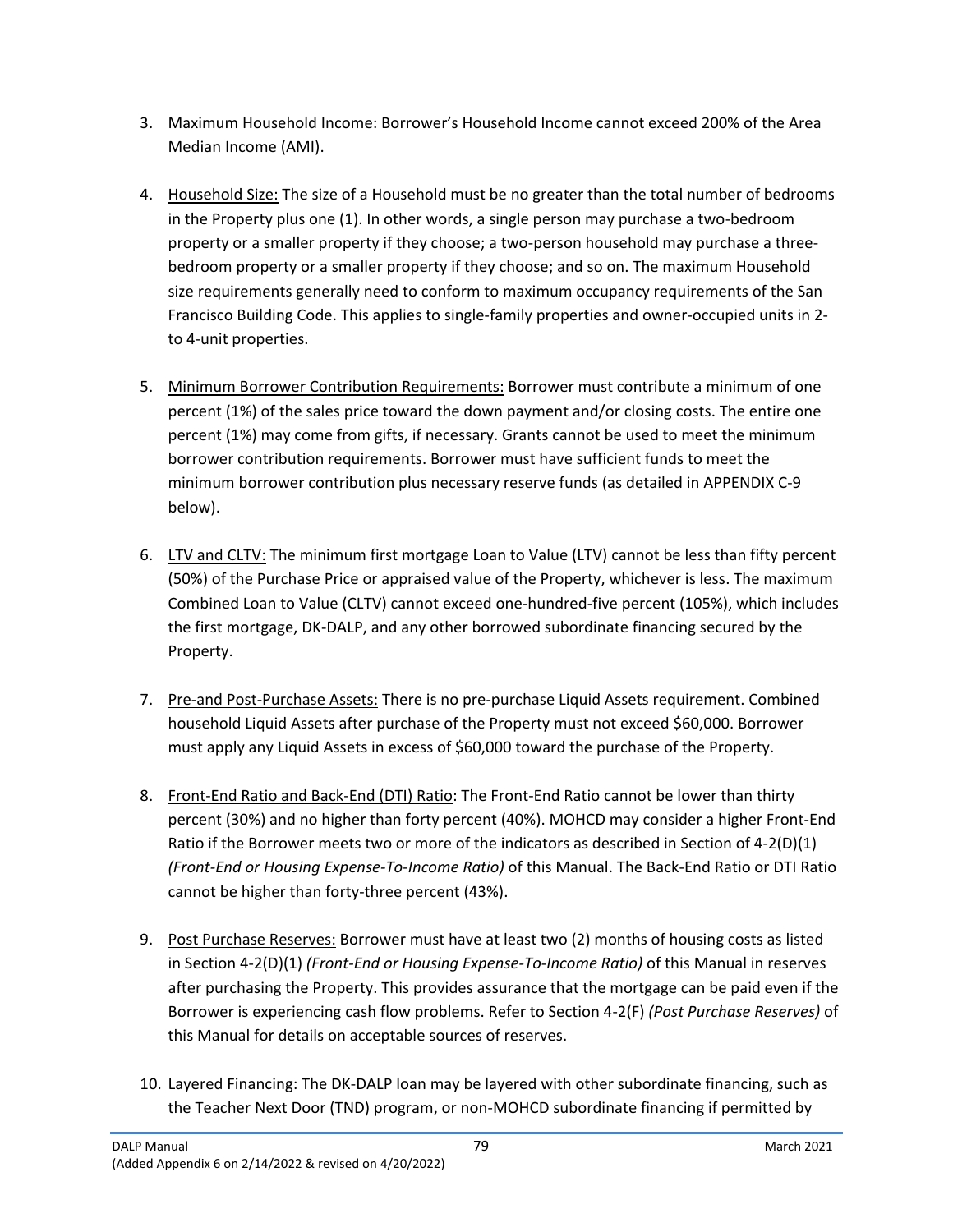MOHCD, as long as the Borrower meets the eligibility requirements for all the programs used in connection with the purchase of a Property. In the case of any conflicting requirements, the more restrictive will apply unless otherwise approved by MOHCD.

- 11. Primary Financing Requirements: Borrowers who apply for a DALP loan must be able to qualify for a first mortgage from a MOHCD-Approved Lender before submitting a full application for a DK-DALP loan as further described in Section 4-1 *(Primary Financing Requirements)* of this Manual. The minimum borrower contribution, the maximum LTV and CLTV required by the first mortgage lender may vary based on the Borrower's credit score, property type and number of units.
- 12. Two- to Four-Unit Properties: As stated in APPENDIX 6-C-11 above, first mortgage lenders may have different financing requirements for borrowers who are purchasing a two- to four-unit property. The non-owner-occupied units are subject to affordability restrictions of no greater than one-hundred-twenty percent (120%) AMI and must be in compliance with all applicable laws, ordinances and regulations, as determined by MOHCD in its sole discretion. Rental income from non-owner-occupied units will be included in Household income for qualifying and calculated based on the lower from the two: a) the maximum monthly rent at 120% AMI by unit type published annually by MOHCD (named *"Maximum Monthly Rent by Unit Type Unadjusted Area Median Income (AMI) for HUD Metro Fair Market Rent Area (HMFA) that Contains San Francisco"*) that is available on the MOHCD's website at [www.sfmohcd.org;](http://www.sfmohcd.org/) or b) seventy-five percent (75%) of the market rent as reported on Appraisal Form 1025. Prior to MOHCD's final approval, at least one borrower must participate in a landlord education program through a HUD-approved agency.
- 13. Owner's Death: When one Borrower dies, any surviving co-Borrowers previously approved by MOHCD may continue to hold title. Surviving Borrowers must notify MOHCD within sixty (60) days and provide all requested documentation before removing a decease Borrower from title. When all Borrowers have died, the Property may be transferred by inheritance, will, or any other function of law to a child, Spouse or Domestic Partner not on title provided that the child or Spouse otherwise qualifies for the Program. Within one (1) year of the death of the Borrower, the proposed transferee must submit a full standard application with financial and other qualifying information (including loan pre-approval and completion of the First-Time Homebuyer Education requirement) to verify eligibility. If qualified, within ninety (90) days, the child, Spouse or Domestic Partner shall execute a Note, City Deed of Trust, and any other City documents related to the Property and assume the loan. If not qualified or not interested in retaining the Property, within 30 days following the disqualification or within twelve (12) months of the death of the Borrower, the DK-DALP loan must be paid in full.
- 14. Assumable/Transferrable: Except as stated in APPENDIX 6-C-13 above, the DK-DALP loans are not assumable or transferrable. The loans must be paid in full upon sale or title transfer of the Property.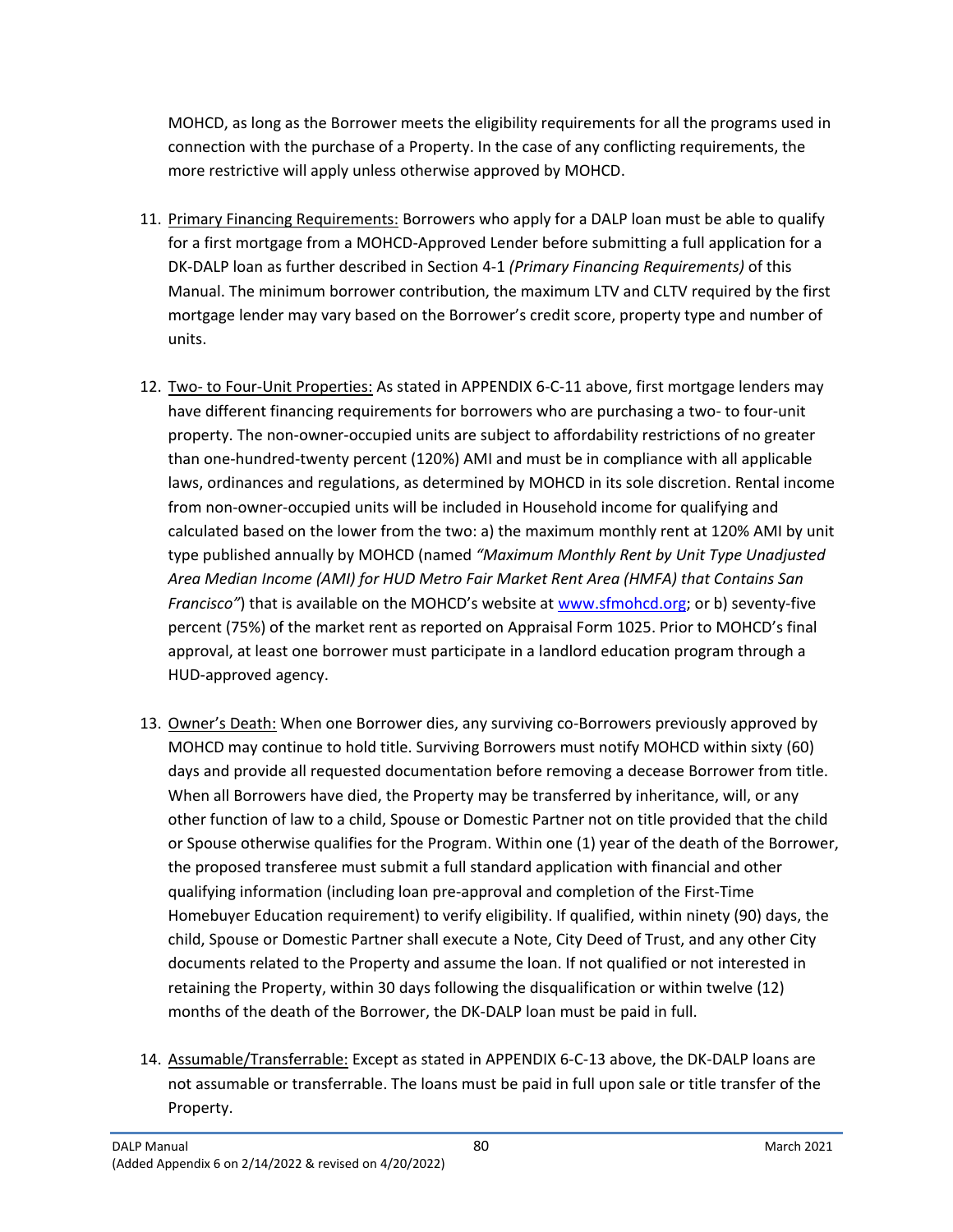# *D. Wealth Building Grant*

The Wealth Building Grant ("Grant") seeks to promote wealth creation for San Francisco's underresourced community by increasing equitable access to homeownership. The Grant provides financial assistance, in the form of forgivable grants, to qualified First-Time Homebuyers to purchase a marketrate Primary Residence under the DK-DALP Program.

Other than as specified in this APPENDIX 6-D, all other DK-DALP program requirements will apply.

- 1. Maximum Grant Amount: The maximum amount available to an Eligible Borrower using a DK-DALP loan to purchase a market-rate Primary Residence is \$30,000. Each household is limited to one Grant.
- 2. Eligible Grant Recipient: The Grant is only available to Eligible Borrowers under the DK-DALP program.
- 3. No Cash Back: Borrower may not receive any funds back at close of escrow. Any excess or unused funds must be returned to MOHCD.
- 4. Eligible Uses of Grant: Grant can be used for down payment, closing costs, and prepaid items. See Section 4-1(G) *(Interest Rate and Closing Costs)* of this Manual for more information about customary and reasonable costs necessary to close the mortgage loan.
- 5. Grant Term and Repayment: The term of the Grant is three (3) years. If the Property is sold, or transferred, or if Borrower is non-compliant with DK-DALP rules within 3 years, the Grant is due back to the City in a lump sum amount.

# *E. Documentation and Security*

The following documents must be executed by the Borrower to secure a DK-DALP loan and a Grant after satisfaction of all requirements for funding:

- Promissory Note, or DK-DALP Note: executed at the close of the escrow by Borrower for the benefit of the City and secured by the DK-DALP Deed of Trust. The Note provides for a share of appreciation and is due and payable, in full, according to the loan terms.
- DK-DALP Deed of Trust: executed at the close of the escrow by Borrower for the benefit of the City to secure the DK-DALP Note.
- Loan and Grant Agreement, executed between the Borrower and the City, setting out the terms and conditions of the DK-DALP loan and the Grant.
- Grant Deed of Trust, executed at the close of the escrow by Grantee for the benefit of the City to secure the Loan and Grant Agreement.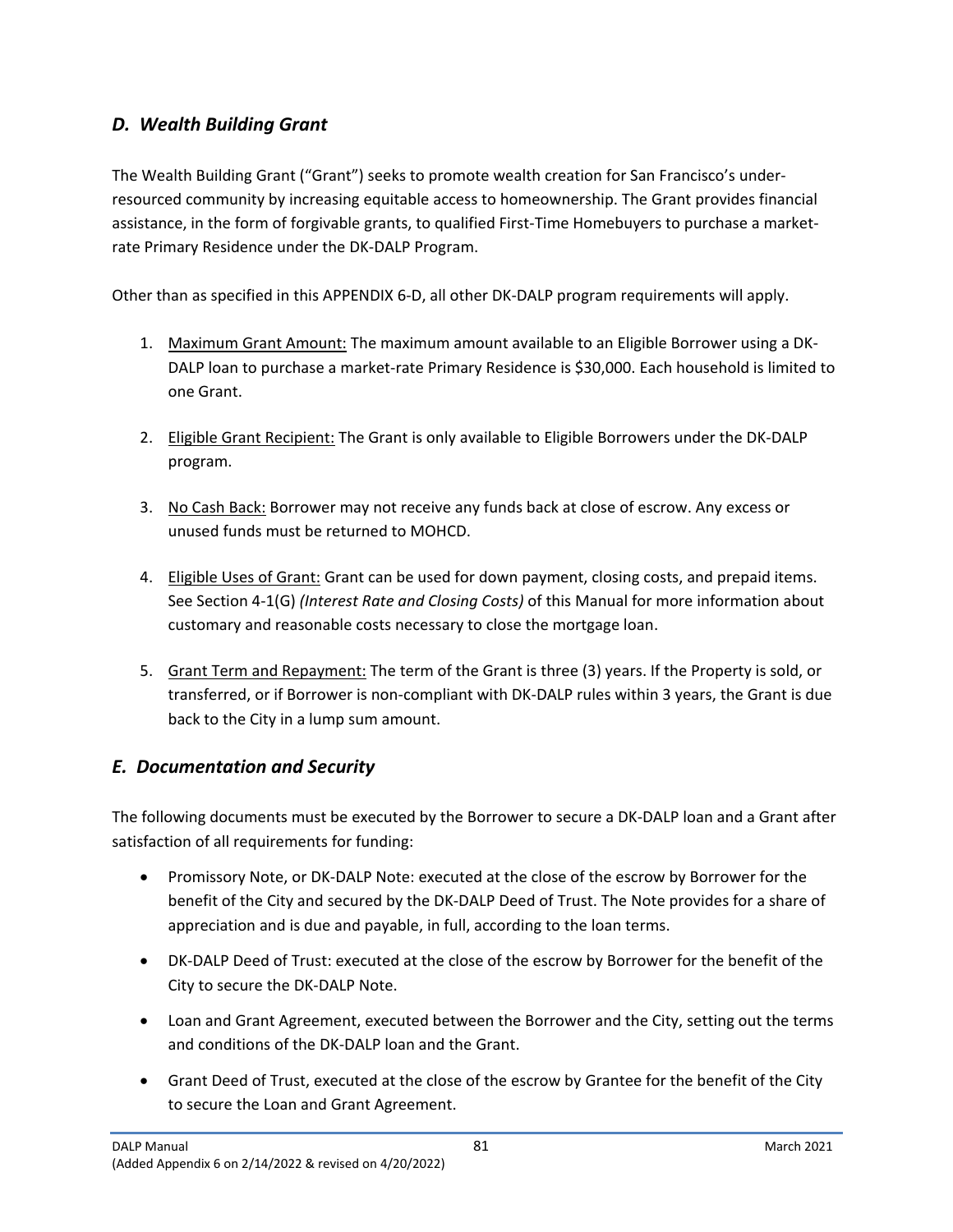# **APPENDIX 7: LEGACY IN TOWN PROGRAM**

(Created 4/20/2022)

# *A. Program Description*

Sponsored by the Legacy Foundation for Bayview Hunters Point in collaboration with the Office of Community Investment and Infrastructure (OCII) and the Mayor's Office of Housing and Community Development (MOHCD), Legacy In Town (LIT) Program provides down payment assistance, in the form of a forgivable loan, to low- and moderate-income First-Time Homebuyers in the District 10 neighborhood of Bayview Hunters Point, to purchase a Primary Residence in San Francisco.

# *B. Definitions*

Unless provided in this Appendix, all initially capitalized terms are as defined in the DALP Manual.

**Existing Resident:** means residing in the Program Area for at least six consecutive months prior to application (subject to reasonable exception for military or other government service, education, or institutionalization), as demonstrated by any appropriate means determined by MOHCD.

**Program Area:** means the areas of 94124, 94134 and 94107 zip codes.

# *C. Procedures for Obtaining a LIT Loan*

### **1. Funds Reservation**

LIT funds are available on a first-come, first-served basis, and subject to funding availability. To apply for a Reservation, the applicant must enter into a purchase agreement, and secure eligible financing through a MOHCD-approved Lender listed at [https://sfmohcd.org/lender-list.](https://sfmohcd.org/lender-list) Immediately following the execution of a purchase agreement between a buyer and a seller (with the required closing timing and financing contingency timing), the Lender must submit a complete request to MOHCD with the following documents:

### *LIT Loan Layered with Other MOHCD Homebuyer Programs:*

- Request for Reservation of Funds in a form provided by MOHCD
- Purchase Agreement ratified contract with all addendums
- MOHCD Conditional/Pre-Approval Letter
- Lender Closing Checklist

### *LIT Loan NOT Layered with Other MOHCD Homebuyer Programs (Stand-alone LIT Loan):*

- Request for Reservation of Funds in a form provided by MOHCD
- Purchase Agreement ratified contract with all addendums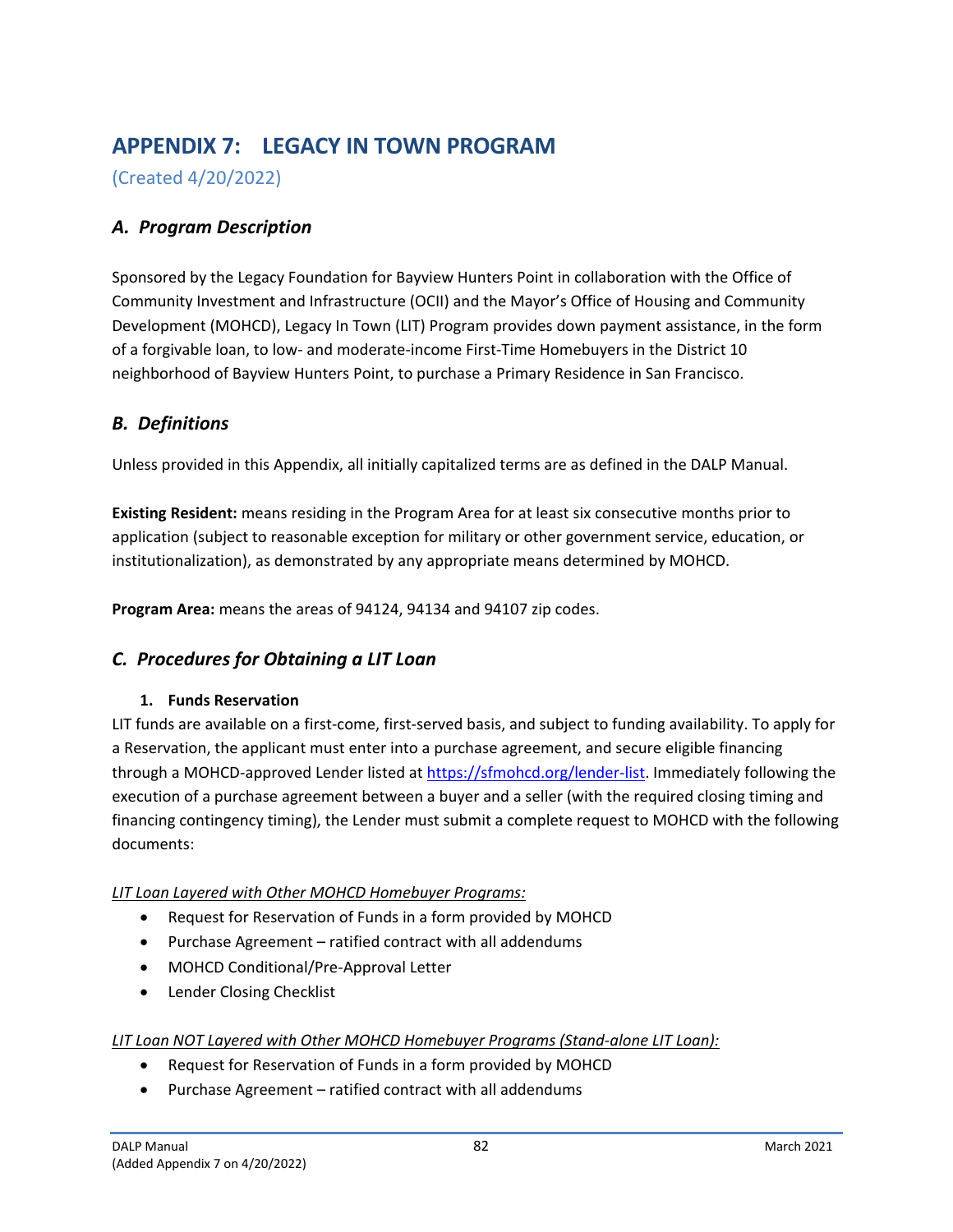- DALP Full Application (See Section 6-3(D) *(Submission of a Full Application)* of the DALP Manual)
- Lender Closing Checklist (required only if the request is submitted at the same time the Lender submit a Lender Package for final approval). See Section 6-3(F)(2) *(DALP Lender Package Submittal Period)*) except the following:
	- o Application Fee (not required)
	- o General Home Inspection Report (not required)
	- o Pest Inspection Report (not required)

Within fifteen (15) business days after receipt of a complete request, MOHCD will approve or disapprove the request. If MOHCD approves the request, then MOHCD will issue a Reservation confirmation letter and reserve the LIT funds for ninety (90) days to close the sale. It is important to note that a reservation of LIT funds does not constitute final loan approval. The final eligibility will be determined by MOHCD upon receipt of the Lender Package.

## **2. Reservation Extensions**

Upon applicant's written request, MOHCD may grant one (1) extension of up to thirty (30) days for a Reservation if there are extenuating circumstances that are beyond the applicant's control. Additional extensions may be granted by MOHCD on a case-by-case basis, and in its sole discretion.

## **3. Reservation Transfers**

MOHCD will not allow a transfer of a Reservation from one applicant to another. However, MOHCD may allow a loan transfer from one MOHCD-Approved Lender to another after the Reservation confirmation letter has been issued, the new Lender will be required to verify that the applicant meets the program requirements by resubmitting a complete Lender Package to MOHCD for review and approval. The transfer will be recognized and approved by MOHCD only after MOHCD receives written notification from the original Lender. The Reservation committed to an applicant may not be transferred from one property to another, except as a result of an unsatisfactory home inspection or failure of the seller to proceed with the sale. MOHCD may, in its sole discretion, grant one extension of time as set forth in APPENDIX 6-C-2 above *(Reservation Extensions)*.

## **4. Reservation Cancellations**

The Lender and applicant are respectively responsible for immediately canceling a Reservation if escrow is cancelled. Any funds allocated to the applicant will be unencumbered and made available to the next applicant on a first-come-first-served basis.

# *D. Program Eligibility and Compliance*

Other than as specified in this Appendix, all other DALP program requirements will apply. Refer to this Manual for a detailed description of the DALP program requirements and procedures.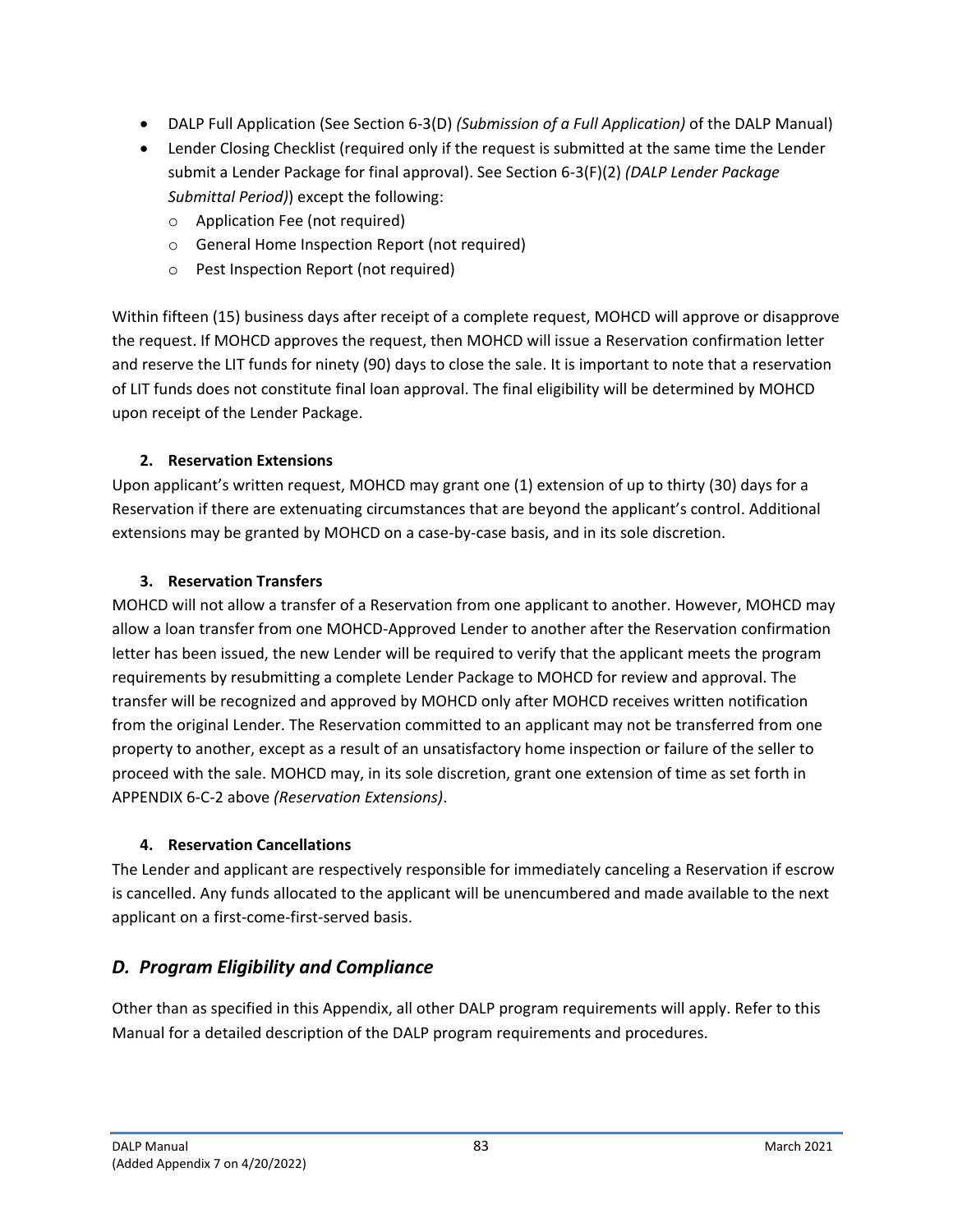- 1. Program Area: The LIT funds are limited to providing down payment assistance loans to eligible First-Time Homebuyer Households in the Program Area, and will be prioritized in the following order:
	- (i) Existing Residents of the Program Area purchasing a home in the Program Area
	- (ii) Existing Residents of the Program Area purchasing a home in the San Francisco
	- (iii) San Francisco residents purchasing a home in the Program Area
- 2. First-Time Homebuyer: No member of the applicant Household may have owned any interest in a residential unit during the three-year period preceding the date of the application for a LIT loan.
- 3. Maximum Household Income: Borrower's Household Income cannot exceed 150% of the Area Median Income (AMI).
- 4. Loan Amount: LIT Loans will be made in increments of Thirty-Four Thousand Two Hundred Dollars (\$34,200), or if LIT Loan funds are less than the total amount of a LIT Loan, then a LIT Loan may be made in that lesser amount. However, under no circumstances shall the total amount of a LIT loan be less than Five Thousand (\$5,000). Each household is limited to one LIT loan, regardless of the number of Educators in that household.
- 5. Minimum Borrower Contribution Requirements: Borrower must contribute a minimum of one percent (1%) of the sales price toward the down payment and/or closing costs. The entire one percent (1%) may come from gifts, if necessary. Grants cannot be used to meet the minimum borrower contribution requirements. Borrower must have sufficient funds to meet the minimum borrower contribution plus necessary reserve funds.
- 6. LTV and CLTV: The minimum first mortgage Loan to Value (LTV) cannot be less than fifty percent (50%) of the Purchase Price or appraised value of the Property, whichever is less. The maximum Combined Loan to Value (CLTV) cannot exceed one-hundred-five percent (105%), which includes the first mortgage, DK-DALP, and any other borrowed subordinate financing secured by the Property.
- 7. Eligible Uses: LIT funds can be used to cover down payment or pay for customary, non-recurring loan closing costs up 3% of the purchase price or appraised value, whichever is less.
- 8. Household Size Compatibility: There is no requirement for the size of a household to be compatible with the size of the unit being purchased under the LIT program.
- 9. Pre-and Post-Purchase Assets: There is no pre-purchase Liquid Assets requirement. Combined Household Liquid Assets after purchase of the Property must not exceed \$60,000. Borrower must apply any Liquid Assets in excess of \$60,000 toward the purchase of the Property.